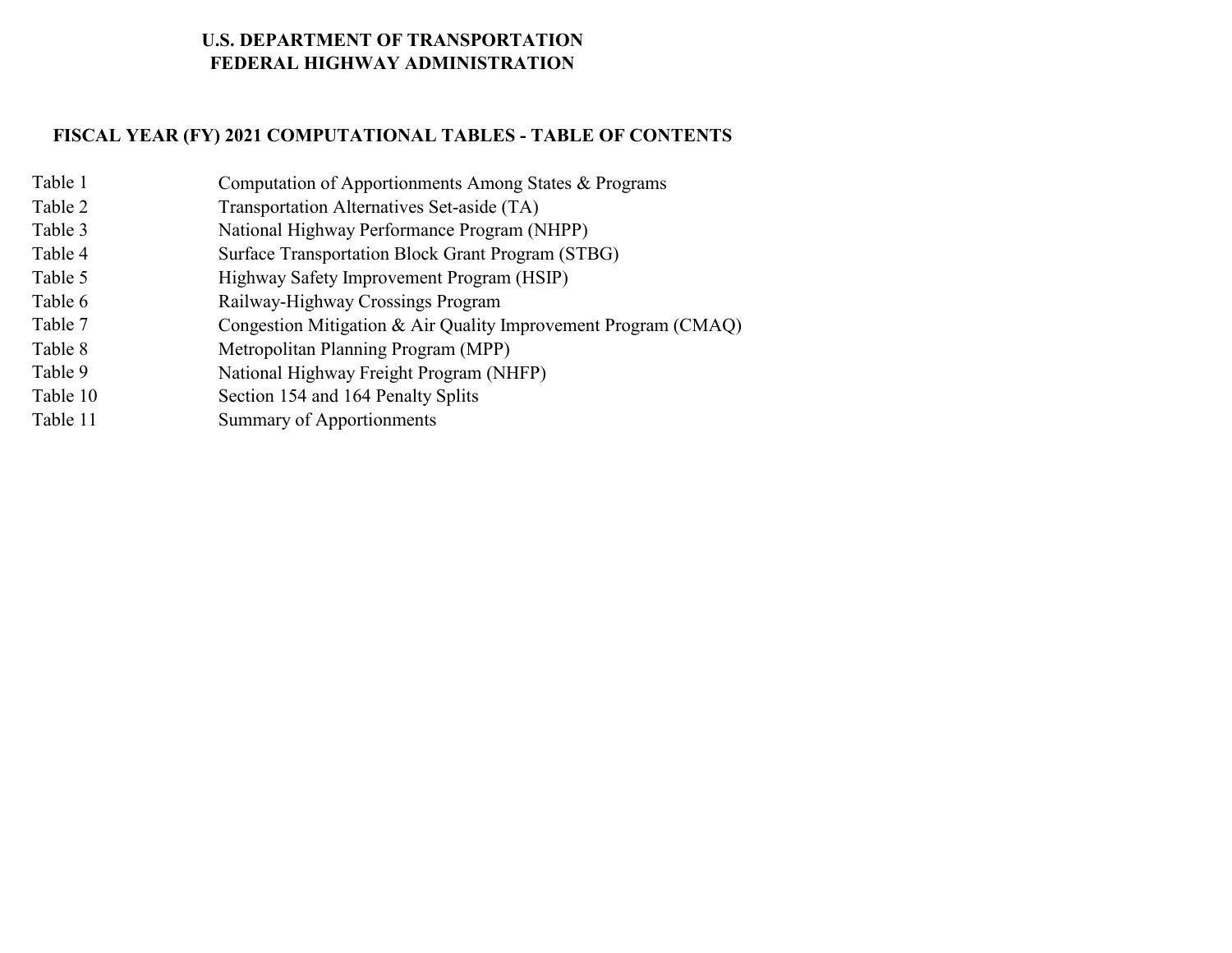#### **COMPUTATION OF APPORTIONMENTS AMONG STATES AND PROGRAMS FOR FISCAL YEAR (FY) 2021 INITIAL DISTRIBUTION OF \$43,373,294,311 IN AUTHORIZED APPORTIONED FUNDS AMONG THE STATES**

| <b>STATE</b>          | FY 2015<br><b>TOTAL STATE</b><br><b>APPORTIONMENTS</b> | FY 2015<br><b>APPORTIONMENTS</b><br><b>SHARE</b> | FY 2021<br><b>INITIAL BASE PROGRAM</b><br><b>APPORTIONMENTS</b> | FY 2021<br><b>INITIAL NHPP</b><br><b>SUPPLEMENTAL</b><br><b>APPORTIONMENTS</b> | FY 2021<br><b>INITIAL STBG</b><br><b>SUPPLEMENTAL</b><br><b>APPORTIONMENTS</b> | FY 2021<br><b>TOTAL INITIAL STATE</b><br><b>APPORTIONMENTS</b> |
|-----------------------|--------------------------------------------------------|--------------------------------------------------|-----------------------------------------------------------------|--------------------------------------------------------------------------------|--------------------------------------------------------------------------------|----------------------------------------------------------------|
| <b>ALABAMA</b>        | 732,263,043                                            | 1.9373%                                          | 819,219,484                                                     | 1,292,528                                                                      | 19,761,560                                                                     | 840,273,572                                                    |
| <b>ALASKA</b>         | 483,955,039                                            | 1.2804%                                          | 541,424,835                                                     | 854,236                                                                        | 13,060,480                                                                     | 555,339,551                                                    |
| <b>ARIZONA</b>        | 706,182,063                                            | 1.8683%                                          | 790,041,380                                                     | 1,246,493                                                                      | 19,057,713                                                                     | 810,345,586                                                    |
| <b>ARKANSAS</b>       | 499,714,166                                            | 1.3221%                                          | 559,055,363                                                     | 882,053                                                                        | 13,485,771                                                                     | 573,423,186                                                    |
| <b>CALIFORNIA</b>     | 3,542,468,412                                          | 9.3721%                                          | 3,963,137,524                                                   | 6,252,864                                                                      | 95,600,485                                                                     | 4,064,990,873                                                  |
| <b>COLORADO</b>       | 516,112,989                                            | 1.3655%                                          | 577,401,550                                                     | 910,999                                                                        | 13,928,325                                                                     | 592,240,874                                                    |
| <b>CONNECTICUT</b>    | 484,770,705                                            | 1.2825%                                          | 542,337,361                                                     | 855,676                                                                        | 13,082,492                                                                     | 556,275,529                                                    |
| <b>DELAWARE</b>       | 163,267,961                                            | 0.4319%                                          | 182,656,077                                                     | 288,187                                                                        | 4,406,107                                                                      | 187,350,371                                                    |
| DIST. OF COL.         | 154,002,708                                            | 0.4074%                                          | 172,290,573                                                     | 271,832                                                                        | 4,156,066                                                                      | 176,718,471                                                    |
| <b>FLORIDA</b>        | 1,828,689,002                                          | 4.8381%                                          | 2,045,846,331                                                   | 3,227,846                                                                      | 49,350,773                                                                     | 2,098,424,951                                                  |
| <b>GEORGIA</b>        | 1,246,238,772                                          | 3.2971%                                          | 1,394,229,974                                                   | 2,199,755                                                                      | 33,632,207                                                                     | 1,430,061,936                                                  |
| <b>HAWAII</b>         | 163,244,192                                            | 0.4319%                                          | 182,629,485                                                     | 288,145                                                                        | 4,405,466                                                                      | 187,323,096                                                    |
| <b>IDAHO</b>          | 276,061,294                                            | 0.7304%                                          | 308,843,650                                                     | 487,280                                                                        | 7,450,058                                                                      | 316,780,987                                                    |
| <b>ILLINOIS</b>       | 1,372,231,384                                          | 3.6304%                                          | 1,535,184,244                                                   | 2,422,146                                                                      | 37,032,366                                                                     | 1,574,638,756                                                  |
| <b>INDIANA</b>        | 919,668,926                                            | 2.4331%                                          | 1,028,879,868                                                   | 1,623,321                                                                      | 24,819,077                                                                     | 1,055,322,266                                                  |
| IOWA                  | 474,345,450                                            | 1.2549%                                          | 530,674,105                                                     | 837,274                                                                        | 12,801,146                                                                     | 544,312,525                                                    |
| <b>KANSAS</b>         | 364,737,489                                            | 0.9650%                                          | 408,050,168                                                     | 643,804                                                                        | 9,843,159                                                                      | 418,537,130                                                    |
| <b>KENTUCKY</b>       | 641,292,458                                            | 1.6966%                                          | 717,446,116                                                     | 1,131,955                                                                      | 17,306,540                                                                     | 735,884,611                                                    |
| <b>LOUISIANA</b>      | 677,413,014                                            | 1.7922%                                          | 757,855,998                                                     | 1,195,712                                                                      | 18,281,324                                                                     | 777,333,034                                                    |
| <b>MAINE</b>          | 178,165,560                                            | 0.4714%                                          | 199,322,770                                                     | 314,483                                                                        | 4,808,148                                                                      | 204,445,401                                                    |
| MARYLAND              | 580,007,300                                            | 1.5345%                                          | 648,883,329                                                     | 1,023,780                                                                      | 15,652,639                                                                     | 665,559,747                                                    |
| <b>MASSACHUSETTS</b>  | 586,191,765                                            | 1.5509%                                          | 655,802,201                                                     | 1,034,696                                                                      | 15,819,539                                                                     | 672,656,435                                                    |
| <b>MICHIGAN</b>       | 1,016,207,628                                          | 2.6885%                                          | 1,136,882,567                                                   | 1,793,723                                                                      | 27,424,364                                                                     | 1,166,100,654                                                  |
| <b>MINNESOTA</b>      | 629,372,872                                            | 1.6651%                                          | 704,111,076                                                     | 1,110,915                                                                      | 16,984,866                                                                     | 722,206,858                                                    |
| <b>MISSISSIPPI</b>    | 466,803,812                                            | 1.2350%                                          | 522,236,895                                                     | 823,962                                                                        | 12,597,620                                                                     | 535,658,477                                                    |
| <b>MISSOURI</b>       | 913,719,741                                            | 2.4174%                                          | 1,022,224,215                                                   | 1,612,820                                                                      | 24,658,526                                                                     | 1,048,495,562                                                  |
| MONTANA               | 396,007,464                                            | 1.0477%                                          | 443,033,461                                                     | 698,999                                                                        | 10,687,041                                                                     | 454,419,501                                                    |
| NEBRASKA              | 278,976,662                                            | 0.7381%                                          | 312,105,218                                                     | 492,426                                                                        | 7,528,734                                                                      | 320,126,379                                                    |
| NEVADA                | 350,472,546                                            | 0.9272%                                          | 392,091,259                                                     | 618,624                                                                        | 9,458,192                                                                      | 402,168,075                                                    |
| <b>NEW HAMPSHIRE</b>  | 159,469,843                                            | 0.4219%                                          | 178,406,931                                                     | 281,483                                                                        | 4,303,608                                                                      | 182,992,022                                                    |
| <b>NEW JERSEY</b>     | 963,682,664                                            | 2.5496%                                          | 1,078,120,249                                                   | 1,701,011                                                                      | 26,006,874                                                                     | 1,105,828,134                                                  |
| <b>NEW MEXICO</b>     | 354,439,590                                            | 0.9377%                                          | 396,529,390                                                     | 625,627                                                                        | 9,565,250                                                                      | 406,720,267                                                    |
| <b>NEW YORK</b>       | 1,620,088,460                                          | 4.2862%                                          | 1,812,474,417                                                   | 2,859,642                                                                      | 43,721,277                                                                     | 1,859,055,336                                                  |
| NORTH CAROLINA        | 1,006,630,450                                          | 2.6632%                                          | 1,126,168,097                                                   | 1,776,818                                                                      | 27,165,905                                                                     | 1,155,110,820                                                  |
| NORTH DAKOTA          | 239,621,802                                            | 0.6340%                                          | 268,076,958                                                     | 422,960                                                                        | 6,466,666                                                                      | 274,966,584                                                    |
| ОНЮ                   | 1,293,739,008                                          | 3.4228%                                          | 1,447,370,876                                                   | 2,283,598                                                                      | 34,914,094                                                                     | 1,484,568,569                                                  |
| OKLAHOMA              | 612,127,810                                            | 1.6195%                                          | 684,818,158                                                     | 1,080,476                                                                      | 16,519,474                                                                     | 702,418,108                                                    |
| <b>OREGON</b>         | 482, 423, 497                                          | 1.2763%                                          | 539,711,422                                                     | 851,533                                                                        | 13,019,148                                                                     | 553,582,103                                                    |
| PENNSYLVANIA          | 1,583,603,275                                          | 4.1896%                                          | 1,771,656,606                                                   | 2,795,242                                                                      | 42,736,652                                                                     | 1,817,188,500                                                  |
| <b>RHODE ISLAND</b>   | 211,081,927                                            | 0.5584%                                          | 236,147,965                                                     | 372,584                                                                        | 5,696,461                                                                      | 242,217,010                                                    |
| <b>SOUTH CAROLINA</b> | 646,306,850                                            | 1.7099%                                          | 723,055,969                                                     | 1,140,806                                                                      | 17,441,863                                                                     | 741,638,638                                                    |
| SOUTH DAKOTA          | 272,190,802                                            | 0.7201%                                          | 304,513,536                                                     | 480,448                                                                        | 7,345,605                                                                      | 312,339,588                                                    |
| <b>TENNESSEE</b>      | 815,605,297                                            | 2.1578%                                          | 912,458,654                                                     | 1,439,637                                                                      | 22,010,715                                                                     | 935,909,005                                                    |
| TEXAS                 | 3,331,596,800                                          | 8.8142%                                          | 3,727,224,850                                                   | 5,880,651                                                                      | 89,909,699                                                                     | 3,823,015,200                                                  |
| <b>UTAH</b>           | 335,148,600                                            | 0.8867%                                          | 374,947,590                                                     | 591,576                                                                        | 9,044,645                                                                      | 384,583,810                                                    |
| <b>VERMONT</b>        | 195,886,832                                            | 0.5182%                                          | 219,148,448                                                     | 345,763                                                                        | 5,286,392                                                                      | 224,780,603                                                    |
| <b>VIRGINIA</b>       | 982,180,040                                            | 2.5985%                                          | 1,098,814,194                                                   | 1,733,661                                                                      | 26,506,062                                                                     | 1,127,053,917                                                  |
| WASHINGTON            | 654,304,963                                            | 1.7311%                                          | 732,003,860                                                     | 1,154,923                                                                      | 17,657,708                                                                     | 750,816,491                                                    |
| WEST VIRGINIA         | 421,797,542                                            | 1.1159%                                          | 471,886,118                                                     | 744,521                                                                        | 11,383,037                                                                     | 484,013,676                                                    |
| WISCONSIN             | 726,226,908                                            | 1.9213%                                          | 812,466,556                                                     | 1,281,874                                                                      | 19,598,663                                                                     | 833,347,093                                                    |
| <b>WYOMING</b>        | 247,262,623                                            | 0.6542%                                          | 276,625,128                                                     | 436,447                                                                        | 6,672,869                                                                      | 283,734,444                                                    |
| <b>TOTAL</b>          | 37,798,000,000                                         | 100.0000%                                        | 42,286,523,047                                                  | 66,717,816                                                                     | 1,020,053,448                                                                  | 43,373,294,311                                                 |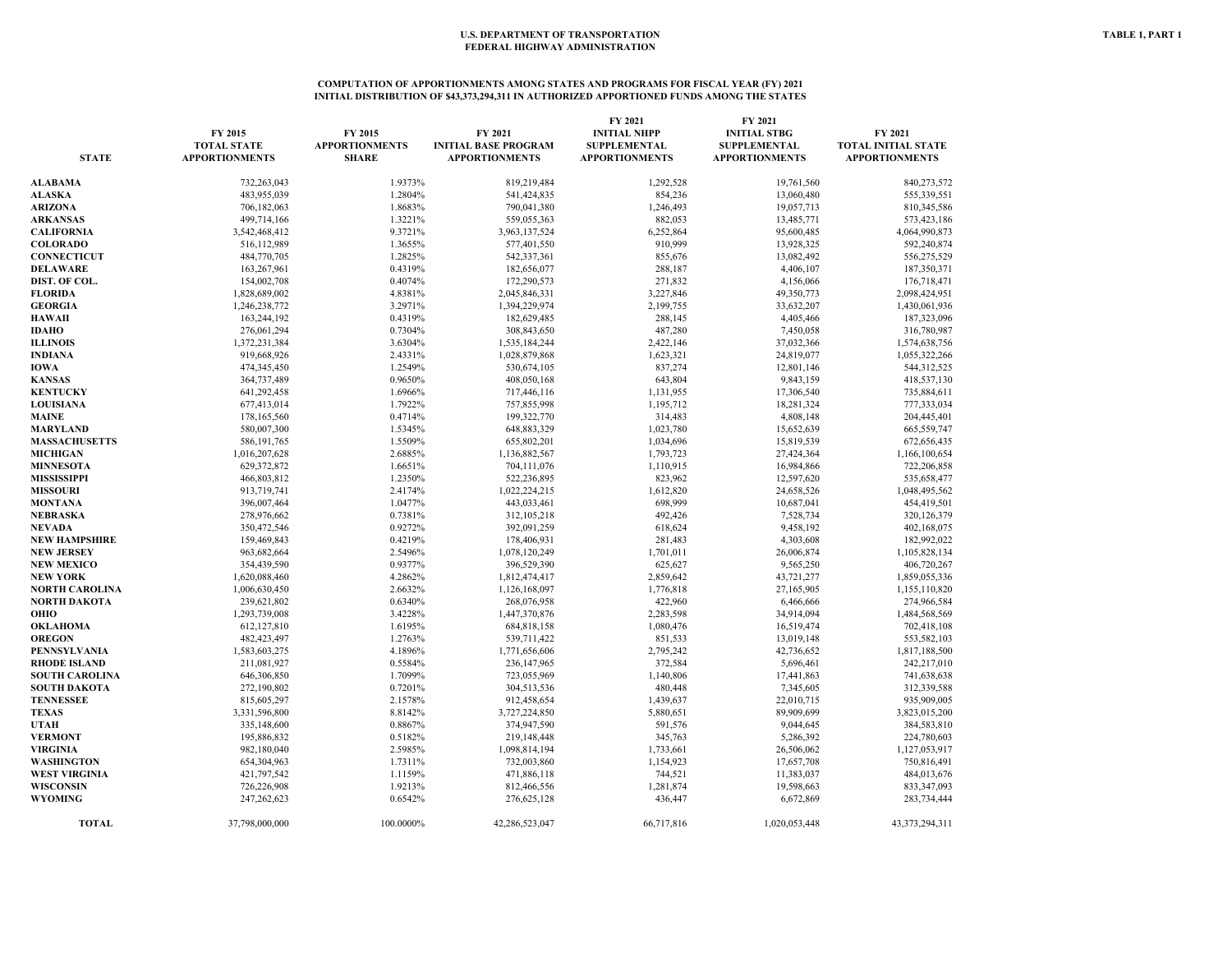#### **COMPUTATION OF APPORTIONMENTS AMONG STATES AND PROGRAMS FOR FISCAL YEAR (FY) 2021**

#### **ADJUSTMENTS TO INITIAL DISTRIBUTION OF \$43,373,294,311 IN AUTHORIZED APPORTIONED FUNDS AMONG THE STATES BASED ON THE 95% MINIMUM DOLLAR RATE OF RETURN**

|                       | FY 2021               | <b>FY 2019</b>       | FY 2021                                   | FY 2021                | FY 2021 INITIAL       | FY 2021                   | FY 2021                   | FY 2021                      | FY 2021<br><b>ADJUSTED NHPP</b> | FY 2021<br><b>ADJUSTED STBG</b> | FY 2021               |
|-----------------------|-----------------------|----------------------|-------------------------------------------|------------------------|-----------------------|---------------------------|---------------------------|------------------------------|---------------------------------|---------------------------------|-----------------------|
|                       | <b>INITIAL STATE</b>  | <b>HIGHWAY TRUST</b> | 95% MINIMUM                               | <b>TARGET SHARE IF</b> | <b>APPORTIONMENTS</b> | <b>ADJUSTMENT #1 TO</b>   | <b>ADJUSTMENT #2 TO</b>   | <b>ADJUSTED BASE PROGRAM</b> | <b>SUPPLEMENTAL</b>             | <b>SUPPLEMENTAL</b>             | <b>TOTAL STATE</b>    |
| <b>STATE</b>          | <b>APPORTIONMENTS</b> |                      | FUND CONTRIBUTIONS APPORTIONMENT REQUIRED | <b>BELOW MINIMUM</b>   | <b>SHARE</b>          | <b>MEET 95% MINIMUM *</b> | <b>MEET 95% MINIMUM *</b> | <b>APPORTIONMENTS</b>        |                                 | APPORTIONMENTS APPORTIONMENTS   | <b>APPORTIONMENTS</b> |
|                       |                       |                      |                                           |                        |                       |                           |                           |                              |                                 |                                 |                       |
| <b>ALABAMA</b>        | 840.273.572           | 734,176,000          | 697,467,200                               | 1.6081%                | 1.9373%               | 1.9154%                   | 1.9150%                   | 809,807,235                  | 1,277,678                       | 19,534,514                      | 830,619,427           |
| <b>ALASKA</b>         | 555,339,551           | 87,689,000           | 83,304,550                                | 0.1921%                | 1.2804%               | 1.2659%                   | 1.2657%                   | 535,204,249                  | 844,422                         | 12,910,424                      | 548,959,095           |
| <b>ARIZONA</b>        | 810,345,586           | 786,895,000          | 747,550,250                               | 1.7235%                | 1.8683%               | 1.8472%                   | 1.8468%                   | 780,964,367                  | 1,232,171                       | 18,838,754                      | 801,035,292           |
| <b>ARKANSAS</b>       | 573,423,186           | 482,951,000          | 458,803,450                               | 1.0578%                | 1.3221%               | 1.3071%                   | 1.3069%                   | 552,632,214                  | 871.919                         | 13,330,829                      | 566,834,962           |
| <b>CALIFORNIA</b>     | 4,064,990,873         | 3,599,086,000        | 3,419,131,700                             | 7.8830%                | 9.3721%               | 9.2660%                   | 9.2644%                   | 3,917,603,896                | 6,181,023                       | 94,502,103                      | 4,018,287,022         |
| <b>COLORADO</b>       | 592,240,874           | 623,287,000          | 592,122,650                               | 1.3652%                | 1.3655%               | 1.3500%                   | 1.3652%                   | 577,286,288                  | 910,817                         | 13,925,545                      | 592,122,650           |
| <b>CONNECTICUT</b>    | 556,275,529           | 341,153,000          | 324,095,350                               | 0.7472%                | 1.2825%               | 1.2680%                   | 1.2678%                   | 536,106,291                  | 845,845                         | 12,932,183                      | 549,884,319           |
| <b>DELAWARE</b>       | 187,350,371           | 110,336,000          | 104,819,200                               | 0.2417%                | 0.4319%               | 0.4271%                   | 0.4270%                   | 180,557,489                  | 284,876                         | 4,355,484                       | 185, 197, 849         |
| DIST. OF COL.         | 176,718,471           | 23,449,000           | 22,276,550                                | 0.0514%                | 0.4074%               | 0.4028%                   | 0.4028%                   | 170,311,076                  | 268,709                         | 4,108,316                       | 174,688,101           |
| <b>FLORIDA</b>        | 2,098,424,951         | 2,057,698,000        | 1,954,813,100                             | 4.5070%                | 4.8381%               | 4.7833%                   | 4.7825%                   | 2,022,341,013                | 3,190,761                       | 48,783,768                      | 2,074,315,542         |
| <b>GEORGIA</b>        | 1,430,061,936         | 1,267,703,000        | 1,204,317,850                             | 2.7766%                | 3.2971%               | 3.2598%                   | 3.2592%                   | 1,378,211,264                | 2,174,481                       | 33,245,797                      | 1,413,631,542         |
| <b>HAWAII</b>         | 187,323,096           | 90,000,000           | 85,500,000                                | 0.1971%                | 0.4319%               | 0.4270%                   | 0.4269%                   | 180,531,203                  | 284,834                         | 4,354,850                       | 185,170,887           |
| <b>IDAHO</b>          | 316,780,987           | 232,800,000          | 221,160,000                               | 0.5099%                | 0.7304%               | 0.7221%                   | 0.7220%                   | 305,295,256                  | 481,681                         | 7,364,462                       | 313, 141, 399         |
| <b>ILLINOIS</b>       | 1,574,638,756         | 1,342,499,000        | 1,275,374,050                             | 2.9405%                | 3.6304%               | 3.5893%                   | 3.5887%                   | 1,517,546,070                | 2,394,317                       | 36,606,890                      | 1,556,547,277         |
|                       | 1,055,322,266         | 952,654,000          | 905,021,300                               |                        |                       | 2.4056%                   | 2.4052%                   | 1,017,058,770                |                                 | 24,533,923                      | 1,043,197,364         |
| <b>INDIANA</b>        |                       |                      |                                           | 2.0866%                | 2.4331%               |                           |                           |                              | 1,604,671                       |                                 |                       |
| <b>IOWA</b>           | 544,312,525           | 510,971,000          | 485,422,450                               | 1.1192%                | 1.2549%               | 1.2407%                   | 1.2405%                   | 524,577,037                  | 827,655                         | 12,654,070                      | 538,058,762           |
| <b>KANSAS</b>         | 418,537,130           | 381,606,000          | 362,525,700                               | 0.8358%                | 0.9650%               | 0.9540%                   | 0.9539%                   | 403,361,962                  | 636,407                         | 9,730,068                       | 413,728,437           |
| <b>KENTUCKY</b>       | 735,884,611           | 654,632,000          | 621,900,400                               | 1.4338%                | 1.6966%               | 1.6774%                   | 1.6771%                   | 709,203,171                  | 1,118,950                       | 17,107,700                      | 727,429,821           |
| <b>LOUISIANA</b>      | 777,333,034           | 583,579,000          | 554,400,050                               | 1.2782%                | 1.7922%               | 1.7719%                   | 1.7716%                   | 749,148,772                  | 1,181,974                       | 18,071,285                      | 768,402,031           |
| MAINE                 | 204,445,401           | 165,012,000          | 156,761,400                               | 0.3614%                | 0.4714%               | 0.4660%                   | 0.4659%                   | 197,032,693                  | 310,869                         | 4,752,906                       | 202,096,468           |
| <b>MARYLAND</b>       | 665,559,747           | 620,296,000          | 589,281,200                               | 1.3586%                | 1.5345%               | 1.5171%                   | 1.5169%                   | 641, 428, 121                | 1,012,017                       | 15,472,801                      | 657,912,939           |
| <b>MASSACHUSETTS</b>  | 672,656,435           | 605,603,000          | 575,322,850                               | 1.3264%                | 1.5509%               | 1.5333%                   | 1.5330%                   | 648,267,500                  | 1,022,808                       | 15,637,784                      | 664,928,092           |
| <b>MICHIGAN</b>       | 1,166,100,654         | 1,105,999,000        | 1,050,699,050                             | 2.4225%                | 2.6885%               | 2.6581%                   | 2.6576%                   | 1,123,820,596                | 1,773,115                       | 27,109,277                      | 1,152,702,988         |
| <b>MINNESOTA</b>      | 722,206,858           | 721,682,000          | 685,597,900                               | 1.5807%                | 1.6651%               | 1.6462%                   | 1.6460%                   | 696,021,341                  | 1,098,152                       | 16,789,722                      | 713,909,215           |
| <b>MISSISSIPPI</b>    | 535,658,477           | 527,163,000          | 500,804,850                               | 1.1546%                | 1.2350%               | 1.2210%                   | 1.2208%                   | 516,236,765                  | 814.496                         | 12,452,882                      | 529,504,143           |
| <b>MISSOURI</b>       | 1,048,495,562         | 891,572,000          | 846,993,400                               | 1.9528%                | 2.4174%               | 2.3900%                   | 2.3896%                   | 1,010,479,587                | 1,594,290                       | 24,375,217                      | 1,036,449,094         |
| <b>MONTANA</b>        | 454,419,501           | 179,500,000          | 170,525,000                               | 0.3932%                | 1.0477%               | 1.0358%                   | 1.0357%                   | 437,943,322                  | 690,968                         | 10,564,255                      | 449,198,545           |
| <b>NEBRASKA</b>       | 320,126,379           | 314,561,000          | 298,832,950                               | 0.6890%                | 0.7381%               | 0.7297%                   | 0.7296%                   | 308,519,352                  | 486,768                         | 7,442,235                       | 316,448,355           |
| <b>NEVADA</b>         | 402,168,075           | 323,215,000          | 307,054,250                               | 0.7079%                | 0.9272%               | 0.9167%                   | 0.9166%                   | 387,586,409                  | 611,517                         | 9,349,524                       | 397,547,450           |
| <b>NEW HAMPSHIRE</b>  | 182,992,022           | 148,315,000          | 140,899,250                               | 0.3249%                | 0.4219%               | 0.4171%                   | 0.4171%                   | 176, 357, 163                | 278,249                         | 4,254,162                       | 180,889,574           |
| <b>NEW JERSEY</b>     | 1,105,828,134         | 913,919,000          | 868,223,050                               | 2.0017%                | 2.5496%               | 2.5207%                   | 2.5203%                   | 1,065,733,415                | 1,681,467                       | 25,708,074                      | 1,093,122,956         |
| <b>NEW MEXICO</b>     | 406,720,267           | 377,114,000          | 358,258,300                               | 0.8260%                | 0.9377%               | 0.9271%                   | 0.9269%                   | 391,973,550                  | 618,439                         | 9,455,352                       | 402,047,341           |
| <b>NEW YORK</b>       | 1,859,055,336         | 1,497,909,000        | 1,423,013,550                             | 3.2809%                | 4.2862%               | 4.2377%                   | 4.2369%                   | 1,791,650,376                | 2,826,787                       | 43,218,951                      | 1,837,696,114         |
| <b>NORTH CAROLINA</b> | 1,155,110,820         | 1,183,970,000        | 1,124,771,500                             | 2.5932%                | 2.6632%               | 2.6330%                   | 2.6326%                   | 1,113,229,227                | 1,756,404                       | 26,853,788                      | 1,141,839,419         |
| NORTH DAKOTA          | 274,966,584           | 186,674,000          | 177,340,300                               | 0.4089%                | 0.6340%               | 0.6268%                   | 0.6267%                   | 264,996,944                  | 418,101                         | 6,392,369                       | 271,807,414           |
| оню                   | 1,484,568,569         | 1,419,878,000        | 1,348,884,100                             | 3.1099%                | 3.4228%               | 3.3840%                   | 3.3834%                   | 1,430,741,615                | 2,257,361                       | 34,512,956                      | 1,467,511,932         |
| OKLAHOMA              | 702,418,108           | 650,170,000          | 617,661,500                               | 1.4241%                | 1.6195%               | 1.6011%                   | 1.6009%                   | 676,950,085                  | 1,068,062                       | 16,329,677                      | 694,347,824           |
| <b>OREGON</b>         | 553,582,103           | 473,027,000          | 449,375,650                               | 1.0361%                | 1.2763%               | 1.2619%                   | 1.2617%                   | 533,510,522                  | 841,749                         | 12,869,567                      | 547,221,838           |
| <b>PENNSYLVANIA</b>   | 1,817,188,500         | 1,329,610,000        | 1,263,129,500                             | 2.9122%                | 4.1896%               | 4.1422%                   | 4.1415%                   | 1,751,301,533                | 2,763,127                       | 42,245,639                      | 1,796,310,299         |
| <b>RHODE ISLAND</b>   | 242,217,010           | 85,732,000           | 81,445,400                                | 0.1878%                | 0.5584%               | 0.5521%                   | 0.5520%                   | 233,434,793                  | 368,303                         | 5,631,013                       | 239,434,109           |
| <b>SOUTH CAROLINA</b> | 741,638,638           | 743,217,000          | 706,056,150                               | 1.6279%                | 1.7099%               | 1.6905%                   | 1.6903%                   | 714,748,570                  | 1,127,699                       | 17,241,468                      | 733,117,737           |
| SOUTH DAKOTA          | 312,339,588           | 163,128,000          | 154,971,600                               | 0.3573%                | 0.7201%               | 0.7120%                   | 0.7118%                   | 301,014,892                  | 474,928                         | 7,261,209                       | 308,751,029           |
| <b>TENNESSEE</b>      | 935,909,005           | 915,504,000          | 869,728,800                               | 2.0052%                | 2.1578%               | 2.1334%                   | 2.1330%                   | 901,975,153                  | 1,423,097                       | 21,757,827                      | 925,156,077           |
| <b>TEXAS</b>          | 3,823,015,200         | 4,495,509,000        | 4,270,733,550                             | 9.8465%                | 8.8142%               | 9.8465%                   | 9.8465%                   | 4,163,725,066                | 6,569,342                       | 100,439,142                     | 4,270,733,550         |
| UTAH                  | 384,583,810           | 375,854,000          | 357,061,300                               | 0.8232%                | 0.8867%               | 0.8766%                   | 0.8765%                   | 370,639,709                  | 584,779                         | 8,940,728                       | 380,165,216           |
| <b>VERMONT</b>        | 224,780,603           | 74,185,000           | 70,475,750                                | 0.1625%                | 0.5182%               | 0.5124%                   | 0.5123%                   | 216,630,588                  | 341,790                         | 5,225,655                       | 222,198,033           |
|                       |                       |                      |                                           |                        |                       |                           |                           |                              |                                 |                                 |                       |
| <b>VIRGINIA</b>       | 1,127,053,917         | 1,046,271,000        | 993,957,450                               | 2.2916%                | 2.5985%               | 2.5691%                   | 2.5686%                   | 1,086,189,601                | 1,713,742                       | 26,201,526                      | 1,114,104,869         |
| <b>WASHINGTON</b>     | 750,816,491           | 726,511,000          | 690,185,450                               | 1.5913%                | 1.7311%               | 1.7115%                   | 1.7112%                   | 723,593,657                  | 1,141,654                       | 17,454,833                      | 742,190,144           |
| <b>WEST VIRGINIA</b>  | 484,013,676           | 321,908,000          | 305,812,600                               | 0.7051%                | 1.1159%               | 1.1033%                   | 1.1031%                   | 466, 464, 482                | 735,967                         | 11,252,254                      | 478,452,703           |
| <b>WISCONSIN</b>      | 833,347,093           | 737,008,000          | 700,157,600                               | 1.6143%                | 1.9213%               | 1.8996%                   | 1.8993%                   | 803,131,894                  | 1,267,146                       | 19,373,488                      | 823,772,528           |
| <b>WYOMING</b>        | 283,734,444           | 181,151,000          | 172,093,450                               | 0.3968%                | 0.6542%               | 0.6468%                   | 0.6467%                   | 273,446,903                  | 431,432                         | 6,596,202                       | 280,474,537           |
| <b>TOTAL</b>          | 43,373,294,311        | 38, 364, 331, 000    | 36,446,114,450                            |                        | 100,0000%             | 100,0000%                 | 100,0000%                 | 42.286.523.047               | 66,717,816                      | 1,020,053,448                   | 43,373,294,311        |

\* Initially, Texas triggered the 95 percent minimum provision in FY 2021. As such, the apportionments for Texas were adjusted upward accordingly and the apportionments for all other States were required to be adjusted prop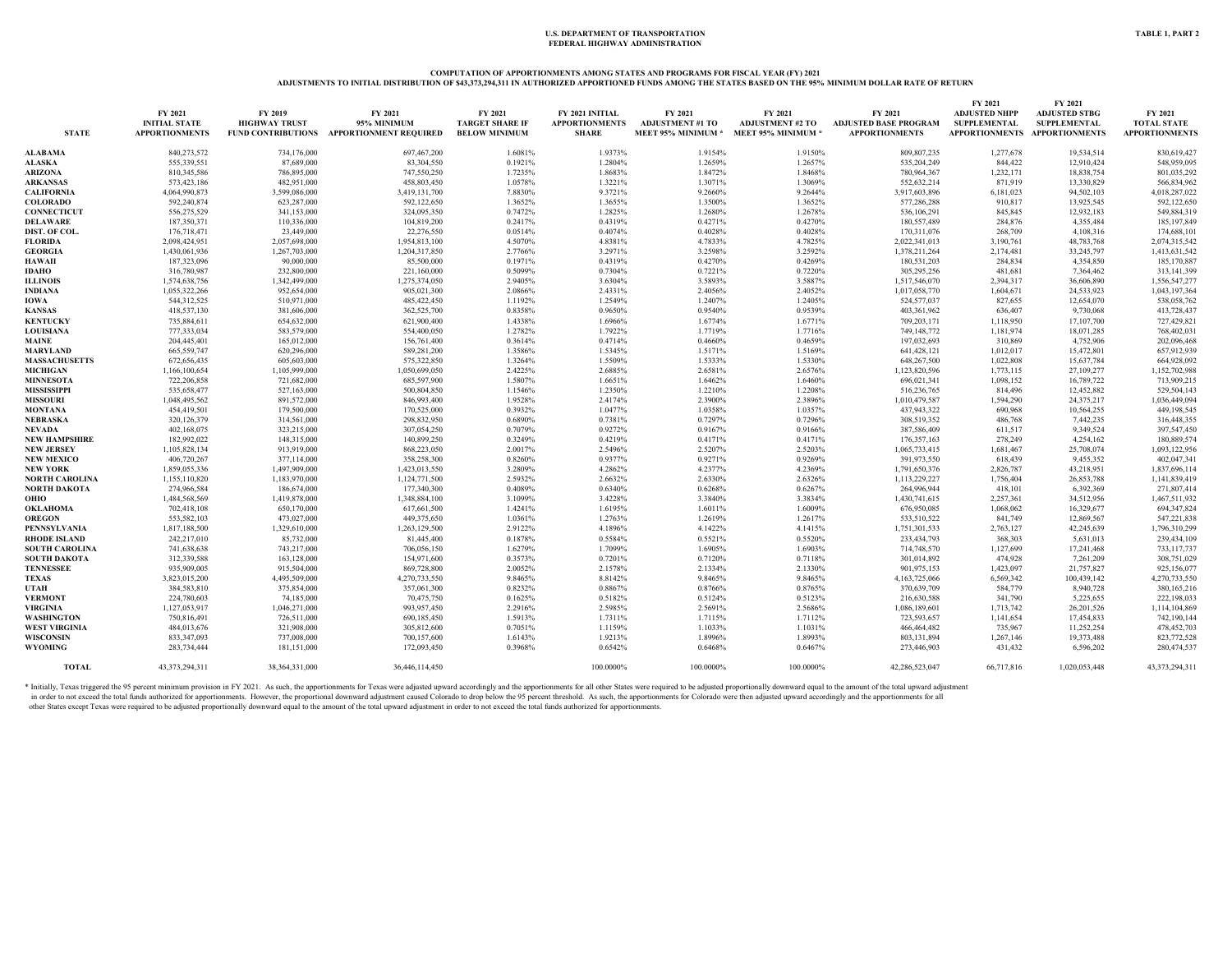## **COMPUTATION OF APPORTIONMENTS AMONG STATES AND PROGRAMS FOR FISCAL YEAR (FY) 2021 DISTRIBUTION OF EACH STATE'S APPORTIONED FUNDS AMONG PROGRAMS: NATIONAL HIGHWAY FREIGHT PROGRAM (NHFP)**

|                            | FY 2021                      |                    | FY 2021                  | FY 2009                | FY 2009                      | FY 2009 METRO PLANNING | FY 2021                    | FY 2021                  |
|----------------------------|------------------------------|--------------------|--------------------------|------------------------|------------------------------|------------------------|----------------------------|--------------------------|
|                            | <b>ADJUSTED BASE PROGRAM</b> | FY 2021            | <b>INITIAL NHFP</b>      | <b>METRO PLANNING</b>  | <b>TOTAL</b>                 | <b>SHARE OF TOTAL</b>  | <b>METRO PLANNING</b>      | <b>ADJUSTED NHFP</b>     |
| <b>STATE</b>               | <b>APPORTIONMENTS</b>        | <b>NHFP SHARE</b>  | <b>APPORTIONMENT</b>     |                        | APPORTIONMENT APPORTIONMENTS | <b>APPORTIONMENTS</b>  | <b>SET-ASIDE FROM NHFP</b> | <b>APPORTIONMENT</b>     |
| ALABAMA                    | 809,807,235                  | 1.9150%            | 28,725,721               | 2,930,666              | 720,123,469                  | 0.4070%                | 116,904                    | 28,608,817               |
| <b>ALASKA</b>              | 535,204,249                  | 1.2657%            | 18,984,923               | 1,519,833              | 334,688,980                  | 0.4541%                | 86,211                     | 18,898,712               |
| <b>ARIZONA</b>             | 780,964,367                  | 1.8468%            | 27,702,598               | 5,900,202              | 734,659,324                  | 0.8031%                | 222,485                    | 27,480,113               |
| ARKANSAS                   | 552,632,214                  | 1.3069%            | 19,603,133               | 1,519,833              | 456,083,199                  | 0.3332%                | 65,325                     | 19,537,808               |
| <b>CALIFORNIA</b>          | 3,917,603,896                | 9.2644%            | 138,966,399              | 45,321,037             | 3,310,769,460                | 1.3689%                | 1,902,307                  | 137,064,092              |
| <b>COLORADO</b>            | 577,286,288                  | 1.3652%            | 20,477,669               | 4,850,668              | 488,390,175                  | 0.9932%                | 203,383                    | 20,274,286               |
| <b>CONNECTICUT</b>         | 536,106,291                  | 1.2678%            | 19,016,920               | 4,300,411              | 466,061,951                  | 0.9227%                | 175,471                    | 18,841,449               |
| DELAWARE                   | 180,557,489                  | 0.4270%            | 6,404,788                | 1,519,833              | 143,677,493                  | 1.0578%                | 67,750                     | 6,337,038                |
| DIST. OF COL.              | 170,311,076                  | 0.4028%            | 6,041,325                | 1,519,833              | 136,061,014                  | 1.1170%                | 67,483                     | 5,973,842                |
| <b>FLORIDA</b>             | 2,022,341,013                | 4.7825%            | 71,737,076               | 20,335,985             | 1,853,154,887                | 1.0974%                | 787,222                    | 70,949,854               |
| <b>GEORGIA</b>             | 1,378,211,264                | 3.2592%            | 48,888,316               | 7,563,836              | 1,251,785,184                | 0.6042%                | 295,405                    | 48,592,911               |
| HAWAII                     | 180,531,203                  | 0.4269%            | 6,403,856                | 1,519,833              | 146, 371, 519                | 1.0383%                | 66,494                     | 6,337,362                |
| IDAHO                      | 305,295,256                  | 0.7220%            | 10,829,523               | 1,519,833              | 267,369,595                  | 0.5684%                | 61,559                     | 10,767,964               |
| <b>ILLINOIS</b>            | 1,517,546,070                | 3.5887%            | 53,830,841               | 14,700,785             | 1,219,798,726                | 1.2052%                | 648,759                    | 53,182,082               |
| <b>INDIANA</b>             | 1,017,058,770                | 2.4052%            | 36,077,408               | 5,149,527              | 933,551,620                  | 0.5516%                | 199,005                    | 35,878,403               |
| IOWA                       | 524,577,037                  | 1.2405%            | 18,607,951               | 1,683,012              | 415,258,325                  | 0.4053%                | 75,417                     | 18,532,534               |
| <b>KANSAS</b>              | 403,361,962                  | 0.9539%            | 14,308,174               | 1,823,479              | 352,297,846                  | 0.5176%                | 74,059                     | 14,234,115               |
| <b>KENTUCKY</b>            | 709,203,171                  | 1.6771%            | 25,157,064               | 2,365,357              | 617,805,145                  | 0.3829%                | 96,317                     | 25,060,747               |
| <b>LOUISIANA</b>           | 749,148,772                  | 1.7716%            | 26,574,026               | 3,828,048              | 622,324,758                  | 0.6151%                | 163,462                    | 26,410,564               |
| MAINE                      | 197,032,693                  | 0.4659%            | 6,989,202                | 1,519,833              | 151,661,614                  | 1.0021%                | 70,040                     | 6,919,162                |
| MARYLAND                   | 641,428,121                  | 1.5169%            | 22,752,927               | 6,491,921              | 560,235,056                  | 1.1588%                | 263,658                    | 22,489,269               |
| <b>MASSACHUSETTS</b>       | 648,267,500                  | 1.5330%            | 22,995,536               | 8,507,425              | 572,403,292                  | 1.4863%                | 341,774                    | 22,653,762               |
| MICHIGAN                   | 1,123,820,596                | 2.6576%            | 39,864,495               | 9,931,760              | 1,005,579,924                | 0.9877%                | 393,728                    | 39,470,767               |
| <b>MINNESOTA</b>           | 696,021,341                  | 1.6460%            | 24,689,474               | 4,093,963              | 581,422,187                  | 0.7041%                | 173,846                    | 24,515,628               |
| MISSISSIPPI                |                              |                    |                          |                        |                              |                        |                            |                          |
|                            | 516,236,765                  | 1.2208%            | 18,312,103               | 1,519,833              | 430,459,155                  | 0.3531%                | 64,655                     | 18,247,448               |
| <b>MISSOURI</b><br>MONTANA | 1,010,479,587<br>437,943,322 | 2.3896%<br>1.0357% | 35,844,030<br>15,534,855 | 4,665,984<br>1,519,833 | 846,276,998<br>345,407,598   | 0.5514%<br>0.4400%     | 197,628<br>68,355          | 35,646,402<br>15,466,500 |
| NEBRASKA                   | 308,519,352                  | 0.7296%            | 10,943,889               |                        | 263,944,626                  | 0.5758%                | 63,017                     |                          |
|                            |                              |                    |                          | 1,519,833              |                              |                        |                            | 10,880,872               |
| NEVADA                     | 387,586,409                  | 0.9166%            | 13,748,579               | 2,530,745              | 278,772,117                  | 0.9078%                | 124,812                    | 13,623,767               |
| <b>NEW HAMPSHIRE</b>       | 176,357,163                  | 0.4171%            | 6,255,793                | 1,519,833              | 158,183,641                  | 0.9608%                | 60,106                     | 6,195,687                |
| <b>NEW JERSEY</b>          | 1,065,733,415                | 2.5203%            | 37,804,010               | 11,705,997             | 934,939,552                  | 1.2521%                | 473,329                    | 37,330,681               |
| <b>NEW MEXICO</b>          | 391,973,550                  | 0.9269%            | 13,904,201               | 1,519,833              | 345,307,002                  | 0.4401%                | 61,198                     | 13,843,003               |
| <b>NEW YORK</b>            | 1,791,650,376                | 4.2369%            | 63,553,950               | 23,407,517             | 1,566,754,887                | 1.4940%                | 949,504                    | 62,604,446               |
| <b>NORTH CAROLINA</b>      | 1,113,229,227                | 2.6326%            | 39,488,795               | 5,677,834              | 1,013,789,209                | 0.5601%                | 221,161                    | 39,267,634               |
| NORTH DAKOTA               | 264,996,944                  | 0.6267%            | 9,400,050                | 1,519,833              | 223,797,940                  | 0.6791%                | 63,837                     | 9,336,213                |
| OHIO                       | 1,430,741,615                | 3.3834%            | 50,751,688               | 11,037,950             | 1,271,888,648                | 0.8678%                | 440,443                    | 50,311,245               |
| OKLAHOMA                   | 676,950,085                  | 1.6009%            | 24,012,973               | 2,239,867              | 547,112,718                  | 0.4094%                | 98,309                     | 23,914,664               |
| <b>OREGON</b>              | 533,510,522                  | 1.2617%            | 18,924,842               | 2,983,379              | 410,227,150                  | 0.7273%                | 137,631                    | 18,787,211               |
| <b>PENNSYLVANIA</b>        | 1,751,301,533                | 4.1415%            | 62,122,684               | 12,396,227             | 1,561,501,663                | 0.7939%                | 493,171                    | 61,629,513               |
| <b>RHODE ISLAND</b>        | 233,434,793                  | 0.5520%            | 8,280,468                | 1,519,833              | 178,239,974                  | 0.8527%                | 70,607                     | 8,209,861                |
| <b>SOUTH CAROLINA</b>      | 714,748,570                  | 1.6903%            | 25,353,772               | 2,828,931              | 598,892,886                  | 0.4724%                | 119,761                    | 25,234,011               |
| <b>SOUTH DAKOTA</b>        | 301,014,892                  | 0.7118%            | 10,677,689               | 1,519,833              | 241,534,429                  | 0.6292%                | 67,188                     | 10,610,501               |
| <b>TENNESSEE</b>           | 901,975,153                  | 2.1330%            | 31,995,128               | 4,475,878              | 783,511,070                  | 0.5713%                | 182,775                    | 31,812,353               |
| TEXAS                      | 4,163,725,066                | 9.8465%            | 147,696,882              | 22,337,498             | 3,137,119,113                | 0.7120%                | 1,051,659                  | 146,645,223              |
| UTAH                       | 370,639,709                  | 0.8765%            | 13, 147, 441             | 2,639,098              | 281,613,216                  | 0.9371%                | 123,209                    | 13,024,232               |
| <b>VERMONT</b>             | 216,630,588                  | 0.5123%            | 7,684,384                | 1,519,833              | 146,527,682                  | 1.0372%                | 79,705                     | 7,604,679                |
| <b>VIRGINIA</b>            | 1,086,189,601                | 2.5686%            | 38,529,637               | 7,115,731              | 953,790,577                  | 0.7460%                | 287,449                    | 38,242,188               |
| WASHINGTON                 | 723,593,657                  | 1.7112%            | 25,667,527               | 6,497,505              | 599,048,004                  | 1.0846%                | 278,400                    | 25,389,127               |
| <b>WEST VIRGINIA</b>       | 466,464,482                  | 1.1031%            | 16,546,565               | 1,519,833              | 388,561,121                  | 0.3911%                | 64,721                     | 16,481,844               |
| <b>WISCONSIN</b>           | 803,131,894                  | 1.8993%            | 28,488,931               | 4,291,349              | 703,303,685                  | 0.6102%                | 173,831                    | 28,315,100               |
| <b>WYOMING</b>             | 273,446,903                  | 0.6467%            | 9,699,789                | 1,519,833              | 245,249,743                  | 0.6197%                | 60,110                     | 9,639,679                |
| <b>TOTAL</b>               | 42,286,523,047               | 100.0000%          | 1,500,000,000            | 303,966,566            | 35,797,289,147               | 0.8491%                | 12,694,635                 | 1,487,305,365            |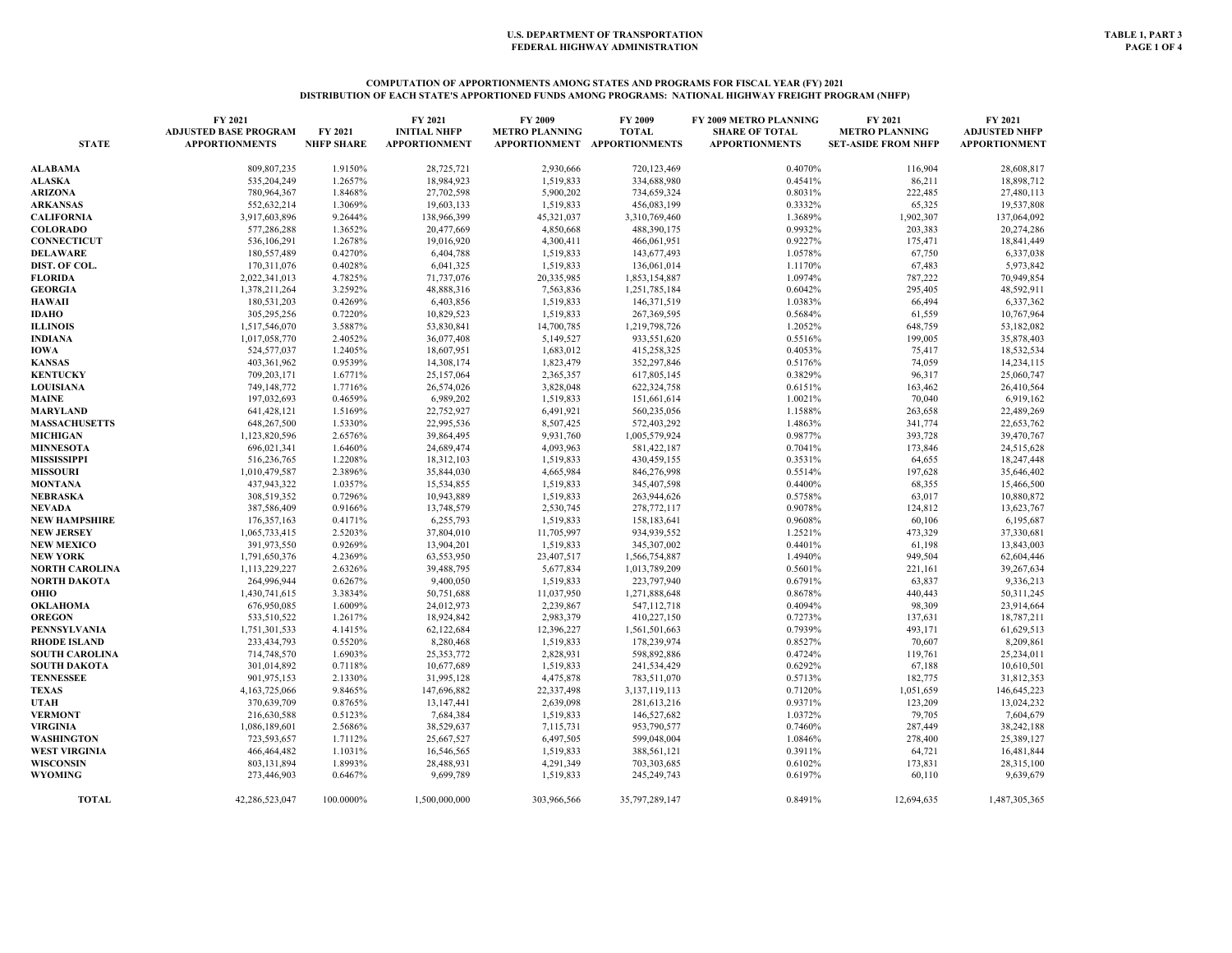#### **COMPUTATION OF APPORTIONMENTS AMONG STATES AND PROGRAMS FOR FISCAL YEAR (FY) 2021 DISTRIBUTION OF EACH STATE'S APPORTIONED FUNDS AMONG PROGRAMS: CONGESTION MITIGATION AND AIR QUALITY IMPROVEMENT (CMAQ) PROGRAM**

| FY 2009 CMAO<br><b>TOTAL STATE BASE</b><br>FY 2021<br>FY 2009 CMAO<br>FY 2009 TOTAL<br><b>SHARE OF TOTAL</b><br><b>APPORTIONMENTS</b><br><b>CMAO</b><br><b>STATE</b><br>APPORTIONMENT * APPORTIONMENTS<br><b>APPORTIONMENTS</b><br><b>REMAINING AFTER NHFP</b><br><b>APPORTIONMENT</b><br>11.208.248<br>720,123,469<br>1.5564%<br>781.081.514<br>12,157,020<br>ALABAMA<br>5.6809%<br>ALASKA<br>19,013,484<br>334,688,980<br>516,219,326<br>29,326,116<br><b>ARIZONA</b><br>53,918,622<br>734,659,324<br>7.3393%<br>753,261,769<br>55,283,905<br>11,228,220<br>2.4619%<br><b>ARKANSAS</b><br>456,083,199<br>533,029,081<br>13,122,535<br><b>CALIFORNIA</b><br>433,313,062<br>13.0880%<br>3,310,769,460<br>3,778,637,497<br>494,547,568<br>488,390,175<br><b>COLORADO</b><br>39,986,607<br>8.1874%<br>556,808,619<br>45,588,320<br>9.1176%<br><b>CONNECTICUT</b><br>42,493,893<br>466,061,951<br>517,089,371<br>47,146,394<br><b>DELAWARE</b><br>10,252,769<br>143,677,493<br>7.1360%<br>174,152,701<br>12,427,468<br>6.5533%<br>DIST. OF COL.<br>8,916,491<br>136,061,014<br>164,269,751<br>10,765,095<br>0.7429%<br>FLORIDA<br>13,766,472<br>1,853,154,887<br>1,950,603,937<br>14,490,389<br>5.4471%<br>1,329,322,948<br><b>GEORGIA</b><br>68,186,260<br>1,251,785,184<br>72,409,836<br><b>HAWAII</b><br>9,279,275<br>6.3395%<br>146, 371, 519<br>174, 127, 347<br>11,038,866<br>4.6373%<br><b>IDAHO</b><br>12,398,641<br>267,369,595<br>294, 465, 733<br>13,655,161<br><b>ILLINOIS</b><br>8.0155%<br>97,772,604<br>1,219,798,726<br>1,463,715,229<br>117,323,659<br><b>INDIANA</b><br>47,781,602<br>5.1183%<br>980,981,362<br>933,551,620<br>50,209,180<br><b>IOWA</b><br>9,878,886<br>2.3790%<br>505,969,086<br>12,036,871<br>415,258,325<br><b>KANSAS</b><br>9,183,043<br>352,297,846<br>2.6066%<br>389,053,788<br>10,141,128<br><b>KENTUCKY</b><br>2.1342%<br>13,185,175<br>617,805,145<br>684,046,107<br>14,598,887<br><b>LOUISIANA</b><br>10,505,618<br>1.6881%<br>622,324,758<br>722,574,746<br>12,197,963<br><b>MAINE</b><br>8,757,021<br>151,661,614<br>5.7741%<br>190,043,491<br>10,973,211<br><b>MARYLAND</b><br>51,816,107<br>560,235,056<br>9.2490%<br>57,221,232<br>618, 675, 194<br><b>MASSACHUSETTS</b><br>61,870,134<br>572,403,292<br>10.8088%<br>625,271,964<br>67,584,622<br>73,162,579<br>1,005,579,924<br>7.2757%<br>1,083,956,101<br>78,864,963<br>29,742,588<br>5.1155%<br>671,331,867<br>581,422,187<br>34,341,908<br>2.4011%<br>497,924,662<br>10,335,807<br>430,459,155<br>11,955,729<br>21,810,895<br>846,276,998<br>2.5773%<br>974,635,557<br>25,119,050<br>12,972,801<br>345,407,598<br>3.7558%<br>422,408,467<br>15,864,796<br>9,724,445<br>263,944,626<br>3.6843%<br>297,575,463<br>10,963,497<br>9.2842%<br>25,881,891<br>278,772,117<br>373,837,830<br>34,708,026<br>10,256,024<br>158,183,641<br>6.4836%<br>170, 101, 370<br>11,028,724<br>100,893,092<br>934,939,552<br>10.7914%<br>1,027,929,405<br>110,928,002<br>11,108,512<br>345,307,002<br>3.2170%<br>378,069,349<br>12,162,475<br>11.2969%<br>176,995,468<br>1,566,754,887<br>1,728,096,426<br>195,222,136<br>5.0866%<br>51,567,873<br>1,013,789,209<br>1,073,740,432<br>54,617,380<br>9,816,305<br>223,797,940<br>4.3862%<br>255,596,894<br>11,211,082<br>7.3946%<br>94,050,620<br>1,271,888,648<br>1,379,989,927<br>102,044,238<br>10,496,776<br>547,112,718<br>1.9186%<br>652,937,112<br>12,527,098<br>16,481,621<br>410,227,150<br>4.0177%<br>514,585,680<br>20,674,414<br>6.5927%<br>102,945,194<br>1,561,501,663<br>1,689,178,849<br>111,362,574<br>8,799,193<br>4.9367%<br>178,239,974<br>225, 154, 325<br>11,115,219<br>2.0249%<br><b>SOUTH CAROLINA</b><br>12,127,209<br>598,892,886<br>689,394,798<br>13,959,816<br>4.5025%<br>10,875,044<br>241,534,429<br>290,337,203<br>SOUTH DAKOTA<br>13,072,380<br>35,550,869<br>4.5374%<br>869,980,025<br>TENNESSEE<br>783,511,070<br>39,474,294<br><b>TEXAS</b><br>154,874,775<br>4.9368%<br>3, 137, 119, 113<br>4,016,028,184<br>198,265,172<br>3.8513%<br>UTAH<br>10,845,758<br>281,613,216<br>357,492,268<br>13,768,085<br><b>VERMONT</b><br>8,852,679<br>6.0416%<br>208,946,204<br>146,527,682<br>12,623,783<br>953,790,577<br>5.5863%<br><b>VIRGINIA</b><br>53,281,511<br>1,047,659,964<br>58,525,328<br>WASHINGTON<br>33,799,735<br>599,048,004<br>5.6422%<br>697,926,130<br>39,378,678<br>3.3924%<br>WEST VIRGINIA<br>13,181,710<br>388,561,121<br>449,917,917<br>15,263,204<br>WISCONSIN<br>26,507,711<br>703,303,685<br>3.7690%<br>774,642,963<br>29,196,508<br>WYOMING<br>10,325,753<br>245,249,743<br>4.2103%<br>263,747,114<br>11,104,548 |                       |               |                |         | FY 2021        |               |
|----------------------------------------------------------------------------------------------------------------------------------------------------------------------------------------------------------------------------------------------------------------------------------------------------------------------------------------------------------------------------------------------------------------------------------------------------------------------------------------------------------------------------------------------------------------------------------------------------------------------------------------------------------------------------------------------------------------------------------------------------------------------------------------------------------------------------------------------------------------------------------------------------------------------------------------------------------------------------------------------------------------------------------------------------------------------------------------------------------------------------------------------------------------------------------------------------------------------------------------------------------------------------------------------------------------------------------------------------------------------------------------------------------------------------------------------------------------------------------------------------------------------------------------------------------------------------------------------------------------------------------------------------------------------------------------------------------------------------------------------------------------------------------------------------------------------------------------------------------------------------------------------------------------------------------------------------------------------------------------------------------------------------------------------------------------------------------------------------------------------------------------------------------------------------------------------------------------------------------------------------------------------------------------------------------------------------------------------------------------------------------------------------------------------------------------------------------------------------------------------------------------------------------------------------------------------------------------------------------------------------------------------------------------------------------------------------------------------------------------------------------------------------------------------------------------------------------------------------------------------------------------------------------------------------------------------------------------------------------------------------------------------------------------------------------------------------------------------------------------------------------------------------------------------------------------------------------------------------------------------------------------------------------------------------------------------------------------------------------------------------------------------------------------------------------------------------------------------------------------------------------------------------------------------------------------------------------------------------------------------------------------------------------------------------------------------------------------------------------------------------------------------------------------------------------------------------------------------------------------------------------------------------------------------------------------------------------------------------------------------------------------------------------------------------------------------------------------------------------------------------------------------------------------------------------------------------------------------------------------------------------------------------------------------------------------------------------------------------------------------------------------------------------------------------------------------------------------------------------------------------------------------------------------------------------------------------------------------------|-----------------------|---------------|----------------|---------|----------------|---------------|
|                                                                                                                                                                                                                                                                                                                                                                                                                                                                                                                                                                                                                                                                                                                                                                                                                                                                                                                                                                                                                                                                                                                                                                                                                                                                                                                                                                                                                                                                                                                                                                                                                                                                                                                                                                                                                                                                                                                                                                                                                                                                                                                                                                                                                                                                                                                                                                                                                                                                                                                                                                                                                                                                                                                                                                                                                                                                                                                                                                                                                                                                                                                                                                                                                                                                                                                                                                                                                                                                                                                                                                                                                                                                                                                                                                                                                                                                                                                                                                                                                                                                                                                                                                                                                                                                                                                                                                                                                                                                                                                                                                                                    |                       |               |                |         |                |               |
|                                                                                                                                                                                                                                                                                                                                                                                                                                                                                                                                                                                                                                                                                                                                                                                                                                                                                                                                                                                                                                                                                                                                                                                                                                                                                                                                                                                                                                                                                                                                                                                                                                                                                                                                                                                                                                                                                                                                                                                                                                                                                                                                                                                                                                                                                                                                                                                                                                                                                                                                                                                                                                                                                                                                                                                                                                                                                                                                                                                                                                                                                                                                                                                                                                                                                                                                                                                                                                                                                                                                                                                                                                                                                                                                                                                                                                                                                                                                                                                                                                                                                                                                                                                                                                                                                                                                                                                                                                                                                                                                                                                                    |                       |               |                |         |                |               |
|                                                                                                                                                                                                                                                                                                                                                                                                                                                                                                                                                                                                                                                                                                                                                                                                                                                                                                                                                                                                                                                                                                                                                                                                                                                                                                                                                                                                                                                                                                                                                                                                                                                                                                                                                                                                                                                                                                                                                                                                                                                                                                                                                                                                                                                                                                                                                                                                                                                                                                                                                                                                                                                                                                                                                                                                                                                                                                                                                                                                                                                                                                                                                                                                                                                                                                                                                                                                                                                                                                                                                                                                                                                                                                                                                                                                                                                                                                                                                                                                                                                                                                                                                                                                                                                                                                                                                                                                                                                                                                                                                                                                    |                       |               |                |         |                |               |
|                                                                                                                                                                                                                                                                                                                                                                                                                                                                                                                                                                                                                                                                                                                                                                                                                                                                                                                                                                                                                                                                                                                                                                                                                                                                                                                                                                                                                                                                                                                                                                                                                                                                                                                                                                                                                                                                                                                                                                                                                                                                                                                                                                                                                                                                                                                                                                                                                                                                                                                                                                                                                                                                                                                                                                                                                                                                                                                                                                                                                                                                                                                                                                                                                                                                                                                                                                                                                                                                                                                                                                                                                                                                                                                                                                                                                                                                                                                                                                                                                                                                                                                                                                                                                                                                                                                                                                                                                                                                                                                                                                                                    |                       |               |                |         |                |               |
|                                                                                                                                                                                                                                                                                                                                                                                                                                                                                                                                                                                                                                                                                                                                                                                                                                                                                                                                                                                                                                                                                                                                                                                                                                                                                                                                                                                                                                                                                                                                                                                                                                                                                                                                                                                                                                                                                                                                                                                                                                                                                                                                                                                                                                                                                                                                                                                                                                                                                                                                                                                                                                                                                                                                                                                                                                                                                                                                                                                                                                                                                                                                                                                                                                                                                                                                                                                                                                                                                                                                                                                                                                                                                                                                                                                                                                                                                                                                                                                                                                                                                                                                                                                                                                                                                                                                                                                                                                                                                                                                                                                                    |                       |               |                |         |                |               |
|                                                                                                                                                                                                                                                                                                                                                                                                                                                                                                                                                                                                                                                                                                                                                                                                                                                                                                                                                                                                                                                                                                                                                                                                                                                                                                                                                                                                                                                                                                                                                                                                                                                                                                                                                                                                                                                                                                                                                                                                                                                                                                                                                                                                                                                                                                                                                                                                                                                                                                                                                                                                                                                                                                                                                                                                                                                                                                                                                                                                                                                                                                                                                                                                                                                                                                                                                                                                                                                                                                                                                                                                                                                                                                                                                                                                                                                                                                                                                                                                                                                                                                                                                                                                                                                                                                                                                                                                                                                                                                                                                                                                    |                       |               |                |         |                |               |
|                                                                                                                                                                                                                                                                                                                                                                                                                                                                                                                                                                                                                                                                                                                                                                                                                                                                                                                                                                                                                                                                                                                                                                                                                                                                                                                                                                                                                                                                                                                                                                                                                                                                                                                                                                                                                                                                                                                                                                                                                                                                                                                                                                                                                                                                                                                                                                                                                                                                                                                                                                                                                                                                                                                                                                                                                                                                                                                                                                                                                                                                                                                                                                                                                                                                                                                                                                                                                                                                                                                                                                                                                                                                                                                                                                                                                                                                                                                                                                                                                                                                                                                                                                                                                                                                                                                                                                                                                                                                                                                                                                                                    |                       |               |                |         |                |               |
|                                                                                                                                                                                                                                                                                                                                                                                                                                                                                                                                                                                                                                                                                                                                                                                                                                                                                                                                                                                                                                                                                                                                                                                                                                                                                                                                                                                                                                                                                                                                                                                                                                                                                                                                                                                                                                                                                                                                                                                                                                                                                                                                                                                                                                                                                                                                                                                                                                                                                                                                                                                                                                                                                                                                                                                                                                                                                                                                                                                                                                                                                                                                                                                                                                                                                                                                                                                                                                                                                                                                                                                                                                                                                                                                                                                                                                                                                                                                                                                                                                                                                                                                                                                                                                                                                                                                                                                                                                                                                                                                                                                                    |                       |               |                |         |                |               |
|                                                                                                                                                                                                                                                                                                                                                                                                                                                                                                                                                                                                                                                                                                                                                                                                                                                                                                                                                                                                                                                                                                                                                                                                                                                                                                                                                                                                                                                                                                                                                                                                                                                                                                                                                                                                                                                                                                                                                                                                                                                                                                                                                                                                                                                                                                                                                                                                                                                                                                                                                                                                                                                                                                                                                                                                                                                                                                                                                                                                                                                                                                                                                                                                                                                                                                                                                                                                                                                                                                                                                                                                                                                                                                                                                                                                                                                                                                                                                                                                                                                                                                                                                                                                                                                                                                                                                                                                                                                                                                                                                                                                    |                       |               |                |         |                |               |
|                                                                                                                                                                                                                                                                                                                                                                                                                                                                                                                                                                                                                                                                                                                                                                                                                                                                                                                                                                                                                                                                                                                                                                                                                                                                                                                                                                                                                                                                                                                                                                                                                                                                                                                                                                                                                                                                                                                                                                                                                                                                                                                                                                                                                                                                                                                                                                                                                                                                                                                                                                                                                                                                                                                                                                                                                                                                                                                                                                                                                                                                                                                                                                                                                                                                                                                                                                                                                                                                                                                                                                                                                                                                                                                                                                                                                                                                                                                                                                                                                                                                                                                                                                                                                                                                                                                                                                                                                                                                                                                                                                                                    |                       |               |                |         |                |               |
|                                                                                                                                                                                                                                                                                                                                                                                                                                                                                                                                                                                                                                                                                                                                                                                                                                                                                                                                                                                                                                                                                                                                                                                                                                                                                                                                                                                                                                                                                                                                                                                                                                                                                                                                                                                                                                                                                                                                                                                                                                                                                                                                                                                                                                                                                                                                                                                                                                                                                                                                                                                                                                                                                                                                                                                                                                                                                                                                                                                                                                                                                                                                                                                                                                                                                                                                                                                                                                                                                                                                                                                                                                                                                                                                                                                                                                                                                                                                                                                                                                                                                                                                                                                                                                                                                                                                                                                                                                                                                                                                                                                                    |                       |               |                |         |                |               |
|                                                                                                                                                                                                                                                                                                                                                                                                                                                                                                                                                                                                                                                                                                                                                                                                                                                                                                                                                                                                                                                                                                                                                                                                                                                                                                                                                                                                                                                                                                                                                                                                                                                                                                                                                                                                                                                                                                                                                                                                                                                                                                                                                                                                                                                                                                                                                                                                                                                                                                                                                                                                                                                                                                                                                                                                                                                                                                                                                                                                                                                                                                                                                                                                                                                                                                                                                                                                                                                                                                                                                                                                                                                                                                                                                                                                                                                                                                                                                                                                                                                                                                                                                                                                                                                                                                                                                                                                                                                                                                                                                                                                    |                       |               |                |         |                |               |
|                                                                                                                                                                                                                                                                                                                                                                                                                                                                                                                                                                                                                                                                                                                                                                                                                                                                                                                                                                                                                                                                                                                                                                                                                                                                                                                                                                                                                                                                                                                                                                                                                                                                                                                                                                                                                                                                                                                                                                                                                                                                                                                                                                                                                                                                                                                                                                                                                                                                                                                                                                                                                                                                                                                                                                                                                                                                                                                                                                                                                                                                                                                                                                                                                                                                                                                                                                                                                                                                                                                                                                                                                                                                                                                                                                                                                                                                                                                                                                                                                                                                                                                                                                                                                                                                                                                                                                                                                                                                                                                                                                                                    |                       |               |                |         |                |               |
|                                                                                                                                                                                                                                                                                                                                                                                                                                                                                                                                                                                                                                                                                                                                                                                                                                                                                                                                                                                                                                                                                                                                                                                                                                                                                                                                                                                                                                                                                                                                                                                                                                                                                                                                                                                                                                                                                                                                                                                                                                                                                                                                                                                                                                                                                                                                                                                                                                                                                                                                                                                                                                                                                                                                                                                                                                                                                                                                                                                                                                                                                                                                                                                                                                                                                                                                                                                                                                                                                                                                                                                                                                                                                                                                                                                                                                                                                                                                                                                                                                                                                                                                                                                                                                                                                                                                                                                                                                                                                                                                                                                                    |                       |               |                |         |                |               |
|                                                                                                                                                                                                                                                                                                                                                                                                                                                                                                                                                                                                                                                                                                                                                                                                                                                                                                                                                                                                                                                                                                                                                                                                                                                                                                                                                                                                                                                                                                                                                                                                                                                                                                                                                                                                                                                                                                                                                                                                                                                                                                                                                                                                                                                                                                                                                                                                                                                                                                                                                                                                                                                                                                                                                                                                                                                                                                                                                                                                                                                                                                                                                                                                                                                                                                                                                                                                                                                                                                                                                                                                                                                                                                                                                                                                                                                                                                                                                                                                                                                                                                                                                                                                                                                                                                                                                                                                                                                                                                                                                                                                    |                       |               |                |         |                |               |
|                                                                                                                                                                                                                                                                                                                                                                                                                                                                                                                                                                                                                                                                                                                                                                                                                                                                                                                                                                                                                                                                                                                                                                                                                                                                                                                                                                                                                                                                                                                                                                                                                                                                                                                                                                                                                                                                                                                                                                                                                                                                                                                                                                                                                                                                                                                                                                                                                                                                                                                                                                                                                                                                                                                                                                                                                                                                                                                                                                                                                                                                                                                                                                                                                                                                                                                                                                                                                                                                                                                                                                                                                                                                                                                                                                                                                                                                                                                                                                                                                                                                                                                                                                                                                                                                                                                                                                                                                                                                                                                                                                                                    |                       |               |                |         |                |               |
|                                                                                                                                                                                                                                                                                                                                                                                                                                                                                                                                                                                                                                                                                                                                                                                                                                                                                                                                                                                                                                                                                                                                                                                                                                                                                                                                                                                                                                                                                                                                                                                                                                                                                                                                                                                                                                                                                                                                                                                                                                                                                                                                                                                                                                                                                                                                                                                                                                                                                                                                                                                                                                                                                                                                                                                                                                                                                                                                                                                                                                                                                                                                                                                                                                                                                                                                                                                                                                                                                                                                                                                                                                                                                                                                                                                                                                                                                                                                                                                                                                                                                                                                                                                                                                                                                                                                                                                                                                                                                                                                                                                                    |                       |               |                |         |                |               |
|                                                                                                                                                                                                                                                                                                                                                                                                                                                                                                                                                                                                                                                                                                                                                                                                                                                                                                                                                                                                                                                                                                                                                                                                                                                                                                                                                                                                                                                                                                                                                                                                                                                                                                                                                                                                                                                                                                                                                                                                                                                                                                                                                                                                                                                                                                                                                                                                                                                                                                                                                                                                                                                                                                                                                                                                                                                                                                                                                                                                                                                                                                                                                                                                                                                                                                                                                                                                                                                                                                                                                                                                                                                                                                                                                                                                                                                                                                                                                                                                                                                                                                                                                                                                                                                                                                                                                                                                                                                                                                                                                                                                    |                       |               |                |         |                |               |
|                                                                                                                                                                                                                                                                                                                                                                                                                                                                                                                                                                                                                                                                                                                                                                                                                                                                                                                                                                                                                                                                                                                                                                                                                                                                                                                                                                                                                                                                                                                                                                                                                                                                                                                                                                                                                                                                                                                                                                                                                                                                                                                                                                                                                                                                                                                                                                                                                                                                                                                                                                                                                                                                                                                                                                                                                                                                                                                                                                                                                                                                                                                                                                                                                                                                                                                                                                                                                                                                                                                                                                                                                                                                                                                                                                                                                                                                                                                                                                                                                                                                                                                                                                                                                                                                                                                                                                                                                                                                                                                                                                                                    |                       |               |                |         |                |               |
|                                                                                                                                                                                                                                                                                                                                                                                                                                                                                                                                                                                                                                                                                                                                                                                                                                                                                                                                                                                                                                                                                                                                                                                                                                                                                                                                                                                                                                                                                                                                                                                                                                                                                                                                                                                                                                                                                                                                                                                                                                                                                                                                                                                                                                                                                                                                                                                                                                                                                                                                                                                                                                                                                                                                                                                                                                                                                                                                                                                                                                                                                                                                                                                                                                                                                                                                                                                                                                                                                                                                                                                                                                                                                                                                                                                                                                                                                                                                                                                                                                                                                                                                                                                                                                                                                                                                                                                                                                                                                                                                                                                                    |                       |               |                |         |                |               |
|                                                                                                                                                                                                                                                                                                                                                                                                                                                                                                                                                                                                                                                                                                                                                                                                                                                                                                                                                                                                                                                                                                                                                                                                                                                                                                                                                                                                                                                                                                                                                                                                                                                                                                                                                                                                                                                                                                                                                                                                                                                                                                                                                                                                                                                                                                                                                                                                                                                                                                                                                                                                                                                                                                                                                                                                                                                                                                                                                                                                                                                                                                                                                                                                                                                                                                                                                                                                                                                                                                                                                                                                                                                                                                                                                                                                                                                                                                                                                                                                                                                                                                                                                                                                                                                                                                                                                                                                                                                                                                                                                                                                    |                       |               |                |         |                |               |
|                                                                                                                                                                                                                                                                                                                                                                                                                                                                                                                                                                                                                                                                                                                                                                                                                                                                                                                                                                                                                                                                                                                                                                                                                                                                                                                                                                                                                                                                                                                                                                                                                                                                                                                                                                                                                                                                                                                                                                                                                                                                                                                                                                                                                                                                                                                                                                                                                                                                                                                                                                                                                                                                                                                                                                                                                                                                                                                                                                                                                                                                                                                                                                                                                                                                                                                                                                                                                                                                                                                                                                                                                                                                                                                                                                                                                                                                                                                                                                                                                                                                                                                                                                                                                                                                                                                                                                                                                                                                                                                                                                                                    |                       |               |                |         |                |               |
|                                                                                                                                                                                                                                                                                                                                                                                                                                                                                                                                                                                                                                                                                                                                                                                                                                                                                                                                                                                                                                                                                                                                                                                                                                                                                                                                                                                                                                                                                                                                                                                                                                                                                                                                                                                                                                                                                                                                                                                                                                                                                                                                                                                                                                                                                                                                                                                                                                                                                                                                                                                                                                                                                                                                                                                                                                                                                                                                                                                                                                                                                                                                                                                                                                                                                                                                                                                                                                                                                                                                                                                                                                                                                                                                                                                                                                                                                                                                                                                                                                                                                                                                                                                                                                                                                                                                                                                                                                                                                                                                                                                                    |                       |               |                |         |                |               |
|                                                                                                                                                                                                                                                                                                                                                                                                                                                                                                                                                                                                                                                                                                                                                                                                                                                                                                                                                                                                                                                                                                                                                                                                                                                                                                                                                                                                                                                                                                                                                                                                                                                                                                                                                                                                                                                                                                                                                                                                                                                                                                                                                                                                                                                                                                                                                                                                                                                                                                                                                                                                                                                                                                                                                                                                                                                                                                                                                                                                                                                                                                                                                                                                                                                                                                                                                                                                                                                                                                                                                                                                                                                                                                                                                                                                                                                                                                                                                                                                                                                                                                                                                                                                                                                                                                                                                                                                                                                                                                                                                                                                    |                       |               |                |         |                |               |
|                                                                                                                                                                                                                                                                                                                                                                                                                                                                                                                                                                                                                                                                                                                                                                                                                                                                                                                                                                                                                                                                                                                                                                                                                                                                                                                                                                                                                                                                                                                                                                                                                                                                                                                                                                                                                                                                                                                                                                                                                                                                                                                                                                                                                                                                                                                                                                                                                                                                                                                                                                                                                                                                                                                                                                                                                                                                                                                                                                                                                                                                                                                                                                                                                                                                                                                                                                                                                                                                                                                                                                                                                                                                                                                                                                                                                                                                                                                                                                                                                                                                                                                                                                                                                                                                                                                                                                                                                                                                                                                                                                                                    |                       |               |                |         |                |               |
|                                                                                                                                                                                                                                                                                                                                                                                                                                                                                                                                                                                                                                                                                                                                                                                                                                                                                                                                                                                                                                                                                                                                                                                                                                                                                                                                                                                                                                                                                                                                                                                                                                                                                                                                                                                                                                                                                                                                                                                                                                                                                                                                                                                                                                                                                                                                                                                                                                                                                                                                                                                                                                                                                                                                                                                                                                                                                                                                                                                                                                                                                                                                                                                                                                                                                                                                                                                                                                                                                                                                                                                                                                                                                                                                                                                                                                                                                                                                                                                                                                                                                                                                                                                                                                                                                                                                                                                                                                                                                                                                                                                                    |                       |               |                |         |                |               |
|                                                                                                                                                                                                                                                                                                                                                                                                                                                                                                                                                                                                                                                                                                                                                                                                                                                                                                                                                                                                                                                                                                                                                                                                                                                                                                                                                                                                                                                                                                                                                                                                                                                                                                                                                                                                                                                                                                                                                                                                                                                                                                                                                                                                                                                                                                                                                                                                                                                                                                                                                                                                                                                                                                                                                                                                                                                                                                                                                                                                                                                                                                                                                                                                                                                                                                                                                                                                                                                                                                                                                                                                                                                                                                                                                                                                                                                                                                                                                                                                                                                                                                                                                                                                                                                                                                                                                                                                                                                                                                                                                                                                    |                       |               |                |         |                |               |
|                                                                                                                                                                                                                                                                                                                                                                                                                                                                                                                                                                                                                                                                                                                                                                                                                                                                                                                                                                                                                                                                                                                                                                                                                                                                                                                                                                                                                                                                                                                                                                                                                                                                                                                                                                                                                                                                                                                                                                                                                                                                                                                                                                                                                                                                                                                                                                                                                                                                                                                                                                                                                                                                                                                                                                                                                                                                                                                                                                                                                                                                                                                                                                                                                                                                                                                                                                                                                                                                                                                                                                                                                                                                                                                                                                                                                                                                                                                                                                                                                                                                                                                                                                                                                                                                                                                                                                                                                                                                                                                                                                                                    | <b>MICHIGAN</b>       |               |                |         |                |               |
|                                                                                                                                                                                                                                                                                                                                                                                                                                                                                                                                                                                                                                                                                                                                                                                                                                                                                                                                                                                                                                                                                                                                                                                                                                                                                                                                                                                                                                                                                                                                                                                                                                                                                                                                                                                                                                                                                                                                                                                                                                                                                                                                                                                                                                                                                                                                                                                                                                                                                                                                                                                                                                                                                                                                                                                                                                                                                                                                                                                                                                                                                                                                                                                                                                                                                                                                                                                                                                                                                                                                                                                                                                                                                                                                                                                                                                                                                                                                                                                                                                                                                                                                                                                                                                                                                                                                                                                                                                                                                                                                                                                                    | <b>MINNESOTA</b>      |               |                |         |                |               |
|                                                                                                                                                                                                                                                                                                                                                                                                                                                                                                                                                                                                                                                                                                                                                                                                                                                                                                                                                                                                                                                                                                                                                                                                                                                                                                                                                                                                                                                                                                                                                                                                                                                                                                                                                                                                                                                                                                                                                                                                                                                                                                                                                                                                                                                                                                                                                                                                                                                                                                                                                                                                                                                                                                                                                                                                                                                                                                                                                                                                                                                                                                                                                                                                                                                                                                                                                                                                                                                                                                                                                                                                                                                                                                                                                                                                                                                                                                                                                                                                                                                                                                                                                                                                                                                                                                                                                                                                                                                                                                                                                                                                    | <b>MISSISSIPPI</b>    |               |                |         |                |               |
|                                                                                                                                                                                                                                                                                                                                                                                                                                                                                                                                                                                                                                                                                                                                                                                                                                                                                                                                                                                                                                                                                                                                                                                                                                                                                                                                                                                                                                                                                                                                                                                                                                                                                                                                                                                                                                                                                                                                                                                                                                                                                                                                                                                                                                                                                                                                                                                                                                                                                                                                                                                                                                                                                                                                                                                                                                                                                                                                                                                                                                                                                                                                                                                                                                                                                                                                                                                                                                                                                                                                                                                                                                                                                                                                                                                                                                                                                                                                                                                                                                                                                                                                                                                                                                                                                                                                                                                                                                                                                                                                                                                                    | <b>MISSOURI</b>       |               |                |         |                |               |
|                                                                                                                                                                                                                                                                                                                                                                                                                                                                                                                                                                                                                                                                                                                                                                                                                                                                                                                                                                                                                                                                                                                                                                                                                                                                                                                                                                                                                                                                                                                                                                                                                                                                                                                                                                                                                                                                                                                                                                                                                                                                                                                                                                                                                                                                                                                                                                                                                                                                                                                                                                                                                                                                                                                                                                                                                                                                                                                                                                                                                                                                                                                                                                                                                                                                                                                                                                                                                                                                                                                                                                                                                                                                                                                                                                                                                                                                                                                                                                                                                                                                                                                                                                                                                                                                                                                                                                                                                                                                                                                                                                                                    | <b>MONTANA</b>        |               |                |         |                |               |
|                                                                                                                                                                                                                                                                                                                                                                                                                                                                                                                                                                                                                                                                                                                                                                                                                                                                                                                                                                                                                                                                                                                                                                                                                                                                                                                                                                                                                                                                                                                                                                                                                                                                                                                                                                                                                                                                                                                                                                                                                                                                                                                                                                                                                                                                                                                                                                                                                                                                                                                                                                                                                                                                                                                                                                                                                                                                                                                                                                                                                                                                                                                                                                                                                                                                                                                                                                                                                                                                                                                                                                                                                                                                                                                                                                                                                                                                                                                                                                                                                                                                                                                                                                                                                                                                                                                                                                                                                                                                                                                                                                                                    | <b>NEBRASKA</b>       |               |                |         |                |               |
|                                                                                                                                                                                                                                                                                                                                                                                                                                                                                                                                                                                                                                                                                                                                                                                                                                                                                                                                                                                                                                                                                                                                                                                                                                                                                                                                                                                                                                                                                                                                                                                                                                                                                                                                                                                                                                                                                                                                                                                                                                                                                                                                                                                                                                                                                                                                                                                                                                                                                                                                                                                                                                                                                                                                                                                                                                                                                                                                                                                                                                                                                                                                                                                                                                                                                                                                                                                                                                                                                                                                                                                                                                                                                                                                                                                                                                                                                                                                                                                                                                                                                                                                                                                                                                                                                                                                                                                                                                                                                                                                                                                                    | <b>NEVADA</b>         |               |                |         |                |               |
|                                                                                                                                                                                                                                                                                                                                                                                                                                                                                                                                                                                                                                                                                                                                                                                                                                                                                                                                                                                                                                                                                                                                                                                                                                                                                                                                                                                                                                                                                                                                                                                                                                                                                                                                                                                                                                                                                                                                                                                                                                                                                                                                                                                                                                                                                                                                                                                                                                                                                                                                                                                                                                                                                                                                                                                                                                                                                                                                                                                                                                                                                                                                                                                                                                                                                                                                                                                                                                                                                                                                                                                                                                                                                                                                                                                                                                                                                                                                                                                                                                                                                                                                                                                                                                                                                                                                                                                                                                                                                                                                                                                                    | <b>NEW HAMPSHIRE</b>  |               |                |         |                |               |
|                                                                                                                                                                                                                                                                                                                                                                                                                                                                                                                                                                                                                                                                                                                                                                                                                                                                                                                                                                                                                                                                                                                                                                                                                                                                                                                                                                                                                                                                                                                                                                                                                                                                                                                                                                                                                                                                                                                                                                                                                                                                                                                                                                                                                                                                                                                                                                                                                                                                                                                                                                                                                                                                                                                                                                                                                                                                                                                                                                                                                                                                                                                                                                                                                                                                                                                                                                                                                                                                                                                                                                                                                                                                                                                                                                                                                                                                                                                                                                                                                                                                                                                                                                                                                                                                                                                                                                                                                                                                                                                                                                                                    | NEW JERSEY            |               |                |         |                |               |
|                                                                                                                                                                                                                                                                                                                                                                                                                                                                                                                                                                                                                                                                                                                                                                                                                                                                                                                                                                                                                                                                                                                                                                                                                                                                                                                                                                                                                                                                                                                                                                                                                                                                                                                                                                                                                                                                                                                                                                                                                                                                                                                                                                                                                                                                                                                                                                                                                                                                                                                                                                                                                                                                                                                                                                                                                                                                                                                                                                                                                                                                                                                                                                                                                                                                                                                                                                                                                                                                                                                                                                                                                                                                                                                                                                                                                                                                                                                                                                                                                                                                                                                                                                                                                                                                                                                                                                                                                                                                                                                                                                                                    | <b>NEW MEXICO</b>     |               |                |         |                |               |
|                                                                                                                                                                                                                                                                                                                                                                                                                                                                                                                                                                                                                                                                                                                                                                                                                                                                                                                                                                                                                                                                                                                                                                                                                                                                                                                                                                                                                                                                                                                                                                                                                                                                                                                                                                                                                                                                                                                                                                                                                                                                                                                                                                                                                                                                                                                                                                                                                                                                                                                                                                                                                                                                                                                                                                                                                                                                                                                                                                                                                                                                                                                                                                                                                                                                                                                                                                                                                                                                                                                                                                                                                                                                                                                                                                                                                                                                                                                                                                                                                                                                                                                                                                                                                                                                                                                                                                                                                                                                                                                                                                                                    | <b>NEW YORK</b>       |               |                |         |                |               |
|                                                                                                                                                                                                                                                                                                                                                                                                                                                                                                                                                                                                                                                                                                                                                                                                                                                                                                                                                                                                                                                                                                                                                                                                                                                                                                                                                                                                                                                                                                                                                                                                                                                                                                                                                                                                                                                                                                                                                                                                                                                                                                                                                                                                                                                                                                                                                                                                                                                                                                                                                                                                                                                                                                                                                                                                                                                                                                                                                                                                                                                                                                                                                                                                                                                                                                                                                                                                                                                                                                                                                                                                                                                                                                                                                                                                                                                                                                                                                                                                                                                                                                                                                                                                                                                                                                                                                                                                                                                                                                                                                                                                    | <b>NORTH CAROLINA</b> |               |                |         |                |               |
|                                                                                                                                                                                                                                                                                                                                                                                                                                                                                                                                                                                                                                                                                                                                                                                                                                                                                                                                                                                                                                                                                                                                                                                                                                                                                                                                                                                                                                                                                                                                                                                                                                                                                                                                                                                                                                                                                                                                                                                                                                                                                                                                                                                                                                                                                                                                                                                                                                                                                                                                                                                                                                                                                                                                                                                                                                                                                                                                                                                                                                                                                                                                                                                                                                                                                                                                                                                                                                                                                                                                                                                                                                                                                                                                                                                                                                                                                                                                                                                                                                                                                                                                                                                                                                                                                                                                                                                                                                                                                                                                                                                                    | NORTH DAKOTA          |               |                |         |                |               |
|                                                                                                                                                                                                                                                                                                                                                                                                                                                                                                                                                                                                                                                                                                                                                                                                                                                                                                                                                                                                                                                                                                                                                                                                                                                                                                                                                                                                                                                                                                                                                                                                                                                                                                                                                                                                                                                                                                                                                                                                                                                                                                                                                                                                                                                                                                                                                                                                                                                                                                                                                                                                                                                                                                                                                                                                                                                                                                                                                                                                                                                                                                                                                                                                                                                                                                                                                                                                                                                                                                                                                                                                                                                                                                                                                                                                                                                                                                                                                                                                                                                                                                                                                                                                                                                                                                                                                                                                                                                                                                                                                                                                    | OHIO                  |               |                |         |                |               |
|                                                                                                                                                                                                                                                                                                                                                                                                                                                                                                                                                                                                                                                                                                                                                                                                                                                                                                                                                                                                                                                                                                                                                                                                                                                                                                                                                                                                                                                                                                                                                                                                                                                                                                                                                                                                                                                                                                                                                                                                                                                                                                                                                                                                                                                                                                                                                                                                                                                                                                                                                                                                                                                                                                                                                                                                                                                                                                                                                                                                                                                                                                                                                                                                                                                                                                                                                                                                                                                                                                                                                                                                                                                                                                                                                                                                                                                                                                                                                                                                                                                                                                                                                                                                                                                                                                                                                                                                                                                                                                                                                                                                    | <b>OKLAHOMA</b>       |               |                |         |                |               |
|                                                                                                                                                                                                                                                                                                                                                                                                                                                                                                                                                                                                                                                                                                                                                                                                                                                                                                                                                                                                                                                                                                                                                                                                                                                                                                                                                                                                                                                                                                                                                                                                                                                                                                                                                                                                                                                                                                                                                                                                                                                                                                                                                                                                                                                                                                                                                                                                                                                                                                                                                                                                                                                                                                                                                                                                                                                                                                                                                                                                                                                                                                                                                                                                                                                                                                                                                                                                                                                                                                                                                                                                                                                                                                                                                                                                                                                                                                                                                                                                                                                                                                                                                                                                                                                                                                                                                                                                                                                                                                                                                                                                    | <b>OREGON</b>         |               |                |         |                |               |
|                                                                                                                                                                                                                                                                                                                                                                                                                                                                                                                                                                                                                                                                                                                                                                                                                                                                                                                                                                                                                                                                                                                                                                                                                                                                                                                                                                                                                                                                                                                                                                                                                                                                                                                                                                                                                                                                                                                                                                                                                                                                                                                                                                                                                                                                                                                                                                                                                                                                                                                                                                                                                                                                                                                                                                                                                                                                                                                                                                                                                                                                                                                                                                                                                                                                                                                                                                                                                                                                                                                                                                                                                                                                                                                                                                                                                                                                                                                                                                                                                                                                                                                                                                                                                                                                                                                                                                                                                                                                                                                                                                                                    | PENNSYLVANIA          |               |                |         |                |               |
|                                                                                                                                                                                                                                                                                                                                                                                                                                                                                                                                                                                                                                                                                                                                                                                                                                                                                                                                                                                                                                                                                                                                                                                                                                                                                                                                                                                                                                                                                                                                                                                                                                                                                                                                                                                                                                                                                                                                                                                                                                                                                                                                                                                                                                                                                                                                                                                                                                                                                                                                                                                                                                                                                                                                                                                                                                                                                                                                                                                                                                                                                                                                                                                                                                                                                                                                                                                                                                                                                                                                                                                                                                                                                                                                                                                                                                                                                                                                                                                                                                                                                                                                                                                                                                                                                                                                                                                                                                                                                                                                                                                                    | <b>RHODE ISLAND</b>   |               |                |         |                |               |
|                                                                                                                                                                                                                                                                                                                                                                                                                                                                                                                                                                                                                                                                                                                                                                                                                                                                                                                                                                                                                                                                                                                                                                                                                                                                                                                                                                                                                                                                                                                                                                                                                                                                                                                                                                                                                                                                                                                                                                                                                                                                                                                                                                                                                                                                                                                                                                                                                                                                                                                                                                                                                                                                                                                                                                                                                                                                                                                                                                                                                                                                                                                                                                                                                                                                                                                                                                                                                                                                                                                                                                                                                                                                                                                                                                                                                                                                                                                                                                                                                                                                                                                                                                                                                                                                                                                                                                                                                                                                                                                                                                                                    |                       |               |                |         |                |               |
|                                                                                                                                                                                                                                                                                                                                                                                                                                                                                                                                                                                                                                                                                                                                                                                                                                                                                                                                                                                                                                                                                                                                                                                                                                                                                                                                                                                                                                                                                                                                                                                                                                                                                                                                                                                                                                                                                                                                                                                                                                                                                                                                                                                                                                                                                                                                                                                                                                                                                                                                                                                                                                                                                                                                                                                                                                                                                                                                                                                                                                                                                                                                                                                                                                                                                                                                                                                                                                                                                                                                                                                                                                                                                                                                                                                                                                                                                                                                                                                                                                                                                                                                                                                                                                                                                                                                                                                                                                                                                                                                                                                                    |                       |               |                |         |                |               |
|                                                                                                                                                                                                                                                                                                                                                                                                                                                                                                                                                                                                                                                                                                                                                                                                                                                                                                                                                                                                                                                                                                                                                                                                                                                                                                                                                                                                                                                                                                                                                                                                                                                                                                                                                                                                                                                                                                                                                                                                                                                                                                                                                                                                                                                                                                                                                                                                                                                                                                                                                                                                                                                                                                                                                                                                                                                                                                                                                                                                                                                                                                                                                                                                                                                                                                                                                                                                                                                                                                                                                                                                                                                                                                                                                                                                                                                                                                                                                                                                                                                                                                                                                                                                                                                                                                                                                                                                                                                                                                                                                                                                    |                       |               |                |         |                |               |
|                                                                                                                                                                                                                                                                                                                                                                                                                                                                                                                                                                                                                                                                                                                                                                                                                                                                                                                                                                                                                                                                                                                                                                                                                                                                                                                                                                                                                                                                                                                                                                                                                                                                                                                                                                                                                                                                                                                                                                                                                                                                                                                                                                                                                                                                                                                                                                                                                                                                                                                                                                                                                                                                                                                                                                                                                                                                                                                                                                                                                                                                                                                                                                                                                                                                                                                                                                                                                                                                                                                                                                                                                                                                                                                                                                                                                                                                                                                                                                                                                                                                                                                                                                                                                                                                                                                                                                                                                                                                                                                                                                                                    |                       |               |                |         |                |               |
|                                                                                                                                                                                                                                                                                                                                                                                                                                                                                                                                                                                                                                                                                                                                                                                                                                                                                                                                                                                                                                                                                                                                                                                                                                                                                                                                                                                                                                                                                                                                                                                                                                                                                                                                                                                                                                                                                                                                                                                                                                                                                                                                                                                                                                                                                                                                                                                                                                                                                                                                                                                                                                                                                                                                                                                                                                                                                                                                                                                                                                                                                                                                                                                                                                                                                                                                                                                                                                                                                                                                                                                                                                                                                                                                                                                                                                                                                                                                                                                                                                                                                                                                                                                                                                                                                                                                                                                                                                                                                                                                                                                                    |                       |               |                |         |                |               |
|                                                                                                                                                                                                                                                                                                                                                                                                                                                                                                                                                                                                                                                                                                                                                                                                                                                                                                                                                                                                                                                                                                                                                                                                                                                                                                                                                                                                                                                                                                                                                                                                                                                                                                                                                                                                                                                                                                                                                                                                                                                                                                                                                                                                                                                                                                                                                                                                                                                                                                                                                                                                                                                                                                                                                                                                                                                                                                                                                                                                                                                                                                                                                                                                                                                                                                                                                                                                                                                                                                                                                                                                                                                                                                                                                                                                                                                                                                                                                                                                                                                                                                                                                                                                                                                                                                                                                                                                                                                                                                                                                                                                    |                       |               |                |         |                |               |
|                                                                                                                                                                                                                                                                                                                                                                                                                                                                                                                                                                                                                                                                                                                                                                                                                                                                                                                                                                                                                                                                                                                                                                                                                                                                                                                                                                                                                                                                                                                                                                                                                                                                                                                                                                                                                                                                                                                                                                                                                                                                                                                                                                                                                                                                                                                                                                                                                                                                                                                                                                                                                                                                                                                                                                                                                                                                                                                                                                                                                                                                                                                                                                                                                                                                                                                                                                                                                                                                                                                                                                                                                                                                                                                                                                                                                                                                                                                                                                                                                                                                                                                                                                                                                                                                                                                                                                                                                                                                                                                                                                                                    |                       |               |                |         |                |               |
|                                                                                                                                                                                                                                                                                                                                                                                                                                                                                                                                                                                                                                                                                                                                                                                                                                                                                                                                                                                                                                                                                                                                                                                                                                                                                                                                                                                                                                                                                                                                                                                                                                                                                                                                                                                                                                                                                                                                                                                                                                                                                                                                                                                                                                                                                                                                                                                                                                                                                                                                                                                                                                                                                                                                                                                                                                                                                                                                                                                                                                                                                                                                                                                                                                                                                                                                                                                                                                                                                                                                                                                                                                                                                                                                                                                                                                                                                                                                                                                                                                                                                                                                                                                                                                                                                                                                                                                                                                                                                                                                                                                                    |                       |               |                |         |                |               |
|                                                                                                                                                                                                                                                                                                                                                                                                                                                                                                                                                                                                                                                                                                                                                                                                                                                                                                                                                                                                                                                                                                                                                                                                                                                                                                                                                                                                                                                                                                                                                                                                                                                                                                                                                                                                                                                                                                                                                                                                                                                                                                                                                                                                                                                                                                                                                                                                                                                                                                                                                                                                                                                                                                                                                                                                                                                                                                                                                                                                                                                                                                                                                                                                                                                                                                                                                                                                                                                                                                                                                                                                                                                                                                                                                                                                                                                                                                                                                                                                                                                                                                                                                                                                                                                                                                                                                                                                                                                                                                                                                                                                    |                       |               |                |         |                |               |
|                                                                                                                                                                                                                                                                                                                                                                                                                                                                                                                                                                                                                                                                                                                                                                                                                                                                                                                                                                                                                                                                                                                                                                                                                                                                                                                                                                                                                                                                                                                                                                                                                                                                                                                                                                                                                                                                                                                                                                                                                                                                                                                                                                                                                                                                                                                                                                                                                                                                                                                                                                                                                                                                                                                                                                                                                                                                                                                                                                                                                                                                                                                                                                                                                                                                                                                                                                                                                                                                                                                                                                                                                                                                                                                                                                                                                                                                                                                                                                                                                                                                                                                                                                                                                                                                                                                                                                                                                                                                                                                                                                                                    |                       |               |                |         |                |               |
|                                                                                                                                                                                                                                                                                                                                                                                                                                                                                                                                                                                                                                                                                                                                                                                                                                                                                                                                                                                                                                                                                                                                                                                                                                                                                                                                                                                                                                                                                                                                                                                                                                                                                                                                                                                                                                                                                                                                                                                                                                                                                                                                                                                                                                                                                                                                                                                                                                                                                                                                                                                                                                                                                                                                                                                                                                                                                                                                                                                                                                                                                                                                                                                                                                                                                                                                                                                                                                                                                                                                                                                                                                                                                                                                                                                                                                                                                                                                                                                                                                                                                                                                                                                                                                                                                                                                                                                                                                                                                                                                                                                                    |                       |               |                |         |                |               |
|                                                                                                                                                                                                                                                                                                                                                                                                                                                                                                                                                                                                                                                                                                                                                                                                                                                                                                                                                                                                                                                                                                                                                                                                                                                                                                                                                                                                                                                                                                                                                                                                                                                                                                                                                                                                                                                                                                                                                                                                                                                                                                                                                                                                                                                                                                                                                                                                                                                                                                                                                                                                                                                                                                                                                                                                                                                                                                                                                                                                                                                                                                                                                                                                                                                                                                                                                                                                                                                                                                                                                                                                                                                                                                                                                                                                                                                                                                                                                                                                                                                                                                                                                                                                                                                                                                                                                                                                                                                                                                                                                                                                    |                       |               |                |         |                |               |
|                                                                                                                                                                                                                                                                                                                                                                                                                                                                                                                                                                                                                                                                                                                                                                                                                                                                                                                                                                                                                                                                                                                                                                                                                                                                                                                                                                                                                                                                                                                                                                                                                                                                                                                                                                                                                                                                                                                                                                                                                                                                                                                                                                                                                                                                                                                                                                                                                                                                                                                                                                                                                                                                                                                                                                                                                                                                                                                                                                                                                                                                                                                                                                                                                                                                                                                                                                                                                                                                                                                                                                                                                                                                                                                                                                                                                                                                                                                                                                                                                                                                                                                                                                                                                                                                                                                                                                                                                                                                                                                                                                                                    | <b>TOTAL</b>          | 2,191,976,672 | 35,797,289,147 | 6.1233% | 40,786,523,047 | 2,493,588,533 |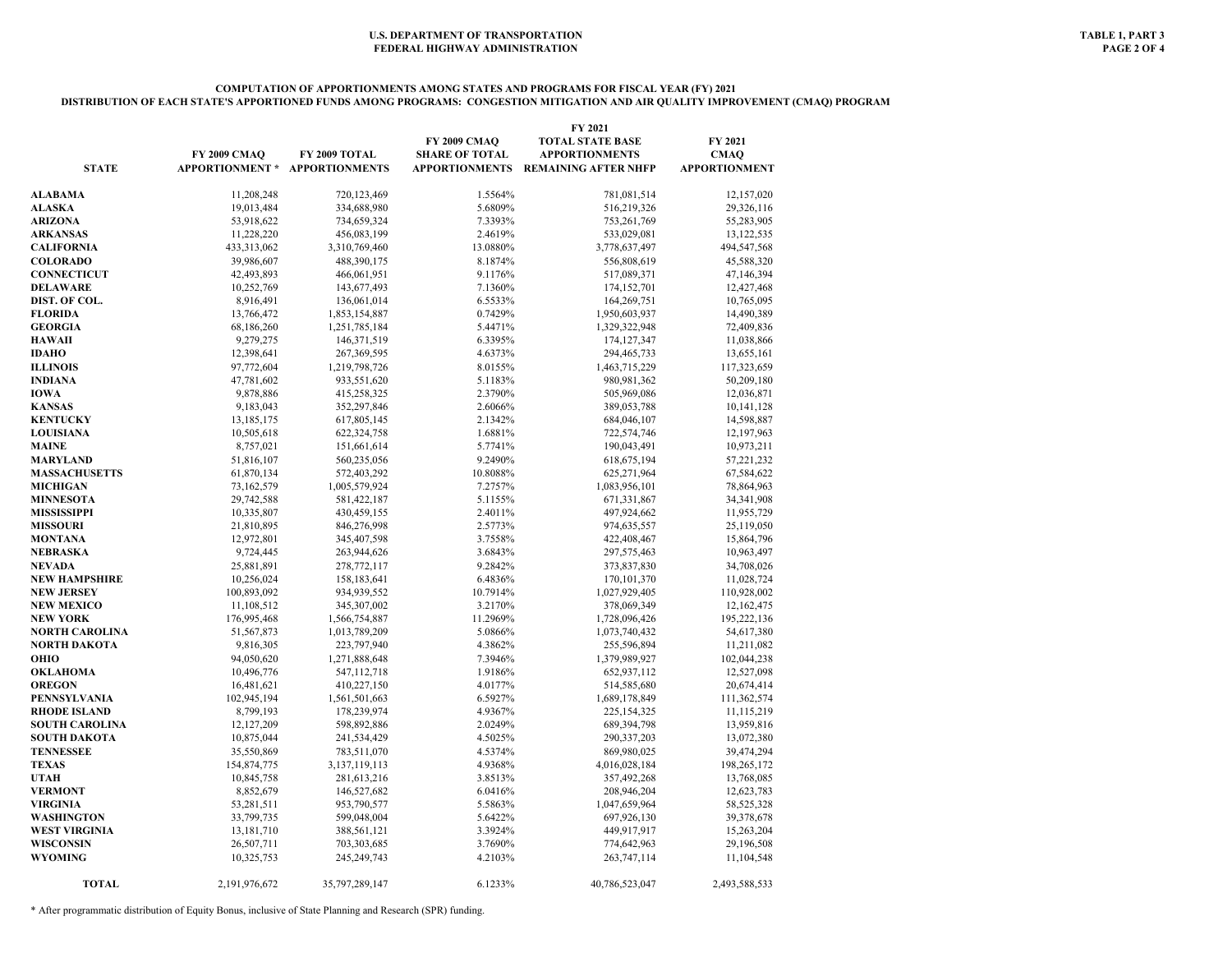#### **COMPUTATION OF APPORTIONMENTS AMONG STATES AND PROGRAMS FOR FISCAL YEAR (FY) 2021 DISTRIBUTION OF EACH STATE'S APPORTIONED FUNDS AMONG PROGRAMS: METROPOLITAN PLANNING PROGRAM (MPP)**

|                       |                    |                              |                       | FY 2021                            |                 |                      |                      |
|-----------------------|--------------------|------------------------------|-----------------------|------------------------------------|-----------------|----------------------|----------------------|
|                       |                    |                              | <b>FY 2009 MPP</b>    | <b>TOTAL BASE</b>                  | FY 2021         | FY 2021              | FY 2021              |
|                       | <b>FY 2009 MPP</b> | FY 2009 TOTAL                | <b>SHARE OF TOTAL</b> | <b>APPORTIONMENTS</b>              | <b>BASE MPP</b> | <b>MPP SET-ASIDE</b> | <b>TOTAL MPP</b>     |
| <b>STATE</b>          |                    | APPORTIONMENT APPORTIONMENTS | <b>APPORTIONMENTS</b> | REMAINING AFTER NHFP APPORTIONMENT |                 | <b>FROM NHFP</b>     | <b>APPORTIONMENT</b> |
|                       |                    |                              |                       |                                    |                 |                      |                      |
| <b>ALABAMA</b>        | 2,930,666          | 720,123,469                  | 0.4070%               | 781,081,514                        | 3,178,745       | 116,904              | 3,295,649            |
| <b>ALASKA</b>         | 1,519,833          | 334,688,980                  | 0.4541%               | 516,219,326                        | 2,344,168       | 86,211               | 2,430,379            |
| ARIZONA               | 5,900,202          | 734,659,324                  | 0.8031%               | 753, 261, 769                      | 6,049,602       | 222,485              | 6,272,087            |
| <b>ARKANSAS</b>       | 1,519,833          | 456,083,199                  | 0.3332%               | 533,029,081                        | 1,776,244       | 65,325               | 1,841,569            |
| <b>CALIFORNIA</b>     | 45,321,037         | 3,310,769,460                | 1.3689%               | 3,778,637,497                      | 51,725,670      | 1,902,307            | 53,627,977           |
| <b>COLORADO</b>       | 4,850,668          | 488,390,175                  | 0.9932%               | 556,808,619                        | 5,530,197       | 203,383              | 5,733,580            |
| <b>CONNECTICUT</b>    | 4,300,411          | 466,061,951                  | 0.9227%               | 517,089,371                        | 4,771,247       | 175,471              | 4,946,718            |
| <b>DELAWARE</b>       | 1,519,833          | 143,677,493                  | 1.0578%               | 174,152,701                        | 1,842,202       | 67,750               | 1,909,952            |
| DIST. OF COL.         | 1,519,833          | 136,061,014                  | 1.1170%               | 164,269,751                        | 1,834,931       | 67,483               | 1,902,414            |
| <b>FLORIDA</b>        | 20,335,985         | 1,853,154,887                | 1.0974%               | 1,950,603,937                      | 21,405,363      | 787,222              | 22,192,585           |
| <b>GEORGIA</b>        | 7,563,836          | 1,251,785,184                | 0.6042%               | 1,329,322,948                      | 8,032,353       | 295,405              | 8,327,758            |
| HAWAII                | 1,519,833          | 146, 371, 519                | 1.0383%               | 174, 127, 347                      | 1,808,033       | 66,494               | 1,874,527            |
| <b>IDAHO</b>          | 1,519,833          | 267,369,595                  | 0.5684%               | 294,465,733                        | 1,673,858       | 61,559               | 1,735,417            |
| <b>ILLINOIS</b>       | 14,700,785         | 1,219,798,726                | 1.2052%               | 1,463,715,229                      | 17,640,421      | 648,759              | 18,289,180           |
| <b>INDIANA</b>        | 5,149,527          | 933,551,620                  | 0.5516%               | 980,981,362                        | 5,411,152       | 199,005              | 5,610,157            |
| <b>IOWA</b>           | 1,683,012          | 415,258,325                  | 0.4053%               | 505,969,086                        | 2,050,656       | 75,417               | 2,126,073            |
| <b>KANSAS</b>         | 1,823,479          | 352,297,846                  | 0.5176%               | 389,053,788                        | 2,013,726       | 74,059               | 2,087,785            |
| <b>KENTUCKY</b>       | 2,365,357          | 617,805,145                  | 0.3829%               | 684,046,107                        | 2,618,970       | 96,317               | 2,715,287            |
| <b>LOUISIANA</b>      | 3,828,048          | 622,324,758                  | 0.6151%               | 722,574,746                        | 4,444,706       | 163.462              | 4,608,168            |
| <b>MAINE</b>          | 1,519,833          | 151,661,614                  | 1.0021%               | 190,043,491                        | 1,904,466       | 70,040               | 1,974,506            |
| <b>MARYLAND</b>       | 6,491,921          | 560,235,056                  | 1.1588%               | 618,675,194                        | 7,169,117       | 263,658              | 7,432,775            |
| <b>MASSACHUSETTS</b>  | 8,507,425          | 572,403,292                  | 1.4863%               | 625,271,964                        | 9,293,193       | 341,774              | 9,634,967            |
| <b>MICHIGAN</b>       | 9,931,760          | 1,005,579,924                | 0.9877%               | 1,083,956,101                      | 10,705,854      | 393,728              | 11,099,582           |
| <b>MINNESOTA</b>      | 4,093,963          | 581,422,187                  | 0.7041%               | 671,331,867                        | 4,727,043       | 173,846              | 4,900,889            |
| <b>MISSISSIPPI</b>    | 1,519,833          | 430,459,155                  | 0.3531%               | 497,924,662                        | 1,758,035       | 64,655               | 1,822,690            |
| <b>MISSOURI</b>       | 4,665,984          | 846,276,998                  | 0.5514%               | 974,635,557                        | 5,373,694       | 197,628              | 5,571,322            |
| MONTANA               | 1,519,833          | 345,407,598                  | 0.4400%               | 422,408,467                        | 1,858,646       | 68,355               | 1,927,001            |
| <b>NEBRASKA</b>       | 1,519,833          | 263,944,626                  | 0.5758%               | 297,575,463                        | 1,713,484       | 63,017               | 1,776,501            |
| <b>NEVADA</b>         | 2,530,745          | 278,772,117                  | 0.9078%               | 373,837,830                        | 3,393,769       | 124,812              | 3,518,581            |
| <b>NEW HAMPSHIRE</b>  | 1,519,833          | 158,183,641                  | 0.9608%               | 170,101,370                        | 1,634,339       | 60,106               | 1,694,445            |
| <b>NEW JERSEY</b>     | 11,705,997         | 934,939,552                  | 1.2521%               | 1,027,929,405                      | 12,870,285      | 473,329              | 13,343,614           |
| <b>NEW MEXICO</b>     | 1,519,833          | 345,307,002                  | 0.4401%               | 378,069,349                        | 1,664,033       | 61,198               | 1,725,231            |
| <b>NEW YORK</b>       | 23,407,517         | 1,566,754,887                | 1.4940%               | 1,728,096,426                      | 25,817,980      | 949,504              | 26,767,484           |
| <b>NORTH CAROLINA</b> | 5,677,834          | 1,013,789,209                | 0.5601%               | 1,073,740,432                      | 6,013,597       | 221,161              | 6,234,758            |
| <b>NORTH DAKOTA</b>   | 1,519,833          | 223,797,940                  | 0.6791%               | 255,596,894                        | 1,735,783       | 63,837               | 1,799,620            |
| OHIO                  | 11,037,950         | 1,271,888,648                | 0.8678%               | 1,379,989,927                      | 11,976,095      | 440,443              | 12,416,538           |
| <b>OKLAHOMA</b>       | 2,239,867          | 547,112,718                  | 0.4094%               | 652,937,112                        | 2,673,110       | 98,309               | 2,771,419            |
| <b>OREGON</b>         | 2,983,379          | 410,227,150                  | 0.7273%               | 514,585,680                        | 3,742,327       | 137,631              | 3,879,958            |
| PENNSYLVANIA          | 12,396,227         | 1,561,501,663                | 0.7939%               | 1,689,178,849                      | 13,409,812      | 493,171              | 13,902,983           |
| <b>RHODE ISLAND</b>   | 1,519,833          | 178,239,974                  | 0.8527%               | 225,154,325                        | 1,919,867       | 70,607               | 1,990,474            |
| <b>SOUTH CAROLINA</b> | 2,828,931          | 598,892,886                  | 0.4724%               | 689,394,798                        | 3,256,426       | 119,761              | 3,376,187            |
| <b>SOUTH DAKOTA</b>   | 1,519,833          | 241,534,429                  | 0.6292%               | 290,337,203                        | 1,826,920       | 67,188               | 1,894,108            |
| <b>TENNESSEE</b>      | 4,475,878          | 783,511,070                  | 0.5713%               | 869,980,025                        | 4,969,840       | 182,775              | 5,152,615            |
| <b>TEXAS</b>          | 22,337,498         | 3,137,119,113                | 0.7120%               | 4,016,028,184                      | 28,595,670      | 1,051,659            | 29,647,329           |
| <b>UTAH</b>           | 2,639,098          | 281,613,216                  | 0.9371%               | 357,492,268                        | 3,350,188       | 123,209              | 3,473,397            |
| <b>VERMONT</b>        | 1,519,833          | 146,527,682                  | 1.0372%               | 208,946,204                        | 2,167,258       | 79,705               | 2,246,963            |
| <b>VIRGINIA</b>       | 7,115,731          | 953,790,577                  | 0.7460%               | 1.047.659.964                      | 7,816,041       | 287,449              | 8.103.490            |
| <b>WASHINGTON</b>     | 6,497,505          | 599,048,004                  | 1.0846%               | 697,926,130                        | 7,569,975       | 278,400              | 7,848,375            |
| <b>WEST VIRGINIA</b>  | 1,519,833          | 388,561,121                  | 0.3911%               | 449,917,917                        | 1,759,826       | 64,721               | 1,824,547            |
| WISCONSIN             | 4,291,349          | 703,303,685                  | 0.6102%               | 774,642,963                        | 4,726,640       | 173,831              | 4,900,471            |
| <b>WYOMING</b>        | 1,519,833          | 245, 249, 743                | 0.6197%               | 263,747,114                        | 1,634,463       | 60,110               | 1,694,573            |
|                       |                    |                              |                       |                                    |                 |                      |                      |
| <b>TOTAL</b>          | 303,966,566        | 35,797,289,147               | 0.8491%               | 40,786,523,047                     | 345,180,020     | 12,694,635           | 357,874,655          |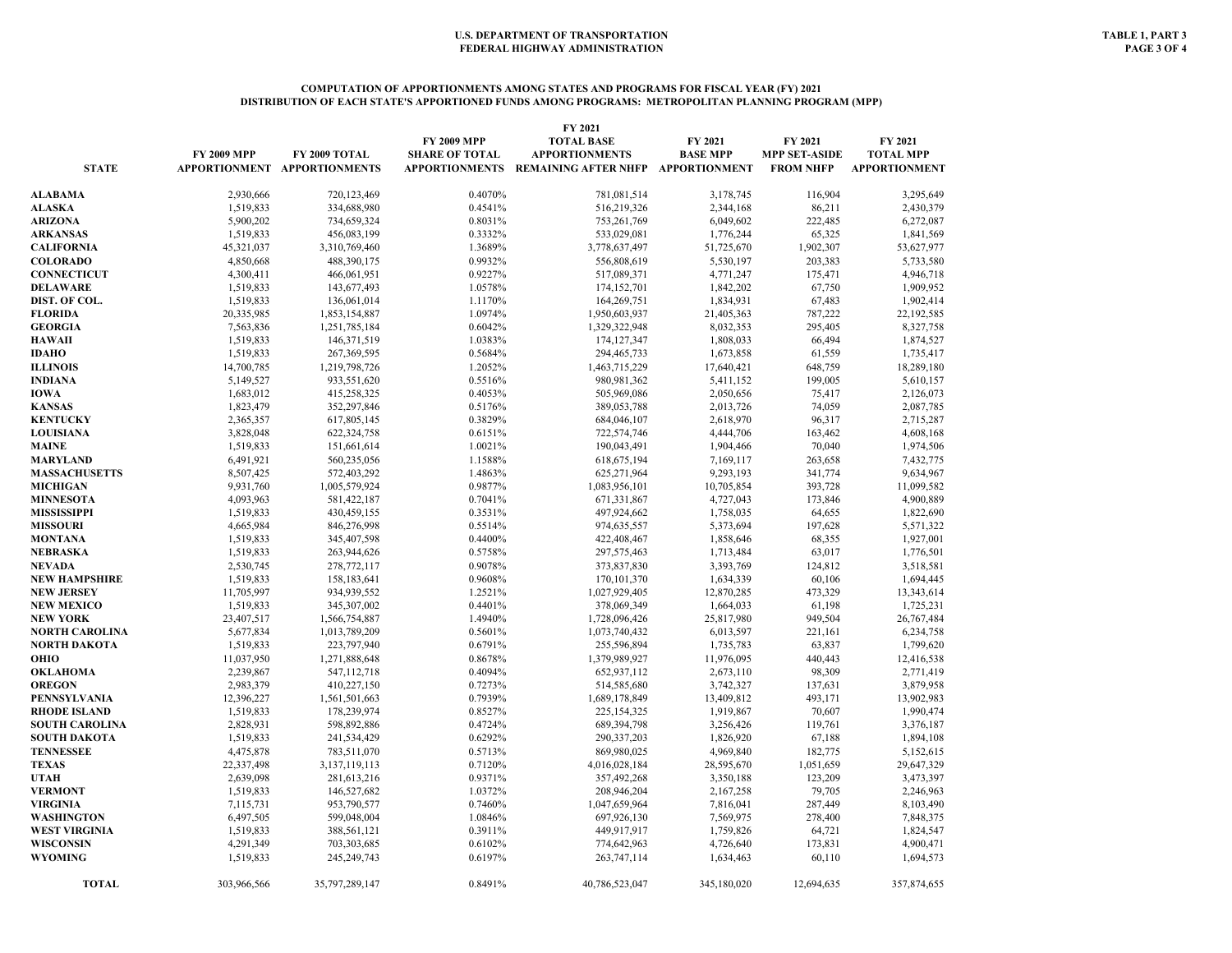# COMPUTATION OF APPORTIONMENTS AMONG STATES AND PROGRAMS FOR FISCAL YEAR (FY) 2021<br>DISTRIBUTION OF EACH STATE'S APPORTIONED FUNDS AMONG PROGRAMS: NATIONAL HIGHWAY PERFORMANCE PROGRAM (NHPP),<br>SURFACE TRANSPORTATION BLOCK GRA

| <b>STATE</b>          | FY 2021<br><b>BASE</b><br><b>APPORTIONMENTS</b> | FY 2021<br><b>NHFP</b> | FY 2021<br><b>CMAO</b><br>APPORTIONMENT APPORTIONMENT APPORTIONMENT | FY 2021<br><b>MPP</b> | FY 2021<br><b>REMAINING BASE</b><br><b>APPORTIONMENT</b> | FY 2021<br>NHPP APPORTIONMENT SUPPLEMENTAL<br>AT 63.7% | FY 2021<br><b>NHPP</b><br><b>APPORTIONMENT</b> | FY 2021 TOTAL<br>NHPP APPORTIONMENT<br>(AT 63.7% PLUS<br><b>SUPPLEMENTAL)</b> | FY 2021<br>STBG APPORTIONMENT SUPPLEMENTAL<br>AT 29.3% | FY 2021<br><b>STBG</b><br><b>APPORTIONMENT</b> | FY 2021 TOTAL<br><b>STBG APPORTIONMENT</b><br>(AT 29.3% PLUS<br><b>SUPPLEMENTAL)</b> | FY 2021<br><b>INITIAL HSIP AMOUNT</b><br>AT 7.0% |
|-----------------------|-------------------------------------------------|------------------------|---------------------------------------------------------------------|-----------------------|----------------------------------------------------------|--------------------------------------------------------|------------------------------------------------|-------------------------------------------------------------------------------|--------------------------------------------------------|------------------------------------------------|--------------------------------------------------------------------------------------|--------------------------------------------------|
| ALABAMA               | 809,807,235                                     | 28,608,817             | 12,157,020                                                          | 3,295,649             | 765,745,749                                              | 487,780,042                                            | 1,277,678                                      | 489,057,720                                                                   | 224,363,505                                            | 19,534.514                                     | 243,898,019                                                                          | 53,602,202                                       |
| <b>ALASKA</b>         | 535,204,249                                     | 18,898,712             | 29,326,116                                                          | 2,430,379             | 484,549,042                                              | 308,657,740                                            | 844,422                                        | 309,502,162                                                                   | 141,972,869                                            | 12,910,424                                     | 154,883,293                                                                          | 33,918,433                                       |
| ARIZONA               | 780,964,367                                     | 27,480,113             | 55,283,905                                                          | 6,272,087             | 691,928,262                                              | 440,758,303                                            | 1,232,171                                      | 441,990,474                                                                   | 202,734,981                                            | 18,838,754                                     | 221, 573, 735                                                                        | 48,434,978                                       |
| ARKANSAS              | 552,632,214                                     | 19,537,808             | 13,122,535                                                          | 1,841,569             | 518,130,302                                              | 330,049,002                                            | 871,919                                        | 330,920,921                                                                   | 151,812,179                                            | 13,330,829                                     | 165,143,008                                                                          | 36,269,121                                       |
| <b>CALIFORNIA</b>     | 3,917,603,896                                   | 137,064,092            | 494,547,568                                                         | 53,627,977            | 3,232,364,259                                            | 2,059,016,033                                          | 6,181,023                                      | 2,065,197,056                                                                 | 947,082,728                                            | 94,502,103                                     | 1,041,584,831                                                                        | 226,265,498                                      |
| <b>COLORADO</b>       | 577,286,288                                     | 20,274,286             | 45,588,320                                                          | 5,733,580             | 505,690,102                                              | 322,124,595                                            | 910,817                                        | 323,035,412                                                                   | 148, 167, 200                                          | 13,925,545                                     | 162,092,745                                                                          | 35,398,307                                       |
| <b>CONNECTICUT</b>    | 536,106,291                                     | 18,841,449             | 47,146,394                                                          | 4,946,718             | 465,171,730                                              | 296,314,392                                            | 845,845                                        | 297,160,237                                                                   | 136,295,317                                            | 12,932,183                                     | 149,227,500                                                                          | 32,562,021                                       |
| <b>DELAWARE</b>       | 180,557,489                                     | 6,337,038              | 12,427,468                                                          | 1,909,952             | 159,883,031                                              | 101,845,491                                            | 284,876                                        | 102,130,367                                                                   | 46,845,728                                             | 4,355,484                                      | 51,201,212                                                                           | 11,191,812                                       |
| <b>DIST. OF COL</b>   | 170,311,076                                     | 5,973,842              | 10,765,095                                                          | 1,902,414             | 151,669,725                                              | 96,613,615                                             | 268,709                                        | 96,882,324                                                                    | 44,439,229                                             | 4,108,316                                      | 48,547,545                                                                           | 10,616,881                                       |
| <b>FLORIDA</b>        | 2,022,341,013                                   | 70,949,854             | 14,490,389                                                          | 22,192,585            | 1,914,708,185                                            | 1,219,669,114                                          | 3,190,761                                      | 1,222,859,875                                                                 | 561,009,498                                            | 48,783,768                                     | 609,793,266                                                                          | 134,029,573                                      |
| <b>GEORGIA</b>        | 1,378,211,264                                   | 48,592,911             | 72,409,836                                                          | 8,327,758             | 1,248,880,759                                            | 795,537,043                                            | 2,174,481                                      | 797,711,524                                                                   | 365,922,063                                            | 33,245,797                                     | 399,167,860                                                                          | 87,421,653                                       |
| <b>HAWAII</b>         | 180,531,203                                     | 6,337,362              | 11,038,866                                                          | 1,874,527             | 161,280,448                                              | 102,735,646                                            | 284,834                                        | 103,020,480                                                                   | 47,255,171                                             | 4,354,850                                      | 51,610,021                                                                           | 11,289,631                                       |
| <b>IDAHO</b>          | 305,295,256                                     | 10,767,964             | 13,655,161                                                          | 1,735,417             | 279,136,714                                              | 177,810,087                                            | 481,681                                        | 178,291,768                                                                   | 81,787,057                                             | 7,364,462                                      | 89,151,519                                                                           | 19,539,570                                       |
| <b>ILLINOIS</b>       | 1,517,546,070                                   | 53,182,082             | 117,323,659                                                         | 18,289,180            | 1,328,751,149                                            | 846,414,482                                            | 2,394,317                                      | 848,808,799                                                                   | 389,324,087                                            | 36,606,890                                     | 425,930,977                                                                          | 93,012,580                                       |
| <b>INDIANA</b>        | 1,017,058,770                                   | 35,878,403             | 50,209,180                                                          | 5,610,157             | 925,361,030                                              | 589,454,976                                            | 1,604,671                                      | 591,059,647                                                                   | 271,130,782                                            | 24,533,923                                     | 295,664,705                                                                          | 64,775,272                                       |
| IOWA                  | 524,577,037                                     | 18,532,534             | 12,036,871                                                          | 2,126,073             | 491,881,559                                              | 313,328,553                                            | 827,655                                        | 314,156,208                                                                   | 144, 121, 297                                          | 12,654,070                                     | 156,775,367                                                                          | 34,431,709                                       |
| <b>KANSAS</b>         | 403,361,962                                     | 14,234,115             | 10,141,128                                                          | 2,087,785             | 376,898,934                                              | 240,084,621                                            | 636,407                                        | 240,721,028                                                                   | 110,431,388                                            | 9,730,068                                      | 120,161,456                                                                          | 26,382,925                                       |
| <b>KENTUCKY</b>       | 709,203,171                                     | 25,060,747             | 14,598,887                                                          | 2,715,287             | 666,828,250                                              | 424,769,595                                            | 1,118,950                                      | 425,888,545                                                                   | 195,380,677                                            | 17,107,700                                     | 212,488,377                                                                          | 46,677,978                                       |
| <b>LOUISIANA</b>      | 749,148,772                                     | 26,410,564             | 12,197,963                                                          | 4,608,168             | 705,932,077                                              | 449,678,733                                            | 1,181,974                                      | 450,860,707                                                                   | 206,838,099                                            | 18,071,285                                     | 224,909,384                                                                          | 49,415,245                                       |
| <b>MAINE</b>          | 197,032,693                                     | 6,919,162              | 10,973,211                                                          | 1,974,506             | 177,165,814                                              | 112,854,624                                            | 310,869                                        | 113,165,493                                                                   | 51,909,583                                             | 4.752,906                                      | 56,662,489                                                                           | 12,401,607                                       |
| <b>MARYLAND</b>       | 641,428,121                                     | 22,489,269             | 57,221,232                                                          | 7,432,775             | 554,284,845                                              | 353,079,446                                            | 1,012,017                                      | 354,091,463                                                                   | 162,405,460                                            | 15,472,801                                     | 177,878,261                                                                          | 38,799,939                                       |
| <b>MASSACHUSETTS</b>  | 648,267,500                                     | 22,653,762             | 67,584,622                                                          | 9.634.967             | 548,394,149                                              | 349,327,073                                            | 1.022,808                                      | 350,349,881                                                                   | 160,679,486                                            | 15,637,784                                     | 176,317,270                                                                          | 38,387,590                                       |
| <b>MICHIGAN</b>       | 1,123,820,596                                   | 39,470,767             | 78,864,963                                                          | 11,099,582            | 994,385,284                                              | 633,423,426                                            | 1,773,115                                      | 635,196,541                                                                   | 291,354,888                                            | 27,109,277                                     | 318,464,165                                                                          | 69,606,970                                       |
| <b>MINNESOTA</b>      | 696,021,341                                     | 24,515,628             | 34,341,908                                                          | 4,900,889             | 632,262,916                                              | 402,751,478                                            | 1,098,152                                      | 403,849,630                                                                   | 185,253,034                                            | 16,789,722                                     | 202,042,756                                                                          | 44,258,404                                       |
| <b>MISSISSIPPI</b>    | 516,236,765                                     | 18,247,448             | 11,955,729                                                          | 1,822,690             | 484,210,898                                              | 308,442,342                                            | 814,496                                        | 309,256,838                                                                   | 141,873,793                                            | 12,452,882                                     | 154,326,675                                                                          | 33,894,763                                       |
| <b>MISSOURI</b>       | 1,010,479,587                                   | 35,646,402             | 25,119,050                                                          | 5,571,322             | 944,142,813                                              | 601,418,972                                            | 1,594,290                                      | 603,013,262                                                                   | 276,633,844                                            | 24,375,217                                     | 301,009,061                                                                          | 66,089,997                                       |
| <b>MONTANA</b>        | 437,943,322                                     | 15,466,500             | 15,864,796                                                          | 1,927,001             | 404,685,025                                              | 257,784,361                                            | 690,968                                        | 258,475,329                                                                   | 118,572,712                                            | 10.564.255                                     | 129,136,967                                                                          | 28,327,952                                       |
| <b>NEBRASKA</b>       | 308,519,352                                     | 10,880,872             | 10,963,497                                                          | 1,776,501             | 284,898,482                                              | 181,480,333                                            | 486,768                                        | 181,967,101                                                                   | 83,475,255                                             | 7,442,235                                      | 90,917,490                                                                           | 19,942,894                                       |
| <b>NEVADA</b>         | 387,586,409                                     | 13,623,767             | 34,708,026                                                          | 3,518,581             | 335,736,035                                              | 213,863,854                                            | 611,517                                        | 214,475,371                                                                   | 98,370,658                                             | 9,349,524                                      | 107,720,182                                                                          | 23,501,523                                       |
| <b>NEW HAMPSHIRE</b>  | 176,357,163                                     | 6,195,687              | 11,028,724                                                          | 1,694,445             | 157,438,307                                              | 100,288,202                                            | 278,249                                        | 100,566,451                                                                   | 46,129,424                                             | 4,254,162                                      | 50,383,586                                                                           | 11,020,681                                       |
| <b>NEW JERSEY</b>     | 1,065,733,415                                   | 37,330,681             | 110,928,002                                                         | 13,343,614            | 904,131,118                                              | 575,931,522                                            | 1,681,467                                      | 577,612,989                                                                   | 264,910,418                                            | 25,708,074                                     | 290,618,492                                                                          | 63,289,178                                       |
| <b>NEW MEXICO</b>     | 391,973,550                                     | 13,843,003             | 12,162,475                                                          | 1,725,231             | 364,242,841                                              | 232,022,690                                            | 618,439                                        | 232,641,129                                                                   | 106,723,152                                            | 9,455,352                                      | 116,178,504                                                                          | 25,496,999                                       |
| <b>NEW YORK</b>       | 1,791,650,376                                   | 62,604,446             | 195,222,136                                                         | 26,767,484            | 1,507,056,310                                            | 959,994,869                                            | 2,826,787                                      | 962,821,656                                                                   | 441,567,499                                            | 43,218,951                                     | 484,786,450                                                                          | 105,493,942                                      |
| <b>NORTH CAROLINA</b> | 1,113,229,227                                   | 39,267,634             | 54,617,380                                                          | 6,234,758             | 1,013,109,455                                            | 645,350,723                                            | 1,756,404                                      | 647, 107, 127                                                                 | 296,841,070                                            | 26,853,788                                     | 323,694,858                                                                          | 70,917,662                                       |
| <b>NORTH DAKOTA</b>   | 264,996,944                                     | 9,336,213              | 11,211,082                                                          | 1,799,620             | 242,650,029                                              | 154,568,069                                            | 418,101                                        | 154,986,170                                                                   | 71,096,458                                             | 6,392,369                                      | 77,488,827                                                                           | 16,985,502                                       |
| ОНЮ                   | 1,430,741,615                                   | 50,311,245             | 102,044,238                                                         | 12,416,538            | 1,265,969,594                                            | 806,422,631                                            | 2,257,361                                      | 808,679,992                                                                   | 370,929,091                                            | 34,512,956                                     | 405,442,047                                                                          | 88,617,872                                       |
| OKLAHOMA              | 676,950,085                                     | 23.914.664             | 12,527,098                                                          | 2,771,419             | 637,736,904                                              | 406,238,408                                            | 1,068,062                                      | 407,306,470                                                                   | 186,856,913                                            | 16,329,677                                     | 203,186,590                                                                          | 44,641,583                                       |
| <b>OREGON</b>         | 533,510,522                                     | 18,787,211             | 20,674,414                                                          | 3,879,958             | 490,168,939                                              | 312,237,614                                            | 841,749                                        | 313,079,363                                                                   | 143,619,499                                            | 12,869,567                                     | 156,489,066                                                                          | 34,311,826                                       |
| <b>PENNSYLVANIA</b>   | 1,751,301,533                                   | 61,629,513             | 111,362,574                                                         | 13,902,983            | 1,564,406,463                                            | 996,526,917                                            | 2,763,127                                      | 999,290,044                                                                   | 458,371,094                                            | 42,245,639                                     | 500,616,733                                                                          | 109,508,452                                      |
| <b>RHODE ISLAND</b>   | 233,434,793                                     | 8.209.861              | 11,115,219                                                          | 1,990,474             | 212,119,239                                              | 135,119,955                                            | 368,303                                        | 135,488,258                                                                   | 62,150,937                                             | 5,631,013                                      | 67,781,950                                                                           | 14,848,347                                       |
| <b>SOUTH CAROLINA</b> | 714,748,570                                     | 25,234,011             | 13,959,816                                                          | 3,376,187             | 672,178,556                                              | 428,177,740                                            | 1,127,699                                      | 429,305,439                                                                   | 196,948,317                                            | 17,241,468                                     | 214,189,785                                                                          | 47,052,499                                       |
| <b>SOUTH DAKOTA</b>   | 301,014,892                                     | 10,610,501             | 13,072,380                                                          | 1,894,108             | 275,437,903                                              | 175,453,944                                            | 474,928                                        | 175,928,872                                                                   | 80,703,306                                             | 7,261,209                                      | 87,964,515                                                                           | 19,280,653                                       |
| <b>TENNESSEE</b>      | 901,975,153                                     | 31,812,353             | 39,474,294                                                          | 5,152,615             | 825,535,891                                              | 525,866,363                                            | 1,423,097                                      | 527,289,460                                                                   | 241,882,016                                            | 21,757,827                                     | 263,639,843                                                                          | 57,787,512                                       |
| <b>TEXAS</b>          | 4,163,725,066                                   | 146,645,223            | 198,265,172                                                         | 29,647,329            | 3,789,167,342                                            | 2,413,699,597                                          | 6,569,342                                      | 2,420,268,939                                                                 | 1,110,226,031                                          | 100,439,142                                    | 1,210,665,173                                                                        | 265, 241, 714                                    |
| <b>UTAH</b>           | 370,639,709                                     | 13,024,232             | 13,768,085                                                          | 3,473,397             | 340,373,995                                              | 216,818,235                                            | 584,779                                        | 217,403,014                                                                   | 99,729,581                                             | 8,940,728                                      | 108,670,309                                                                          | 23,826,179                                       |
| <b>VERMONT</b>        | 216,630,588                                     | 7,604,679              | 12,623,783                                                          | 2,246,963             | 194,155,163                                              | 123,676,839                                            | 341,790                                        | 124,018,629                                                                   | 56,887,463                                             | 5,225,655                                      | 62,113,118                                                                           | 13,590,861                                       |
| <b>VIRGINIA</b>       | 1.086.189.601                                   | 38.242.188             | 58,525,328                                                          | 8.103.490             | 981.318.595                                              | 625,099,945                                            | 1,713,742                                      | 626,813,687                                                                   | 287,526,348                                            | 26,201,526                                     | 313,727,874                                                                          | 68,692,302                                       |
| <b>WASHINGTON</b>     | 723,593,657                                     | 25,389,127             | 39,378,678                                                          | 7,848,375             | 650,977,477                                              | 414,672,653                                            | 1,141,654                                      | 415,814,307                                                                   | 190,736,401                                            | 17,454,833                                     | 208,191,234                                                                          | 45,568,423                                       |
| <b>WEST VIRGINIA</b>  | 466,464,482                                     | 16,481,844             | 15,263,204                                                          | 1,824,547             | 432,894,887                                              | 275,754,043                                            | 735,967                                        | 276,490,010                                                                   | 126,838,202                                            | 11,252,254                                     | 138,090,456                                                                          | 30,302,642                                       |
| <b>WISCONSIN</b>      | 803,131,894                                     | 28,315,100             | 29,196,508                                                          | 4,900,471             | 740,719,815                                              | 471,838,522                                            | 1,267,146                                      | 473,105,668                                                                   | 217,030,906                                            | 19,373,488                                     | 236,404,394                                                                          | 51,850,387                                       |
| <b>WYOMING</b>        | 273,446,903                                     | 9,639,679              | 11,104,548                                                          | 1,694,573             | 251,008,103                                              | 159,892,162                                            | 431,432                                        | 160,323,594                                                                   | 73,545,374                                             | 6,596,202                                      | 80,141,576                                                                           | 17,570,567                                       |
| <b>TOTAL</b>          | 42,286,523,047                                  | 1,487,305,365          | 2.493.588.533                                                       | 357,874,655           | 37,947,754,494                                           | 24, 172, 719, 615                                      | 66,717,816                                     | 24,239,437,431                                                                | 11,118,692,068                                         | 1.020.053.448                                  | 12,138,745,516                                                                       | 2,656,342,811                                    |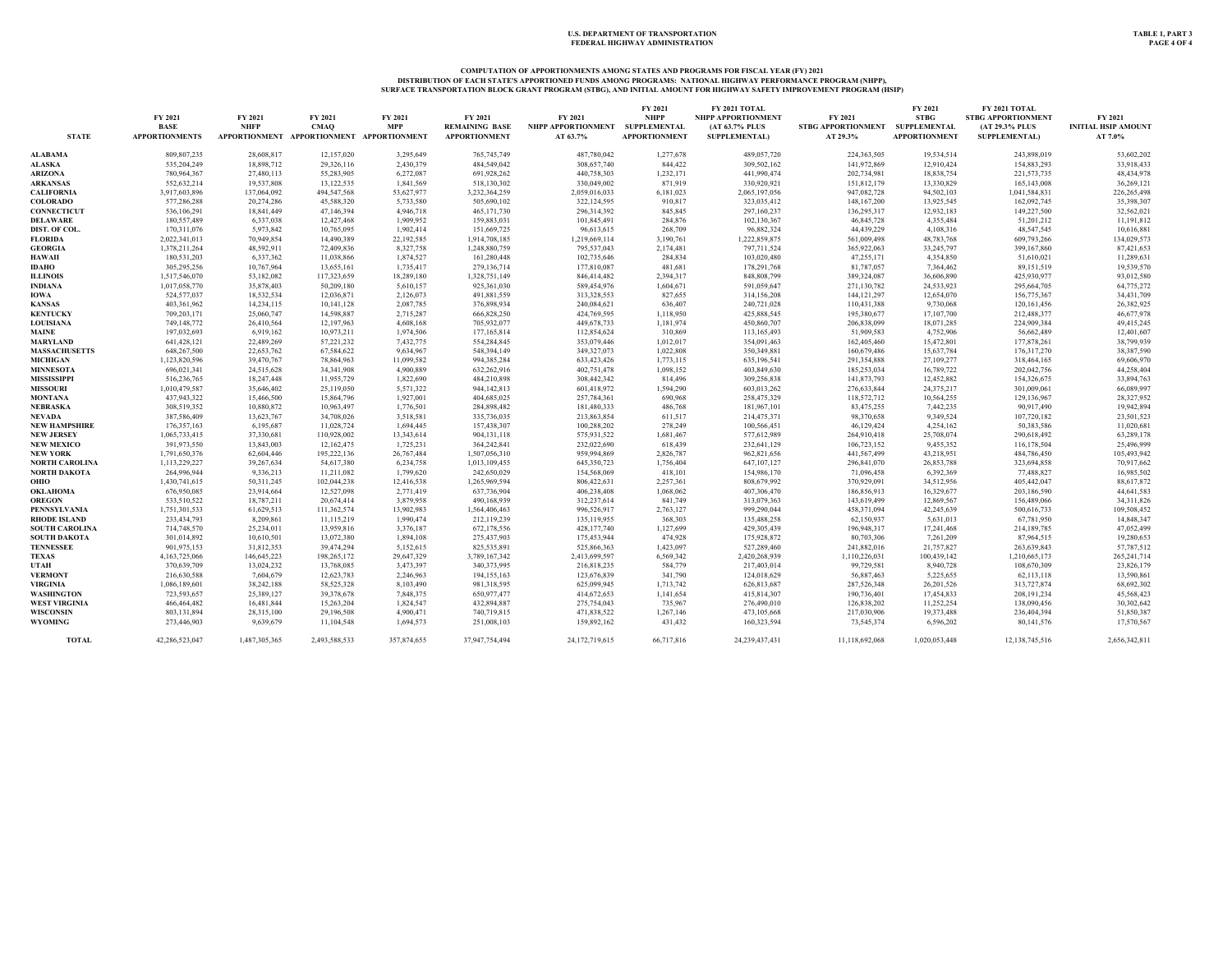### **COMPUTATION OF APPORTIONMENTS AMONG STATES AND PROGRAMS FOR FISCAL YEAR (FY) 2021 STATE-BY-STATE CALCULATION OF \$245,000,000 RAILWAY-HIGHWAY CROSSINGS PROGRAM SET-ASIDE FROM THE HIGHWAY SAFETY IMPROVEMENT PROGRAM (HSIP)**

|                       |               |                                                   |               |                                                        |                   |                                                          |               | PUBLIC RAILWAY-HIGHWAY |                | <b>ADJUSTED</b>     | RAILWAY-HIGHWAY  |
|-----------------------|---------------|---------------------------------------------------|---------------|--------------------------------------------------------|-------------------|----------------------------------------------------------|---------------|------------------------|----------------|---------------------|------------------|
|                       |               | <b>FEDERAL-AID LANE MILES</b><br>PERCENT OF TOTAL | <b>NUMBER</b> | FEDERAL-AID VEHICLE MILES TRAVELED<br>PERCENT OF TOTAL | <b>NUMBER</b>     | <b>HIGHWAY ACCOUNT CONTRIBUTIONS</b><br>PERCENT OF TOTAL | <b>NUMBER</b> | <b>CROSSINGS</b>       | <b>INITIAL</b> | <b>FACTOR</b>       | <b>CROSSINGS</b> |
| <b>STATE</b>          | <b>NUMBER</b> |                                                   |               |                                                        |                   |                                                          |               | PERCENT OF TOTAL       |                | FACTOR 1/2% MINIMUM | <b>SET-ASIDE</b> |
| <b>ALABAMA</b>        | 62,809        | 0.3153%                                           | 52,218        | 0.3788%                                                | 734,176,000       | 0.3349%                                                  | 2,748         | 1.0715%                | 2.1004%        | 2.0513%             | 5,025,635        |
| <b>ALASKA</b>         | 9,558         | 0.0480%                                           | 4,144         | 0.0301%                                                | 87,689,000        | 0.0400%                                                  | 160           | 0.0624%                | 0.1804%        | 0.5000%             | 1,225,000        |
| <b>ARIZONA</b>        | 39,315        | 0.1973%                                           | 57,708        | 0.4187%                                                | 786,895,000       | 0.3589%                                                  | 701           | 0.2733%                | 1.2483%        | 1.2191%             | 2,986,674        |
| ARKANSAS              | 50,506        | 0.2535%                                           | 31,618        | 0.2294%                                                | 482,951,000       | 0.2203%                                                  | 2,491         | 0.9712%                | 1.6744%        | 1.6352%             | 4,006,358        |
| <b>CALIFORNIA</b>     | 158,376       | 0.7949%                                           | 316,819       | 2.2985%                                                | 3,599,086,000     | 1.6417%                                                  | 5,781         | 2.2540%                | 6.9892%        | 6.8256%             | 16,722,721       |
| <b>COLORADO</b>       | 42,467        | 0.2132%                                           | 47,764        | 0.3465%                                                | 623,287,000       | 0.2843%                                                  | 1,786         | 0.6964%                | 1.5404%        | 1.5043%             | 3,685,549        |
| <b>CONNECTICUT</b>    | 15,453        | 0.0776%                                           | 28,378        | 0.2059%                                                | 341,153,000       | 0.1556%                                                  | 357           | 0.1392%                | 0.5783%        | 0.5647%             | 1,383,571        |
| <b>DELAWARE</b>       | 4,249         | 0.0213%                                           | 8,548         | 0.0620%                                                | 110,336,000       | 0.0503%                                                  | 268           | 0.1045%                | 0.2382%        | 0.5000%             | 1,225,000        |
| DIST. OF COL.         | 1,326         | 0.0067%                                           | 2,916         | 0.0212%                                                | 23,449,000        | 0.0107%                                                  | $\sim$        | 0.0000%                | 0.0385%        | 0.5000%             | 1,225,000        |
| <b>FLORIDA</b>        | 83,911        | 0.4212%                                           | 175,172       | 1.2709%                                                | 2,057,698,000     | 0.9386%                                                  | 3,673         | 1.4321%                | 4.0628%        | 3.9677%             | 9,720,817        |
| <b>GEORGIA</b>        | 79,176        | 0.3974%                                           | 102,428       | 0.7431%                                                | 1,267,703,000     | 0.5783%                                                  | 5,046         | 1.9675%                | 3.6862%        | 3.5999%             | 8,819,877        |
| HAWAII                | 3,952         | 0.0198%                                           | 7,885         | 0.0572%                                                | 90,000,000        | 0.0411%                                                  | 8             | 0.0031%                | 0.1212%        | 0.5000%             | 1,225,000        |
| IDAHO                 | 25,841        | 0.1297%                                           | 14,335        | 0.1040%                                                | 232,800,000       | 0.1062%                                                  | 1,214         | 0.4733%                | 0.8132%        | 0.7942%             | 1,945,798        |
| <b>ILLINOIS</b>       | 83,755        | 0.4204%                                           | 92,624        | 0.6720%                                                | 1,342,499,000     | 0.6124%                                                  | 7,858         | 3.0639%                | 4.7686%        | 4.6570%             | 11,409,653       |
| <b>INDIANA</b>        | 58,397        | 0.2931%                                           | 59,707        | 0.4332%                                                | 952,654,000       | 0.4346%                                                  | 5,524         | 2.1538%                | 3.3147%        | 3.2371%             | 7,930,846        |
| IOWA                  | 58,485        | 0.2936%                                           | 29,168        | 0.2116%                                                | 510,971,000       | 0.2331%                                                  | 4,212         | 1.6423%                | 2.3805%        | 2.3248%             | 5,695,760        |
| <b>KANSAS</b>         | 75,226        | 0.3776%                                           | 27,566        | 0.2000%                                                | 381,606,000       | 0.1741%                                                  | 5,092         | 1.9854%                | 2.7370%        | 2.6730%             | 6,548,773        |
| <b>KENTUCKY</b>       | 36,275        | 0.1821%                                           | 41,762        | 0.3030%                                                | 654,632,000       | 0.2986%                                                  | 2,196         | 0.8562%                | 1.6399%        | 1.6015%             | 3,923,695        |
| <b>LOUISIANA</b>      | 35,376        | 0.1776%                                           | 45,131        | 0.3274%                                                | 583,579,000       | 0.2662%                                                  | 2,778         | 1.0832%                | 1.8543%        | 1.8109%             | 4,436,791        |
| MAINE                 | 13,822        | 0.0694%                                           | 12,086        | 0.0877%                                                | 165,012,000       | 0.0753%                                                  | 778           | 0.3033%                | 0.5357%        | 0.5231%             | 1,281,686        |
| MARYLAND              | 22,744        | 0.1142%                                           | 53,983        | 0.3916%                                                | 620,296,000       | 0.2829%                                                  | 652           | 0.2542%                | 1.0430%        | 1.0186%             | 2,495,470        |
| <b>MASSACHUSETTS</b>  | 26,743        | 0.1342%                                           | 58,054        | 0.4212%                                                | 605,603,000       | 0.2762%                                                  | 760           | 0.2963%                | 1.1280%        | 1.1016%             | 2,698,862        |
| <b>MICHIGAN</b>       | 85,570        | 0.4295%                                           | 91,624        | 0.6647%                                                | 1,105,999,000     | 0.5045%                                                  | 4,733         | 1.8454%                | 3.4441%        | 3.3635%             | 8,240,646        |
| <b>MINNESOTA</b>      | 74,146        | 0.3722%                                           | 51,685        | 0.3750%                                                | 721,682,000       | 0.3292%                                                  | 4,305         | 1.6785%                | 2.7549%        | 2.6904%             | 6,591,431        |
| MISSISSIPPI           | 51,125        | 0.2566%                                           | 31,730        | 0.2302%                                                | 527,163,000       | 0.2405%                                                  | 2,155         | 0.8402%                | 1.5675%        | 1.5308%             | 3,750,530        |
| <b>MISSOURI</b>       | 74,654        | 0.3747%                                           | 59,803        | 0.4339%                                                | 891,572,000       | 0.4067%                                                  | 3,345         | 1.3042%                | 2.5195%        | 2.4605%             | 6,028,276        |
| <b>MONTANA</b>        | 32,520        | 0.1632%                                           | 10,166        | 0.0738%                                                | 179,500,000       | 0.0819%                                                  | 1,385         | 0.5400%                | 0.8589%        | 0.8388%             | 2,054,997        |
| NEBRASKA              | 44,887        | 0.2253%                                           | 18,276        | 0.1326%                                                | 314,561,000       | 0.1435%                                                  | 2,876         | 1.1214%                | 1.6227%        | 1.5848%             | 3,882,649        |
| NEVADA                | 20,717        | 0.1040%                                           | 21,938        | 0.1592%                                                | 323,215,000       | 0.1474%                                                  | 322           | 0.1255%                | 0.5361%        | 0.5236%             | 1,282,767        |
| NEW HAMPSHIRE         | 8,126         | 0.0408%                                           | 12,050        | 0.0874%                                                | 148,315,000       | 0.0677%                                                  | 341           | 0.1330%                | 0.3288%        | 0.5000%             | 1,225,000        |
| <b>NEW JERSEY</b>     | 29,038        | 0.1458%                                           | 65,022        | 0.4717%                                                | 913,919,000       | 0.4169%                                                  | 1,649         | 0.6430%                | 1.6773%        | 1.6381%             | 4,013,247        |
| <b>NEW MEXICO</b>     | 31,211        | 0.1567%                                           | 21,470        | 0.1558%                                                | 377,114,000       | 0.1720%                                                  | 741           | 0.2889%                | 0.7734%        | 0.7553%             | 1,850,379        |
| NEW YORK              | 68,034        | 0.3415%                                           | 101,573       | 0.7369%                                                | 1,497,909,000     | 0.6833%                                                  | 2,684         | 1.0465%                | 2.8082%        | 2.7424%             | 6,718,958        |
| <b>NORTH CAROLINA</b> | 60,927        | 0.3058%                                           | 93,780        | 0.6804%                                                | 1,183,970,000     | 0.5401%                                                  | 3,830         | 1.4933%                | 3.0196%        | 2.9489%             | 7,224,798        |
| NORTH DAKOTA          | 40,266        | 0.2021%                                           | 8,196         | 0.0595%                                                | 186,674,000       | 0.0852%                                                  | 3,345         | 1.3042%                | 1.6509%        | 1.6123%             | 3,950,147        |
| OHIO                  | 76,687        | 0.3849%                                           | 97,352        | 0.7063%                                                | 1,419,878,000     | 0.6477%                                                  | 5,684         | 2.2162%                | 3.9551%        | 3.8625%             | 9,463,146        |
| OKLAHOMA              | 73,947        | 0.3712%                                           | 40,707        | 0.2953%                                                | 650,170,000       | 0.2966%                                                  | 3,693         | 1.4399%                | 2.4030%        | 2.3467%             | 5,749,490        |
| <b>OREGON</b>         | 41,280        | 0.2072%                                           | 32,359        | 0.2348%                                                | 473,027,000       | 0.2158%                                                  | 1,814         | 0.7073%                | 1.3650%        | 1.3331%             | 3,266,010        |
| PENNSYLVANIA          | 67,799        | 0.3403%                                           | 87,169        | 0.6324%                                                | 1,329,610,000     | 0.6065%                                                  | 3,607         | 1.4064%                | 2.9856%        | 2.9157%             | 7,143,499        |
| <b>RHODE ISLAND</b>   | 4,206         | 0.0211%                                           | 7,574         | 0.0549%                                                | 85,732,000        | 0.0391%                                                  | 58            | 0.0226%                | 0.1378%        | 0.5000%             | 1,225,000        |
| <b>SOUTH CAROLINA</b> | 50,566        | 0.2538%                                           | 51,005        | 0.3700%                                                | 743,217,000       | 0.3390%                                                  | 2,645         | 1.0313%                | 1.9942%        | 1.9475%             | 4,771,331        |
| SOUTH DAKOTA          | 42,455        | 0.2131%                                           | 8,828         | 0.0640%                                                | 163,128,000       | 0.0744%                                                  | 1,888         | 0.7361%                | 1.0877%        | 1.0622%             | 2,602,468        |
| <b>TENNESSEE</b>      | 49,844        | 0.2502%                                           | 66,282        | 0.4809%                                                | 915,504,000       | 0.4176%                                                  | 2,752         | 1.0730%                | 2.2217%        | 2.1697%             | 5,315,689        |
| <b>TEXAS</b>          | 231,990       | 1.1644%                                           | 261,737       | 1.8989%                                                | 4,495,509,000     | 2.0506%                                                  | 9,203         | 3.5883%                | 8.7022%        | 8.4985%             | 20,821,416       |
| UTAH                  | 24,034        | 0.1206%                                           | 26,807        | 0.1945%                                                | 375,854,000       | 0.1714%                                                  | 787           | 0.3069%                | 0.7934%        | 0.7748%             | 1,898,379        |
| <b>VERMONT</b>        | 8,622         | 0.0433%                                           | 5,918         | 0.0429%                                                | 74,185,000        | 0.0338%                                                  | 376           | 0.1466%                | 0.2666%        | 0.5000%             | 1,225,000        |
| <b>VIRGINIA</b>       | 55,636        | 0.2793%                                           | 76,453        | 0.5547%                                                | 1,046,271,000     | 0.4773%                                                  | 1,846         | 0.7198%                | 2.0309%        | 1.9834%             | 4,859,316        |
| WASHINGTON            | 47,008        | 0.2359%                                           | 55,121        | 0.3999%                                                | 726,511,000       | 0.3314%                                                  | 2,336         | 0.9108%                | 1.8781%        | 1.8341%             | 4,493,554        |
| WEST VIRGINIA         | 23,485        | 0.1179%                                           | 17,432        | 0.1265%                                                | 321,908,000       | 0.1468%                                                  | 1,343         | 0.5236%                | 0.9148%        | 0.8934%             | 2,188,860        |
| WISCONSIN             | 65,472        | 0.3286%                                           | 56,803        | 0.4121%                                                | 737,008,000       | 0.3362%                                                  | 4,012         | 1.5643%                | 2.6412%        | 2.5794%             | 6,319,481        |
| <b>WYOMING</b>        | 18,371        | 0.0922%                                           | 7,879         | 0.0572%                                                | 181,151,000       | 0.0826%                                                  | 399           | 0.1556%                | 0.3876%        | 0.5000%             | 1,225,000        |
| <b>TOTAL</b>          | 2,490,384     | 12.5000%                                          | 2,756,755     | 20.0000%                                               | 38, 364, 331, 000 | 17.5000%                                                 | 128,237       | 50.0000%               | 100.0000%      | 100.0000%           | 245,000,000      |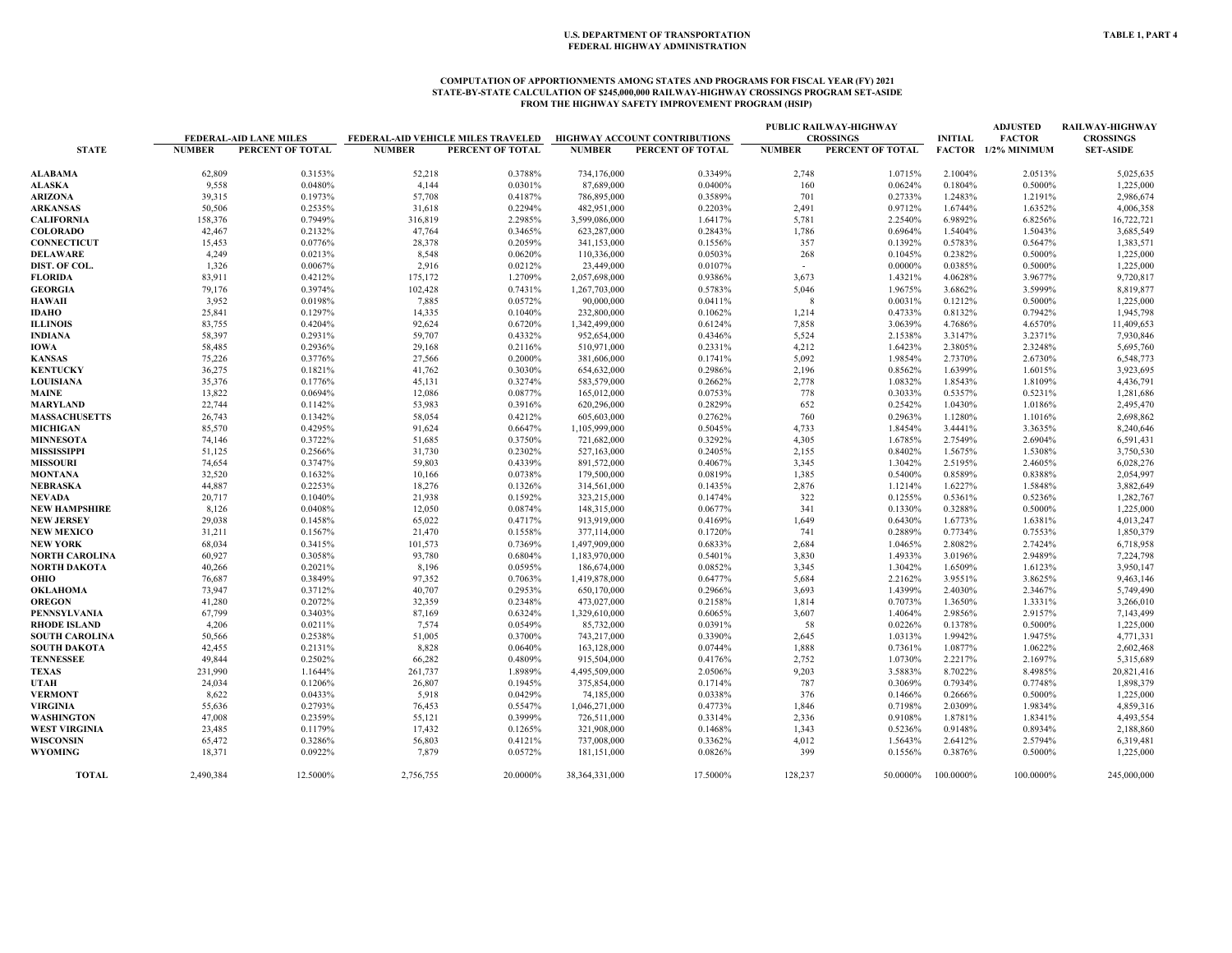#### **COMPUTATION OF APPORTIONMENTS AMONG STATES AND PROGRAMS FOR FISCAL YEAR (FY) 2021 STATE-BY-STATE CALCULATION OF \$3,500,000 TAKEDOWN FOR CERTAIN SAFETY-RELATED ACTIVITIES FROM THE HIGHWAY SAFETY IMPROVEMENT PROGRAM (HSIP) AND THE OFFICIAL HSIP APPORTIONMENT**

| <b>STATE</b>                          | FY 2021<br><b>INITIAL HSIP</b><br><b>APPORTIONMENT</b> | FY 2021<br><b>HSIP</b><br><b>FACTOR</b> | FY 2021<br><b>HSIP TAKEDOWN FOR CERTAIN</b><br><b>SAFETY-RELATED ACTIVITIES</b> | RAILWAY-HIGHWAY<br><b>CROSSINGS</b><br><b>SET-ASIDE</b> | <b>OFFICIAL HSIP</b><br><b>APPORTIONMENT</b><br><b>AFTER SET-ASIDES</b> |
|---------------------------------------|--------------------------------------------------------|-----------------------------------------|---------------------------------------------------------------------------------|---------------------------------------------------------|-------------------------------------------------------------------------|
| ALABAMA                               | 53,602,202                                             | 2.0179%                                 | 70,626                                                                          | 5,025,635                                               | 48,505,941                                                              |
| <b>ALASKA</b>                         | 33,918,433                                             | 1.2769%                                 | 44,691                                                                          | 1,225,000                                               | 32,648,742                                                              |
| <b>ARIZONA</b>                        | 48,434,978                                             | 1.8234%                                 | 63,818                                                                          | 2,986,674                                               | 45,384,486                                                              |
| <b>ARKANSAS</b>                       | 36,269,121                                             | 1.3654%                                 | 47,788                                                                          | 4,006,358                                               | 32,214,975                                                              |
| <b>CALIFORNIA</b>                     | 226,265,498                                            | 8.5179%                                 | 298,128                                                                         | 16,722,721                                              | 209,244,649                                                             |
| <b>COLORADO</b>                       | 35,398,307                                             | 1.3326%                                 | 46,641                                                                          | 3,685,549                                               | 31,666,117                                                              |
| <b>CONNECTICUT</b>                    | 32,562,021                                             | 1.2258%                                 | 42,904                                                                          | 1,383,571                                               | 31,135,546                                                              |
| DELAWARE                              | 11,191,812                                             | 0.4213%                                 | 14,746                                                                          | 1,225,000                                               | 9,952,066                                                               |
| DIST. OF COL.                         | 10,616,881                                             | 0.3997%                                 | 13,989                                                                          | 1,225,000                                               | 9,377,892                                                               |
| <b>FLORIDA</b>                        | 134,029,573                                            | 5.0456%                                 | 176,598                                                                         | 9,720,817                                               | 124, 132, 158                                                           |
| <b>GEORGIA</b>                        | 87,421,653                                             | 3.2911%                                 | 115,187                                                                         | 8,819,877                                               | 78,486,589                                                              |
| HAWAII                                | 11,289,631                                             | 0.4250%                                 | 14,875                                                                          | 1,225,000                                               | 10,049,756                                                              |
| <b>IDAHO</b>                          | 19,539,570                                             | 0.7356%                                 | 25,745                                                                          | 1,945,798                                               | 17,568,027                                                              |
| <b>ILLINOIS</b>                       | 93,012,580                                             | 3.5015%                                 | 122,554                                                                         | 11,409,653                                              | 81,480,373                                                              |
| <b>INDIANA</b>                        | 64,775,272                                             | 2.4385%                                 | 85,348                                                                          | 7,930,846                                               | 56,759,078                                                              |
| <b>IOWA</b>                           | 34,431,709                                             | 1.2962%                                 | 45,367                                                                          | 5,695,760                                               | 28,690,582                                                              |
| <b>KANSAS</b>                         | 26,382,925                                             | 0.9932%                                 | 34,762                                                                          | 6,548,773                                               | 19,799,390                                                              |
| <b>KENTUCKY</b>                       | 46,677,978                                             | 1.7572%                                 | 61,503                                                                          | 3,923,695                                               | 42,692,780                                                              |
| <b>LOUISIANA</b>                      | 49,415,245                                             | 1.8603%                                 | 65,110                                                                          | 4,436,791                                               | 44,913,344                                                              |
| MAINE                                 | 12,401,607                                             | 0.4669%                                 | 16,340                                                                          | 1,281,686                                               | 11,103,581                                                              |
| MARYLAND                              | 38,799,939                                             | 1.4607%                                 | 51,123                                                                          | 2,495,470                                               | 36,253,346                                                              |
| <b>MASSACHUSETTS</b>                  | 38,387,590                                             | 1.4451%                                 | 50,580                                                                          | 2,698,862                                               | 35,638,148                                                              |
| <b>MICHIGAN</b>                       | 69,606,970                                             | 2.6204%                                 | 91,714                                                                          | 8,240,646                                               | 61,274,610                                                              |
| <b>MINNESOTA</b>                      | 44,258,404                                             | 1.6661%                                 | 58,315                                                                          | 6,591,431                                               | 37,608,658                                                              |
| <b>MISSISSIPPI</b>                    | 33,894,763                                             | 1.2760%                                 | 44,660                                                                          | 3,750,530                                               | 30,099,573                                                              |
| <b>MISSOURI</b>                       | 66,089,997                                             | 2.4880%                                 | 87,080                                                                          | 6,028,276                                               | 59,974,641                                                              |
| MONTANA                               | 28,327,952                                             | 1.0664%                                 | 37,325                                                                          | 2,054,997                                               | 26,235,630                                                              |
| NEBRASKA                              | 19,942,894                                             | 0.7508%                                 | 26,277                                                                          | 3,882,649                                               | 16,033,968                                                              |
| NEVADA                                | 23,501,523                                             | 0.8847%                                 | 30,966                                                                          | 1,282,767                                               | 22,187,790                                                              |
| NEW HAMPSHIRE                         | 11,020,681                                             | 0.4149%                                 | 14,521                                                                          | 1,225,000                                               | 9,781,160                                                               |
| <b>NEW JERSEY</b>                     | 63,289,178                                             | 2.3826%                                 | 83,390                                                                          | 4,013,247                                               | 59,192,541                                                              |
| <b>NEW MEXICO</b>                     | 25,496,999                                             | 0.9599%                                 | 33,595                                                                          | 1,850,379                                               | 23,613,025                                                              |
| NEW YORK                              | 105,493,942                                            | 3.9714%                                 | 138,999                                                                         | 6,718,958                                               | 98,635,985                                                              |
| NORTH CAROLINA                        | 70,917,662                                             | 2.6697%                                 | 93,441                                                                          | 7,224,798                                               | 63,599,423                                                              |
| NORTH DAKOTA                          | 16,985,502                                             | 0.6394%                                 | 22,380                                                                          | 3,950,147                                               | 13,012,975                                                              |
| OHIO                                  | 88,617,872                                             | 3.3361%                                 | 116,763                                                                         | 9,463,146                                               | 79,037,963                                                              |
| OKLAHOMA                              | 44,641,583                                             | 1.6806%                                 | 58,820                                                                          | 5,749,490                                               | 38,833,273                                                              |
| <b>OREGON</b>                         | 34,311,826                                             | 1.2917%                                 | 45,209                                                                          | 3,266,010                                               | 31,000,607                                                              |
| PENNSYLVANIA                          | 109,508,452                                            | 4.1225%                                 | 144,288                                                                         | 7,143,499                                               | 102,220,665                                                             |
| <b>RHODE ISLAND</b>                   | 14,848,347                                             | 0.5590%                                 | 19,564                                                                          | 1,225,000                                               | 13,603,783                                                              |
| <b>SOUTH CAROLINA</b><br>SOUTH DAKOTA | 47,052,499                                             | 1.7713%<br>0.7258%                      | 61,996<br>25,404                                                                | 4,771,331                                               | 42,219,172                                                              |
| <b>TENNESSEE</b>                      | 19,280,653<br>57,787,512                               | 2.1755%                                 | 76,141                                                                          | 2,602,468<br>5,315,689                                  | 16,652,781<br>52,395,682                                                |
| <b>TEXAS</b>                          | 265, 241, 714                                          | 9.9852%                                 | 349,483                                                                         | 20,821,416                                              | 244,070,815                                                             |
| UTAH                                  |                                                        | 0.8970%                                 | 31,393                                                                          |                                                         | 21,896,407                                                              |
| <b>VERMONT</b>                        | 23,826,179<br>13,590,861                               | 0.5116%                                 | 17,907                                                                          | 1,898,379<br>1,225,000                                  | 12,347,954                                                              |
| <b>VIRGINIA</b>                       | 68,692,302                                             | 2.5860%                                 | 90,509                                                                          | 4,859,316                                               | 63,742,477                                                              |
| WASHINGTON                            | 45,568,423                                             | 1.7155%                                 | 60,041                                                                          | 4,493,554                                               | 41,014,828                                                              |
| <b>WEST VIRGINIA</b>                  | 30,302,642                                             | 1.1408%                                 | 39,927                                                                          | 2,188,860                                               | 28,073,855                                                              |
| WISCONSIN                             | 51,850,387                                             | 1.9519%                                 | 68,318                                                                          | 6,319,481                                               | 45,462,588                                                              |
| WYOMING                               | 17,570,567                                             | 0.6615%                                 | 23,151                                                                          | 1,225,000                                               | 16,322,416                                                              |
|                                       |                                                        |                                         |                                                                                 |                                                         |                                                                         |
| <b>TOTAL</b>                          | 2,656,342,811                                          | 100.0000%                               | 3,500,000                                                                       | 245,000,000                                             | 2,407,842,811                                                           |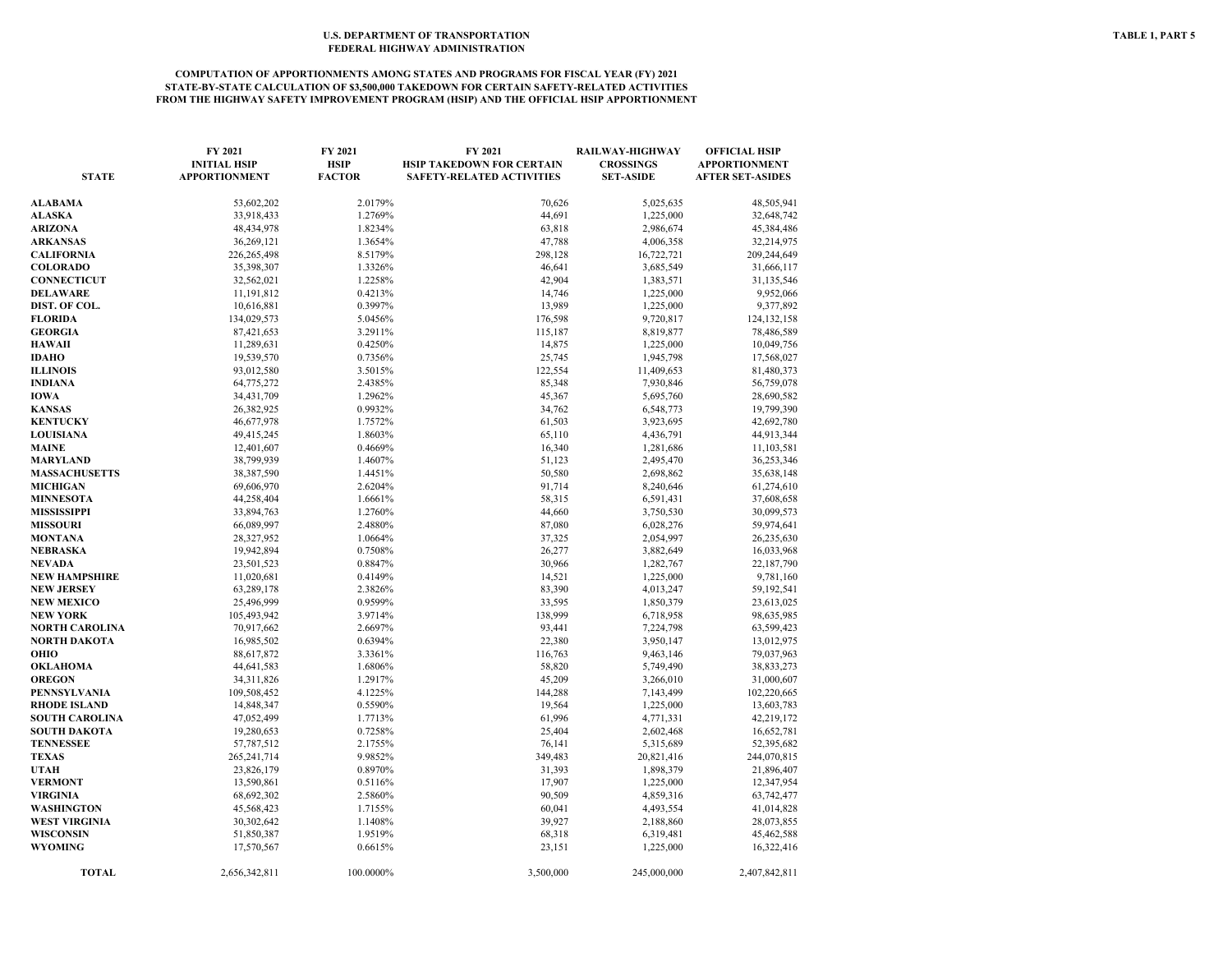#### **COMPUTATION OF APPORTIONMENTS AMONG STATES AND PROGRAMS FOR FISCAL YEAR (FY) 2021 FEDERAL-AID HIGHWAY PROGRAM APPORTIONMENTS UNDER THE CONTINUING APPROPRIATIONS ACT, 2021 AND OTHER EXTENSIONS ACT BEFORE SEQUESTRATION; BEFORE PENALTIES; BEFORE POST-APPORTIONMENT SET-ASIDES**

| <b>STATE</b>          | <b>NATIONAL</b><br><b>HIGHWAY</b><br><b>PERFORMANCE</b><br><b>PROGRAM</b> | <b>SURFACE</b><br><b>TRANSPORTATION</b><br><b>BLOCK GRANT</b><br><b>PROGRAM</b> | <b>HIGHWAY</b><br><b>SAFETY</b><br><b>IMPROVEMENT</b><br><b>PROGRAM*</b> | RAILWAY-HIGHWAY<br><b>CROSSINGS</b><br><b>PROGRAM</b> | <b>CONGESTION</b><br><b>MITIGATION</b><br>& AIR QUALITY<br><b>IMPROVEMENT</b><br><b>PROGRAM</b> | <b>METROPOLITAN</b><br><b>PLANNING</b><br><b>PROGRAM</b> | <b>NATIONAL</b><br><b>HIGHWAY FREIGHT</b><br><b>PROGRAM</b> | <b>TOTAL</b>   |
|-----------------------|---------------------------------------------------------------------------|---------------------------------------------------------------------------------|--------------------------------------------------------------------------|-------------------------------------------------------|-------------------------------------------------------------------------------------------------|----------------------------------------------------------|-------------------------------------------------------------|----------------|
| <b>ALABAMA</b>        | 489,057,720                                                               | 243,898,019                                                                     | 48,505,941                                                               | 5,025,635                                             | 12,157,020                                                                                      | 3,295,649                                                | 28,608,817                                                  | 830,548,801    |
| <b>ALASKA</b>         | 309,502,162                                                               | 154,883,293                                                                     | 32,648,742                                                               | 1,225,000                                             | 29,326,116                                                                                      | 2,430,379                                                | 18,898,712                                                  | 548,914,404    |
| <b>ARIZONA</b>        | 441,990,474                                                               | 221, 573, 735                                                                   | 45,384,486                                                               | 2,986,674                                             | 55,283,905                                                                                      | 6,272,087                                                | 27,480,113                                                  | 800,971,474    |
| <b>ARKANSAS</b>       | 330,920,921                                                               | 165,143,008                                                                     | 32,214,975                                                               | 4,006,358                                             | 13,122,535                                                                                      | 1,841,569                                                | 19,537,808                                                  | 566,787,174    |
| <b>CALIFORNIA</b>     | 2,065,197,056                                                             | 1,041,584,831                                                                   | 209,244,649                                                              | 16,722,721                                            | 494,547,568                                                                                     | 53,627,977                                               | 137,064,092                                                 | 4,017,988,894  |
| <b>COLORADO</b>       | 323,035,412                                                               | 162,092,745                                                                     | 31,666,117                                                               | 3,685,549                                             | 45,588,320                                                                                      | 5,733,580                                                | 20,274,286                                                  | 592,076,009    |
| <b>CONNECTICUT</b>    | 297,160,237                                                               | 149,227,500                                                                     | 31,135,546                                                               | 1,383,571                                             | 47,146,394                                                                                      | 4,946,718                                                | 18,841,449                                                  | 549,841,415    |
| <b>DELAWARE</b>       | 102,130,367                                                               | 51,201,212                                                                      | 9,952,066                                                                | 1,225,000                                             | 12,427,468                                                                                      | 1,909,952                                                | 6,337,038                                                   | 185, 183, 103  |
| DIST. OF COL.         | 96,882,324                                                                | 48,547,545                                                                      | 9.377.892                                                                | 1,225,000                                             | 10,765,095                                                                                      | 1,902,414                                                | 5,973,842                                                   | 174,674,112    |
| <b>FLORIDA</b>        | 1,222,859,875                                                             | 609,793,266                                                                     | 124, 132, 158                                                            | 9,720,817                                             | 14,490,389                                                                                      | 22,192,585                                               | 70,949,854                                                  | 2,074,138,944  |
| <b>GEORGIA</b>        | 797,711,524                                                               | 399,167,860                                                                     | 78,486,589                                                               | 8,819,877                                             | 72,409,836                                                                                      | 8,327,758                                                | 48,592,911                                                  | 1,413,516,355  |
| <b>HAWAII</b>         | 103,020,480                                                               | 51,610,021                                                                      | 10,049,756                                                               | 1,225,000                                             | 11,038,866                                                                                      | 1,874,527                                                | 6,337,362                                                   | 185,156,012    |
| <b>IDAHO</b>          | 178,291,768                                                               | 89,151,519                                                                      | 17,568,027                                                               | 1,945,798                                             | 13,655,161                                                                                      | 1,735,417                                                | 10,767,964                                                  | 313,115,654    |
| <b>ILLINOIS</b>       | 848,808,799                                                               | 425,930,977                                                                     | 81,480,373                                                               | 11,409,653                                            | 117,323,659                                                                                     | 18,289,180                                               | 53,182,082                                                  | 1,556,424,723  |
| <b>INDIANA</b>        | 591,059,647                                                               | 295,664,705                                                                     | 56,759,078                                                               | 7,930,846                                             | 50,209,180                                                                                      | 5,610,157                                                | 35,878,403                                                  | 1,043,112,016  |
|                       |                                                                           |                                                                                 | 28,690,582                                                               |                                                       |                                                                                                 |                                                          |                                                             |                |
| <b>IOWA</b>           | 314,156,208                                                               | 156,775,367                                                                     |                                                                          | 5,695,760                                             | 12,036,871                                                                                      | 2,126,073                                                | 18,532,534                                                  | 538,013,395    |
| <b>KANSAS</b>         | 240,721,028                                                               | 120, 161, 456                                                                   | 19,799,390                                                               | 6,548,773                                             | 10,141,128                                                                                      | 2,087,785                                                | 14,234,115                                                  | 413,693,675    |
| <b>KENTUCKY</b>       | 425,888,545                                                               | 212,488,377                                                                     | 42,692,780                                                               | 3,923,695                                             | 14,598,887                                                                                      | 2,715,287                                                | 25,060,747                                                  | 727,368,318    |
| <b>LOUISIANA</b>      | 450,860,707                                                               | 224,909,384                                                                     | 44,913,344                                                               | 4,436,791                                             | 12,197,963                                                                                      | 4,608,168                                                | 26,410,564                                                  | 768,336,921    |
| MAINE                 | 113, 165, 493                                                             | 56,662,489                                                                      | 11,103,581                                                               | 1,281,686                                             | 10,973,211                                                                                      | 1,974,506                                                | 6,919,162                                                   | 202,080,128    |
| <b>MARYLAND</b>       | 354,091,463                                                               | 177,878,261                                                                     | 36,253,346                                                               | 2,495,470                                             | 57,221,232                                                                                      | 7,432,775                                                | 22,489,269                                                  | 657,861,816    |
| <b>MASSACHUSETTS</b>  | 350,349,881                                                               | 176,317,270                                                                     | 35,638,148                                                               | 2,698,862                                             | 67,584,622                                                                                      | 9,634,967                                                | 22,653,762                                                  | 664,877,512    |
| <b>MICHIGAN</b>       | 635,196,541                                                               | 318,464,165                                                                     | 61,274,610                                                               | 8,240,646                                             | 78,864,963                                                                                      | 11,099,582                                               | 39,470,767                                                  | 1,152,611,274  |
| <b>MINNESOTA</b>      | 403,849,630                                                               | 202,042,756                                                                     | 37,608,658                                                               | 6,591,431                                             | 34,341,908                                                                                      | 4,900,889                                                | 24,515,628                                                  | 713,850,900    |
| <b>MISSISSIPPI</b>    | 309,256,838                                                               | 154,326,675                                                                     | 30,099,573                                                               | 3,750,530                                             | 11,955,729                                                                                      | 1,822,690                                                | 18,247,448                                                  | 529,459,483    |
| <b>MISSOURI</b>       | 603,013,262                                                               | 301,009,061                                                                     | 59,974,641                                                               | 6,028,276                                             | 25,119,050                                                                                      | 5,571,322                                                | 35,646,402                                                  | 1,036,362,014  |
| <b>MONTANA</b>        | 258,475,329                                                               | 129,136,967                                                                     | 26,235,630                                                               | 2,054,997                                             | 15,864,796                                                                                      | 1,927,001                                                | 15,466,500                                                  | 449, 161, 220  |
| <b>NEBRASKA</b>       | 181,967,101                                                               | 90,917,490                                                                      | 16,033,968                                                               | 3,882,649                                             | 10,963,497                                                                                      | 1,776,501                                                | 10,880,872                                                  | 316,422,078    |
| <b>NEVADA</b>         | 214,475,371                                                               | 107,720,182                                                                     | 22,187,790                                                               | 1,282,767                                             | 34,708,026                                                                                      | 3,518,581                                                | 13,623,767                                                  | 397,516,484    |
| <b>NEW HAMPSHIRE</b>  | 100,566,451                                                               | 50,383,586                                                                      | 9,781,160                                                                | 1,225,000                                             | 11,028,724                                                                                      | 1,694,445                                                | 6,195,687                                                   | 180,875,053    |
| <b>NEW JERSEY</b>     | 577,612,989                                                               | 290,618,492                                                                     | 59,192,541                                                               | 4,013,247                                             | 110,928,002                                                                                     | 13,343,614                                               | 37,330,681                                                  | 1,093,039,566  |
| <b>NEW MEXICO</b>     | 232,641,129                                                               | 116,178,504                                                                     | 23,613,025                                                               | 1,850,379                                             | 12,162,475                                                                                      | 1,725,231                                                | 13,843,003                                                  | 402,013,746    |
| <b>NEW YORK</b>       | 962,821,656                                                               | 484,786,450                                                                     | 98,635,985                                                               | 6,718,958                                             | 195,222,136                                                                                     | 26,767,484                                               | 62,604,446                                                  | 1,837,557,115  |
| <b>NORTH CAROLINA</b> | 647, 107, 127                                                             | 323,694,858                                                                     | 63,599,423                                                               | 7,224,798                                             | 54,617,380                                                                                      | 6,234,758                                                | 39,267,634                                                  | 1,141,745,978  |
| NORTH DAKOTA          | 154,986,170                                                               | 77,488,827                                                                      | 13,012,975                                                               | 3,950,147                                             | 11,211,082                                                                                      | 1,799,620                                                | 9,336,213                                                   | 271,785,034    |
| OHIO                  | 808,679,992                                                               | 405,442,047                                                                     | 79,037,963                                                               | 9,463,146                                             | 102,044,238                                                                                     | 12,416,538                                               | 50,311,245                                                  | 1,467,395,169  |
| <b>OKLAHOMA</b>       | 407,306,470                                                               | 203,186,590                                                                     | 38,833,273                                                               | 5,749,490                                             | 12,527,098                                                                                      | 2,771,419                                                | 23,914,664                                                  | 694,289,004    |
| <b>OREGON</b>         | 313,079,363                                                               | 156,489,066                                                                     | 31,000,607                                                               | 3,266,010                                             | 20,674,414                                                                                      | 3,879,958                                                | 18,787,211                                                  | 547,176,629    |
| <b>PENNSYLVANIA</b>   | 999,290,044                                                               | 500,616,733                                                                     | 102,220,665                                                              | 7,143,499                                             | 111,362,574                                                                                     | 13,902,983                                               | 61,629,513                                                  | 1,796,166,011  |
| <b>RHODE ISLAND</b>   | 135,488,258                                                               | 67,781,950                                                                      | 13,603,783                                                               | 1,225,000                                             | 11,115,219                                                                                      | 1,990,474                                                | 8,209,861                                                   | 239,414,545    |
| <b>SOUTH CAROLINA</b> | 429,305,439                                                               | 214,189,785                                                                     | 42,219,172                                                               | 4,771,331                                             | 13,959,816                                                                                      | 3,376,187                                                | 25,234,011                                                  | 733,055,741    |
|                       |                                                                           |                                                                                 |                                                                          |                                                       |                                                                                                 |                                                          |                                                             |                |
| <b>SOUTH DAKOTA</b>   | 175,928,872                                                               | 87,964,515                                                                      | 16,652,781                                                               | 2,602,468                                             | 13,072,380                                                                                      | 1,894,108                                                | 10,610,501                                                  | 308,725,625    |
| <b>TENNESSEE</b>      | 527,289,460                                                               | 263,639,843                                                                     | 52,395,682                                                               | 5,315,689                                             | 39,474,294                                                                                      | 5,152,615                                                | 31,812,353                                                  | 925,079,936    |
| <b>TEXAS</b>          | 2,420,268,939                                                             | 1,210,665,173                                                                   | 244,070,815                                                              | 20,821,416                                            | 198,265,172                                                                                     | 29,647,329                                               | 146,645,223                                                 | 4,270,384,067  |
| <b>UTAH</b>           | 217,403,014                                                               | 108,670,309                                                                     | 21,896,407                                                               | 1,898,379                                             | 13,768,085                                                                                      | 3,473,397                                                | 13,024,232                                                  | 380,133,823    |
| <b>VERMONT</b>        | 124,018,629                                                               | 62,113,118                                                                      | 12,347,954                                                               | 1,225,000                                             | 12,623,783                                                                                      | 2,246,963                                                | 7,604,679                                                   | 222,180,126    |
| <b>VIRGINIA</b>       | 626,813,687                                                               | 313,727,874                                                                     | 63,742,477                                                               | 4,859,316                                             | 58,525,328                                                                                      | 8,103,490                                                | 38,242,188                                                  | 1,114,014,360  |
| <b>WASHINGTON</b>     | 415,814,307                                                               | 208, 191, 234                                                                   | 41,014,828                                                               | 4,493,554                                             | 39,378,678                                                                                      | 7,848,375                                                | 25,389,127                                                  | 742,130,103    |
| <b>WEST VIRGINIA</b>  | 276,490,010                                                               | 138,090,456                                                                     | 28,073,855                                                               | 2,188,860                                             | 15,263,204                                                                                      | 1,824,547                                                | 16,481,844                                                  | 478,412,776    |
| <b>WISCONSIN</b>      | 473,105,668                                                               | 236,404,394                                                                     | 45,462,588                                                               | 6,319,481                                             | 29,196,508                                                                                      | 4,900,471                                                | 28,315,100                                                  | 823,704,210    |
| <b>WYOMING</b>        | 160,323,594                                                               | 80,141,576                                                                      | 16,322,416                                                               | 1,225,000                                             | 11,104,548                                                                                      | 1,694,573                                                | 9,639,679                                                   | 280,451,386    |
| <b>TOTAL</b>          | 24, 239, 437, 431                                                         | 12,138,745,516                                                                  | 2,407,842,811                                                            | 245,000,000                                           | 2,493,588,533                                                                                   | 357,874,655                                              | 1,487,305,365                                               | 43,369,794,311 |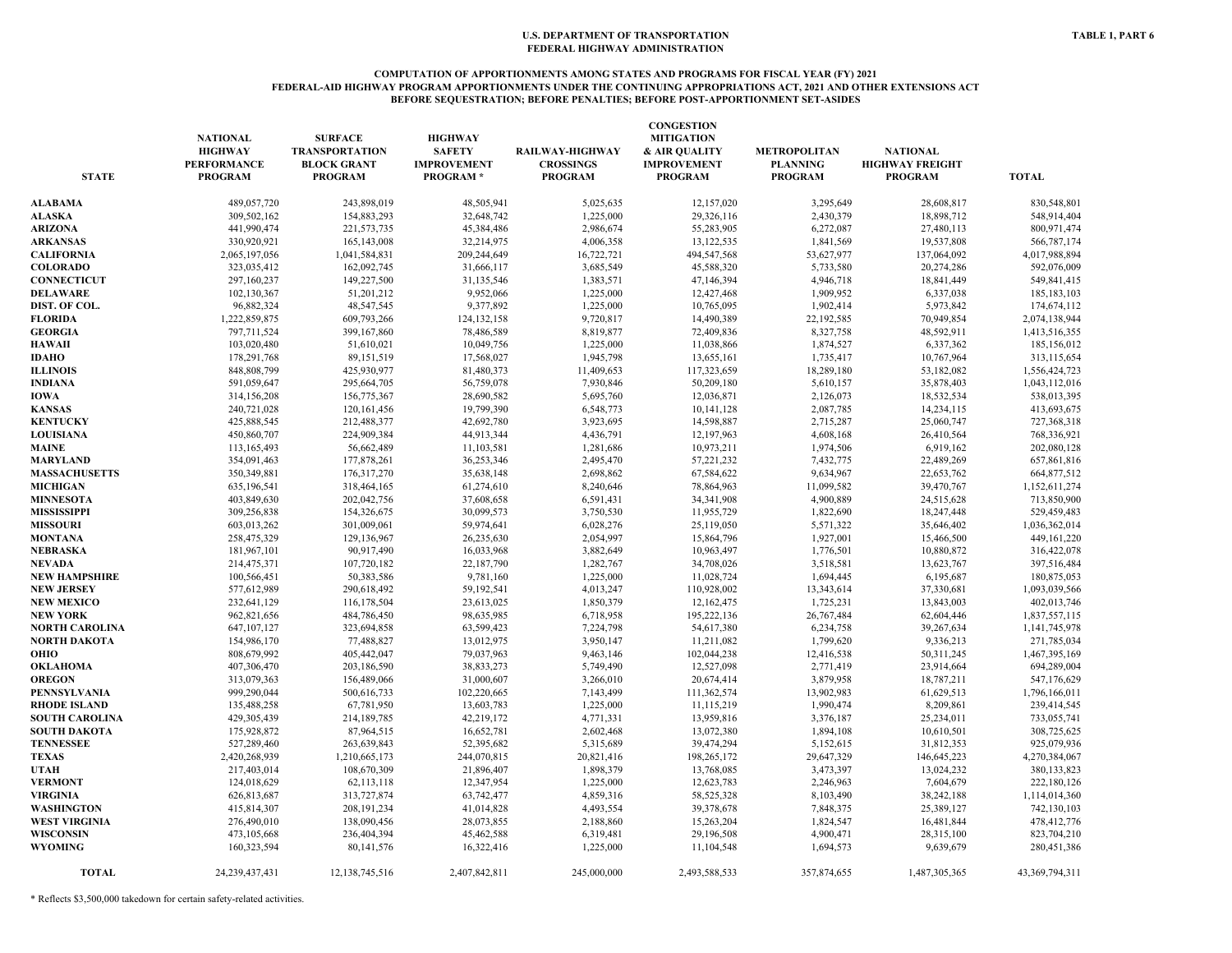#### **COMPUTATIONS FOR FISCAL YEAR (FY) 2021 TRANSPORTATION ALTERNATIVES (TA) SET-ASIDE FROM THE SURFACE TRANSPORTATION BLOCK GRANT PROGRAM STATE-BY-STATE CALCULATION OF \$850,000,000 TA SET-ASIDE AMOUNT**

| <b>STATE</b>          | <b>FY 2009</b><br><b>TRANSPORTATION</b><br><b>ENHANCEMENTS</b> | <b>FY 2009 STATE SHARES</b><br>OF TRANSPORTATION<br><b>ENHANCEMENTS</b> | <b>FY 2021</b><br>TA<br><b>SET-ASIDE</b> |
|-----------------------|----------------------------------------------------------------|-------------------------------------------------------------------------|------------------------------------------|
| <b>ALABAMA</b>        | 17,310,159                                                     | 2.0769%                                                                 | 17,653,753                               |
| <b>ALASKA</b>         | 6,651,327                                                      | 0.7980%                                                                 | 6,783,351                                |
| ARIZONA               | 17,370,381                                                     | 2.0841%                                                                 | 17,715,171                               |
| <b>ARKANSAS</b>       | 11,165,999                                                     | 1.3397%                                                                 | 11,387,636                               |
| CALIFORNIA            | 74,520,095                                                     | 8.9411%                                                                 | 75,999,265                               |
| <b>COLORADO</b>       | 12,055,655                                                     | 1.4465%                                                                 | 12,294,951                               |
| <b>CONNECTICUT</b>    | 8,838,173                                                      | 1.0604%                                                                 | 9,013,604                                |
| <b>DELAWARE</b>       | 3,690,385                                                      | 0.4428%                                                                 | 3,763,637                                |
| DIST. OF COL.         | 3,223,513                                                      | 0.3868%                                                                 | 3,287,497                                |
| <b>FLORIDA</b>        | 50,726,560                                                     | 6.0863%                                                                 | 51,733,446                               |
| <b>GEORGIA</b>        | 33,603,915                                                     | 4.0319%                                                                 | 34,270,928                               |
| <b>HAWAII</b>         | 3,700,691                                                      | 0.4440%                                                                 | 3,774,147                                |
| IDAHO                 | 5,585,545                                                      | 0.6702%                                                                 | 5,696,414                                |
| <b>ILLINOIS</b>       | 29,206,207                                                     | 3.5042%                                                                 | 29,785,929                               |
| INDIANA               | 22,828,458                                                     | 2.7390%                                                                 | 23,281,586                               |
| IOWA                  | 10,554,723                                                     | 1.2664%                                                                 | 10,764,227                               |
| KANSAS                | 10,613,033                                                     | 1.2734%                                                                 | 10,823,694                               |
| <b>KENTUCKY</b>       | 13,275,517                                                     | 1.5928%                                                                 | 13,539,026                               |
| <b>LOUISIANA</b>      | 12,127,845                                                     | 1.4551%                                                                 | 12,368,574                               |
| <b>MAINE</b>          | 3,432,844                                                      | 0.4119%                                                                 | 3,500,983                                |
| MARYLAND              | 12,304,109                                                     | 1.4763%                                                                 | 12,548,337                               |
| <b>MASSACHUSETTS</b>  | 11,917,734                                                     | 1.4299%                                                                 | 12,154,292                               |
| <b>MICHIGAN</b>       | 26,821,809                                                     | 3.2181%                                                                 | 27,354,203                               |
| <b>MINNESOTA</b>      | 16,972,088                                                     | 2.0363%                                                                 | 17,308,972                               |
| MISSISSIPPI           | 10,792,011                                                     | 1.2948%                                                                 | 11,006,225                               |
| <b>MISSOURI</b>       | 19,904,560                                                     | 2.3882%                                                                 | 20,299,651                               |
| MONTANA               | 5,989,366                                                      | 0.7186%                                                                 | 6,108,251                                |
| NEBRASKA              | 6,881,333                                                      | 0.8256%                                                                 | 7,017,923                                |
| NEVADA                | 6,350,570                                                      | 0.7620%                                                                 | 6,476,624                                |
| NEW HAMPSHIRE         | 3,884,240                                                      | 0.4660%                                                                 | 3,961,339                                |
| NEW JERSEY            | 18,093,375                                                     | 2.1709%                                                                 | 18,452,515                               |
| <b>NEW MEXICO</b>     | 7,440,597                                                      | 0.8927%                                                                 | 7,588,288                                |
| <b>NEW YORK</b>       | 28,923,049                                                     | 3.4703%                                                                 | 29,497,151                               |
| NORTH CAROLINA        | 23,717,687                                                     | 2.8457%                                                                 | 24,188,466                               |
| NORTH DAKOTA<br>оню   | 4,365,006                                                      | 0.5237%                                                                 | 4,451,648                                |
| OKLAHOMA              | 28,457,110<br>14,519,180                                       | 3.4143%<br>1.7420%                                                      | 29,021,963<br>14,807,375                 |
| <b>OREGON</b>         | 9,240,767                                                      | 1.1087%                                                                 | 9,424,190                                |
| PENNSYLVANIA          | 27,996,402                                                     | 3.3591%                                                                 | 28,552,110                               |
| <b>RHODE ISLAND</b>   | 3,227,040                                                      | 0.3872%                                                                 | 3,291,094                                |
| <b>SOUTH CAROLINA</b> | 16,049,806                                                     | 1.9257%                                                                 | 16,368,383                               |
| SOUTH DAKOTA          | 5,413,483                                                      | 0.6495%                                                                 | 5,520,937                                |
| TENNESSEE             | 18,672,951                                                     | 2.2404%                                                                 | 19,043,596                               |
| TEXAS                 | 80,225,891                                                     | 9.6257%                                                                 | 81,818,317                               |
| UTAH                  | 6,618,001                                                      | 0.7940%                                                                 | 6,749,364                                |
| <b>VERMONT</b>        | 3,199,406                                                      | 0.3839%                                                                 | 3,262,912                                |
| VIRGINIA              | 22, 263, 540                                                   | 2.6712%                                                                 | 22,705,455                               |
| WASHINGTON            | 12,710,713                                                     | 1.5251%                                                                 | 12,963,012                               |
| WEST VIRGINIA         | 7,055,994                                                      | 0.8466%                                                                 | 7,196,050                                |
| WISCONSIN             | 19,268,682                                                     | 2.3119%                                                                 | 19,651,151                               |
| WYOMING               | 3,698,965                                                      | 0.4438%                                                                 | 3,772,387                                |
| <b>TOTAL</b>          | 833,456,490                                                    | 100.0000%                                                               | 850,000,000                              |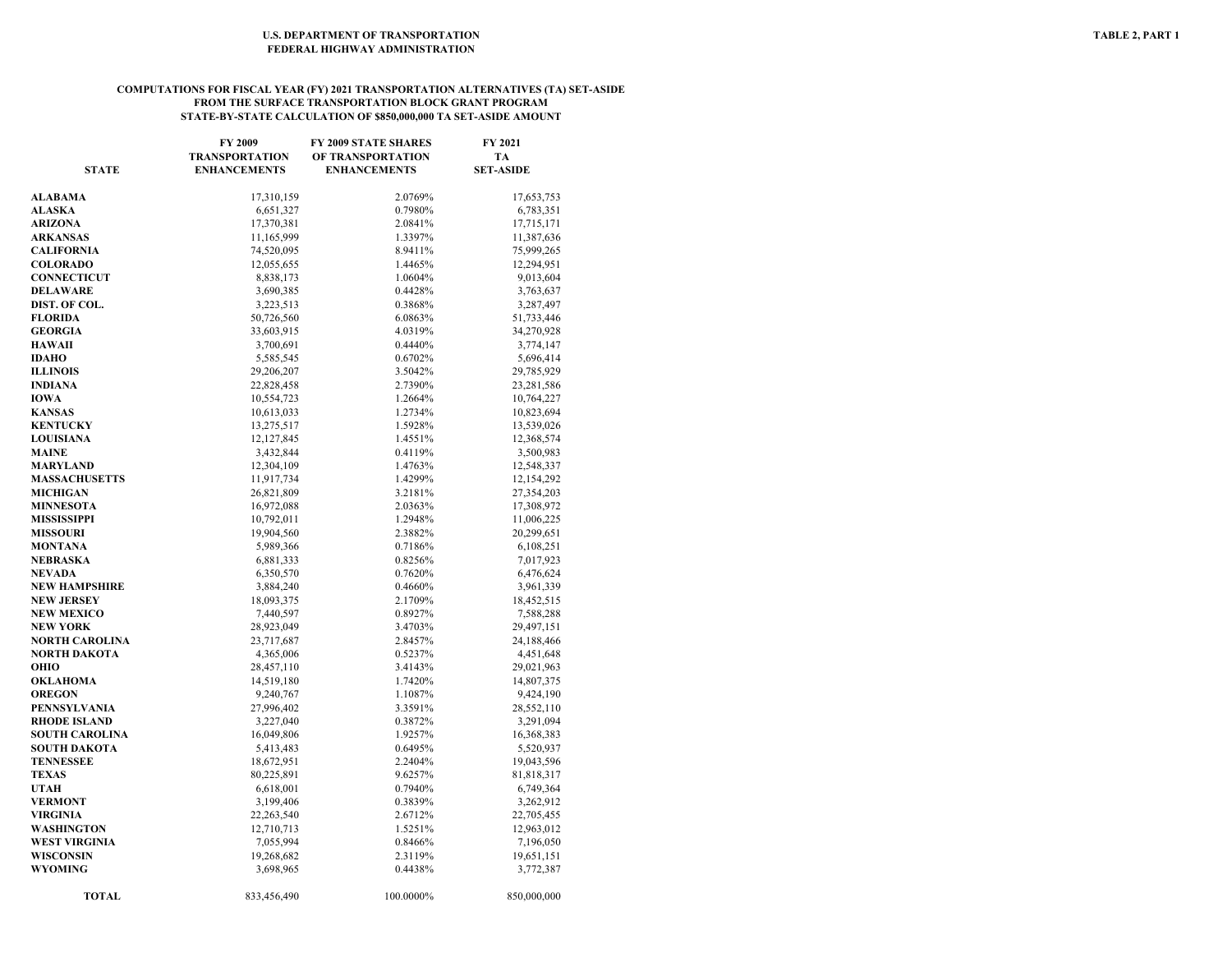#### **COMPUTATIONS FOR FISCAL YEAR (FY) 2021 TRANSPORTATION ALTERNATIVES (TA) SET-ASIDE CALCULATION OF THE RECREATIONAL TRAILS SET-ASIDE FROM TA AND THE ASSOCIATED LIMITING AMOUNTS**

| <b>STATE</b>                        | FY 2009<br><b>RECREATIONAL TRAILS</b><br><b>APPORTIONMENT</b> | <b>STATES OPTING-OUT</b><br>OF THE RECREATIONAL<br><b>TRAILS SET-ASIDE</b> | FY 2021<br><b>RECREATIONAL TRAILS</b><br><b>SET-ASIDE</b> | <b>1% REQUIRED TRANSFER</b><br><b>FOR FHWA PROGRAM</b><br><b>ADMIN PURSUANT TO</b><br>23 U.S.C. 133(h)(5)(B) | FY 2021<br><b>RECREATIONAL TRAILS</b><br><b>SET-ASIDE NET OF</b><br><b>1% REQUIRED TRANSFER</b> | 7% LIMITING AMOUNT<br><b>FOR STATE PROGRAM</b><br><b>ADMIN PURSUANT TO</b><br>23 U.S.C. 206(d)(2)(H) | 5% LIMITING AMOUNT<br><b>FOR EDUCATIONAL</b><br>PROGRAMS PURSUANT TO<br>23 U.S.C. 206(d)(2)(G) |
|-------------------------------------|---------------------------------------------------------------|----------------------------------------------------------------------------|-----------------------------------------------------------|--------------------------------------------------------------------------------------------------------------|-------------------------------------------------------------------------------------------------|------------------------------------------------------------------------------------------------------|------------------------------------------------------------------------------------------------|
| ALABAMA                             | 1,749,787                                                     |                                                                            | 1,749,787                                                 | 17.498                                                                                                       | 1,732,289                                                                                       | 122,485                                                                                              | 87,489                                                                                         |
| ALASKA                              | 1,527,922                                                     |                                                                            | 1,527,922                                                 | 15,279                                                                                                       | 1,512,643                                                                                       | 106,955                                                                                              | 76,396                                                                                         |
| <b>ARIZONA</b>                      | 1,934,863                                                     |                                                                            | 1,934,863                                                 | 19,349                                                                                                       | 1,915,514                                                                                       | 135,440                                                                                              | 96,743                                                                                         |
| <b>ARKANSAS</b>                     | 1,493,969                                                     |                                                                            | 1,493,969                                                 | 14,940                                                                                                       | 1,479,029                                                                                       | 104,578                                                                                              | 74,698                                                                                         |
| <b>CALIFORNIA</b>                   | 5,756,189                                                     |                                                                            | 5,756,189                                                 | 57,562                                                                                                       | 5,698,627                                                                                       | 402,933                                                                                              | 287,809                                                                                        |
| <b>COLORADO</b>                     | 1,591,652                                                     |                                                                            | 1,591,652                                                 | 15,917                                                                                                       | 1,575,735                                                                                       | 111,416                                                                                              | 79,583                                                                                         |
| <b>CONNECTICUT</b>                  | 962,216                                                       | $\mathbf x$                                                                |                                                           |                                                                                                              |                                                                                                 |                                                                                                      |                                                                                                |
| DELAWARE                            | 905,680                                                       |                                                                            | 905,680                                                   | 9,057                                                                                                        | 896,623                                                                                         | 63,398                                                                                               | 45,284                                                                                         |
| DIST. OF COL.                       | 825,098                                                       |                                                                            | 825,098                                                   | 8,251                                                                                                        | 816,847                                                                                         | 57,757                                                                                               | 41,255                                                                                         |
| <b>FLORIDA</b>                      | 2,602,532                                                     |                                                                            | 2,602,532                                                 | 26,025                                                                                                       | 2,576,507                                                                                       | 182,177                                                                                              | 130,127                                                                                        |
| <b>GEORGIA</b>                      | 1,740,137                                                     |                                                                            | 1,740,137                                                 | 17,401                                                                                                       | 1,722,736                                                                                       | 121,810                                                                                              | 87,007                                                                                         |
| <b>HAWAII</b>                       | 960,464                                                       |                                                                            | 960,464                                                   | 9,605                                                                                                        | 950,859                                                                                         | 67,232                                                                                               | 48,023                                                                                         |
| IDAHO                               | 1,710,560                                                     |                                                                            | 1,710,560                                                 | 17,106                                                                                                       | 1,693,454                                                                                       | 119,739                                                                                              | 85,528                                                                                         |
| <b>ILLINOIS</b>                     | 1,525,297                                                     |                                                                            | 1,525,297                                                 | 15,253                                                                                                       | 1,510,044                                                                                       | 106,771                                                                                              | 76,265                                                                                         |
| INDIANA                             | 1,201,709                                                     | $\mathbf X$                                                                | $\sim$                                                    | $\sim$                                                                                                       |                                                                                                 |                                                                                                      | $\sim$                                                                                         |
| IOWA                                | 1,374,817                                                     |                                                                            | 1,374,817                                                 | 13,748                                                                                                       | 1,361,069                                                                                       | 96,237                                                                                               | 68,741                                                                                         |
| <b>KANSAS</b>                       | 1,384,250                                                     |                                                                            | 1,384,250                                                 | 13,843                                                                                                       | 1,370,407                                                                                       | 96,898                                                                                               | 69,213                                                                                         |
| <b>KENTUCKY</b>                     | 1,424,395                                                     |                                                                            | 1,424,395                                                 | 14,244                                                                                                       | 1,410,151                                                                                       | 99,708                                                                                               | 71,220                                                                                         |
| <b>LOUISIANA</b>                    | 1,517,643                                                     |                                                                            | 1,517,643                                                 | 15,176                                                                                                       | 1,502,467                                                                                       | 106,235                                                                                              | 75,882                                                                                         |
| MAINE                               | 1,442,741                                                     |                                                                            | 1,442,741                                                 | 14,427                                                                                                       | 1,428,314                                                                                       | 100,992                                                                                              | 72,137                                                                                         |
| MARYLAND                            | 1,123,620                                                     |                                                                            | 1,123,620                                                 | 11,236                                                                                                       | 1,112,384                                                                                       | 78,653                                                                                               | 56,181                                                                                         |
| <b>MASSACHUSETTS</b>                | 1,186,729                                                     |                                                                            | 1,186,729                                                 | 11,867                                                                                                       | 1,174,862                                                                                       | 83,071                                                                                               | 59,336                                                                                         |
| <b>MICHIGAN</b><br><b>MINNESOTA</b> | 2,853,955                                                     |                                                                            | 2,853,955                                                 | 28,540                                                                                                       | 2,825,415                                                                                       | 199,777                                                                                              | 142,698<br>120,802                                                                             |
|                                     | 2,416,048                                                     |                                                                            | 2,416,048                                                 | 24,160                                                                                                       | 2,391,888                                                                                       | 169,123                                                                                              |                                                                                                |
| MISSISSIPPI                         | 1,361,924                                                     |                                                                            | 1,361,924<br>1,663,399                                    | 13,619                                                                                                       | 1,348,305                                                                                       | 95,335                                                                                               | 68,096                                                                                         |
| <b>MISSOURI</b><br><b>MONTANA</b>   | 1,663,399<br>1,606,705                                        |                                                                            | 1,606,705                                                 | 16,634<br>16,067                                                                                             | 1,646,765<br>1,590,638                                                                          | 116,438<br>112,469                                                                                   | 83,170<br>80,335                                                                               |
| NEBRASKA                            | 1,217,387                                                     |                                                                            | 1,217,387                                                 | 12,174                                                                                                       | 1,205,213                                                                                       | 85,217                                                                                               | 60,869                                                                                         |
| NEVADA                              | 1,357,950                                                     |                                                                            | 1,357,950                                                 | 13,580                                                                                                       | 1,344,370                                                                                       | 95,057                                                                                               | 67,898                                                                                         |
| <b>NEW HAMPSHIRE</b>                | 1,267,944                                                     |                                                                            | 1,267,944                                                 | 12,679                                                                                                       | 1,255,265                                                                                       | 88,756                                                                                               | 63,397                                                                                         |
| NEW JERSEY                          | 1,226,757                                                     |                                                                            | 1,226,757                                                 | 12,268                                                                                                       | 1,214,489                                                                                       | 85,873                                                                                               | 61,338                                                                                         |
| <b>NEW MEXICO</b>                   | 1,429,831                                                     |                                                                            | 1,429,831                                                 | 14,298                                                                                                       | 1,415,533                                                                                       | 100,088                                                                                              | 71,492                                                                                         |
| <b>NEW YORK</b>                     | 2,204,556                                                     |                                                                            | 2,204,556                                                 | 22,046                                                                                                       | 2,182,510                                                                                       | 154,319                                                                                              | 110,228                                                                                        |
| <b>NORTH CAROLINA</b>               | 1,613,560                                                     |                                                                            | 1,613,560                                                 | 16,136                                                                                                       | 1,597,424                                                                                       | 112,949                                                                                              | 80,678                                                                                         |
| NORTH DAKOTA                        | 1,131,881                                                     |                                                                            | 1,131,881                                                 | 11,319                                                                                                       | 1,120,562                                                                                       | 79,232                                                                                               | 56,594                                                                                         |
| OHIO                                | 1,671,851                                                     |                                                                            | 1,671,851                                                 | 16,719                                                                                                       | 1,655,132                                                                                       | 117,030                                                                                              | 83,593                                                                                         |
| OKLAHOMA                            | 1,787,083                                                     |                                                                            | 1,787,083                                                 | 17,871                                                                                                       | 1,769,212                                                                                       | 125,096                                                                                              | 89,354                                                                                         |
| <b>OREGON</b>                       | 1,610,153                                                     |                                                                            | 1,610,153                                                 | 16,102                                                                                                       | 1,594,051                                                                                       | 112,711                                                                                              | 80,508                                                                                         |
| PENNSYLVANIA                        | 1,991,266                                                     |                                                                            | 1,991,266                                                 | 19,913                                                                                                       | 1,971,353                                                                                       | 139,389                                                                                              | 99,563                                                                                         |
| <b>RHODE ISLAND</b>                 | 865,034                                                       |                                                                            | 865,034                                                   | 8,650                                                                                                        | 856,384                                                                                         | 60,552                                                                                               | 43,252                                                                                         |
| <b>SOUTH CAROLINA</b>               | 1,211,220                                                     |                                                                            | 1,211,220                                                 | 12,112                                                                                                       | 1,199,108                                                                                       | 84,785                                                                                               | 60,561                                                                                         |
| SOUTH DAKOTA                        | 1,137,193                                                     |                                                                            | 1,137,193                                                 | 11,372                                                                                                       | 1,125,821                                                                                       | 79,604                                                                                               | 56,860                                                                                         |
| <b>TENNESSEE</b>                    | 1,640,613                                                     |                                                                            | 1,640,613                                                 | 16,406                                                                                                       | 1,624,207                                                                                       | 114,843                                                                                              | 82,031                                                                                         |
| <b>TEXAS</b>                        | 3,994,822                                                     |                                                                            | 3,994,822                                                 | 39,948                                                                                                       | 3,954,874                                                                                       | 279,638                                                                                              | 199,741                                                                                        |
| UTAH                                | 1,561,852                                                     |                                                                            | 1,561,852                                                 | 15,619                                                                                                       | 1,546,233                                                                                       | 109,330                                                                                              | 78,093                                                                                         |
| <b>VERMONT</b>                      | 1,028,010                                                     |                                                                            | 1,028,010                                                 | 10,280                                                                                                       | 1,017,730                                                                                       | 71,961                                                                                               | 51,401                                                                                         |
| VIRGINIA                            | 1,527,161                                                     |                                                                            | 1,527,161                                                 | 15,272                                                                                                       | 1,511,889                                                                                       | 106,901                                                                                              | 76,358                                                                                         |
| WASHINGTON                          | 1,886,270                                                     |                                                                            | 1,886,270                                                 | 18,863                                                                                                       | 1,867,407                                                                                       | 132,039                                                                                              | 94,314                                                                                         |
| WEST VIRGINIA                       | 1,311,075                                                     |                                                                            | 1,311,075                                                 | 13,111                                                                                                       | 1,297,964                                                                                       | 91,775                                                                                               | 65,554                                                                                         |
| <b>WISCONSIN</b>                    | 2,167,754                                                     |                                                                            | 2,167,754                                                 | 21,678                                                                                                       | 2,146,076                                                                                       | 151,743                                                                                              | 108,388                                                                                        |
| <b>WYOMING</b>                      | 1,474,476                                                     |                                                                            | 1,474,476                                                 | 14,745                                                                                                       | 1,459,731                                                                                       | 103,213                                                                                              | 73,724                                                                                         |
| <b>TOTAL</b>                        | 84,160,000                                                    |                                                                            | 81,996,075                                                | 819,965                                                                                                      | 81,176,110                                                                                      | 5,739,728                                                                                            | 4,099,807                                                                                      |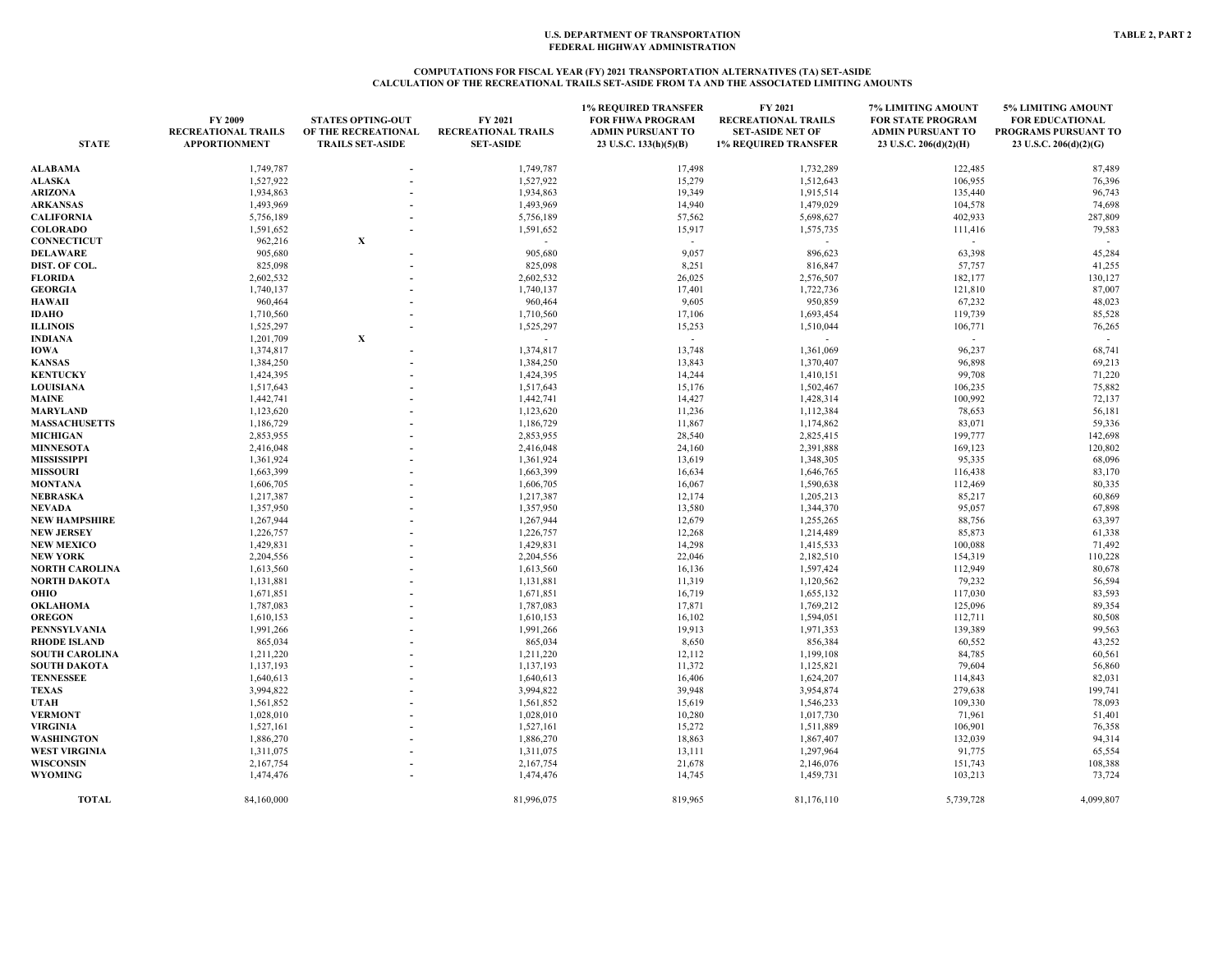### **COMPUTATIONS FOR FISCAL YEAR (FY) 2021 TRANSPORTATION ALTERNATIVES (TA) SET-ASIDE SUBALLOCATION OF TA FUNDS: AMOUNT TO BE SUBALLOCATED WITHIN EACH STATE**

| <b>STATE</b>                     | FY 2021<br>TA<br><b>SET-ASIDE</b> | FY 2021<br><b>SET-ASIDE</b> | FY 2021 TA SET-ASIDE<br>RECREATIONAL TRAILS AFTER FY 2021 RECREATIONAL<br><b>TRAILS SET-ASIDE</b> | 50% OF TA<br><b>AVAILABLE FOR ANY</b><br><b>AREA OF THE STATE</b> | 50% OF TA<br><b>AVAILABLE FOR</b><br><b>SUBALLOCATION</b> |
|----------------------------------|-----------------------------------|-----------------------------|---------------------------------------------------------------------------------------------------|-------------------------------------------------------------------|-----------------------------------------------------------|
|                                  |                                   |                             |                                                                                                   |                                                                   |                                                           |
| ALABAMA                          | 17,653,753                        | 1,749,787                   | 15,903,966                                                                                        | 7,951,983                                                         | 7,951,983                                                 |
| ALASKA                           | 6,783,351                         | 1,527,922                   | 5,255,429                                                                                         | 2,627,715                                                         | 2,627,714                                                 |
| <b>ARIZONA</b>                   | 17,715,171                        | 1,934,863                   | 15,780,308                                                                                        | 7,890,154                                                         | 7,890,154                                                 |
| <b>ARKANSAS</b>                  | 11,387,636                        | 1,493,969                   | 9,893,667                                                                                         | 4,946,834                                                         | 4,946,833                                                 |
| CALIFORNIA                       | 75,999,265                        | 5,756,189                   | 70,243,076                                                                                        | 35, 121, 538                                                      | 35, 121, 538                                              |
| <b>COLORADO</b>                  | 12,294,951                        | 1,591,652                   | 10,703,299                                                                                        | 5,351,650                                                         | 5,351,649                                                 |
| <b>CONNECTICUT</b>               | 9,013,604                         |                             | 9,013,604                                                                                         | 4,506,802                                                         | 4,506,802                                                 |
| DELAWARE                         | 3,763,637                         | 905,680                     | 2,857,957                                                                                         | 1,428,979                                                         | 1,428,978                                                 |
| DIST. OF COL.                    | 3,287,497                         | 825,098                     | 2,462,399                                                                                         | 1,231,200                                                         | 1,231,199                                                 |
| FLORIDA                          | 51,733,446                        | 2,602,532                   | 49,130,914                                                                                        | 24, 565, 457                                                      | 24,565,457                                                |
| <b>GEORGIA</b>                   | 34,270,928                        | 1,740,137                   | 32,530,791                                                                                        | 16,265,396                                                        | 16,265,395                                                |
| HAWAII                           | 3,774,147                         | 960,464                     | 2,813,683                                                                                         | 1,406,842                                                         | 1,406,841                                                 |
| IDAHO                            | 5,696,414                         | 1,710,560                   | 3,985,854                                                                                         | 1,992,927                                                         | 1,992,927                                                 |
| <b>ILLINOIS</b>                  | 29,785,929                        | 1,525,297                   | 28,260,632                                                                                        | 14,130,316                                                        | 14,130,316                                                |
| <b>INDIANA</b>                   | 23,281,586                        | $\sim$                      | 23,281,586                                                                                        | 11,640,793                                                        | 11,640,793                                                |
| IOWA                             | 10,764,227                        | 1,374,817                   | 9,389,410                                                                                         | 4,694,705                                                         | 4,694,705                                                 |
| <b>KANSAS</b>                    | 10,823,694                        | 1,384,250                   | 9,439,444                                                                                         | 4,719,722                                                         | 4,719,722                                                 |
| <b>KENTUCKY</b>                  | 13,539,026                        | 1,424,395                   | 12,114,631                                                                                        | 6,057,316                                                         | 6,057,315                                                 |
| <b>LOUISIANA</b>                 | 12,368,574                        | 1,517,643                   | 10,850,931                                                                                        | 5,425,466                                                         | 5,425,465                                                 |
| MAINE                            | 3,500,983                         | 1,442,741                   | 2,058,242                                                                                         | 1,029,121                                                         | 1,029,121                                                 |
| MARYLAND                         | 12,548,337                        | 1,123,620                   | 11,424,717                                                                                        | 5,712,359                                                         | 5,712,358                                                 |
| <b>MASSACHUSETTS</b>             | 12,154,292                        | 1,186,729                   | 10,967,563                                                                                        | 5,483,782                                                         | 5,483,781                                                 |
| MICHIGAN                         | 27,354,203                        | 2,853,955                   | 24,500,248                                                                                        | 12,250,124                                                        | 12,250,124                                                |
| <b>MINNESOTA</b>                 | 17,308,972                        | 2,416,048                   | 14,892,924                                                                                        | 7,446,462                                                         | 7,446,462                                                 |
| MISSISSIPPI                      | 11,006,225                        | 1,361,924                   | 9,644,301                                                                                         | 4,822,151                                                         | 4,822,150                                                 |
| <b>MISSOURI</b>                  | 20,299,651                        | 1,663,399                   | 18,636,252                                                                                        | 9,318,126                                                         | 9,318,126                                                 |
| MONTANA                          | 6,108,251                         | 1,606,705                   | 4,501,546                                                                                         | 2,250,773                                                         | 2,250,773                                                 |
| NEBRASKA                         | 7,017,923                         | 1,217,387                   | 5,800,536                                                                                         | 2,900,268                                                         | 2,900,268                                                 |
| NEVADA                           | 6,476,624                         | 1,357,950                   | 5,118,674                                                                                         | 2,559,337                                                         | 2,559,337                                                 |
| NEW HAMPSHIRE                    | 3,961,339                         | 1,267,944                   | 2,693,395                                                                                         | 1,346,698                                                         | 1,346,697                                                 |
| NEW JERSEY                       | 18,452,515                        | 1,226,757                   | 17,225,758                                                                                        | 8,612,879                                                         | 8,612,879                                                 |
| <b>NEW MEXICO</b>                | 7,588,288                         | 1,429,831                   | 6,158,457                                                                                         | 3,079,229                                                         | 3,079,228                                                 |
| <b>NEW YORK</b>                  | 29,497,151                        | 2,204,556                   | 27,292,595                                                                                        | 13,646,298                                                        | 13,646,297                                                |
| NORTH CAROLINA                   | 24,188,466                        | 1,613,560                   | 22,574,906                                                                                        | 11,287,453                                                        | 11,287,453                                                |
| NORTH DAKOTA                     | 4,451,648                         | 1,131,881                   | 3,319,767                                                                                         | 1,659,884                                                         | 1,659,883                                                 |
| OHIO                             | 29,021,963                        | 1,671,851                   | 27,350,112                                                                                        | 13,675,056                                                        | 13,675,056                                                |
| OKLAHOMA                         | 14,807,375                        | 1,787,083                   | 13,020,292                                                                                        | 6,510,146                                                         | 6,510,146                                                 |
| <b>OREGON</b>                    | 9,424,190                         | 1,610,153                   | 7,814,037                                                                                         | 3,907,019                                                         | 3,907,018                                                 |
| PENNSYLVANIA                     | 28,552,110                        | 1,991,266                   | 26,560,844                                                                                        | 13,280,422                                                        | 13,280,422                                                |
| <b>RHODE ISLAND</b>              | 3,291,094                         | 865,034                     | 2,426,060                                                                                         | 1,213,030                                                         | 1,213,030                                                 |
| <b>SOUTH CAROLINA</b>            | 16,368,383                        | 1,211,220                   | 15,157,163                                                                                        | 7,578,582                                                         | 7,578,581                                                 |
| SOUTH DAKOTA<br><b>TENNESSEE</b> | 5,520,937<br>19,043,596           | 1,137,193<br>1,640,613      | 4,383,744                                                                                         | 2,191,872<br>8,701,492                                            | 2,191,872<br>8,701,491                                    |
| <b>TEXAS</b>                     | 81,818,317                        | 3,994,822                   | 17,402,983<br>77,823,495                                                                          | 38,911,748                                                        | 38,911,747                                                |
| UTAH                             |                                   | 1,561,852                   | 5,187,512                                                                                         | 2,593,756                                                         | 2,593,756                                                 |
| <b>VERMONT</b>                   | 6,749,364<br>3,262,912            | 1,028,010                   | 2,234,902                                                                                         | 1,117,451                                                         | 1,117,451                                                 |
| VIRGINIA                         | 22,705,455                        | 1,527,161                   | 21,178,294                                                                                        | 10,589,147                                                        | 10,589,147                                                |
| WASHINGTON                       | 12,963,012                        | 1,886,270                   | 11,076,742                                                                                        | 5,538,371                                                         | 5,538,371                                                 |
| <b>WEST VIRGINIA</b>             | 7,196,050                         | 1,311,075                   | 5,884,975                                                                                         | 2,942,488                                                         | 2,942,487                                                 |
| WISCONSIN                        | 19,651,151                        | 2,167,754                   | 17,483,397                                                                                        | 8,741,699                                                         | 8,741,698                                                 |
| WYOMING                          | 3,772,387                         | 1,474,476                   | 2,297,911                                                                                         | 1,148,956                                                         | 1,148,955                                                 |
|                                  |                                   |                             |                                                                                                   |                                                                   |                                                           |
| <b>TOTAL</b>                     | 850,000,000                       | 81,996,075                  | 768,003,925                                                                                       | 384,001,974                                                       | 384,001,951                                               |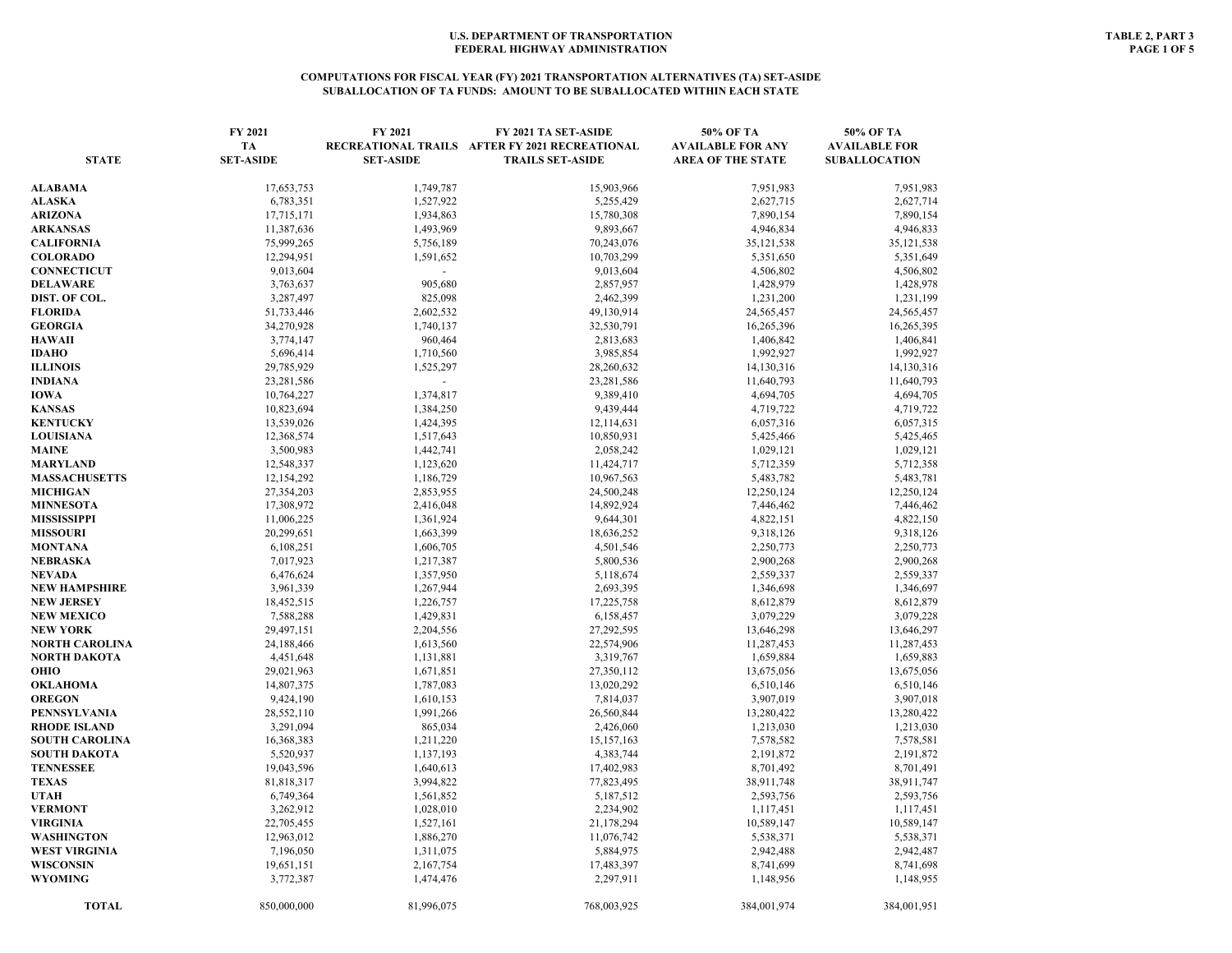| <b>STATE</b>              | TA<br><b>AVAILABLE FOR</b><br><b>SUBALLOCATION</b> | <b>2010 POPULATION OF</b><br><b>URBANIZED AREAS</b><br><b>OVER 200K</b> | 2010 TOTAL<br><b>STATE POPULATION</b> | <b>2010 PERCENT OF STATE</b><br>POPULATION IN URBANIZED<br><b>AREAS OVER 200K</b> | <b>TA AVAILABLE</b><br><b>FOR URBANIZED</b><br><b>AREAS OVER 200K</b> |
|---------------------------|----------------------------------------------------|-------------------------------------------------------------------------|---------------------------------------|-----------------------------------------------------------------------------------|-----------------------------------------------------------------------|
| ALABAMA                   | 7,951,983                                          | 1,693,807                                                               | 4,779,736                             | 35.4373%                                                                          | 2,817,964                                                             |
| ALASKA                    | 2,627,714                                          | 251,243                                                                 | 710,231                               | 35.3748%                                                                          | 929,549                                                               |
| <b>ARIZONA</b>            | 7,890,154                                          | 4,472,282                                                               | 6,392,017                             | 69.9667%                                                                          | 5,520,479                                                             |
| <b>ARKANSAS</b>           | 4,946,833                                          | 766,739                                                                 | 2,915,918                             | 26.2949%                                                                          | 1,300,767                                                             |
| CALIFORNIA                | 35,121,538                                         | 30,064,627                                                              | 37,253,956                            | 80.7018%                                                                          | 28,343,726                                                            |
| <b>COLORADO</b>           | 5,351,649                                          | 3,198,077                                                               | 5,029,196                             | 63.5902%                                                                          | 3,403,126                                                             |
| CONNECTICUT               | 4,506,802                                          | 2,676,122                                                               | 3,574,097                             | 74.8755%                                                                          | 3,374,489                                                             |
| DELAWARE                  | 1,428,978                                          | 481,625                                                                 | 897,934                               | 53.6370%                                                                          | 766,461                                                               |
| DIST. OF COL.             | 1,231,199                                          | 601,723                                                                 | 601,723                               | 100.0000%                                                                         | 1,231,199                                                             |
| <b>FLORIDA</b>            | 24,565,457                                         | 14,533,614                                                              | 18,801,310                            | 77.3011%                                                                          | 18,989,361                                                            |
| <b>GEORGIA</b>            | 16,265,395                                         | 5,330,081                                                               | 9,687,653                             | 55.0193%                                                                          | 8,949,110                                                             |
| HAWAII                    | 1,406,841                                          | 802,459                                                                 | 1,360,301                             | 58.9913%                                                                          | 829,914                                                               |
| IDAHO                     | 1,992,927                                          | 349,684                                                                 | 1,567,582                             | 22.3072%                                                                          | 444,567                                                               |
| <b>ILLINOIS</b>           | 14,130,316                                         | 9,352,356                                                               | 12,830,632                            | 72.8908%                                                                          | 10,299,707                                                            |
| INDIANA                   | 11,640,793                                         | 2,983,510                                                               | 6,483,802                             | 46.0148%                                                                          | 5,356,490                                                             |
| <b>IOWA</b>               | 4,694,705                                          | 661,517                                                                 | 3,046,355                             | 21.7150%                                                                          | 1,019,457                                                             |
| <b>KANSAS</b>             | 4,719,722                                          | 1,136,378                                                               | 2,853,118                             | 39.8293%                                                                          | 1,879,834                                                             |
| <b>KENTUCKY</b>           | 6,057,315                                          | 1,535,866                                                               | 4,339,367                             | 35.3938%                                                                          | 2,143,913                                                             |
| <b>LOUISIANA</b>          | 5,425,465                                          | 2,045,049                                                               | 4,533,372                             | 45.1110%                                                                          | 2,447,481                                                             |
| MAINE                     | 1,029,121                                          | 203,914                                                                 | 1,328,361                             | 15.3508%                                                                          | 157,978                                                               |
| MARYLAND                  | 5,712,358                                          | 4,215,267                                                               | 5,773,552                             | 73.0099%                                                                          | 4,170,589                                                             |
| <b>MASSACHUSETTS</b>      | 5,483,781                                          | 5,587,173                                                               | 6,547,629                             | 85.3312%                                                                          | 4,679,378                                                             |
| <b>MICHIGAN</b>           | 12,250,124                                         | 5,554,256                                                               | 9,883,640                             | 56.1965%                                                                          | 6,884,136                                                             |
| <b>MINNESOTA</b>          | 7,446,462                                          | 2,650,614                                                               | 5,303,925                             | 49.9746%                                                                          | 3,721,338                                                             |
| MISSISSIPPI               | 4,822,150                                          | 688,736                                                                 | 2,967,297                             | 23.2109%                                                                          | 1,119,264                                                             |
| <b>MISSOURI</b>           | 9,318,126                                          | 2,907,446                                                               | 5,988,927                             | 48.5470%                                                                          | 4,523,673                                                             |
| MONTANA                   | 2,250,773                                          |                                                                         | 989,415                               | 0.0000%                                                                           |                                                                       |
| NEBRASKA                  | 2,900,268                                          | 915,181                                                                 | 1,826,341                             | 50.1101%                                                                          | 1,453,327                                                             |
| NEVADA                    | 2,559,337                                          | 2,343,143                                                               | 2,700,551                             | 86.7654%                                                                          | 2,220,618                                                             |
| <b>NEW HAMPSHIRE</b>      | 1,346,697                                          | 312,120                                                                 | 1,316,470                             | 23.7089%                                                                          | 319,286                                                               |
| NEW JERSEY                | 8,612,879                                          | 7,899,072                                                               | 8,791,894                             | 89.8449%                                                                          | 7,738,236                                                             |
| <b>NEW MEXICO</b>         | 3,079,228                                          | 772,030                                                                 | 2,059,179                             | 37.4921%                                                                          | 1,154,468                                                             |
| <b>NEW YORK</b>           | 13,646,297                                         | 15,313,491                                                              | 19,378,102                            | 79.0247%                                                                          | 10,783,948                                                            |
| NORTH CAROLINA            | 11,287,453                                         | 4,374,053<br>$\sim$                                                     | 9,535,483                             | 45.8713%                                                                          | 5,177,705                                                             |
| NORTH DAKOTA              | 1,659,883                                          |                                                                         | 672,591                               | 0.0000%                                                                           |                                                                       |
| ОНЮ                       | 13,675,056<br>6,510,146                            | 6,869,115                                                               | 11,536,504                            | 59.5424%<br>40.4383%                                                              | 8,142,461                                                             |
| OKLAHOMA<br><b>OREGON</b> |                                                    | 1,516,984<br>1,974,389                                                  | 3,751,351<br>3,831,074                | 51.5362%                                                                          | 2,632,595<br>2,013,528                                                |
| PENNSYLVANIA              | 3,907,018<br>13,280,422                            | 7,892,204                                                               | 12,702,379                            | 62.1317%                                                                          | 8,251,352                                                             |
| <b>RHODE ISLAND</b>       | 1,213,030                                          | 952,101                                                                 | 1,052,567                             | 90.4551%                                                                          | 1,097,248                                                             |
| <b>SOUTH CAROLINA</b>     | 7,578,581                                          | 1,866,160                                                               | 4,625,364                             | 40.3462%                                                                          | 3,057,672                                                             |
| SOUTH DAKOTA              | 2,191,872                                          |                                                                         | 814,180                               | 0.0000%                                                                           |                                                                       |
| <b>TENNESSEE</b>          | 8,701,491                                          | 2,722,512                                                               | 6,346,105                             | 42.9005%                                                                          | 3,732,985                                                             |
| TEXAS                     | 38,911,747                                         | 16,522,531                                                              | 25,145,561                            | 65.7075%                                                                          | 25,567,954                                                            |
| UTAH                      | 2,593,756                                          | 2,050,088                                                               | 2,763,885                             | 74.1741%                                                                          | 1,923,896                                                             |
| <b>VERMONT</b>            | 1,117,451                                          |                                                                         | 625,741                               | 0.0000%                                                                           |                                                                       |
| VIRGINIA                  | 10,589,147                                         | 4,839,217                                                               | 8,001,024                             | 60.4825%                                                                          | 6,404,578                                                             |
| WASHINGTON                | 5,538,371                                          | 4,017,777                                                               | 6,724,540                             | 59.7480%                                                                          | 3,309,065                                                             |
| WEST VIRGINIA             | 2,942,487                                          | 112,268                                                                 | 1,852,994                             | 6.0587%                                                                           | 178,277                                                               |
| WISCONSIN                 | 8,741,698                                          | 2,231,649                                                               | 5,686,986                             | 39.2413%                                                                          | 3,430,359                                                             |
| WYOMING                   | 1,148,955                                          |                                                                         | 563,626                               | $0.0000\%$                                                                        |                                                                       |
| <b>TOTAL</b>              | 384,001,951                                        | 190,240,250                                                             | 308,745,538                           |                                                                                   | 223,893,508                                                           |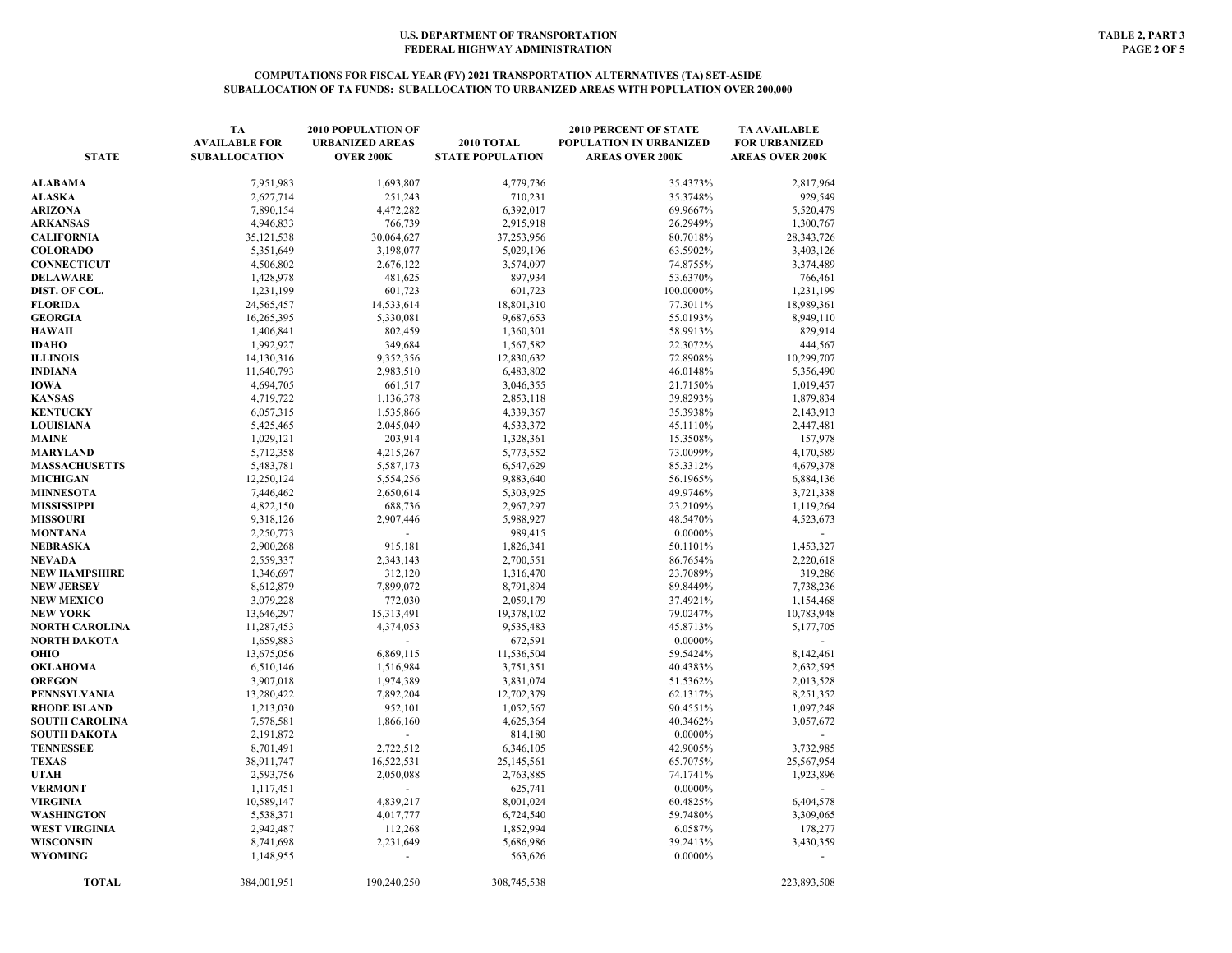### **COMPUTATIONS FOR FISCAL YEAR (FY) 2021 TRANSPORTATION ALTERNATIVES (TA) SET-ASIDE SUBALLOCATION OF TA FUNDS: SUBALLOCATION TO AREAS WITH POPULATION FROM 5,001 TO 200,000**

| <b>STATE</b>                             | <b>TA</b><br><b>AVAILABLE FOR</b><br><b>SUBALLOCATION</b> | <b>2010 POPULATION OF</b><br><b>AREAS FROM</b><br>5,001 TO 200,000 | 2010 TOTAL<br><b>STATE POPULATION</b> | <b>2010 PERCENT OF STATE</b><br>POPULATION IN URBAN<br>AREAS FROM 5,001 TO 200,000 FROM 5,001 TO 200,000 | <b>TA AVAILABLE</b><br><b>FOR AREAS</b> |
|------------------------------------------|-----------------------------------------------------------|--------------------------------------------------------------------|---------------------------------------|----------------------------------------------------------------------------------------------------------|-----------------------------------------|
| <b>ALABAMA</b>                           | 7.951,983                                                 | 1,041,649                                                          | 4,779,736                             | 21.7930%                                                                                                 | 1,732,978                               |
| <b>ALASKA</b>                            | 2,627,714                                                 | 195,094                                                            | 710,231                               | 27.4691%                                                                                                 | 721,809                                 |
| <b>ARIZONA</b>                           | 7,890,154                                                 | 1,193,569                                                          | 6,392,017                             | 18.6728%                                                                                                 | 1,473,313                               |
| <b>ARKANSAS</b>                          | 4,946,833                                                 | 778,513                                                            | 2,915,918                             | 26.6987%                                                                                                 | 1,320,741                               |
| CALIFORNIA                               | 35,121,538                                                | 5,181,861                                                          | 37,253,956                            | 13.9096%                                                                                                 | 4,885,251                               |
| <b>COLORADO</b>                          | 5,351,649                                                 | 1,079,041                                                          | 5,029,196                             | 21.4555%                                                                                                 | 1,148,225                               |
| <b>CONNECTICUT</b>                       | 4,506,802                                                 | 463,529                                                            | 3,574,097                             | 12.9691%                                                                                                 | 584,493                                 |
| DELAWARE                                 | 1,428,978                                                 | 255,977                                                            | 897,934                               | 28.5073%                                                                                                 | 407,363                                 |
| DIST. OF COL.                            | 1,231,199                                                 |                                                                    | 601,723                               | $0.0000\%$                                                                                               |                                         |
| <b>FLORIDA</b>                           | 24,565,457                                                | 2,508,681                                                          | 18,801,310                            | 13.3431%                                                                                                 | 3,277,798                               |
| <b>GEORGIA</b>                           | 16,265,395                                                | 1,755,285                                                          | 9,687,653                             | 18.1188%                                                                                                 | 2,947,092                               |
| HAWAII                                   | 1,406,841                                                 | 425,172                                                            | 1,360,301                             | 31.2557%                                                                                                 | 439,718                                 |
| IDAHO                                    | 1,992,927                                                 | 692,416                                                            | 1,567,582                             | 44.1710%                                                                                                 | 880,295                                 |
| <b>ILLINOIS</b>                          | 14,130,316                                                | 1,781,786                                                          | 12,830,632                            | 13.8870%                                                                                                 | 1,962,273                               |
| INDIANA                                  | 11,640,793                                                | 1,589,594                                                          | 6,483,802                             | 24.5164%                                                                                                 | 2,853,902                               |
| <b>IOWA</b>                              | 4,694,705                                                 | 1,162,488                                                          | 3,046,355                             | 38.1600%                                                                                                 | 1,791,498                               |
| KANSAS                                   | 4,719,722                                                 | 853,675                                                            | 2,853,118                             | 29.9208%                                                                                                 | 1,412,177                               |
| <b>KENTUCKY</b>                          | 6,057,315                                                 | 920,845                                                            | 4,339,367                             | 21.2207%                                                                                                 | 1,285,406                               |
| <b>LOUISIANA</b>                         | 5,425,465                                                 | 1,187,320                                                          | 4,533,372                             | 26.1907%                                                                                                 | 1,420,965                               |
| <b>MAINE</b>                             | 1,029,121                                                 | 258,388                                                            | 1,328,361                             | 19.4516%                                                                                                 | 200,181                                 |
| MARYLAND                                 | 5,712,358                                                 | 768,608                                                            | 5,773,552                             | 13.3126%                                                                                                 | 760,462                                 |
| <b>MASSACHUSETTS</b>                     | 5,483,781                                                 | 427,093                                                            | 6,547,629                             | 6.5229%                                                                                                  | 357,700                                 |
| <b>MICHIGAN</b>                          | 12,250,124                                                | 1,677,202                                                          | 9,883,640                             | 16.9695%                                                                                                 | 2,078,782                               |
| <b>MINNESOTA</b>                         | 7,446,462                                                 | 1,051,245                                                          | 5,303,925                             | 19.8201%                                                                                                 | 1,475,899                               |
| MISSISSIPPI                              | 4,822,150                                                 | 658,325                                                            | 2,967,297                             | 22.1860%                                                                                                 | 1,069,843                               |
| <b>MISSOURI</b>                          | 9,318,126                                                 | 1,136,671                                                          | 5,988,927                             | 18.9795%                                                                                                 | 1,768,538                               |
| MONTANA                                  | 2,250,773                                                 | 504,866                                                            | 989,415                               | 51.0267%                                                                                                 | 1,148,496                               |
| NEBRASKA                                 | 2,900,268                                                 | 360,801                                                            | 1,826,341                             | 19.7554%                                                                                                 | 572,960                                 |
| NEVADA                                   | 2,559,337                                                 | 176,500                                                            | 2,700,551                             | 6.5357%                                                                                                  | 167,271                                 |
| <b>NEW HAMPSHIRE</b>                     | 1,346,697                                                 | 446,105                                                            | 1,316,470                             | 33.8865%                                                                                                 | 456,348                                 |
| <b>NEW JERSEY</b>                        | 8,612,879                                                 | 401,412                                                            | 8,791,894                             | 4.5657%                                                                                                  | 393,239                                 |
| <b>NEW MEXICO</b>                        | 3,079,228                                                 | 786,498                                                            | 2,059,179                             | 38.1947%                                                                                                 | 1,176,103                               |
| <b>NEW YORK</b><br><b>NORTH CAROLINA</b> | 13,646,297<br>11,287,453                                  | 1,552,414<br>1,786,754                                             | 19,378,102<br>9,535,483               | 8.0112%<br>18.7379%                                                                                      | 1,093,229<br>2,115,037                  |
| NORTH DAKOTA                             | 1,659,883                                                 | 387,191                                                            | 672,591                               | 57.5671%                                                                                                 | 955,546                                 |
| OHIO                                     | 13,675,056                                                | 1,927,686                                                          | 11,536,504                            | 16.7094%                                                                                                 | 2,285,026                               |
| OKLAHOMA                                 | 6,510,146                                                 | 852,756                                                            | 3,751,351                             | 22.7320%                                                                                                 | 1,479,884                               |
| <b>OREGON</b>                            | 3,907,018                                                 | 1,060,881                                                          | 3,831,074                             | 27.6915%                                                                                                 | 1,081,911                               |
| PENNSYLVANIA                             | 13,280,422                                                | 1,933,143                                                          | 12,702,379                            | 15.2187%                                                                                                 | 2,021,114                               |
| <b>RHODE ISLAND</b>                      | 1,213,030                                                 |                                                                    | 1,052,567                             | $0.0000\%$                                                                                               |                                         |
| <b>SOUTH CAROLINA</b>                    | 7,578,581                                                 | 1,141,440                                                          | 4,625,364                             | 24.6778%                                                                                                 | 1,870,230                               |
| SOUTH DAKOTA                             | 2,191,872                                                 | 425,817                                                            | 814,180                               | 52.3001%                                                                                                 | 1,146,351                               |
| <b>TENNESSEE</b>                         | 8,701,491                                                 | 1,387,078                                                          | 6,346,105                             | 21.8572%                                                                                                 | 1,901,898                               |
| <b>TEXAS</b>                             | 38,911,747                                                | 4,346,026                                                          | 25,145,561                            | 17.2835%                                                                                                 | 6,725,301                               |
| UTAH                                     | 2,593,756                                                 | 418,630                                                            | 2,763,885                             | 15.1464%                                                                                                 | 392,862                                 |
| <b>VERMONT</b>                           | 1,117,451                                                 | 211,850                                                            | 625,741                               | 33.8559%                                                                                                 | 378,323                                 |
| VIRGINIA                                 | 10,589,147                                                | 1,109,999                                                          | 8,001,024                             | 13.8732%                                                                                                 | 1,469,055                               |
| WASHINGTON                               | 5,538,371                                                 | 1,522,341                                                          | 6,724,540                             | 22.6386%                                                                                                 | 1,253,809                               |
| WEST VIRGINIA                            | 2,942,487                                                 | 718,567                                                            | 1,852,994                             | 38.7787%                                                                                                 | 1,141,058                               |
| <b>WISCONSIN</b>                         | 8,741,698                                                 | 1,595,977                                                          | 5,686,986                             | 28.0637%                                                                                                 | 2,453,241                               |
| <b>WYOMING</b>                           | 1,148,955                                                 | 347,340                                                            | 563,626                               | 61.6260%                                                                                                 | 708,055                                 |
| <b>TOTAL</b>                             | 384,001,951                                               | 54,446,099                                                         | 308,745,538                           |                                                                                                          | 72,643,049                              |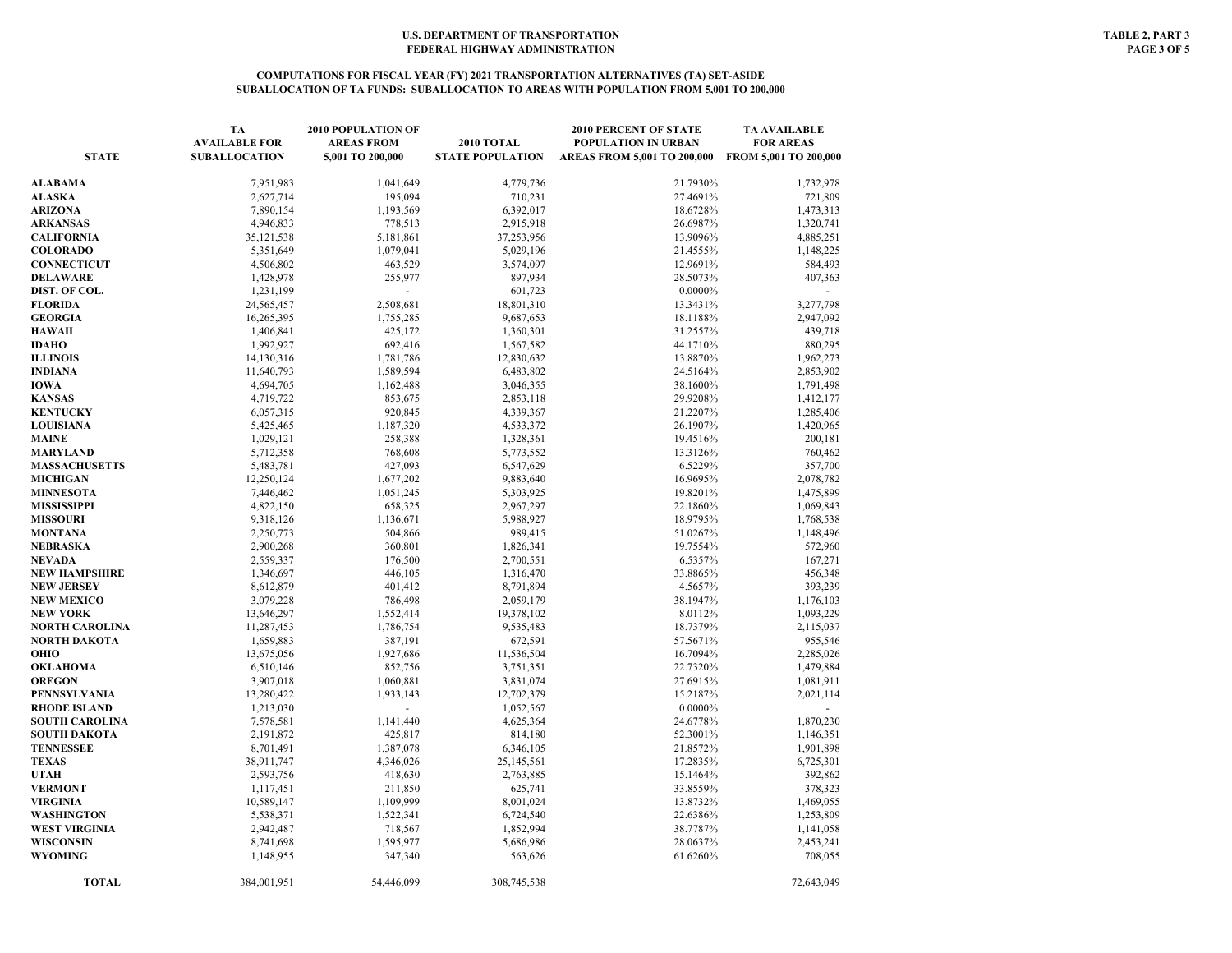#### **COMPUTATIONS FOR FISCAL YEAR (FY) 2021 TRANSPORTATION ALTERNATIVES (TA) SET-ASIDE SUBALLOCATION OF TA FUNDS: SUBALLOCATION TO AREAS WITH POPULATION 5,000 OR LESS**

| <b>STATE</b>                    | TA<br><b>AVAILABLE FOR</b><br><b>SUBALLOCATION</b> | 2010 POPULATION<br>OF AREAS OF<br><b>5,000 OR LESS</b> | <b>2010 TOTAL</b><br><b>STATE POPULATION</b> | <b>2010 PERCENT OF STATE</b><br><b>POPULATION IN AREAS</b><br><b>OF 5,000 OR LESS</b> | <b>TA AVAILABLE</b><br><b>FOR AREAS OF</b><br><b>5,000 OR LESS</b> |
|---------------------------------|----------------------------------------------------|--------------------------------------------------------|----------------------------------------------|---------------------------------------------------------------------------------------|--------------------------------------------------------------------|
| <b>ALABAMA</b>                  | 7,951,983                                          | 2,044,280                                              | 4,779,736                                    | 42.7697%                                                                              | 3,401,041                                                          |
| <b>ALASKA</b>                   | 2,627,714                                          | 263,894                                                | 710,231                                      | 37.1561%                                                                              | 976,356                                                            |
| ARIZONA                         | 7,890,154                                          | 726,166                                                | 6,392,017                                    | 11.3605%                                                                              | 896,362                                                            |
| <b>ARKANSAS</b>                 | 4,946,833                                          | 1,370,666                                              | 2,915,918                                    | 47.0063%                                                                              | 2,325,325                                                          |
| <b>CALIFORNIA</b>               | 35,121,538                                         | 2,007,468                                              | 37,253,956                                   | 5.3886%                                                                               | 1,892,561                                                          |
| <b>COLORADO</b>                 | 5,351,649                                          | 752,078                                                | 5,029,196                                    | 14.9542%                                                                              | 800,298                                                            |
| <b>CONNECTICUT</b>              | 4,506,802                                          | 434,446                                                | 3,574,097                                    | 12.1554%                                                                              | 547,820                                                            |
| DELAWARE                        | 1,428,978                                          | 160,332                                                | 897,934                                      | 17.8557%                                                                              | 255,154                                                            |
| DIST. OF COL.                   | 1,231,199                                          | ÷,                                                     | 601,723                                      | 0.0000%                                                                               |                                                                    |
| FLORIDA                         | 24,565,457                                         | 1,759,015                                              | 18,801,310                                   | 9.3558%                                                                               | 2,298,298                                                          |
| <b>GEORGIA</b>                  | 16,265,395                                         | 2,602,287                                              | 9,687,653                                    | 26.8619%                                                                              | 4,369,193                                                          |
| HAWAII                          | 1,406,841                                          | 132,670                                                | 1,360,301                                    | 9.7530%                                                                               | 137,209                                                            |
| IDAHO                           | 1,992,927                                          | 525,482                                                | 1,567,582                                    | 33.5218%                                                                              | 668,065                                                            |
| <b>ILLINOIS</b>                 | 14,130,316                                         | 1,696,490                                              | 12,830,632                                   | 13.2222%                                                                              | 1,868,336                                                          |
| INDIANA                         | 11,640,793                                         | 1,910,698                                              | 6,483,802                                    | 29.4688%                                                                              | 3,430,401                                                          |
| IOWA                            | 4,694,705                                          | 1,222,350                                              | 3,046,355                                    | 40.1250%                                                                              | 1,883,750                                                          |
| <b>KANSAS</b>                   | 4,719,722                                          | 863,065                                                | 2,853,118                                    | 30.2499%                                                                              | 1,427,711                                                          |
| <b>KENTUCKY</b>                 | 6,057,315                                          | 1,882,656                                              | 4,339,367                                    | 43.3855%                                                                              | 2,627,996                                                          |
| <b>LOUISIANA</b>                | 5,425,465                                          | 1,301,003                                              | 4,533,372                                    | 28.6984%                                                                              | 1,557,019                                                          |
| <b>MAINE</b>                    | 1,029,121                                          | 866,059                                                | 1,328,361                                    | 65.1976%                                                                              | 670,962                                                            |
| MARYLAND                        | 5,712,358                                          | 789,677                                                | 5,773,552                                    | 13.6775%                                                                              | 781,307                                                            |
| <b>MASSACHUSETTS</b>            | 5,483,781                                          | 533,363                                                | 6,547,629                                    | 8.1459%                                                                               | 446,703                                                            |
| <b>MICHIGAN</b>                 | 12,250,124                                         | 2,652,182                                              | 9,883,640                                    | 26.8341%                                                                              | 3,287,206                                                          |
| <b>MINNESOTA</b><br>MISSISSIPPI | 7,446,462                                          | 1,602,066<br>1,620,236                                 | 5,303,925                                    | 30.2053%<br>54.6031%                                                                  | 2,249,225<br>2,633,043                                             |
| <b>MISSOURI</b>                 | 4,822,150<br>9,318,126                             | 1,944,810                                              | 2,967,297<br>5,988,927                       | 32.4734%                                                                              | 3,025,915                                                          |
| MONTANA                         | 2,250,773                                          | 484,549                                                | 989,415                                      | 48.9733%                                                                              | 1,102,277                                                          |
| NEBRASKA                        | 2,900,268                                          | 550,359                                                | 1,826,341                                    | 30.1345%                                                                              | 873,981                                                            |
| NEVADA                          | 2,559,337                                          | 180,908                                                | 2,700,551                                    | 6.6989%                                                                               | 171,448                                                            |
| NEW HAMPSHIRE                   | 1,346,697                                          | 558,245                                                | 1,316,470                                    | 42.4047%                                                                              | 571,063                                                            |
| <b>NEW JERSEY</b>               | 8,612,879                                          | 491,410                                                | 8,791,894                                    | 5.5894%                                                                               | 481,404                                                            |
| <b>NEW MEXICO</b>               | 3,079,228                                          | 500,651                                                | 2,059,179                                    | 24.3131%                                                                              | 748,657                                                            |
| NEW YORK                        | 13,646,297                                         | 2,512,197                                              | 19,378,102                                   | 12.9641%                                                                              | 1,769,120                                                          |
| <b>NORTH CAROLINA</b>           | 11,287,453                                         | 3,374,676                                              | 9,535,483                                    | 35.3907%                                                                              | 3,994,711                                                          |
| NORTH DAKOTA                    | 1,659,883                                          | 285,400                                                | 672,591                                      | 42.4329%                                                                              | 704,337                                                            |
| OHIO                            | 13,675,056                                         | 2,739,703                                              | 11,536,504                                   | 23.7481%                                                                              | 3,247,569                                                          |
| OKLAHOMA                        | 6,510,146                                          | 1,381,611                                              | 3,751,351                                    | 36.8297%                                                                              | 2,397,667                                                          |
| <b>OREGON</b>                   | 3,907,018                                          | 795,804                                                | 3,831,074                                    | 20.7723%                                                                              | 811,579                                                            |
| PENNSYLVANIA                    | 13,280,422                                         | 2,877,032                                              | 12,702,379                                   | 22.6496%                                                                              | 3,007,956                                                          |
| <b>RHODE ISLAND</b>             | 1,213,030                                          | 100,466                                                | 1,052,567                                    | 9.5449%                                                                               | 115,782                                                            |
| <b>SOUTH CAROLINA</b>           | 7,578,581                                          | 1,617,764                                              | 4,625,364                                    | 34.9759%                                                                              | 2,650,679                                                          |
| SOUTH DAKOTA                    | 2,191,872                                          | 388,363                                                | 814,180                                      | 47.6999%                                                                              | 1,045,521                                                          |
| <b>TENNESSEE</b>                | 8,701,491                                          | 2,236,515                                              | 6,346,105                                    | 35.2423%                                                                              | 3,066,608                                                          |
| <b>TEXAS</b>                    | 38,911,747                                         | 4,277,004                                              | 25,145,561                                   | 17.0090%                                                                              | 6,618,492                                                          |
| UTAH                            | 2,593,756                                          | 295,167                                                | 2,763,885                                    | 10.6794%                                                                              | 276,998                                                            |
| <b>VERMONT</b>                  | 1,117,451                                          | 413,891                                                | 625,741                                      | 66.1441%                                                                              | 739,128                                                            |
| VIRGINIA                        | 10,589,147                                         | 2,051,808                                              | 8,001,024                                    | 25.6443%                                                                              | 2,715,514                                                          |
| WASHINGTON                      | 5,538,371                                          | 1,184,422                                              | 6,724,540                                    | 17.6134%                                                                              | 975,497                                                            |
| <b>WEST VIRGINIA</b>            | 2,942,487                                          | 1,022,159                                              | 1,852,994                                    | 55.1626%                                                                              | 1,623,152                                                          |
| WISCONSIN                       | 8,741,698                                          | 1,859,360                                              | 5,686,986                                    | 32.6950%                                                                              | 2,858,098                                                          |
| WYOMING                         | 1,148,955                                          | 216,286                                                | 563,626                                      | 38.3740%                                                                              | 440,900                                                            |
| <b>TOTAL</b>                    | 384,001,951                                        | 64,059,189                                             | 308,745,538                                  |                                                                                       | 87,465,394                                                         |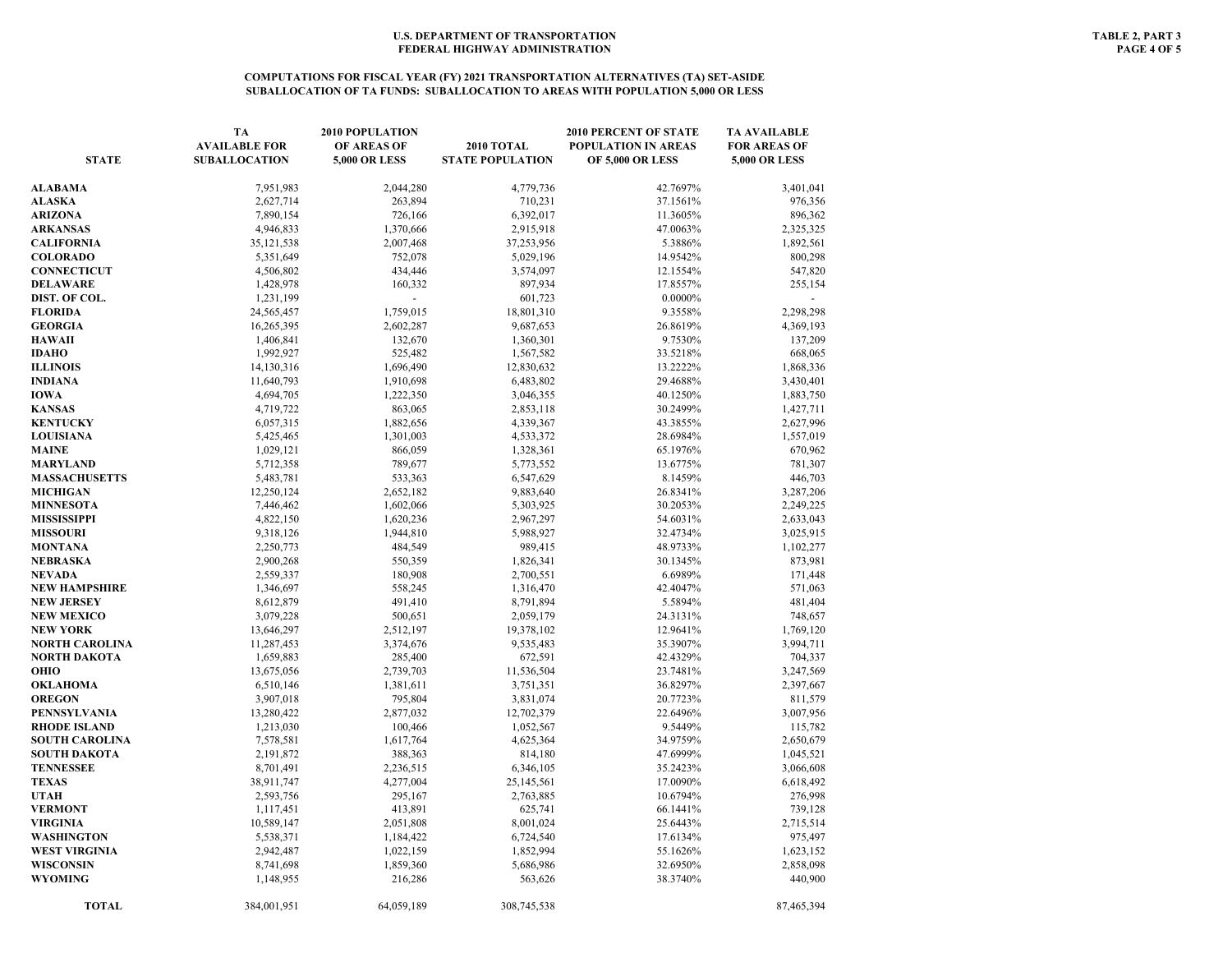### **COMPUTATIONS FOR FISCAL YEAR (FY) 2021 TRANSPORTATION ALTERNATIVES (TA) SET-ASIDE SUBALLOCATION OF TA FUNDS: SUMMARY OF SUBALLOCATED AMOUNTS**

|                       | TA<br><b>AVAILABLE FOR</b> |              | SUBALLOCATION BY POPULATION |                 |
|-----------------------|----------------------------|--------------|-----------------------------|-----------------|
| <b>STATE</b>          | <b>SUBALLOCATION</b>       | AREAS > 200K | $5K < AREAS \leq 200K$      | $AREAS \leq 5K$ |
|                       |                            |              |                             |                 |
| <b>ALABAMA</b>        | 7,951,983                  | 2,817,964    | 1,732,978                   | 3,401,041       |
| <b>ALASKA</b>         | 2,627,714                  | 929,549      | 721,809                     | 976,356         |
| <b>ARIZONA</b>        | 7,890,154                  | 5,520,479    | 1,473,313                   | 896,362         |
| <b>ARKANSAS</b>       | 4,946,833                  | 1,300,767    | 1,320,741                   | 2,325,325       |
| CALIFORNIA            | 35,121,538                 | 28, 343, 726 | 4,885,251                   | 1,892,561       |
| <b>COLORADO</b>       | 5,351,649                  | 3,403,126    | 1,148,225                   | 800,298         |
| CONNECTICUT           | 4,506,802                  | 3,374,489    | 584,493                     | 547,820         |
| <b>DELAWARE</b>       | 1,428,978                  | 766,461      | 407,363                     | 255,154         |
| DIST. OF COL.         | 1,231,199                  | 1,231,199    | ÷.                          | $\sim$          |
| <b>FLORIDA</b>        | 24,565,457                 | 18,989,361   | 3,277,798                   | 2,298,298       |
| <b>GEORGIA</b>        | 16,265,395                 | 8,949,110    | 2,947,092                   | 4,369,193       |
| <b>HAWAII</b>         | 1,406,841                  | 829,914      | 439,718                     | 137,209         |
| <b>IDAHO</b>          | 1,992,927                  | 444,567      | 880,295                     | 668,065         |
| <b>ILLINOIS</b>       | 14,130,316                 | 10,299,707   | 1,962,273                   | 1,868,336       |
| INDIANA               | 11,640,793                 | 5,356,490    | 2,853,902                   | 3,430,401       |
| IOWA                  | 4,694,705                  | 1,019,457    | 1,791,498                   | 1,883,750       |
| KANSAS                | 4,719,722                  | 1,879,834    | 1,412,177                   | 1,427,711       |
| <b>KENTUCKY</b>       | 6,057,315                  | 2,143,913    | 1,285,406                   | 2,627,996       |
| <b>LOUISIANA</b>      | 5,425,465                  | 2,447,481    | 1,420,965                   | 1,557,019       |
| <b>MAINE</b>          | 1,029,121                  | 157,978      | 200,181                     | 670,962         |
| MARYLAND              | 5,712,358                  | 4,170,589    | 760,462                     | 781,307         |
| <b>MASSACHUSETTS</b>  | 5,483,781                  | 4,679,378    | 357,700                     | 446,703         |
| <b>MICHIGAN</b>       | 12,250,124                 | 6,884,136    | 2,078,782                   | 3,287,206       |
| <b>MINNESOTA</b>      | 7,446,462                  | 3,721,338    | 1,475,899                   | 2,249,225       |
| MISSISSIPPI           | 4,822,150                  | 1,119,264    | 1,069,843                   | 2,633,043       |
| <b>MISSOURI</b>       | 9,318,126                  | 4,523,673    | 1,768,538                   | 3,025,915       |
| MONTANA               | 2,250,773                  |              | 1,148,496                   | 1,102,277       |
| NEBRASKA              | 2,900,268                  | 1,453,327    | 572,960                     | 873,981         |
| NEVADA                | 2,559,337                  | 2,220,618    | 167,271                     | 171,448         |
| NEW HAMPSHIRE         | 1,346,697                  | 319,286      | 456,348                     | 571,063         |
| NEW JERSEY            | 8,612,879                  | 7,738,236    | 393,239                     | 481,404         |
| <b>NEW MEXICO</b>     | 3,079,228                  | 1,154,468    | 1,176,103                   | 748,657         |
| NEW YORK              | 13,646,297                 | 10,783,948   | 1,093,229                   | 1,769,120       |
| NORTH CAROLINA        | 11,287,453                 | 5,177,705    | 2,115,037                   | 3,994,711       |
| NORTH DAKOTA          | 1,659,883                  |              | 955,546                     | 704,337         |
| оню                   | 13,675,056                 | 8,142,461    | 2,285,026                   | 3,247,569       |
| OKLAHOMA              | 6,510,146                  | 2,632,595    | 1,479,884                   | 2,397,667       |
| <b>OREGON</b>         | 3,907,018                  | 2,013,528    | 1,081,911                   | 811,579         |
| PENNSYLVANIA          | 13,280,422                 | 8,251,352    | 2,021,114                   | 3,007,956       |
| RHODE ISLAND          | 1,213,030                  | 1,097,248    |                             | 115,782         |
| <b>SOUTH CAROLINA</b> | 7,578,581                  | 3,057,672    | 1,870,230                   | 2,650,679       |
| SOUTH DAKOTA          | 2,191,872                  |              | 1,146,351                   | 1,045,521       |
| TENNESSEE             | 8,701,491                  | 3,732,985    | 1,901,898                   | 3,066,608       |
| TEXAS                 | 38,911,747                 | 25,567,954   | 6,725,301                   | 6,618,492       |
| UTAH                  | 2,593,756                  | 1,923,896    | 392,862                     | 276,998         |
| <b>VERMONT</b>        | 1,117,451                  |              | 378,323                     | 739,128         |
| VIRGINIA              | 10,589,147                 | 6,404,578    | 1,469,055                   | 2,715,514       |
| WASHINGTON            |                            | 3,309,065    |                             |                 |
|                       | 5,538,371                  |              | 1,253,809                   | 975,497         |
| WEST VIRGINIA         | 2,942,487                  | 178,277      | 1,141,058                   | 1,623,152       |
| WISCONSIN<br>WYOMING  | 8,741,698                  | 3,430,359    | 2,453,241                   | 2,858,098       |
|                       | 1,148,955                  |              | 708,055                     | 440,900         |
| <b>TOTAL</b>          | 384,001,951                | 223,893,508  | 72,643,049                  | 87,465,394      |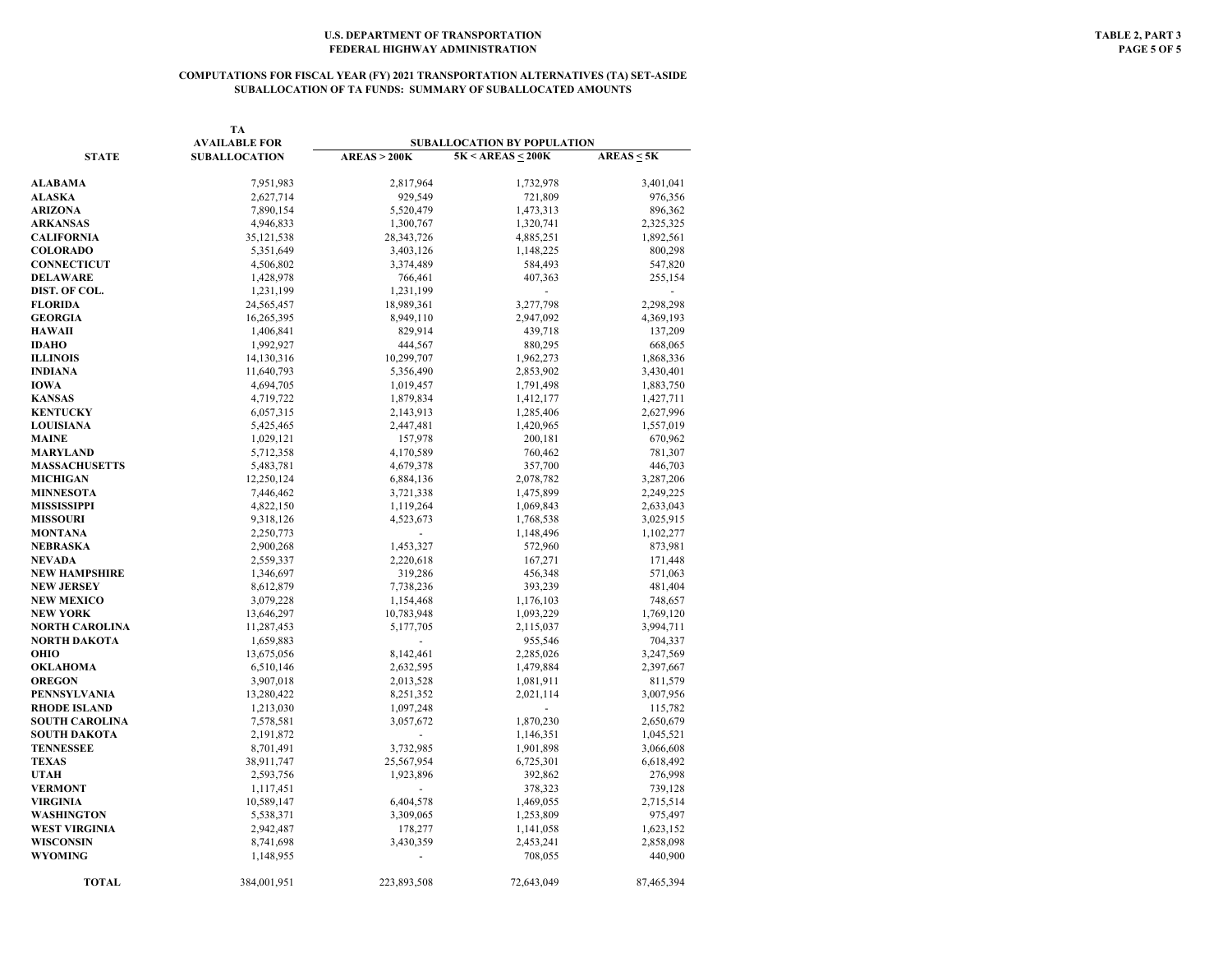|                             |                                          | <b>POPULATION</b>         |                    |                       | 50% LIMITING AMOUNT THAT MAY<br><b>BE OBLIGATED ON SURFACE</b> |
|-----------------------------|------------------------------------------|---------------------------|--------------------|-----------------------|----------------------------------------------------------------|
|                             |                                          | <b>URBANIZED AREAS</b>    |                    | TA                    | <b>TRANSPORTATION BLOCK GRANT</b>                              |
| <b>STATE</b>                | <b>URBANIZED AREA</b>                    | <b>IN 2010</b>            | <b>PERCENT</b>     | <b>SUBALLOCATION</b>  | <b>PROGRAM ELIGIBLE PROJECTS</b>                               |
|                             |                                          |                           |                    |                       |                                                                |
| Alabama                     | Birmingham                               | 749,495                   | 44.25%             | 1,246,925             | 623,463                                                        |
|                             | Columbus                                 | 61,264                    | 3.62%              | 101,924               | 50,962                                                         |
|                             | Huntsville                               | 286,692                   | 16.93%             | 476,966               | 238,483                                                        |
|                             | Mobile                                   | 326,183                   | 19.26%             | 542,666               | 271,333                                                        |
|                             | Montgomery                               | 263,907                   | 15.58%             | 439,058               | 219,529                                                        |
|                             | Pensacola                                | 6,266                     | 0.37%              | 10,425                | 5,213                                                          |
|                             | <b>Total</b>                             | 1,693,807                 | 100.00%            | 2,817,964             | 1,408,983                                                      |
| Alaska                      |                                          |                           |                    | 929,549               |                                                                |
|                             | Anchorage<br>Total                       | 251,243<br>251,243        | 100.00%<br>100.00% | 929,549               | 464,775<br>464,775                                             |
| Arizona                     |                                          |                           |                    |                       |                                                                |
|                             | Phoenix--Mesa                            | 3,629,114                 | 81.15%             | 4,479,692             | 2,239,846                                                      |
|                             | Tucson                                   | 843,168                   | 18.85%             | 1,040,787             | 520,394                                                        |
| <b>Arkansas</b>             | Total                                    | 4,472,282                 | 100.00%            | 5,520,479             | 2,760,240                                                      |
|                             | Fayetteville--Springdale--Rogers         | 295,081                   | 38.49%             | 500,603               | 250,302                                                        |
|                             | Little Rock                              | 431,388                   | 56.26%             | 731,846               | 365,923                                                        |
|                             | Memphis                                  | 40,270                    | 5.25%              | 68,318                | 34,159                                                         |
|                             | Total                                    | 766,739                   | 100.00%            | 1,300,767             | 650,384                                                        |
| California                  | Antioch                                  | 277,634                   | 0.92%              | 261,742               | 130,871                                                        |
|                             | Bakersfield                              | 523,994                   | 1.74%              | 494,001               | 247,001                                                        |
|                             | Concord                                  | 615,968                   | 2.05%              | 580,710               | 290,355                                                        |
|                             | Fresno                                   |                           | 2.18%              |                       | 308,579                                                        |
|                             |                                          | 654,628                   |                    | 617,157               |                                                                |
|                             | Indio--Cathedral City                    | 345,580                   | 1.15%              | 325,799               | 162,900                                                        |
|                             | Lake Tahoe (Bi-State MPO)                | 145,000                   | 0.48%              | 136,700               | 68,350                                                         |
|                             | Lancaster--Palmdale                      | 341,219                   | 1.13%              | 321,688               | 160,844                                                        |
|                             | Los Angeles--Long Beach--Anaheim         | 12,150,996                | 40.42%             | 11,455,472            | 5,727,736                                                      |
|                             | Mission Viejo--Lake Forest--San Clemente | 583,681                   | 1.94%              | 550,271               | 275,136                                                        |
|                             | Modesto                                  | 358,172                   | 1.19%              | 337,670               | 168,835                                                        |
|                             | Murrieta--Temecula--Menifee              | 441,546                   | 1.47%              | 416,272               | 208,136                                                        |
|                             | Oxnard<br>Reno                           | 367,260<br>$\overline{9}$ | 1.22%<br>$0.00\%$  | 346,238<br>9          | 173,119<br>-5                                                  |
|                             | Riverside-San Bernardino                 | 1,932,666                 |                    | 1,822,040             | 911,020                                                        |
|                             | Sacramento                               | 1,723,634                 | 6.43%<br>5.73%     | 1,624,973             | 812,487                                                        |
|                             | San Diego                                | 2,956,746                 | 9.83%              | 2,787,502             | 1,393,751                                                      |
|                             | San Francisco--Oakland                   | 3,281,212                 | 10.91%             | 3,093,395             | 1,546,698                                                      |
|                             | San Jose                                 | 1,664,496                 | 5.54%              |                       |                                                                |
|                             | Santa Clarita                            | 258,653                   | 0.86%              | 1,569,220<br>243,848  | 784,610<br>121,924                                             |
|                             | Santa Rosa                               | 308,231                   | 1.03%              | 290,588               | 145,294                                                        |
|                             | Stockton                                 | 370,583                   | 1.23%              | 349,371               | 174,686                                                        |
|                             |                                          |                           |                    |                       |                                                                |
|                             | Thousand Oaks                            | 214,811                   | 0.71%              | 202,515               | 101,258                                                        |
|                             | Victorville--Hesperia                    | 328,454                   | 1.09%              | 309,653               | 154,827                                                        |
|                             | Visalia<br>Total                         | 219,454<br>30,064,627     | 0.73%<br>100.00%   | 206,892<br>28,343,726 | 103,446<br>14,171,868                                          |
| Colorado                    |                                          |                           |                    |                       |                                                                |
|                             | Colorado Springs                         | 559,409                   | 17.49%             | 595,276               | 297,638                                                        |
|                             | Denver--Aurora                           | 2,374,203                 | 74.24%             | 2,526,428             | 1,263,214                                                      |
|                             | Fort Collins                             | 264,465                   | 8.27%              | 281,422               | 140,711                                                        |
| Connecticut                 | <b>Total</b>                             | 3,198,077                 | 100.00%            | 3,403,126             | 1,701,563                                                      |
|                             | Bridgeport--Stamford                     | 877,630                   | 32.79%             | 1,106,658             | 553,329                                                        |
|                             | Hartford                                 | 924,859                   | 34.56%             | 1,166,212             | 583.106                                                        |
|                             | New Haven                                | 562,839                   | 21.03%             | 709,719               | 354,860                                                        |
|                             | New York--Newark                         | 114                       | $0.00\%$           | 144                   | 72                                                             |
|                             | Norwich--New London                      | 188,041                   | 7.03%              | 237,113               | 118,557                                                        |
|                             | Springfield                              | 89,711                    | 3.35%              | 113,122               | 56,561                                                         |
|                             | Worcester                                | 32,928                    | 1.23%              | 41,521                | 20,761                                                         |
|                             | Total                                    | 2,676,122                 | 100.00%            | 3,374,489             | 1,687,246                                                      |
| Delaware                    |                                          |                           |                    |                       |                                                                |
|                             | Philadelphia<br>Total                    | 481,625<br>481,625        | 100.00%<br>100.00% | 766,461<br>766,461    | 383,231<br>383,231                                             |
| <b>District of Columbia</b> |                                          |                           |                    |                       |                                                                |
|                             | Washington, DC                           | 601,723                   | 100.00%            | 1,231,199             | 615,600                                                        |
|                             | <b>Total</b>                             | 601,723                   | 100.00%            | 1,231,199             | 615,600                                                        |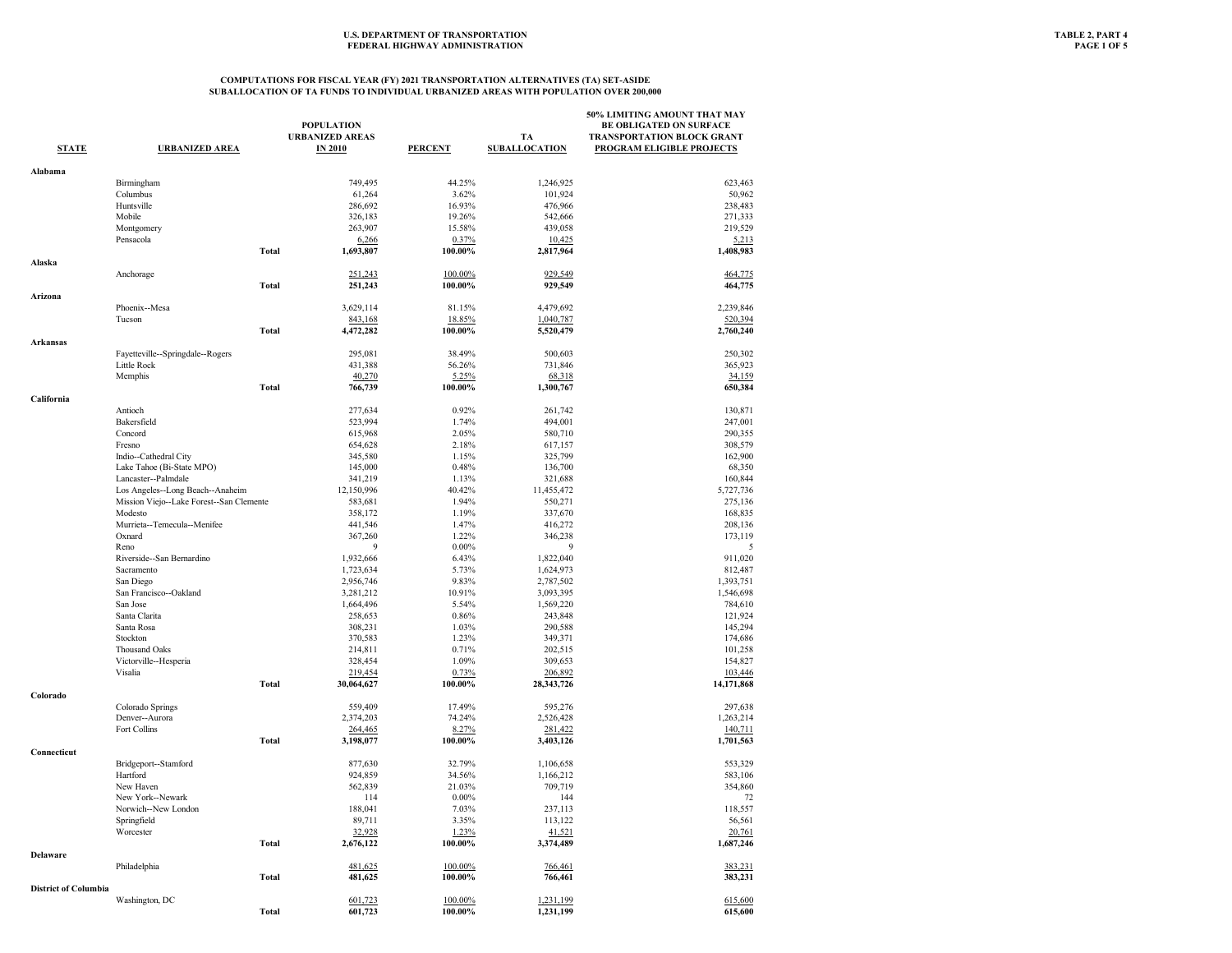|                 |                                        |                        |                |                            | 50% LIMITING AMOUNT THAT MAY      |
|-----------------|----------------------------------------|------------------------|----------------|----------------------------|-----------------------------------|
|                 |                                        | <b>POPULATION</b>      |                |                            | <b>BE OBLIGATED ON SURFACE</b>    |
| <b>STATE</b>    | <b>URBANIZED AREA</b>                  | <b>URBANIZED AREAS</b> | <b>PERCENT</b> | TA<br><b>SUBALLOCATION</b> | <b>TRANSPORTATION BLOCK GRANT</b> |
|                 |                                        | <b>IN 2010</b>         |                |                            | PROGRAM ELIGIBLE PROJECTS         |
| Florida         |                                        |                        |                |                            |                                   |
|                 | <b>Bonita Springs</b>                  | 310,298                | 2.14%          | 405,430                    | 202,715                           |
|                 | Cape Coral                             | 530,290                | 3.65%          | 692,868                    | 346,434                           |
|                 | Jacksonville                           | 1,065,219              | 7.33%          | 1,391,796                  | 695,898                           |
|                 | Kissimmee                              | 314,071                | 2.16%          | 410,360                    | 205,180                           |
|                 | Lakeland                               | 262,596                | 1.81%          | 343,103                    | 171,552                           |
|                 | Miami                                  | 5,502,379              | 37.86%         | 7,189,310                  | 3,594,655                         |
|                 | Orlando                                | 1,510,516              | 10.39%         | 1,973,613                  | 986,807                           |
|                 | Palm Bay--Melbourne                    | 452,791                | 3.12%          | 591,609                    | 295,805                           |
|                 | Palm Coast--Daytona Beach--Port Orange | 349,064                | 2.40%          | 456,081                    | 228,041                           |
|                 | Pensacola                              | 333,801                | 2.30%          | 436,138                    | 218,069                           |
|                 | Port St. Lucie                         | 376,047                | 2.59%          | 491,336                    | 245,668                           |
|                 | Sarasota--Bradenton                    | 643,260                | 4.43%          | 840,472                    | 420,236                           |
|                 | Tallahassee                            | 240,223                | 1.65%          | 313,871                    | 156,936                           |
|                 | Tampa--St. Petersburg                  | 2,441,770              | 16.80%         | 3,190,373                  | 1,595,187                         |
|                 | Winter Haven                           | 201,289                | 1.38%          | 263,001                    | 131,501                           |
|                 | <b>Total</b>                           | 14,533,614             | 100.00%        | 18,989,361                 | 9,494,684                         |
| Georgia         |                                        |                        |                |                            |                                   |
|                 | Atlanta                                | 4,515,419              | 84.72%         | 7,581,307                  | 3,790,654                         |
|                 | Augusta-Richmond County                | 283,283                | 5.31%          | 475,627                    | 237,814                           |
|                 | Chattanooga                            | 78,364                 | 1.47%          | 131,572                    | 65,786                            |
|                 | Columbus                               | 192,338                | 3.61%          | 322,932                    | 161,466                           |
|                 | Savannah                               | 260,677                | 4.89%          | 437,672                    | 218,836                           |
|                 | <b>Total</b>                           | 5,330,081              | 100.00%        | 8,949,110                  | 4,474,556                         |
| Hawaii          |                                        |                        |                |                            |                                   |
|                 | Honolulu                               | 802,459                | 100.00%        | 829,914                    | 414,957                           |
|                 | <b>Total</b>                           | 802,459                | 100.00%        | 829,914                    | 414,957                           |
| Idaho           |                                        |                        |                |                            |                                   |
|                 | <b>Boise City</b>                      | 349,684                | 100.00%        | 444,567                    | 222,284                           |
|                 | <b>Total</b>                           | 349,684                | 100.00%        | 444,567                    | 222,284                           |
| <b>Illinois</b> |                                        |                        |                |                            |                                   |
|                 | Chicago                                | 8,018,716              | 85.74%         | 8,830,975                  | 4,415,488                         |
|                 | Davenport                              | 137,150                | 1.47%          | 151,043                    | 75,522                            |
|                 | Peoria                                 | 266,921                | 2.85%          | 293,959                    | 146,980                           |
|                 | Rockford                               | 296,863                | 3.17%          | 326,934                    | 163,467                           |
|                 | Round Lake Beach--McHenry--Grayslake   | 259,811                | 2.78%          | 286,129                    | 143,065                           |
|                 | St. Louis                              | 372,895                | 3.99%          | 410,667                    | 205,334                           |
|                 | <b>Total</b>                           | 9,352,356              | 100.00%        | 10,299,707                 | 5,149,856                         |
| Indiana         |                                        |                        |                |                            |                                   |
|                 | Chicago                                | 589,492                | 19.76%         | 1,058,353                  | 529,177                           |
|                 | Cincinnati                             | 10,225                 | 0.34%          | 18,358                     | 9,179                             |
|                 | Evansville                             | 200,768                | 6.73%          | 360,452                    | 180,226                           |
|                 | Fort Wayne                             | 313,492                | 10.51%         | 562,833                    | 281,417                           |
|                 | Indianapolis                           | 1,487,483              | 49.86%         | 2,670,575                  | 1,335,288                         |
|                 | Louisville/Jefferson County            | 140,180                | 4.70%          | 251,674                    | 125,837                           |
|                 | South Bend                             | 241,870                | 8.11%          | 434,245                    | 217,123                           |
|                 | <b>Total</b>                           | 2,983,510              | 100.00%        | 5,356,490                  | 2,678,247                         |
| Iowa            |                                        |                        |                |                            |                                   |
|                 | Davenport                              | 142,901                | 21.60%         | 220,223                    | 110,112                           |
|                 | Des Moines                             | 450,070                | 68.04%         | 693,598                    | 346,799                           |
|                 | Omaha                                  | 68,546                 | 10.36%         | 105,636                    | 52,818                            |
|                 | <b>Total</b>                           | 661,517                | 100.00%        | 1,019,457                  | 509,729                           |
| Kansas          |                                        |                        |                |                            |                                   |
|                 | Kansas City                            | 663,508                | 58.39%         | 1,097,597                  | 548,799                           |
|                 | Wichita                                | 472,870                | 41.61%         | 782,237                    | 391,119                           |
|                 | <b>Total</b>                           | 1,136,378              | 100.00%        | 1,879,834                  | 939,918                           |
| Kentucky        |                                        |                        |                |                            |                                   |
|                 | Cincinnati                             | 328,060                | 21.36%         | 457,938                    | 228,969                           |
|                 | Evansville                             | 28,583                 | 1.86%          | 39,899                     | 19,950                            |
|                 | Huntington                             | 56,594                 | 3.68%          | 79,000                     | 39,500                            |
|                 | Lexington-Fayette                      | 290,263                | 18.90%         | 405,178                    | 202,589                           |
|                 | Louisville/Jefferson County            | 832,366                | 54.20%         | 1,161,898                  | 580,949                           |
|                 | <b>Total</b>                           | 1,535,866              | 100.00%        | 2,143,913                  | 1,071,957                         |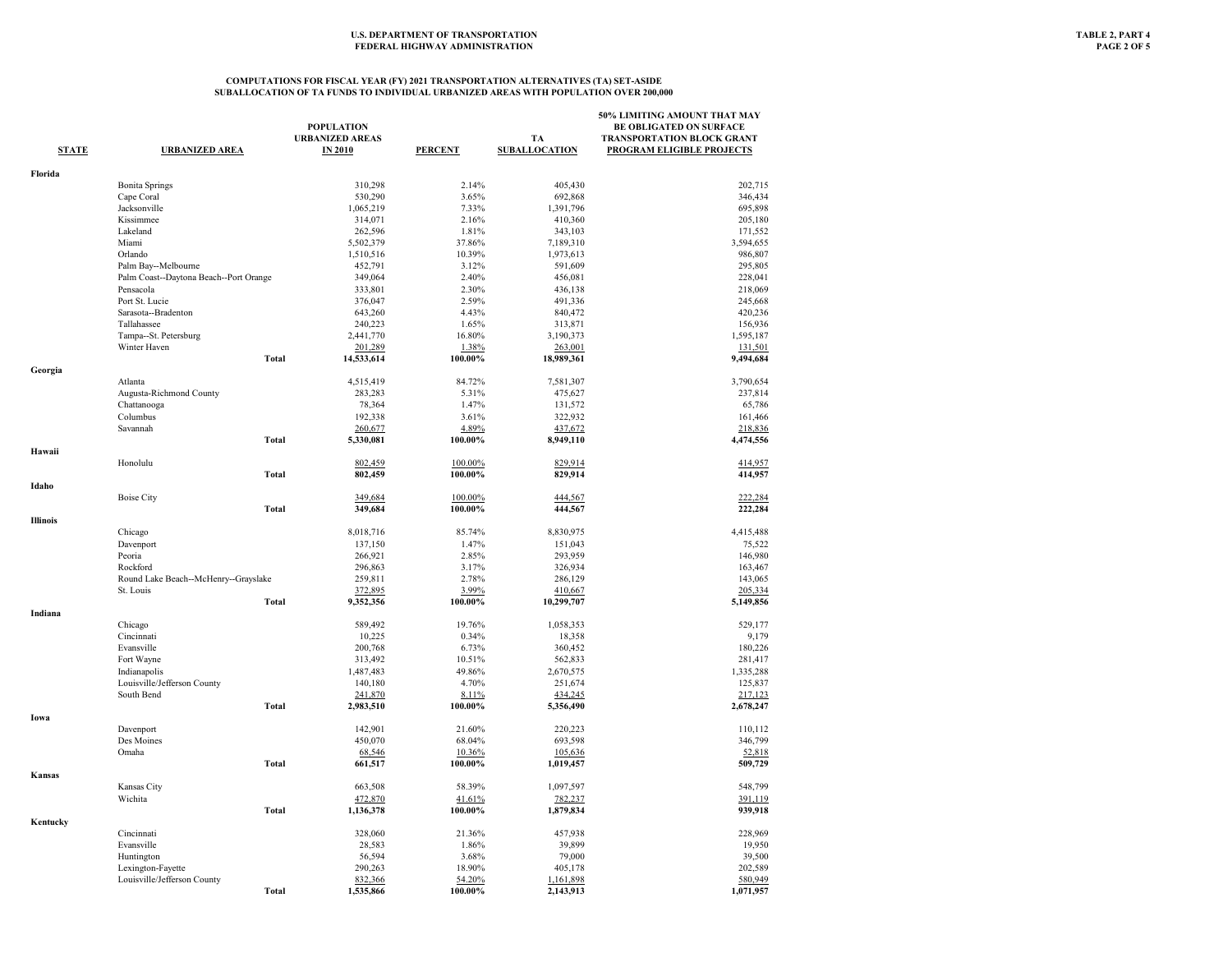| <b>STATE</b>         | <b>URBANIZED AREA</b>                  | <b>POPULATION</b><br><b>URBANIZED AREAS</b><br><b>IN 2010</b> | <b>PERCENT</b> | TA<br><b>SUBALLOCATION</b> | 50% LIMITING AMOUNT THAT MAY<br><b>BE OBLIGATED ON SURFACE</b><br><b>TRANSPORTATION BLOCK GRANT</b><br><b>PROGRAM ELIGIBLE PROJECTS</b> |
|----------------------|----------------------------------------|---------------------------------------------------------------|----------------|----------------------------|-----------------------------------------------------------------------------------------------------------------------------------------|
| Louisiana            |                                        |                                                               |                |                            |                                                                                                                                         |
|                      | <b>Baton Rouge</b>                     | 594,309                                                       | 29.06%         | 711,259                    | 355,630                                                                                                                                 |
|                      | Lafayette                              | 252,720                                                       | 12.36%         | 302,451                    | 151,226                                                                                                                                 |
|                      | New Orleans                            | 899,703                                                       | 43.99%         | 1,076,750                  | 538,375                                                                                                                                 |
|                      | Shreveport                             | 298,317                                                       | 14.59%         | 357,021                    | 178,511                                                                                                                                 |
|                      | Total                                  | 2,045,049                                                     | 100.00%        | 2,447,481                  | 1,223,742                                                                                                                               |
| Maine                | Portland                               | 203,914                                                       | 100.00%        |                            | 78,989                                                                                                                                  |
|                      | Total                                  | 203,914                                                       | 100.00%        | 157,978<br>157,978         | 78,989                                                                                                                                  |
| Maryland             |                                        |                                                               |                |                            |                                                                                                                                         |
|                      | Aberdeen--Bel Air South--Bel Air North | 213,751                                                       | 5.07%          | 211,485                    | 105,743                                                                                                                                 |
|                      | Baltimore                              | 2,203,663                                                     | 52.28%         | 2,180,306                  | 1,090,153                                                                                                                               |
|                      | Philadelphia                           | 48,690                                                        | 1.16%          | 48,174                     | 24,087                                                                                                                                  |
|                      | Washington, DC                         | 1,749,163                                                     | 41.50%         | 1,730,624                  | 865,312                                                                                                                                 |
|                      | Total                                  | 4,215,267                                                     | 100.00%        | 4,170,589                  | 2,085,295                                                                                                                               |
| Massachusetts        |                                        |                                                               |                |                            |                                                                                                                                         |
|                      | <b>Barnstable Town</b>                 | 246,695                                                       | 4.42%          | 206,612                    | 103,306                                                                                                                                 |
|                      | Boston                                 | 4,087,709                                                     | 73.16%         | 3,423,545                  | 1,711,773                                                                                                                               |
|                      | Nashua                                 | 7,318                                                         | 0.13%          | 6,129                      | 3,065                                                                                                                                   |
|                      | Providence                             | 260,276                                                       | 4.66%          | 217,987                    | 108,994                                                                                                                                 |
|                      | Springfield                            | 531,589                                                       | 9.51%          | 445,217                    | 222,609                                                                                                                                 |
|                      | Worcester                              | 453,586                                                       | 8.12%          | 379,888                    | 189,944                                                                                                                                 |
| Michigan             | Total                                  | 5,587,173                                                     | 100.00%        | 4,679,378                  | 2,339,691                                                                                                                               |
|                      | Ann Arbor                              | 306,022                                                       | 5.51%          | 379.294                    | 189,647                                                                                                                                 |
|                      | Detroit                                | 3,734,090                                                     | 67.23%         | 4,628,160                  | 2,314,080                                                                                                                               |
|                      | Flint                                  | 356,218                                                       | 6.41%          | 441,509                    | 220,755                                                                                                                                 |
|                      | <b>Grand Rapids</b>                    | 569,935                                                       | 10.26%         | 706,397                    | 353,199                                                                                                                                 |
|                      | Kalamazoo                              | 209,703                                                       | 3.78%          | 259,913                    | 129,957                                                                                                                                 |
|                      | Lansing                                | 313,532                                                       | 5.64%          | 388,602                    | 194,301                                                                                                                                 |
|                      | South Bend                             | 36,295                                                        | 0.65%          | 44,985                     | 22,493                                                                                                                                  |
|                      | Toledo                                 | 28,461                                                        | 0.51%          | 35,276                     | 17,638                                                                                                                                  |
|                      | Total                                  | 5,554,256                                                     | 100.00%        | 6,884,136                  | 3,442,070                                                                                                                               |
| Minnesota            |                                        |                                                               |                |                            |                                                                                                                                         |
|                      | Minneapolis-St. Paul                   | 2,650,614                                                     | 100.00%        | 3,721,338                  | 1,860,669                                                                                                                               |
|                      | <b>Total</b>                           | 2,650,614                                                     | 100.00%        | 3,721,338                  | 1,860,669                                                                                                                               |
| Mississippi          |                                        |                                                               |                |                            |                                                                                                                                         |
|                      | Gulfport                               | 208,948                                                       | 30.34%         | 339,561                    | 169,781                                                                                                                                 |
|                      | Jackson                                | 351,478                                                       | 51.03%         | 571,187                    | 285,594                                                                                                                                 |
|                      | Memphis                                | 128,310                                                       | 18.63%         | 208,516                    | 104,258                                                                                                                                 |
| Missouri             | Total                                  | 688,736                                                       | 100.00%        | 1,119,264                  | 559,633                                                                                                                                 |
|                      | Fayetteville--Springdale--Rogers       | $\overline{c}$                                                | $0.00\%$       | 3                          | $\overline{2}$                                                                                                                          |
|                      | Kansas City                            | 855,909                                                       | 29.44%         | 1,331,702                  | 665,851                                                                                                                                 |
|                      | St. Louis                              | 1,777,811                                                     | 61.15%         | 2,766,083                  | 1,383,042                                                                                                                               |
|                      | Springfield                            | 273,724                                                       | 9.41%          | 425,885                    | 212,943                                                                                                                                 |
|                      | Total                                  | 2,907,446                                                     | 100.00%        | 4,523,673                  | 2,261,838                                                                                                                               |
| Nebraska             |                                        |                                                               |                |                            |                                                                                                                                         |
|                      | Lincoln                                | 258,719                                                       | 28.27%         | 410,851                    | 205,426                                                                                                                                 |
|                      | Omaha                                  | 656,462                                                       | 71.73%         | 1,042,476                  | 521,238                                                                                                                                 |
|                      | Total                                  | 915,181                                                       | 100.00%        | 1,453,327                  | 726,664                                                                                                                                 |
| Nevada               | Lake Tahoe (Bi-State MPO)              | 65,000                                                        | 2.77%          | 61,601                     | 30,801                                                                                                                                  |
|                      | Las Vegas--Henderson                   | 1,886,011                                                     | 80.49%         | 1,787,390                  | 893,695                                                                                                                                 |
|                      | Reno                                   | 392,132                                                       | 16.74%         | 371,627                    | 185,814                                                                                                                                 |
|                      | Total                                  | 2,343,143                                                     | 100.00%        | 2,220,618                  | 1,110,310                                                                                                                               |
| <b>New Hampshire</b> |                                        |                                                               |                |                            |                                                                                                                                         |
|                      | <b>Boston</b>                          | 93,038                                                        | 29.81%         | 95,174                     | 47,587                                                                                                                                  |
|                      | Nashua                                 | 219,082                                                       | 70.19%         | 224,112                    | 112,056                                                                                                                                 |
|                      | Total                                  | 312,120                                                       | 100.00%        | 319,286                    | 159,643                                                                                                                                 |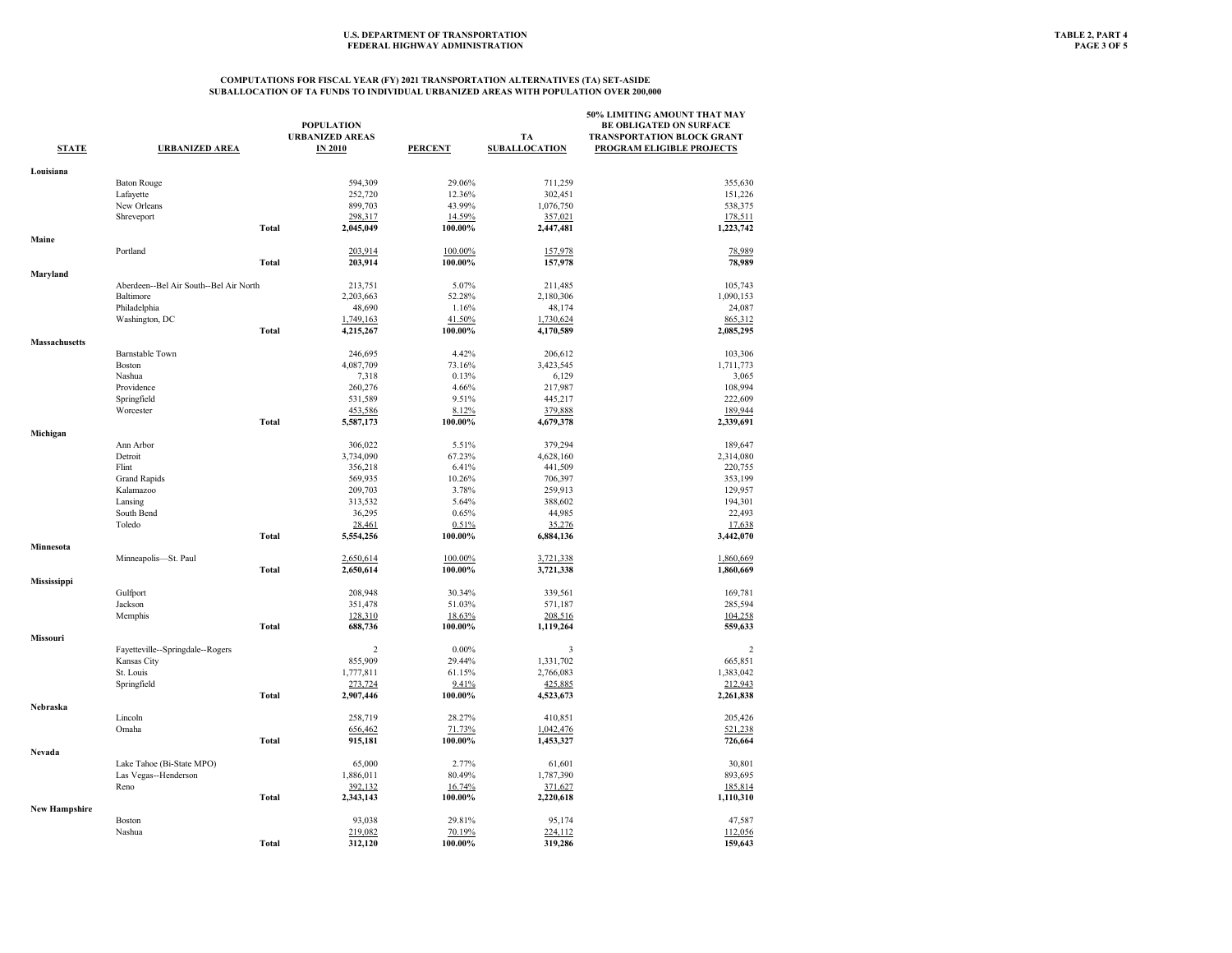| <b>STATE</b>      | <b>URBANIZED AREA</b>   |              | <b>POPULATION</b><br><b>URBANIZED AREAS</b><br><b>IN 2010</b> | <b>PERCENT</b>    | TA<br><b>SUBALLOCATION</b> | 50% LIMITING AMOUNT THAT MAY<br><b>BE OBLIGATED ON SURFACE</b><br>TRANSPORTATION BLOCK GRANT<br>PROGRAM ELIGIBLE PROJECTS |
|-------------------|-------------------------|--------------|---------------------------------------------------------------|-------------------|----------------------------|---------------------------------------------------------------------------------------------------------------------------|
| <b>New Jersey</b> |                         |              |                                                               |                   |                            |                                                                                                                           |
|                   | Allentown               |              | 32,443                                                        | 0.41%             | 31,782                     | 15,891                                                                                                                    |
|                   | Atlantic City           |              | 248,402                                                       | 3.14%             | 243,344                    | 121,672                                                                                                                   |
|                   | New York--Newark        |              | 6,159,466                                                     | 77.98%            | 6,034,051                  | 3,017,026                                                                                                                 |
|                   | Philadelphia            |              | 1,150,865                                                     | 14.57%            | 1,127,432                  | 563,716                                                                                                                   |
|                   | Poughkeepsie--Newburgh  |              | 11,228                                                        | 0.14%             | 10,999                     | 5,500                                                                                                                     |
|                   | Trenton                 |              | 296,668                                                       | 3.76%             | 290,628                    | 145,314                                                                                                                   |
| <b>New Mexico</b> |                         | <b>Total</b> | 7,899,072                                                     | 100.00%           | 7,738,236                  | 3,869,119                                                                                                                 |
|                   | Albuquerque             |              | 741,318                                                       | 96.02%            | 1,108,542                  | 554,271                                                                                                                   |
|                   | El Paso                 |              | 30,712                                                        | 3.98%             | 45,926                     | 22,963                                                                                                                    |
|                   |                         | <b>Total</b> | 772,030                                                       | 100.00%           | 1,154,468                  | 577,234                                                                                                                   |
| New York          | Albany--Schenectady     |              | 594,962                                                       | 3.89%             | 418,980                    | 209,490                                                                                                                   |
|                   | Bridgeport--Stamford    |              | 45,681                                                        | 0.30%             | 32,169                     | 16,085                                                                                                                    |
|                   | Buffalo                 |              | 935,906                                                       | 6.11%             | 659,076                    | 329,538                                                                                                                   |
|                   | New York--Newark        |              | 12,191,715                                                    | 79.61%            | 8,585,555                  | 4,292,778                                                                                                                 |
|                   | Poughkeepsie--Newburgh  |              | 412,338                                                       | 2.69%             | 290,373                    | 145,187                                                                                                                   |
|                   | Rochester               |              | 720,572                                                       | 4.71%             | 507,436                    | 253,718                                                                                                                   |
|                   | Syracuse                |              | 412,317                                                       | 2.69%             | 290,359                    | 145,180                                                                                                                   |
| North Carolina    |                         | <b>Total</b> | 15,313,491                                                    | 100.00%           | 10,783,948                 | 5,391,976                                                                                                                 |
|                   | Asheville               |              | 280,648                                                       | 6.42%             | 332,212                    | 166,106                                                                                                                   |
|                   | Charlotte               |              | 1,180,484                                                     | 26.99%            | 1,397,376                  | 698,688                                                                                                                   |
|                   | Concord                 |              | 214,881                                                       | 4.91%             | 254,361                    | 127,181                                                                                                                   |
|                   | Durham                  |              | 347,602                                                       | 7.95%             | 411,468                    | 205,734                                                                                                                   |
|                   | Fayetteville            |              | 310,282                                                       | 7.09%             | 367,291                    | 183,646                                                                                                                   |
|                   | Greensboro              |              | 311,810                                                       | 7.13%             | 369,099                    | 184,550                                                                                                                   |
|                   | Hickory                 |              | 212,195                                                       | 4.85%             | 251,182                    | 125,591                                                                                                                   |
|                   | Myrtle Beach--Socastee  |              | 20,279                                                        | 0.46%             | 24,005                     | 12,003                                                                                                                    |
|                   | Raleigh                 |              | 884,891                                                       | 20.23%            | 1,047,474                  | 523,737                                                                                                                   |
|                   | Wilmington              |              | 219,957                                                       | 5.03%             | 260,370                    | 130,185                                                                                                                   |
|                   | Winston-Salem           | Total        | 391,024<br>4,374,053                                          | 8.94%<br>100.00%  | 462,867<br>5,177,705       | 231,434<br>2,588,855                                                                                                      |
| Ohio              |                         |              |                                                               |                   |                            |                                                                                                                           |
|                   | Akron                   |              | 569,499                                                       | 8.29%             | 675,069                    | 337,535                                                                                                                   |
|                   | Canton                  |              | 279,245                                                       | 4.07%             | 331,009                    | 165,505                                                                                                                   |
|                   | Cincinnati<br>Cleveland |              | 1,286,542<br>1,780,673                                        | 18.73%<br>25.92%  | 1,525,032<br>2,110,761     | 762,516<br>1,055,381                                                                                                      |
|                   | Columbus                |              | 1,368,035                                                     | 19.92%            | 1,621,631                  | 810,816                                                                                                                   |
|                   | Dayton                  |              | 724,091                                                       | 10.54%            | 858,318                    | 429,159                                                                                                                   |
|                   | Huntington              |              | 33,775                                                        | 0.49%             | 40,036                     | 20,018                                                                                                                    |
|                   | Toledo                  |              | 479,182                                                       | 6.98%             | 568,009                    | 284,005                                                                                                                   |
|                   | Youngstown              |              | 348,073                                                       | 5.07%             | 412,596                    | 206,298                                                                                                                   |
|                   |                         | <b>Total</b> | 6,869,115                                                     | 100.00%           | 8,142,461                  | 4,071,233                                                                                                                 |
| Oklahoma          | Oklahoma City           |              | 861,505                                                       | 56.79%            | 1,495,068                  | 747,534                                                                                                                   |
|                   | Tulsa                   |              | 655,479                                                       | 43.21%            | 1,137,527                  | 568,764                                                                                                                   |
|                   |                         | <b>Total</b> | 1,516,984                                                     | 100.00%           | 2,632,595                  | 1,316,298                                                                                                                 |
| Oregon            |                         |              |                                                               |                   |                            |                                                                                                                           |
|                   | Eugene                  |              | 247,421                                                       | 12.53%            | 252,326                    | 126,163                                                                                                                   |
|                   | Portland                |              | 1,490,336                                                     | 75.48%            | 1,519,879                  | 759,940                                                                                                                   |
|                   | Salem                   | <b>Total</b> | 236,632<br>1,974,389                                          | 11.99%<br>100.00% | 241,323<br>2,013,528       | 120,662<br>1,006,765                                                                                                      |
| Pennsylvania      |                         |              |                                                               |                   |                            |                                                                                                                           |
|                   | Allentown               |              | 632,208                                                       | 8.01%             | 660,978                    | 330,489                                                                                                                   |
|                   | Harrisburg              |              | 444,474                                                       | 5.63%             | 464,700                    | 232,350                                                                                                                   |
|                   | Lancaster               |              | 402,004                                                       | 5.09%             | 420,298                    | 210,149                                                                                                                   |
|                   | Philadelphia            |              | 3,760,387                                                     | 47.65%            | 3,931,510                  | 1,965,755                                                                                                                 |
|                   | Pittsburgh<br>Reading   |              | 1,733,853<br>266,254                                          | 21.97%<br>3.37%   | 1,812,755<br>278,370       | 906,378<br>139,185                                                                                                        |
|                   | Scranton                |              | 381,502                                                       | 4.83%             | 398,863                    | 199,432                                                                                                                   |
|                   | York                    |              | 232,045                                                       | 2.94%             | 242,605                    | 121,303                                                                                                                   |
|                   | Youngstown              |              | 39,477                                                        | 0.50%             | 41,273                     | 20,637                                                                                                                    |
|                   |                         | <b>Total</b> | 7,892,204                                                     | 100.00%           | 8,251,352                  | 4,125,678                                                                                                                 |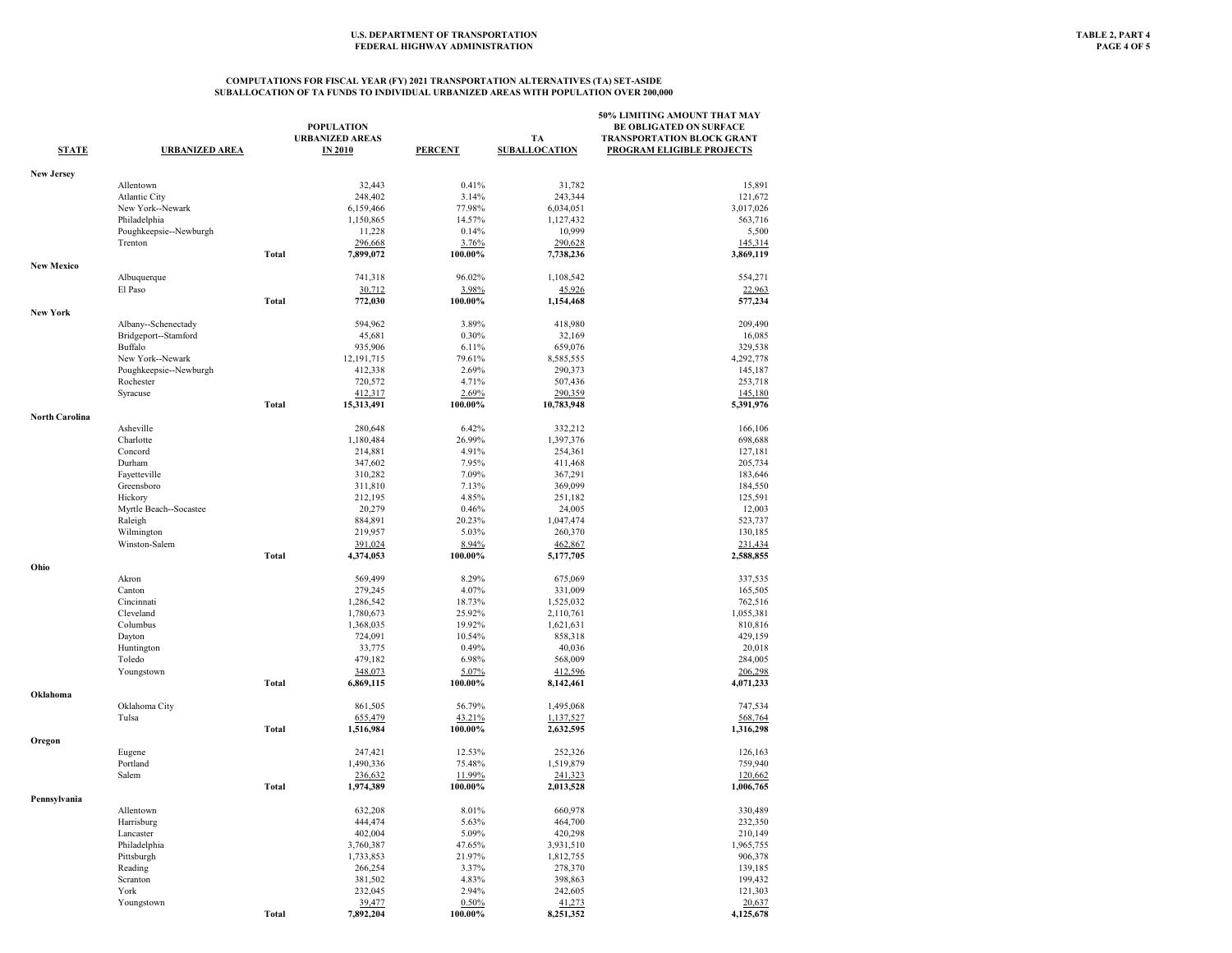| <b>STATE</b>          | <b>URBANIZED AREA</b>                |              | <b>POPULATION</b><br><b>URBANIZED AREAS</b><br><b>IN 2010</b> | <b>PERCENT</b>  | TA<br><b>SUBALLOCATION</b> | 50% LIMITING AMOUNT THAT MAY<br><b>BE OBLIGATED ON SURFACE</b><br>TRANSPORTATION BLOCK GRANT<br><b>PROGRAM ELIGIBLE PROJECTS</b> |
|-----------------------|--------------------------------------|--------------|---------------------------------------------------------------|-----------------|----------------------------|----------------------------------------------------------------------------------------------------------------------------------|
|                       |                                      |              |                                                               |                 |                            |                                                                                                                                  |
| <b>Rhode Island</b>   | <b>Boston</b>                        |              | 272                                                           | 0.03%           |                            |                                                                                                                                  |
|                       | Norwich--New London                  |              | 21,149                                                        | 2.22%           | 314<br>24,373              | 157<br>12,187                                                                                                                    |
|                       | Providence                           |              | 930,680                                                       | 97.75%          | 1,072,561                  |                                                                                                                                  |
|                       |                                      | Total        | 952,101                                                       | 100.00%         | 1,097,248                  | 536,281<br>548,625                                                                                                               |
| <b>South Carolina</b> |                                      |              |                                                               |                 |                            |                                                                                                                                  |
|                       | Augusta-Richmond County              |              | 103,504                                                       | 5.55%           | 169,590                    | 84,795                                                                                                                           |
|                       | Charleston--North Charleston         |              | 548,404                                                       | 29.39%          | 898,551                    | 449,276                                                                                                                          |
|                       | Charlotte                            |              |                                                               |                 |                            | 56,494                                                                                                                           |
|                       | Columbia                             |              | 68,958<br>549,777                                             | 3.70%<br>29.46% | 112,987<br>900,800         | 450,400                                                                                                                          |
|                       | Greenville                           |              | 400,492                                                       | 21.46%          | 656,199                    | 328,100                                                                                                                          |
|                       | Myrtle Beach--Socastee               |              | 195,025                                                       | 10.45%          | 319,545                    | 159,773                                                                                                                          |
|                       |                                      | Total        | 1,866,160                                                     | 100.00%         | 3,057,672                  | 1,528,838                                                                                                                        |
| <b>Tennessee</b>      |                                      |              |                                                               |                 |                            |                                                                                                                                  |
|                       | Chattanooga                          |              | 302,748                                                       | 11.12%          | 415,114                    | 207,557                                                                                                                          |
|                       | Knoxville                            |              | 558,696                                                       | 20.52%          | 766,059                    | 383,030                                                                                                                          |
|                       | Memphis                              |              | 891,481                                                       | 32.74%          | 1,222,358                  | 611,179                                                                                                                          |
|                       | Nashville-Davidson                   |              | 969,587                                                       | 35.61%          | 1,329,454                  | 664,727                                                                                                                          |
|                       |                                      | <b>Total</b> | 2,722,512                                                     | 100.00%         | 3,732,985                  | 1,866,493                                                                                                                        |
| <b>Texas</b>          |                                      |              |                                                               |                 |                            |                                                                                                                                  |
|                       | Austin                               |              | 1,362,416                                                     | 8.25%           | 2,108,284                  | 1,054,142                                                                                                                        |
|                       | Brownsville                          |              | 217,585                                                       | 1.32%           | 336,704                    | 168,352                                                                                                                          |
|                       | Conroe--The Woodlands                |              | 239,938                                                       | 1.45%           | 371,294                    | 185,647                                                                                                                          |
|                       | Corpus Christi                       |              | 320,069                                                       | 1.94%           | 495,294                    | 247,647                                                                                                                          |
|                       | Dallas--Fort Worth--Arlington        |              | 5,121,892                                                     | 31.00%          | 7,925,922                  | 3,962,961                                                                                                                        |
|                       | Denton--Lewisville                   |              | 366,174                                                       | 2.22%           | 566,640                    | 283,320                                                                                                                          |
|                       | El Paso                              |              | 772,374                                                       | 4.67%           | 1,195,218                  | 597,609                                                                                                                          |
|                       | Houston                              |              | 4,944,332                                                     | 29.92%          | 7,651,155                  | 3,825,578                                                                                                                        |
|                       | Killeen                              |              | 217,630                                                       | 1.32%           | 336,774                    | 168,387                                                                                                                          |
|                       | Laredo                               |              | 235,730                                                       | 1.43%           | 364,783                    | 182,392                                                                                                                          |
|                       | Lubbock                              |              | 237,356                                                       | 1.44%           | 367,299                    | 183,650                                                                                                                          |
|                       | McAllen                              |              | 728,825                                                       | 4.41%           | 1,127,828                  | 563,914                                                                                                                          |
|                       | San Antonio                          |              | 1,758,210                                                     | 10.64%          | 2,720,759                  | 1,360,380                                                                                                                        |
|                       |                                      | <b>Total</b> | 16,522,531                                                    | 100.00%         | 25,567,954                 | 12,783,979                                                                                                                       |
| Utah                  |                                      |              |                                                               |                 |                            |                                                                                                                                  |
|                       | Ogden--Layton                        |              | 546,026                                                       | 26.63%          | 512,416                    | 256,208                                                                                                                          |
|                       | Provo--Orem                          |              | 482,819                                                       | 23.55%          | 453,099                    | 226,550                                                                                                                          |
|                       | Salt Lake City--West Valley City     |              | 1,021,243                                                     | 49.81%          | 958,381                    | 479,191                                                                                                                          |
|                       |                                      | <b>Total</b> | 2,050,088                                                     | 100.00%         | 1,923,896                  | 961,949                                                                                                                          |
| Virginia              | Richmond                             |              | 953.556                                                       | 19.70%          | 1,262,007                  | 631.004                                                                                                                          |
|                       | Roanoke                              |              | 210,111                                                       | 4.34%           | 278,076                    | 139,038                                                                                                                          |
|                       |                                      |              |                                                               | 29.75%          |                            |                                                                                                                                  |
|                       | Virginia Beach<br>Washington, DC     |              | 1,439,666<br>2,235,884                                        | 46.20%          | 1,905,361<br>2,959,134     | 952,681<br>1,479,567                                                                                                             |
|                       |                                      | <b>Total</b> | 4,839,217                                                     | 100.00%         | 6,404,578                  | 3,202,290                                                                                                                        |
| Washington            |                                      |              |                                                               |                 |                            |                                                                                                                                  |
|                       | Kennewick--Pasco                     |              | 210,975                                                       | 5.25%           | 173,760                    | 86,880                                                                                                                           |
|                       | Portland                             |              | 359,562                                                       | 8.95%           | 296,138                    | 148,069                                                                                                                          |
|                       | Seattle                              |              | 3,059,393                                                     | 76.15%          | 2,519,734                  | 1,259,867                                                                                                                        |
|                       | Spokane                              |              | 387,847                                                       | 9.65%           | 319,433                    | 159,717                                                                                                                          |
|                       |                                      | <b>Total</b> | 4,017,777                                                     | 100.00%         | 3,309,065                  | 1,654,533                                                                                                                        |
| <b>West Virginia</b>  |                                      |              |                                                               |                 |                            |                                                                                                                                  |
|                       | Huntington                           |              | 112,268                                                       | 100.00%         | 178,277                    | 89,139                                                                                                                           |
|                       |                                      | Total        | 112,268                                                       | 100.00%         | 178,277                    | 89,139                                                                                                                           |
| Wisconsin             |                                      |              |                                                               |                 |                            |                                                                                                                                  |
|                       | Appleton                             |              | 216,154                                                       | 9.69%           | 332,259                    | 166,130                                                                                                                          |
|                       | Green Bay                            |              | 206,520                                                       | 9.25%           | 317,450                    | 158,725                                                                                                                          |
|                       | Madison                              |              | 401,661                                                       | 18.00%          | 617,410                    | 308,705                                                                                                                          |
|                       | Milwaukee                            |              | 1,376,476                                                     | 61.68%          | 2,115,838                  | 1,057,919                                                                                                                        |
|                       | Minneapolis--St. Paul                |              | 276                                                           | 0.01%           | 424                        | 212                                                                                                                              |
|                       | Round Lake Beach--McHenry--Grayslake |              | 30,562                                                        | 1.37%           | 46,978                     | 23,489                                                                                                                           |
|                       |                                      | <b>Total</b> | 2,231,649                                                     | 100.00%         | 3,430,359                  | 1,715,180                                                                                                                        |
|                       |                                      |              |                                                               |                 |                            |                                                                                                                                  |
|                       | <b>GRAND TOTAL</b>                   |              | 190.240.250                                                   |                 | 223,893,508                | 111,946,806                                                                                                                      |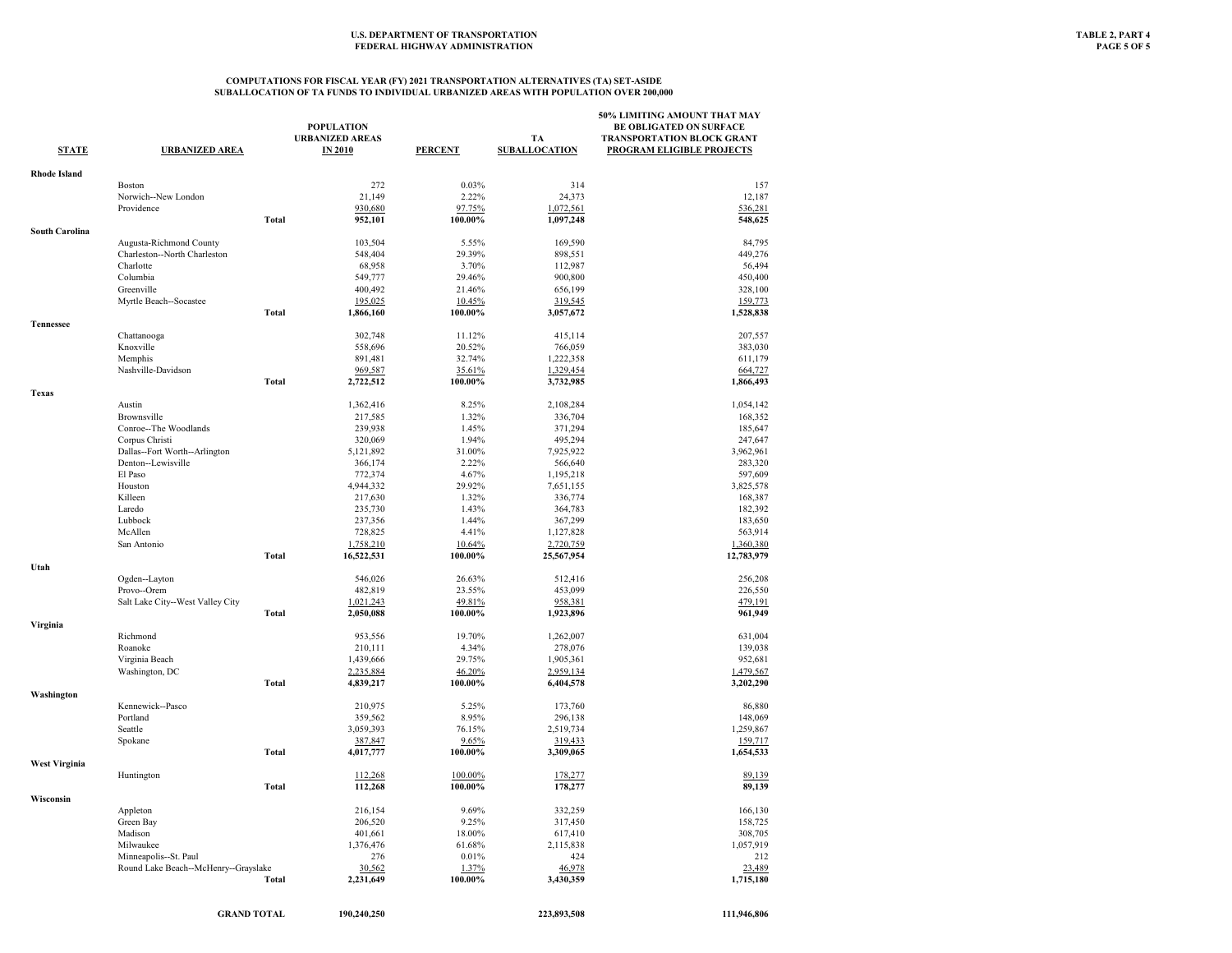### **COMPUTATIONS FOR FISCAL YEAR (FY) 2021 NATIONAL HIGHWAY PERFORMANCE PROGRAM (NHPP) FUNDS STATE-BY-STATE CALCULATION OF \$639,000,000 IN NHPP FUNDS EXEMPT FROM THE OBLIGATION LIMITATION**

| <b>STATE</b>          | <b>TOTAL</b><br><b>NHPP</b><br><b>APPORTIONMENT</b> | <b>STATE</b><br><b>SHARES OF TOTAL NHPP</b><br><b>APPORTIONMENT</b> | <b>NHPP FUNDS</b><br><b>EXEMPT FROM</b><br><b>OBLIGATION LIMITATION</b> |
|-----------------------|-----------------------------------------------------|---------------------------------------------------------------------|-------------------------------------------------------------------------|
|                       |                                                     |                                                                     |                                                                         |
| ALABAMA               | 489,057,720                                         | 2.0176%                                                             | 12,892,539                                                              |
| <b>ALASKA</b>         | 309,502,162                                         | 1.2769%                                                             | 8,159,095                                                               |
| ARIZONA               | 441,990,474                                         | 1.8234%                                                             | 11,651,752                                                              |
| <b>ARKANSAS</b>       | 330,920,921                                         | 1.3652%                                                             | 8,723,737                                                               |
| CALIFORNIA            | 2,065,197,056                                       | 8.5200%                                                             | 54,442,721                                                              |
| <b>COLORADO</b>       | 323,035,412                                         | 1.3327%                                                             | 8,515,859                                                               |
| <b>CONNECTICUT</b>    | 297,160,237                                         | 1.2259%                                                             | 7,833,738                                                               |
| DELAWARE              | 102,130,367                                         | 0.4213%                                                             | 2,692,360                                                               |
| DIST. OF COL.         | 96,882,324                                          | 0.3997%                                                             | 2,554,012                                                               |
| <b>FLORIDA</b>        | 1,222,859,875                                       | 5.0449%                                                             | 32,237,029                                                              |
| <b>GEORGIA</b>        | 797,711,524                                         | 3.2910%                                                             | 21,029,270                                                              |
| HAWAII                | 103,020,480                                         | 0.4250%                                                             | 2,715,826                                                               |
| IDAHO                 | 178,291,768                                         | 0.7355%                                                             | 4,700,127                                                               |
| <b>ILLINOIS</b>       | 848,808,799                                         | 3.5018%                                                             | 22,376,296                                                              |
| INDIANA               | 591,059,647                                         | 2.4384%                                                             | 15,581,513                                                              |
| IOWA                  | 314,156,208                                         | 1.2961%                                                             | 8,281,785                                                               |
| <b>KANSAS</b>         | 240,721,028                                         | 0.9931%                                                             | 6,345,887                                                               |
| <b>KENTUCKY</b>       | 425,888,545                                         | 1.7570%                                                             | 11,227,273                                                              |
| <b>LOUISIANA</b>      | 450,860,707                                         | 1.8600%                                                             | 11,885,589                                                              |
| <b>MAINE</b>          | 113, 165, 493                                       | 0.4669%                                                             | 2,983,268                                                               |
| MARYLAND              | 354,091,463                                         | 1.4608%                                                             | 9,334,558                                                               |
| <b>MASSACHUSETTS</b>  | 350,349,881                                         | 1.4454%                                                             | 9,235,923                                                               |
| MICHIGAN              | 635,196,541                                         | 2.6205%                                                             | 16,745,050                                                              |
| <b>MINNESOTA</b>      | 403,849,630                                         | 1.6661%                                                             | 10,646,283                                                              |
| MISSISSIPPI           | 309,256,838                                         | 1.2758%                                                             | 8,152,628                                                               |
| <b>MISSOURI</b>       | 603,013,262                                         | 2.4877%                                                             | 15,896,634                                                              |
| MONTANA               | 258,475,329                                         | 1.0663%                                                             | 6,813,926                                                               |
| NEBRASKA              | 181,967,101                                         | 0.7507%                                                             | 4,797,016                                                               |
| NEVADA                | 214,475,371                                         | 0.8848%                                                             | 5,653,999                                                               |
| NEW HAMPSHIRE         | 100,566,451                                         | 0.4149%                                                             | 2,651,133                                                               |
| <b>NEW JERSEY</b>     | 577,612,989                                         | 2.3829%                                                             | 15,227,032                                                              |
| <b>NEW MEXICO</b>     | 232,641,129                                         | 0.9598%                                                             | 6,132,885                                                               |
| NEW YORK              | 962,821,656                                         | 3.9721%                                                             | 25,381,903                                                              |
| <b>NORTH CAROLINA</b> | 647,107,127                                         | 2.6696%                                                             | 17,059,037                                                              |
| NORTH DAKOTA          | 154,986,170                                         | 0.6394%                                                             | 4,085,745                                                               |
| OHIO                  | 808,679,992                                         | 3.3362%                                                             | 21,318,420                                                              |
| OKLAHOMA              | 407,306,470                                         | 1.6803%                                                             | 10,737,412                                                              |
| <b>OREGON</b>         | 313,079,363                                         | 1.2916%                                                             | 8,253,398                                                               |
| PENNSYLVANIA          | 999,290,044                                         | 4.1226%                                                             | 26, 343, 282                                                            |
| <b>RHODE ISLAND</b>   | 135,488,258                                         | 0.5590%                                                             | 3,571,741                                                               |
| <b>SOUTH CAROLINA</b> | 429,305,439                                         | 1.7711%                                                             | 11,317,349                                                              |
| SOUTH DAKOTA          | 175,928,872                                         | 0.7258%                                                             | 4,637,837                                                               |
| <b>TENNESSEE</b>      | 527,289,460                                         | 2.1753%                                                             | 13,900,404                                                              |
| <b>TEXAS</b>          | 2,420,268,939                                       | 9.9848%                                                             | 63,803,125                                                              |
| UTAH                  | 217,403,014                                         | 0.8969%                                                             | 5,731,178                                                               |
| <b>VERMONT</b>        | 124,018,629                                         | 0.5116%                                                             | 3,269,379                                                               |
| VIRGINIA              | 626,813,687                                         | 2.5859%                                                             | 16,524,061                                                              |
| WASHINGTON            | 415,814,307                                         | 1.7154%                                                             | 10,961,696                                                              |
| WEST VIRGINIA         | 276,490,010                                         | 1.1407%                                                             | 7,288,829                                                               |
| WISCONSIN             | 473,105,668                                         | 1.9518%                                                             | 12,472,011                                                              |
| WYOMING               | 160,323,594                                         | 0.6614%                                                             | 4,226,450                                                               |
| <b>TOTAL</b>          | 24, 239, 437, 431                                   | 100.0000%                                                           | 639,000,000                                                             |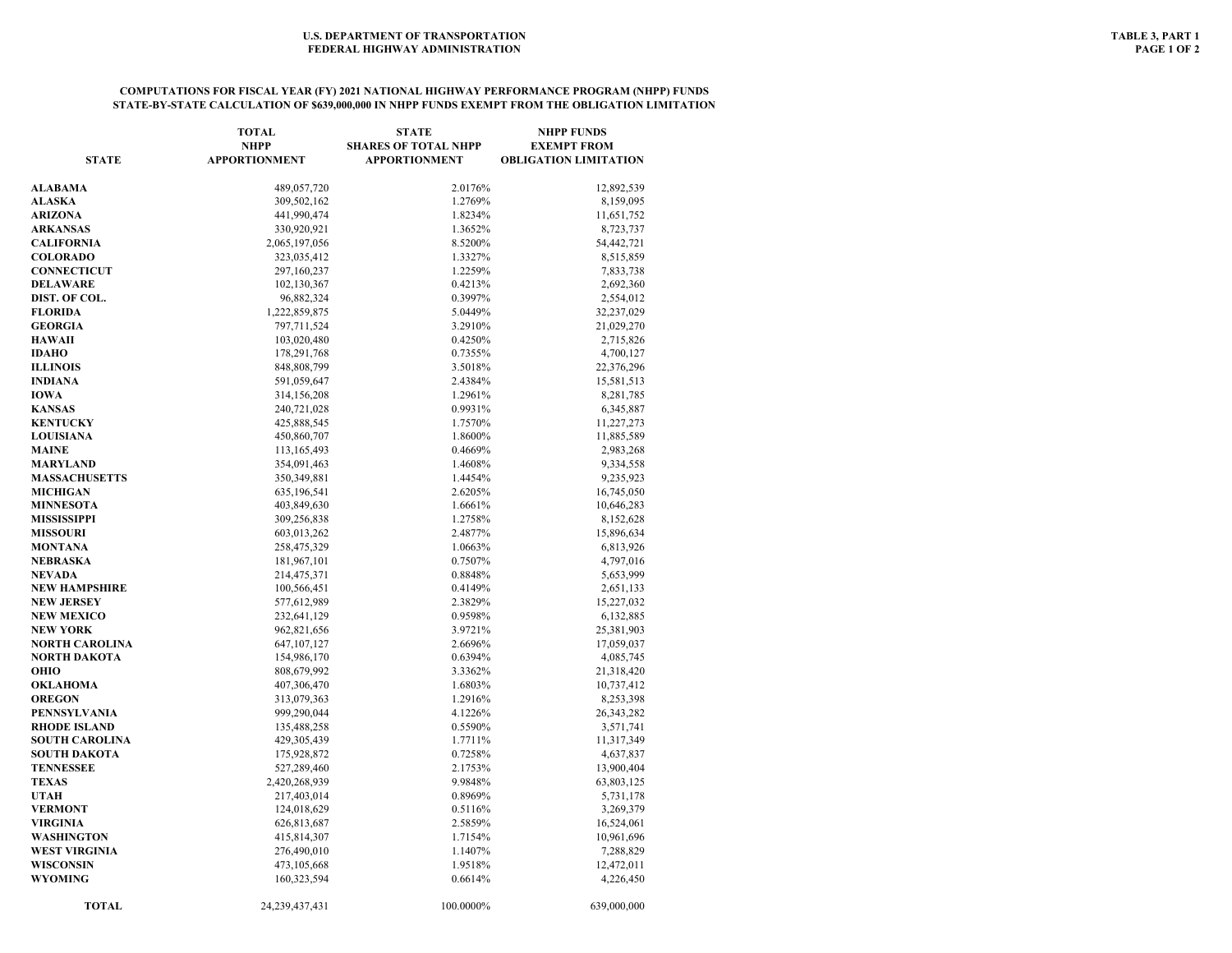#### **COMPUTATIONS FOR FISCAL YEAR (FY) 2021 NATIONAL HIGHWAY PERFORMANCE PROGRAM (NHPP) FUNDS DETERMINATION OF NHPP FUNDS SUBJECT TO THE OBLIGATION LIMITATION**

|                       | <b>TOTAL</b>         | <b>2% STATE PLANNING</b> | PENALTIES AFTER PENALTY SHIFT * |               | <b>PENALTY</b>   | <b>PENALTY</b>     |                      | NATIONAL HIGHWAY MINIMUM CONDITION | <b>NHPP FUNDS AFTER</b>    | <b>NHPP FUNDS</b>  | <b>NHPP FUNDS</b>                           |
|-----------------------|----------------------|--------------------------|---------------------------------|---------------|------------------|--------------------|----------------------|------------------------------------|----------------------------|--------------------|---------------------------------------------|
|                       | <b>NHPP</b>          | & RESEARCH               | <b>PURSUANT TO</b>              | PURSUANT TO   | PURSUANT TO      | <b>PURSUANT TO</b> | <b>SYSTEM BRIDGE</b> | OF INTERSTATE                      | <b>SPR SET-ASIDE</b>       | <b>EXEMPT FROM</b> | <b>SUBJECT TO</b>                           |
| <b>STATE</b>          | <b>APPORTIONMENT</b> | (SPR) SET-ASIDE          | 23 U.S.C. 154                   | 23 U.S.C. 164 | 23 U.S.C. 159 ** | 49 U.S.C. 31314 ** | <b>PENALTY</b>       | <b>SYSTEM PENALTY</b>              | <b>AND AFTER PENALTIES</b> |                    | OBLIGATION LIMITATION OBLIGATION LIMITATION |
| <b>ALABAMA</b>        | 489,057,720          | 9,781,154                |                                 |               |                  |                    |                      |                                    | 479,276,566                | 12,892,539         | 466,384,027                                 |
| <b>ALASKA</b>         | 309,502,162          | 6,190,043                | 7,737,554                       | 7,737,554     |                  |                    |                      |                                    | 287,837,011                | 8,159,095          | 279,677,916                                 |
| <b>ARIZONA</b>        | 441,990,474          | 8,839,809                |                                 |               |                  |                    |                      |                                    | 433,150,665                | 11,651,752         | 421,498,913                                 |
| <b>ARKANSAS</b>       | 330,920,921          | 6,618,418                |                                 |               |                  |                    |                      |                                    | 324,302,503                | 8,723,737          | 315,578,766                                 |
| <b>CALIFORNIA</b>     | 2,065,197,056        | 41,303,941               | $\sim$                          | 77,669,547    |                  |                    |                      |                                    | 1,946,223,568              | 54,442,721         | 1,891,780,847                               |
| <b>COLORADO</b>       | 323,035,412          | 6,460,708                | $\overline{\phantom{a}}$        | 12,128,204    |                  |                    |                      |                                    | 304,446,500                | 8,515,859          | 295,930,641                                 |
| <b>CONNECTICUT</b>    | 297,160,237          | 5,943,205                | 11,159,694                      |               |                  |                    |                      |                                    | 280,057,338                | 7,833,738          | 272,223,600                                 |
| <b>DELAWARE</b>       | 102,130,367          | 2,042,607                | 3,833,289                       |               |                  |                    |                      |                                    | 96,254,471                 | 2,692,360          | 93,562,111                                  |
| DIST. OF COL.         | 96,882,324           | 1,937,646                |                                 |               |                  |                    |                      | 2,862,835                          | 92,081,843                 | 2,554,012          | 89,527,831                                  |
| <b>FLORIDA</b>        | 1,222,859,875        | 24,457,198               | $\overline{\phantom{a}}$        |               |                  | 300,268            |                      |                                    | 1,198,102,409              | 32,237,029         | 1,165,865,380                               |
| <b>GEORGIA</b>        | 797,711,524          | 15,954,230               |                                 |               |                  |                    |                      |                                    | 781,757,294                | 21,029,270         | 760,728,024                                 |
| HAWAII                | 103,020,480          | 2,060,410                | 3,865,763                       | 3,865,763     |                  |                    |                      |                                    | 93,228,544                 | 2,715,826          | 90,512,718                                  |
| <b>IDAHO</b>          | 178,291,768          | 3,565,835                |                                 |               |                  |                    |                      |                                    | 174,725,933                | 4,700,127          | 170,025,806                                 |
| <b>ILLINOIS</b>       | 848,808,799          | 16,976,176               |                                 |               |                  |                    | 72,973,630           |                                    | 758,858,993                | 22,376,296         | 736,482,697                                 |
| <b>INDIANA</b>        | 591,059,647          | 11,821,193               |                                 | 14,776,491    |                  |                    |                      |                                    | 564,461,963                | 15,581,513         | 548,880,450                                 |
| <b>IOWA</b>           | 314,156,208          | 6,283,124                |                                 |               |                  |                    |                      |                                    | 307,873,084                | 8,281,785          | 299,591,299                                 |
| <b>KANSAS</b>         | 240,721,028          | 4,814,421                |                                 |               |                  |                    |                      |                                    | 235,906,607                | 6,345,887          | 229,560,720                                 |
| <b>KENTUCKY</b>       | 425,888,545          | 8,517,771                |                                 |               |                  |                    |                      |                                    | 417,370,774                | 11,227,273         | 406,143,501                                 |
| <b>LOUISIANA</b>      | 450,860,707          | 9,017,214                | 16,894,253                      | 16,894,253    |                  |                    |                      |                                    | 408,054,987                | 11,885,589         | 396,169,398                                 |
| <b>MAINE</b>          | 113,165,493          | 2,263,310                | 4,245,699                       |               |                  |                    |                      |                                    | 106,656,484                | 2,983,268          | 103,673,216                                 |
| <b>MARYLAND</b>       | 354,091,463          | 7,081,829                |                                 |               |                  |                    |                      |                                    | 347,009,634                | 9,334,558          | 337,675,076                                 |
| <b>MASSACHUSETTS</b>  | 350,349,881          | 7,006,998                |                                 |               |                  |                    | 94,856,125           |                                    | 248,486,758                | 9,235,923          | 239,250,835                                 |
| <b>MICHIGAN</b>       | 635,196,541          | 12,703,931               |                                 |               |                  |                    |                      |                                    | 622,492,610                | 16,745,050         | 605,747,560                                 |
| <b>MINNESOTA</b>      | 403,849,630          | 8,076,993                |                                 | 15,147,310    |                  |                    |                      |                                    | 380,625,327                | 10,646,283         | 369,979,044                                 |
| <b>MISSISSIPPI</b>    | 309,256,838          | 6,185,137                | 11,589,588                      |               |                  |                    |                      |                                    | 291,482,113                | 8,152,628          | 283,329,485                                 |
| <b>MISSOURI</b>       | 603,013,262          | 12,060,265               | 22,600,559                      |               |                  |                    |                      |                                    | 568,352,438                | 15,896,634         | 552,455,804                                 |
| <b>MONTANA</b>        | 258,475,329          | 5,169,507                |                                 | 9,690,307     |                  |                    |                      |                                    | 243,615,515                | 6,813,926          | 236,801,589                                 |
| NEBRASKA              | 181,967,101          | 3,639,342                |                                 |               |                  |                    |                      |                                    | 178,327,759                | 4,797,016          | 173,530,743                                 |
| <b>NEVADA</b>         | 214,475,371          | 4,289,507                |                                 | 8,054,889     |                  |                    |                      |                                    | 202,130,975                | 5,653,999          | 196,476,976                                 |
| <b>NEW HAMPSHIRE</b>  | 100,566,451          | 2,011,329                |                                 | $\sim$        |                  |                    |                      |                                    | 98,555,122                 | 2,651,133          | 95,903,989                                  |
| <b>NEW JERSEY</b>     | 577,612,989          | 11,552,260               |                                 |               |                  |                    |                      |                                    | 566,060,729                | 15,227,032         | 550,833,697                                 |
| <b>NEW MEXICO</b>     | 232,641,129          | 4,652,823                |                                 | 5,816,567     |                  |                    |                      |                                    | 222,171,739                | 6,132,885          | 216,038,854                                 |
| <b>NEW YORK</b>       | 962,821,656          | 19,256,433               |                                 |               |                  |                    |                      |                                    | 943, 565, 223              | 25,381,903         | 918,183,320                                 |
| <b>NORTH CAROLINA</b> | 647,107,127          | 12,942,143               |                                 |               |                  |                    |                      |                                    | 634,164,984                | 17,059,037         | 617,105,947                                 |
| NORTH DAKOTA          | 154,986,170          | 3,099,723                |                                 | 5,811,875     |                  |                    |                      |                                    | 146,074,572                | 4,085,745          | 141,988,827                                 |
| ОНЮ                   | 808,679,992          | 16,173,600               |                                 | 30,353,051    |                  |                    |                      |                                    | 762,153,341                | 21,318,420         | 740,834,921                                 |
| OKLAHOMA              | 407,306,470          | 8,146,129                |                                 |               |                  |                    |                      |                                    | 399,160,341                | 10,737,412         | 388,422,929                                 |
| <b>OREGON</b>         | 313,079,363          | 6,261,587                |                                 | 11,739,211    |                  |                    |                      |                                    | 295,078,565                | 8,253,398          | 286,825,167                                 |
| <b>PENNSYLVANIA</b>   | 999,290,044          | 19,985,801               |                                 |               |                  |                    |                      |                                    | 979,304,243                | 26,343,282         | 952,960,961                                 |
| <b>RHODE ISLAND</b>   | 135,488,258          | 2,709,765                |                                 | 3,387,206     |                  |                    | 35,029,577           |                                    | 94,361,710                 | 3,571,741          | 90,789,969                                  |
| <b>SOUTH CAROLINA</b> | 429,305,439          | 8,586,109                |                                 | 16,087,381    |                  |                    |                      |                                    | 404,631,949                | 11,317,349         | 393,314,600                                 |
| <b>SOUTH DAKOTA</b>   | 175,928,872          | 3,518,577                |                                 | 4,398,222     |                  |                    |                      |                                    | 168,012,073                | 4,637,837          | 163,374,236                                 |
| <b>TENNESSEE</b>      | 527,289,460          | 10,545,789               | 19,773,233                      | $\sim$        |                  |                    |                      |                                    | 496,970,438                | 13,900,404         | 483,070,034                                 |
| <b>TEXAS</b>          | 2,420,268,939        | 48,405,379               |                                 |               |                  |                    |                      |                                    | 2,371,863,560              | 63,803,125         | 2,308,060,435                               |
| UTAH                  | 217,403,014          | 4,348,060                | $\overline{\phantom{a}}$        |               |                  |                    |                      |                                    | 213,054,954                | 5,731,178          | 207,323,776                                 |
| <b>VERMONT</b>        | 124,018,629          | 2,480,373                |                                 | 4,653,294     |                  |                    |                      |                                    | 116,884,962                | 3,269,379          | 113,615,583                                 |
| <b>VIRGINIA</b>       | 626,813,687          | 12,536,274               | 23,513,539                      |               |                  |                    |                      |                                    | 590,763,874                | 16,524,061         | 574,239,813                                 |
| <b>WASHINGTON</b>     | 415,814,307          | 8,316,286                | $\overline{\phantom{a}}$        | 15,600,139    |                  |                    |                      |                                    | 391,897,882                | 10,961,696         | 380,936,186                                 |
| <b>WEST VIRGINIA</b>  | 276,490,010          | 5,529,800                | $\sim$                          |               |                  |                    | 36,623,066           |                                    | 234,337,144                | 7,288,829          | 227,048,315                                 |
| <b>WISCONSIN</b>      | 473,105,668          | 9,462,113                |                                 |               |                  |                    |                      |                                    | 463, 643, 555              | 12,472,011         | 451,171,544                                 |
| <b>WYOMING</b>        | 160.323.594          | 3,206,472                | 4,008,090                       | 4,008,090     |                  |                    |                      |                                    | 149,100,942                | 4,226,450          | 144,874,492                                 |
|                       |                      |                          |                                 |               |                  |                    |                      |                                    |                            |                    |                                             |
| <b>TOTAL</b>          | 24, 239, 437, 431    | 484,788,747              | 129,221,261                     | 267,819,354   |                  | 300,268            | 239,482,398          | 2,862,835                          | 23,114,962,568             | 639,000,000        | 22,475,962,568                              |

\* Before-shift penalty amounts are contained in the notice of apportionment. \*\* Penalty funds are withheld and lapse immediately.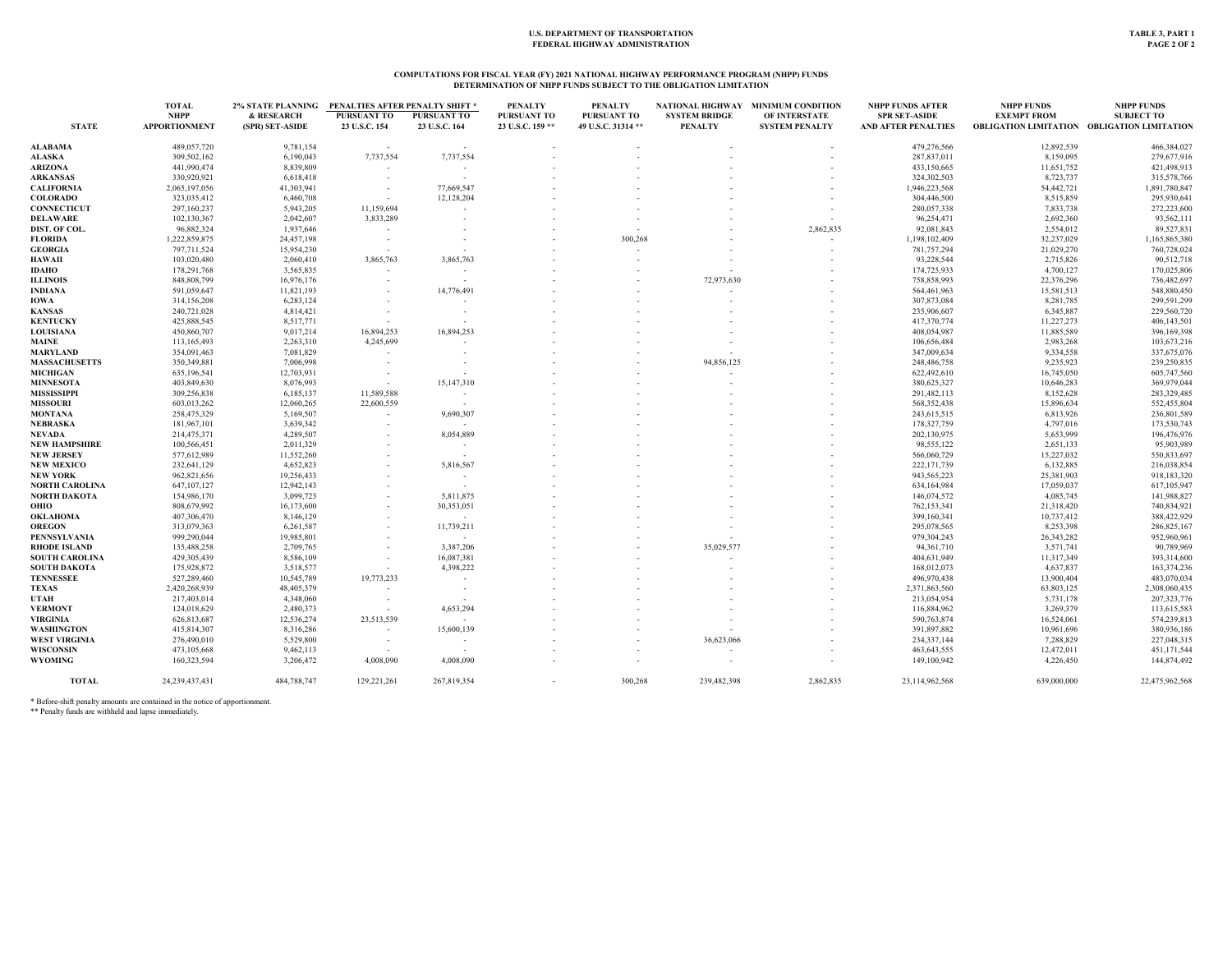#### **COMPUTATIONS FOR FISCAL YEAR (FY) 2021 NATIONAL HIGHWAY PERFORMANCE PROGRAM (NHPP) FUNDS CALCULATION OF NHPP LIMITING AMOUNTS**

| <b>STATE</b>             | <b>TOTAL NHPP</b><br><b>APPORTIONMENT</b> | 10% LIMITING AMOUNT<br>FOR 100% SHARE<br><b>FOR CERTAIN SAFETY</b><br><b>PROJECTS PURSUANT</b><br>TO 23 U.S.C. 120(c)(1) | 10% LIMITING AMOUNT<br><b>FOR INCREASED SHARE</b><br><b>FOR INNOVATIVE PROJECT</b><br><b>DELIVERY PURSUANT</b><br>TO 23 U.S.C. 120(c)(3) |
|--------------------------|-------------------------------------------|--------------------------------------------------------------------------------------------------------------------------|------------------------------------------------------------------------------------------------------------------------------------------|
|                          |                                           |                                                                                                                          |                                                                                                                                          |
| <b>ALABAMA</b>           | 489,057,720                               | 48,905,772                                                                                                               | 48,905,772                                                                                                                               |
| <b>ALASKA</b><br>ARIZONA | 309,502,162<br>441,990,474                | 30,950,216<br>44,199,047                                                                                                 | 30,950,216<br>44,199,047                                                                                                                 |
| <b>ARKANSAS</b>          | 330,920,921                               | 33,092,092                                                                                                               | 33,092,092                                                                                                                               |
| CALIFORNIA               | 2,065,197,056                             | 206,519,706                                                                                                              | 206,519,706                                                                                                                              |
| <b>COLORADO</b>          | 323,035,412                               | 32,303,541                                                                                                               | 32,303,541                                                                                                                               |
| CONNECTICUT              | 297,160,237                               | 29,716,024                                                                                                               |                                                                                                                                          |
| <b>DELAWARE</b>          | 102,130,367                               | 10,213,037                                                                                                               | 29,716,024<br>10,213,037                                                                                                                 |
| DIST. OF COL.            | 96,882,324                                | 9,688,232                                                                                                                | 9,688,232                                                                                                                                |
| <b>FLORIDA</b>           | 1,222,859,875                             | 122,285,988                                                                                                              | 122,285,988                                                                                                                              |
| <b>GEORGIA</b>           | 797,711,524                               | 79,771,152                                                                                                               | 79,771,152                                                                                                                               |
| <b>HAWAII</b>            | 103,020,480                               | 10,302,048                                                                                                               | 10,302,048                                                                                                                               |
| IDAHO                    | 178,291,768                               | 17,829,177                                                                                                               | 17,829,177                                                                                                                               |
| <b>ILLINOIS</b>          | 848,808,799                               | 84,880,880                                                                                                               | 84,880,880                                                                                                                               |
| INDIANA                  | 591,059,647                               | 59,105,965                                                                                                               | 59,105,965                                                                                                                               |
| <b>IOWA</b>              | 314,156,208                               | 31,415,621                                                                                                               | 31,415,621                                                                                                                               |
| KANSAS                   | 240,721,028                               | 24,072,103                                                                                                               | 24,072,103                                                                                                                               |
| <b>KENTUCKY</b>          | 425,888,545                               | 42,588,855                                                                                                               | 42,588,855                                                                                                                               |
| <b>LOUISIANA</b>         | 450,860,707                               | 45,086,071                                                                                                               | 45,086,071                                                                                                                               |
| <b>MAINE</b>             | 113,165,493                               | 11,316,549                                                                                                               | 11,316,549                                                                                                                               |
| MARYLAND                 | 354,091,463                               | 35,409,146                                                                                                               | 35,409,146                                                                                                                               |
| <b>MASSACHUSETTS</b>     | 350,349,881                               | 35,034,988                                                                                                               | 35,034,988                                                                                                                               |
| <b>MICHIGAN</b>          | 635,196,541                               | 63,519,654                                                                                                               | 63,519,654                                                                                                                               |
| <b>MINNESOTA</b>         | 403,849,630                               | 40,384,963                                                                                                               | 40,384,963                                                                                                                               |
| MISSISSIPPI              | 309,256,838                               | 30,925,684                                                                                                               | 30,925,684                                                                                                                               |
| <b>MISSOURI</b>          |                                           |                                                                                                                          |                                                                                                                                          |
| MONTANA                  | 603,013,262                               | 60, 301, 326                                                                                                             | 60, 301, 326                                                                                                                             |
| NEBRASKA                 | 258,475,329<br>181,967,101                | 25,847,533<br>18, 196, 710                                                                                               | 25,847,533<br>18,196,710                                                                                                                 |
| NEVADA                   | 214,475,371                               | 21,447,537                                                                                                               | 21,447,537                                                                                                                               |
| NEW HAMPSHIRE            | 100,566,451                               | 10,056,645                                                                                                               | 10,056,645                                                                                                                               |
| <b>NEW JERSEY</b>        | 577,612,989                               | 57,761,299                                                                                                               | 57,761,299                                                                                                                               |
| <b>NEW MEXICO</b>        | 232,641,129                               | 23, 264, 113                                                                                                             | 23, 264, 113                                                                                                                             |
| NEW YORK                 | 962,821,656                               | 96,282,166                                                                                                               | 96,282,166                                                                                                                               |
| NORTH CAROLINA           | 647, 107, 127                             | 64,710,713                                                                                                               | 64,710,713                                                                                                                               |
| NORTH DAKOTA             | 154,986,170                               | 15,498,617                                                                                                               | 15,498,617                                                                                                                               |
| оню                      | 808,679,992                               | 80,867,999                                                                                                               | 80,867,999                                                                                                                               |
| OKLAHOMA                 | 407,306,470                               | 40,730,647                                                                                                               | 40,730,647                                                                                                                               |
| <b>OREGON</b>            | 313,079,363                               | 31,307,936                                                                                                               | 31,307,936                                                                                                                               |
| PENNSYLVANIA             | 999,290,044                               | 99,929,004                                                                                                               | 99,929,004                                                                                                                               |
| RHODE ISLAND             | 135,488,258                               | 13,548,826                                                                                                               | 13,548,826                                                                                                                               |
| <b>SOUTH CAROLINA</b>    | 429,305,439                               | 42,930,544                                                                                                               | 42,930,544                                                                                                                               |
| SOUTH DAKOTA             | 175,928,872                               | 17,592,887                                                                                                               | 17,592,887                                                                                                                               |
| TENNESSEE                | 527,289,460                               | 52,728,946                                                                                                               | 52,728,946                                                                                                                               |
| TEXAS                    | 2,420,268,939                             | 242,026,894                                                                                                              | 242,026,894                                                                                                                              |
| UTAH                     | 217,403,014                               | 21,740,301                                                                                                               | 21,740,301                                                                                                                               |
| <b>VERMONT</b>           | 124,018,629                               | 12,401,863                                                                                                               | 12,401,863                                                                                                                               |
| VIRGINIA                 | 626,813,687                               | 62,681,369                                                                                                               | 62,681,369                                                                                                                               |
| WASHINGTON               | 415,814,307                               | 41,581,431                                                                                                               | 41,581,431                                                                                                                               |
| WEST VIRGINIA            | 276,490,010                               | 27,649,001                                                                                                               | 27,649,001                                                                                                                               |
| WISCONSIN                | 473,105,668                               | 47,310,567                                                                                                               | 47,310,567                                                                                                                               |
| WYOMING                  | 160,323,594                               | 16,032,359                                                                                                               | 16,032,359                                                                                                                               |
| <b>TOTAL</b>             | 24, 239, 437, 431                         | 2,423,943,744                                                                                                            | 2,423,943,744                                                                                                                            |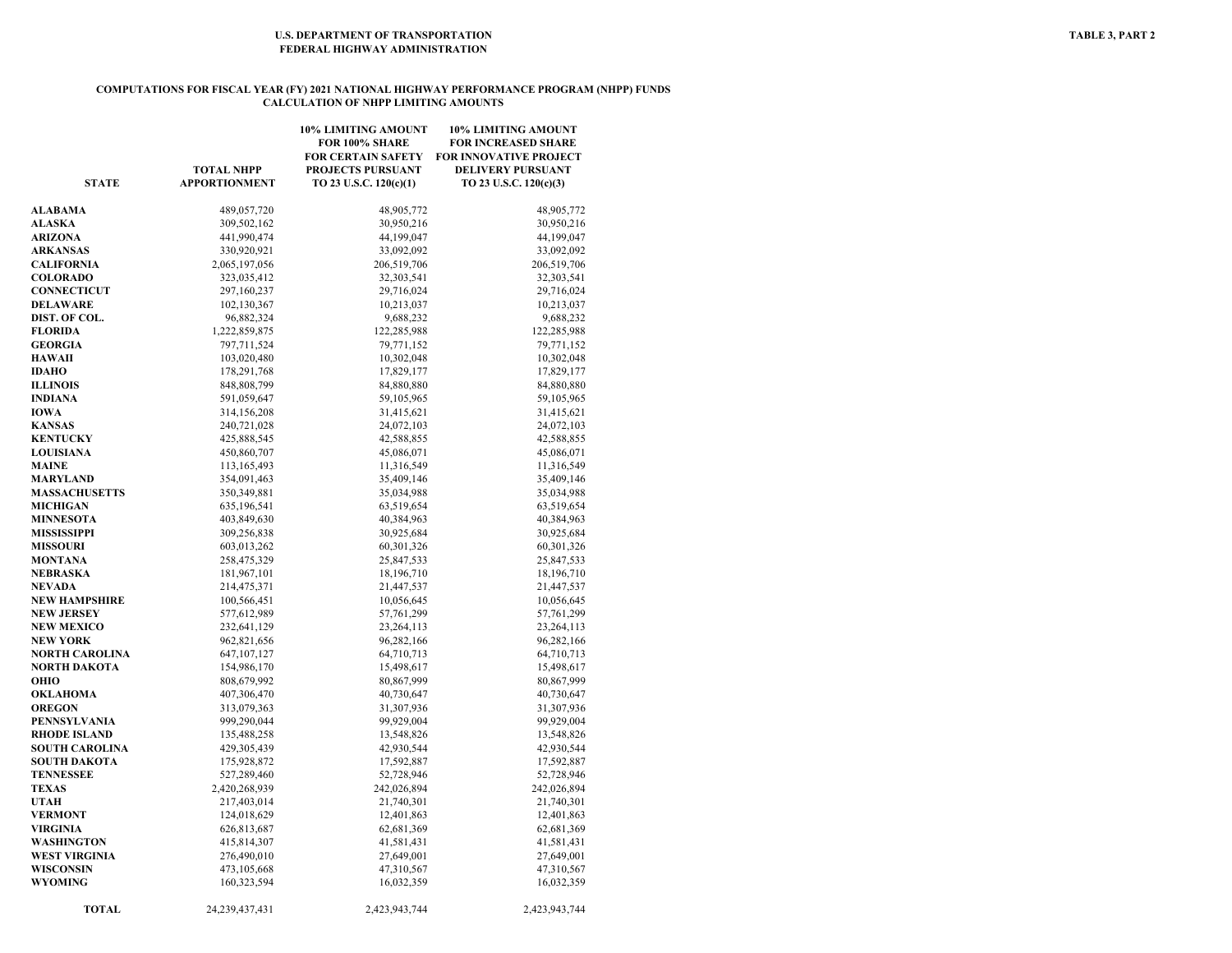#### **COMPUTATIONS FOR FISCAL YEAR (FY) 2021 SURFACE TRANSPORTATION BLOCK GRANT PROGRAM (STBG) FUNDS SUBALLOCATION OF STBG FUNDS: AMOUNT TO BE SUBALLOCATED WITHIN EACH STATE**

| <b>STATE</b>          | <b>TOTAL</b><br><b>STBG</b><br><b>APPORTIONMENT</b> | <b>TRANSPORTATION</b><br><b>ALTERNATIVES</b><br>(TA) SET-ASIDE | <b>2% STATE PLANNING</b><br>& RESEARCH<br>(SPR) SET-ASIDE | <b>STBG</b><br><b>FUNDS AFTER</b><br>TA & SPR SET-ASIDES | 45% OF STBG<br><b>AVAILABLE FOR ANY AVAILABLE FOR</b><br>AREA OF THE STATE SUBALLOCATION | 55% OF STBG   |
|-----------------------|-----------------------------------------------------|----------------------------------------------------------------|-----------------------------------------------------------|----------------------------------------------------------|------------------------------------------------------------------------------------------|---------------|
| ALABAMA               | 243,898,019                                         | 17,653,753                                                     | 4,877,960                                                 | 221,366,306                                              | 99,614,838                                                                               | 121,751,468   |
| <b>ALASKA</b>         | 154,883,293                                         | 6,783,351                                                      | 3,097,666                                                 | 145,002,276                                              | 65,251,024                                                                               | 79,751,252    |
| <b>ARIZONA</b>        | 221,573,735                                         | 17,715,171                                                     | 4,431,475                                                 | 199,427,089                                              | 89,742,190                                                                               | 109,684,899   |
| <b>ARKANSAS</b>       | 165,143,008                                         | 11,387,636                                                     | 3,302,860                                                 | 150,452,512                                              | 67,703,630                                                                               | 82,748,882    |
| <b>CALIFORNIA</b>     | 1,041,584,831                                       | 75,999,265                                                     | 20,831,697                                                | 944,753,869                                              | 425,139,241                                                                              | 519,614,628   |
| <b>COLORADO</b>       | 162,092,745                                         | 12,294,951                                                     | 3,241,855                                                 | 146,555,939                                              | 65,950,173                                                                               | 80,605,766    |
| <b>CONNECTICUT</b>    | 149,227,500                                         | 9,013,604                                                      | 2,984,550                                                 | 137,229,346                                              | 61,753,206                                                                               | 75,476,140    |
| <b>DELAWARE</b>       | 51,201,212                                          | 3,763,637                                                      | 1,024,024                                                 | 46,413,551                                               | 20,886,098                                                                               | 25,527,453    |
| DIST. OF COL.         | 48,547,545                                          | 3,287,497                                                      | 970,951                                                   | 44,289,097                                               | 19,930,094                                                                               | 24,359,003    |
| <b>FLORIDA</b>        | 609,793,266                                         | 51,733,446                                                     | 12,195,865                                                | 545,863,955                                              | 245,638,780                                                                              | 300,225,175   |
| <b>GEORGIA</b>        | 399,167,860                                         | 34,270,928                                                     | 7,983,357                                                 | 356,913,575                                              | 160,611,109                                                                              | 196,302,466   |
| <b>HAWAII</b>         | 51,610,021                                          | 3,774,147                                                      | 1,032,200                                                 | 46,803,674                                               | 21,061,653                                                                               | 25,742,021    |
| <b>IDAHO</b>          | 89,151,519                                          | 5,696,414                                                      | 1,783,030                                                 | 81,672,075                                               | 36,752,434                                                                               | 44,919,641    |
| <b>ILLINOIS</b>       | 425,930,977                                         | 29,785,929                                                     | 8,518,620                                                 | 387,626,428                                              | 174,431,893                                                                              | 213,194,535   |
| <b>INDIANA</b>        | 295,664,705                                         | 23,281,586                                                     | 5,913,294                                                 | 266,469,825                                              | 119,911,421                                                                              | 146,558,404   |
| <b>IOWA</b>           | 156,775,367                                         | 10,764,227                                                     | 3,135,507                                                 | 142,875,633                                              | 64,294,035                                                                               | 78,581,598    |
| <b>KANSAS</b>         | 120,161,456                                         | 10,823,694                                                     | 2,403,229                                                 | 106,934,533                                              | 48,120,540                                                                               | 58,813,993    |
| <b>KENTUCKY</b>       | 212,488,377                                         | 13,539,026                                                     | 4,249,768                                                 | 194,699,583                                              | 87,614,812                                                                               | 107,084,771   |
| <b>LOUISIANA</b>      | 224,909,384                                         | 12,368,574                                                     | 4,498,188                                                 | 208,042,622                                              | 93,619,180                                                                               | 114,423,442   |
| <b>MAINE</b>          | 56,662,489                                          | 3,500,983                                                      | 1,133,250                                                 | 52,028,256                                               | 23,412,715                                                                               | 28,615,541    |
| <b>MARYLAND</b>       | 177,878,261                                         | 12,548,337                                                     | 3,557,565                                                 | 161,772,359                                              | 72,797,562                                                                               | 88,974,797    |
| <b>MASSACHUSETTS</b>  | 176,317,270                                         | 12,154,292                                                     | 3,526,345                                                 | 160,636,633                                              | 72,286,485                                                                               | 88,350,148    |
| <b>MICHIGAN</b>       | 318,464,165                                         | 27,354,203                                                     | 6,369,283                                                 | 284,740,679                                              | 128,133,306                                                                              | 156,607,373   |
| <b>MINNESOTA</b>      | 202,042,756                                         | 17,308,972                                                     | 4,040,855                                                 | 180,692,929                                              | 81,311,818                                                                               | 99,381,111    |
| <b>MISSISSIPPI</b>    | 154,326,675                                         | 11,006,225                                                     | 3,086,534                                                 | 140,233,916                                              | 63,105,262                                                                               | 77,128,654    |
| <b>MISSOURI</b>       | 301,009,061                                         | 20,299,651                                                     | 6,020,181                                                 | 274,689,229                                              | 123,610,153                                                                              | 151,079,076   |
| <b>MONTANA</b>        | 129,136,967                                         | 6,108,251                                                      | 2,582,739                                                 | 120,445,977                                              | 54,200,690                                                                               | 66,245,287    |
| <b>NEBRASKA</b>       | 90,917,490                                          | 7,017,923                                                      | 1,818,350                                                 | 82,081,217                                               | 36,936,548                                                                               | 45,144,669    |
| <b>NEVADA</b>         | 107,720,182                                         | 6,476,624                                                      | 2,154,404                                                 | 99,089,154                                               | 44,590,119                                                                               | 54,499,035    |
| <b>NEW HAMPSHIRE</b>  | 50,383,586                                          | 3,961,339                                                      | 1,007,672                                                 | 45,414,575                                               | 20,436,559                                                                               | 24,978,016    |
| <b>NEW JERSEY</b>     | 290,618,492                                         | 18,452,515                                                     | 5,812,370                                                 | 266,353,607                                              | 119,859,123                                                                              | 146,494,484   |
| <b>NEW MEXICO</b>     | 116,178,504                                         | 7,588,288                                                      | 2,323,570                                                 | 106,266,646                                              | 47,819,991                                                                               | 58,446,655    |
| <b>NEW YORK</b>       | 484,786,450                                         | 29,497,151                                                     | 9,695,729                                                 | 445,593,570                                              | 200,517,107                                                                              | 245,076,463   |
| <b>NORTH CAROLINA</b> | 323,694,858                                         | 24,188,466                                                     | 6,473,897                                                 | 293,032,495                                              | 131,864,623                                                                              | 161, 167, 872 |
| <b>NORTH DAKOTA</b>   | 77,488,827                                          | 4,451,648                                                      | 1,549,777                                                 | 71,487,402                                               | 32,169,331                                                                               | 39,318,071    |
| OHIO                  | 405,442,047                                         | 29,021,963                                                     | 8,108,841                                                 | 368, 311, 243                                            | 165,740,059                                                                              | 202,571,184   |
| <b>OKLAHOMA</b>       | 203,186,590                                         | 14,807,375                                                     | 4,063,732                                                 | 184,315,483                                              | 82,941,967                                                                               | 101,373,516   |
| <b>OREGON</b>         | 156,489,066                                         | 9,424,190                                                      | 3,129,781                                                 | 143,935,095                                              | 64,770,793                                                                               | 79,164,302    |
| <b>PENNSYLVANIA</b>   | 500,616,733                                         | 28,552,110                                                     | 10,012,335                                                | 462,052,288                                              | 207,923,530                                                                              | 254,128,758   |
| <b>RHODE ISLAND</b>   | 67,781,950                                          | 3,291,094                                                      | 1,355,639                                                 | 63,135,217                                               | 28,410,848                                                                               | 34,724,369    |
| <b>SOUTH CAROLINA</b> | 214,189,785                                         | 16,368,383                                                     | 4,283,796                                                 | 193,537,606                                              | 87,091,923                                                                               | 106,445,683   |
| <b>SOUTH DAKOTA</b>   | 87,964,515                                          | 5,520,937                                                      | 1,759,290                                                 | 80,684,288                                               | 36,307,930                                                                               | 44,376,358    |
| <b>TENNESSEE</b>      | 263,639,843                                         | 19,043,596                                                     | 5,272,797                                                 | 239,323,450                                              | 107,695,553                                                                              | 131,627,897   |
| <b>TEXAS</b>          | 1,210,665,173                                       | 81,818,317                                                     | 24,213,303                                                | 1,104,633,553                                            | 497,085,099                                                                              | 607,548,454   |
| <b>UTAH</b>           | 108,670,309                                         | 6,749,364                                                      | 2,173,406                                                 | 99,747,539                                               | 44,886,393                                                                               | 54,861,146    |
| <b>VERMONT</b>        | 62,113,118                                          | 3,262,912                                                      | 1,242,262                                                 | 57,607,944                                               | 25,923,575                                                                               | 31,684,369    |
| <b>VIRGINIA</b>       | 313,727,874                                         | 22,705,455                                                     | 6,274,557                                                 | 284,747,862                                              | 128,136,538                                                                              | 156,611,324   |
| <b>WASHINGTON</b>     | 208, 191, 234                                       | 12,963,012                                                     | 4,163,825                                                 | 191,064,397                                              | 85,978,979                                                                               | 105,085,418   |
| <b>WEST VIRGINIA</b>  | 138,090,456                                         | 7,196,050                                                      | 2,761,809                                                 | 128,132,597                                              | 57,659,669                                                                               | 70,472,928    |
| <b>WISCONSIN</b>      | 236,404,394                                         | 19,651,151                                                     | 4,728,088                                                 | 212,025,155                                              | 95,411,320                                                                               | 116,613,835   |
| <b>WYOMING</b>        | 80,141,576                                          | 3,772,387                                                      | 1,602,832                                                 | 74,766,357                                               | 33,644,861                                                                               | 41,121,496    |
| <b>TOTAL</b>          | 12,138,745,516                                      | 850,000,000                                                    | 242,774,910                                               | 11,045,970,606                                           | 4,970,686,780                                                                            | 6,075,283,826 |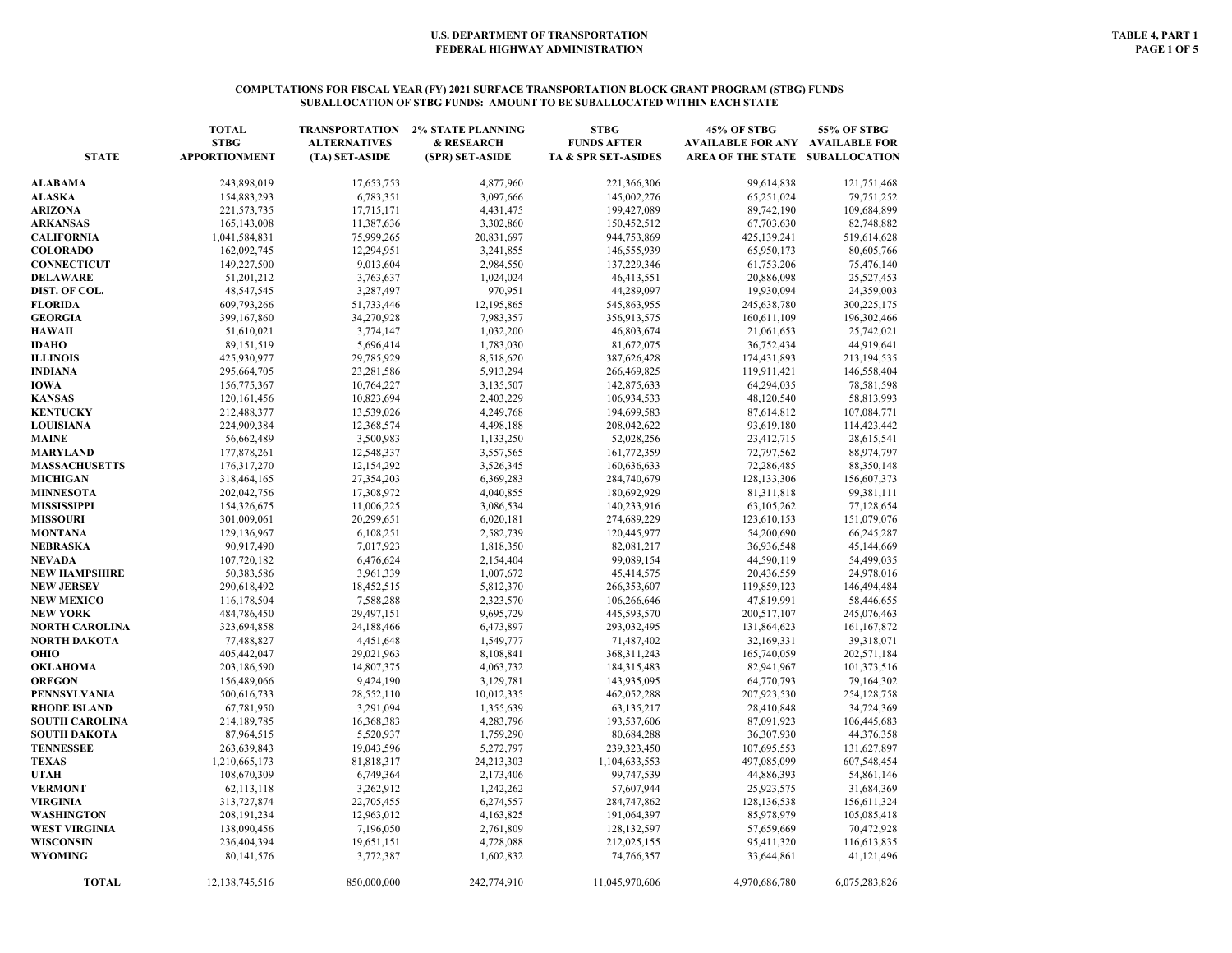| <b>STATE</b>                 | <b>STBG</b><br><b>AVAILABLE FOR</b><br><b>SUBALLOCATION</b> | <b>2010 POPULATION OF</b><br><b>URBANIZED AREAS</b><br><b>OVER 200K</b> | <b>2010 TOTAL</b><br><b>STATE POPULATION</b> | <b>2010 PERCENT OF STATE</b><br>POPULATION IN URBANIZED<br><b>AREAS OVER 200K</b> | <b>STBG AVAILABLE</b><br><b>TO URBANIZED</b><br><b>AREAS OVER 200K</b> |
|------------------------------|-------------------------------------------------------------|-------------------------------------------------------------------------|----------------------------------------------|-----------------------------------------------------------------------------------|------------------------------------------------------------------------|
| ALABAMA                      | 121,751,468                                                 | 1,693,807                                                               | 4,779,736                                    | 35.4373%                                                                          | 43,145,372                                                             |
| ALASKA                       | 79,751,252                                                  | 251,243                                                                 | 710,231                                      | 35.3748%                                                                          | 28,211,869                                                             |
| ARIZONA                      | 109,684,899                                                 | 4,472,282                                                               | 6,392,017                                    | 69.9667%                                                                          | 76,742,881                                                             |
| ARKANSAS                     | 82,748,882                                                  | 766,739                                                                 | 2,915,918                                    | 26.2949%                                                                          | 21,758,772                                                             |
| <b>CALIFORNIA</b>            | 519,614,628                                                 | 30,064,627                                                              | 37,253,956                                   | 80.7018%                                                                          | 419,338,552                                                            |
| <b>COLORADO</b>              | 80,605,766                                                  | 3,198,077                                                               | 5,029,196                                    | 63.5902%                                                                          | 51,257,387                                                             |
| <b>CONNECTICUT</b>           | 75,476,140                                                  | 2,676,122                                                               | 3,574,097                                    | 74.8755%                                                                          | 56,513,116                                                             |
| DELAWARE                     | 25,527,453                                                  | 481,625                                                                 | 897,934                                      | 53.6370%                                                                          | 13,692,164                                                             |
| DIST. OF COL.                | 24,359,003                                                  | 601,723                                                                 | 601,723                                      | 100.0000%                                                                         | 24,359,003                                                             |
| <b>FLORIDA</b>               | 300,225,175                                                 | 14,533,614                                                              | 18,801,310                                   | 77.3011%                                                                          | 232,077,276                                                            |
| <b>GEORGIA</b>               | 196,302,466                                                 | 5,330,081                                                               | 9,687,653                                    | 55.0193%                                                                          | 108,004,286                                                            |
| <b>HAWAII</b>                | 25,742,021                                                  | 802,459                                                                 | 1,360,301                                    | 58.9913%                                                                          | 15,185,548                                                             |
| <b>IDAHO</b>                 | 44,919,641                                                  | 349,684                                                                 | 1,567,582                                    | 22.3072%                                                                          | 10,020,324                                                             |
| ILLINOIS                     | 213,194,535                                                 | 9,352,356                                                               | 12,830,632                                   | 72.8908%                                                                          | 155,399,297                                                            |
| INDIANA<br>IOWA              | 146,558,404                                                 | 2,983,510                                                               | 6,483,802                                    | 46.0148%<br>21.7150%                                                              | 67,438,590                                                             |
| <b>KANSAS</b>                | 78,581,598                                                  | 661,517                                                                 | 3,046,355                                    |                                                                                   | 17,064,020                                                             |
|                              | 58,813,993                                                  | 1,136,378                                                               | 2,853,118                                    | 39.8293%                                                                          | 23,425,224                                                             |
| <b>KENTUCKY</b>              | 107,084,771                                                 | 1,535,866                                                               | 4,339,367                                    | 35.3938%                                                                          | 37,901,348                                                             |
| LOUISIANA                    | 114,423,442                                                 | 2,045,049                                                               | 4,533,372                                    | 45.1110%                                                                          | 51,617,548                                                             |
| MAINE                        | 28,615,541<br>88,974,797                                    | 203,914<br>4,215,267                                                    | 1,328,361<br>5,773,552                       | 15.3508%                                                                          | 4,392,714                                                              |
| MARYLAND                     |                                                             |                                                                         |                                              | 73.0099%<br>85.3312%                                                              | 64,960,448                                                             |
| <b>MASSACHUSETTS</b>         | 88,350,148                                                  | 5,587,173                                                               | 6,547,629                                    |                                                                                   | 75,390,277                                                             |
| MICHIGAN<br><b>MINNESOTA</b> | 156,607,373<br>99,381,111                                   | 5,554,256<br>2,650,614                                                  | 9,883,640<br>5,303,925                       | 56.1965%<br>49.9746%                                                              | 88,007,803<br>49,665,288                                               |
| MISSISSIPPI                  | 77,128,654                                                  | 688,736                                                                 | 2,967,297                                    | 23.2109%                                                                          | 17,902,246                                                             |
| <b>MISSOURI</b>              |                                                             |                                                                         |                                              | 48.5470%                                                                          |                                                                        |
| MONTANA                      | 151,079,076<br>66,245,287                                   | 2,907,446                                                               | 5,988,927<br>989,415                         | 0.0000%                                                                           | 73,344,400                                                             |
| NEBRASKA                     | 45,144,669                                                  | 915,181                                                                 | 1,826,341                                    | 50.1101%                                                                          | 22,622,031                                                             |
| NEVADA                       | 54,499,035                                                  | 2,343,143                                                               | 2,700,551                                    | 86.7654%                                                                          | 47,286,288                                                             |
| NEW HAMPSHIRE                | 24,978,016                                                  | 312,120                                                                 | 1,316,470                                    | 23.7089%                                                                          | 5,922,002                                                              |
| NEW JERSEY                   | 146,494,484                                                 | 7,899,072                                                               | 8,791,894                                    | 89.8449%                                                                          | 131,617,883                                                            |
| <b>NEW MEXICO</b>            | 58,446,655                                                  | 772,030                                                                 | 2,059,179                                    | 37.4921%                                                                          | 21,912,894                                                             |
| NEW YORK                     | 245,076,463                                                 | 15,313,491                                                              | 19,378,102                                   | 79.0247%                                                                          | 193,670,991                                                            |
| NORTH CAROLINA               | 161, 167, 872                                               | 4,374,053                                                               | 9,535,483                                    | 45.8713%                                                                          | 73,929,849                                                             |
| NORTH DAKOTA                 | 39,318,071                                                  | $\mathbf{r}$                                                            | 672,591                                      | 0.0000%                                                                           |                                                                        |
| OHIO                         | 202,571,184                                                 | 6,869,115                                                               | 11,536,504                                   | 59.5424%                                                                          | 120,615,809                                                            |
| OKLAHOMA                     | 101,373,516                                                 | 1,516,984                                                               | 3,751,351                                    | 40.4383%                                                                          | 40,993,765                                                             |
| <b>OREGON</b>                | 79,164,302                                                  | 1,974,389                                                               | 3,831,074                                    | 51.5362%                                                                          | 40,798,253                                                             |
| PENNSYLVANIA                 | 254,128,758                                                 | 7,892,204                                                               | 12,702,379                                   | 62.1317%                                                                          | 157,894,517                                                            |
| <b>RHODE ISLAND</b>          | 34,724,369                                                  | 952,101                                                                 | 1,052,567                                    | 90.4551%                                                                          | 31,409,978                                                             |
| <b>SOUTH CAROLINA</b>        | 106,445,683                                                 | 1,866,160                                                               | 4,625,364                                    | 40.3462%                                                                          | 42,946,820                                                             |
| SOUTH DAKOTA                 | 44,376,358                                                  |                                                                         | 814,180                                      | 0.0000%                                                                           |                                                                        |
| TENNESSEE                    | 131,627,897                                                 | 2,722,512                                                               | 6,346,105                                    | 42.9005%                                                                          | 56,469,051                                                             |
| <b>TEXAS</b>                 | 607,548,454                                                 | 16,522,531                                                              | 25,145,561                                   | 65.7075%                                                                          | 399,205,178                                                            |
| UTAH                         | 54,861,146                                                  | 2,050,088                                                               | 2,763,885                                    | 74.1741%                                                                          | 40,692,785                                                             |
| <b>VERMONT</b>               | 31,684,369                                                  |                                                                         | 625,741                                      | $0.0000\%$                                                                        |                                                                        |
| VIRGINIA                     | 156,611,324                                                 | 4,839,217                                                               | 8,001,024                                    | 60.4825%                                                                          | 94,722,398                                                             |
| WASHINGTON                   | 105,085,418                                                 | 4,017,777                                                               | 6,724,540                                    | 59.7480%                                                                          | 62,786,417                                                             |
| WEST VIRGINIA                | 70,472,928                                                  | 112,268                                                                 | 1,852,994                                    | 6.0587%                                                                           | 4,269,768                                                              |
| WISCONSIN                    | 116,613,835                                                 | 2,231,649                                                               | 5,686,986                                    | 39.2413%                                                                          | 45,760,821                                                             |
| WYOMING                      | 41,121,496                                                  |                                                                         | 563,626                                      | $0.0000\%$                                                                        |                                                                        |
| <b>TOTAL</b>                 | 6,075,283,826                                               | 190,240,250                                                             | 308,745,538                                  |                                                                                   | 3,462,343,251                                                          |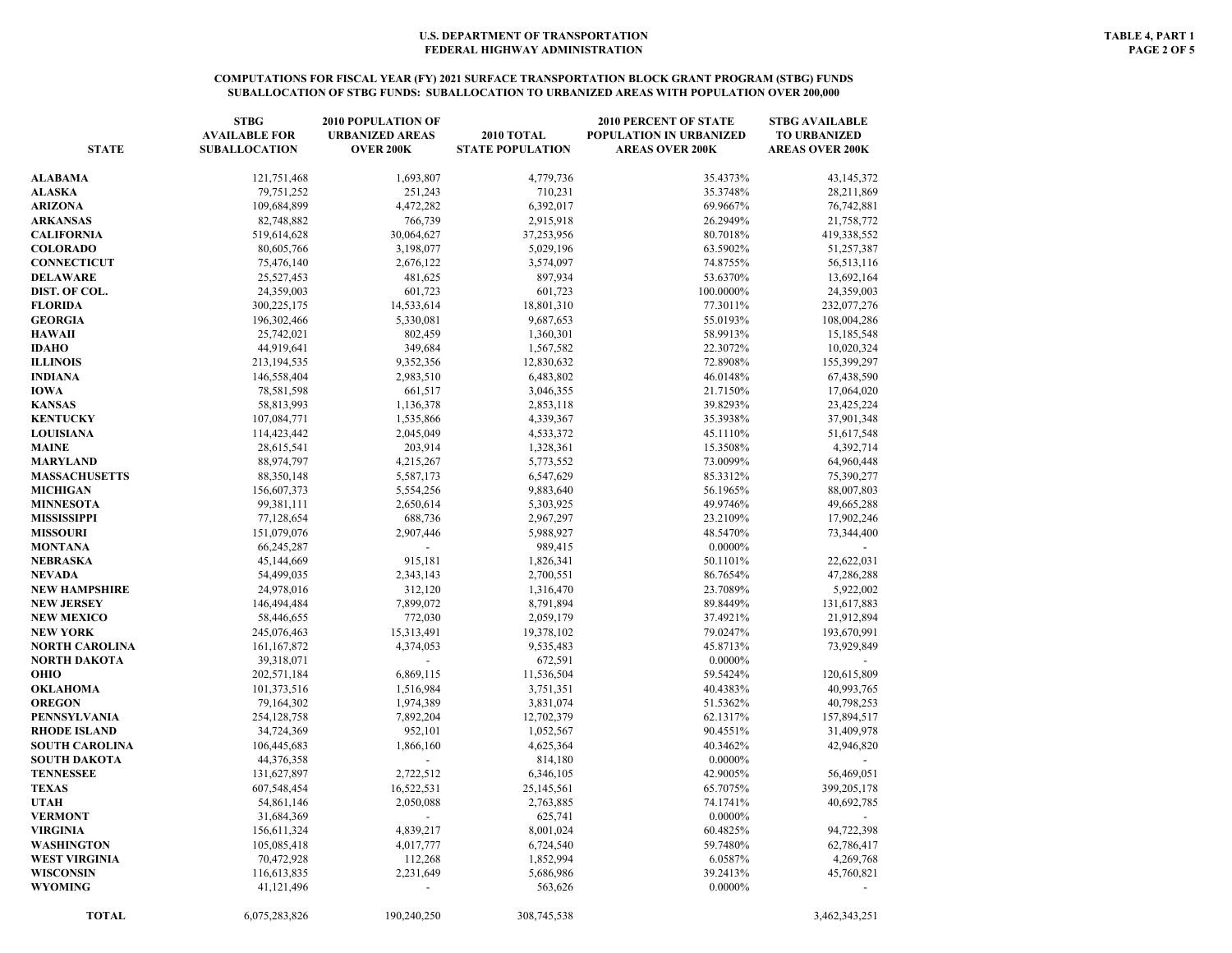### **COMPUTATIONS FOR FISCAL YEAR (FY) 2021 SURFACE TRANSPORTATION BLOCK GRANT PROGRAM (STBG) FUNDS SUBALLOCATION OF STBG FUNDS: SUBALLOCATION TO AREAS WITH POPULATION FROM 5,001 TO 200,000**

| <b>STATE</b>          | <b>STBG</b><br><b>AVAILABLE FOR</b><br><b>SUBALLOCATION</b> | <b>2010 POPULATION OF</b><br><b>URBAN AREAS FROM</b><br>5,001 TO 200,000 | <b>2010 TOTAL</b><br><b>STATE POPULATION</b> | <b>2010 PERCENT OF STATE</b><br>POPULATION IN URBAN<br>AREAS FROM 5,001 TO 200,000 | <b>STBG AVAILABLE</b><br><b>TO URBAN AREAS</b><br>FROM 5,001 TO 200,000 |
|-----------------------|-------------------------------------------------------------|--------------------------------------------------------------------------|----------------------------------------------|------------------------------------------------------------------------------------|-------------------------------------------------------------------------|
| ALABAMA               | 121,751,468                                                 | 1,041,649                                                                | 4,779,736                                    | 21.7930%                                                                           | 26,533,326                                                              |
| ALASKA                | 79,751,252                                                  | 195,094                                                                  | 710,231                                      | 27.4691%                                                                           | 21,906,944                                                              |
| ARIZONA               | 109,684,899                                                 | 1,193,569                                                                | 6,392,017                                    | 18.6728%                                                                           | 20,481,250                                                              |
| <b>ARKANSAS</b>       | 82,748,882                                                  | 778,513                                                                  | 2,915,918                                    | 26.6987%                                                                           | 22,092,898                                                              |
| <b>CALIFORNIA</b>     | 519,614,628                                                 | 5,181,861                                                                | 37,253,956                                   | 13.9096%                                                                           | 72,276,103                                                              |
| <b>COLORADO</b>       | 80,605,766                                                  | 1,079,041                                                                | 5,029,196                                    | 21.4555%                                                                           | 17,294,400                                                              |
| <b>CONNECTICUT</b>    | 75,476,140                                                  | 463,529                                                                  | 3,574,097                                    | 12.9691%                                                                           | 9,788,593                                                               |
| DELAWARE              | 25,527,453                                                  | 255,977                                                                  | 897,934                                      | 28.5073%                                                                           | 7,277,195                                                               |
| DIST. OF COL.         | 24,359,003                                                  |                                                                          | 601,723                                      | 0.0000%                                                                            |                                                                         |
| FLORIDA               | 300,225,175                                                 | 2,508,681                                                                | 18,801,310                                   | 13.3431%                                                                           | 40,059,400                                                              |
| <b>GEORGIA</b>        | 196,302,466                                                 | 1,755,285                                                                | 9,687,653                                    | 18.1188%                                                                           | 35,567,621                                                              |
| HAWAII                | 25,742,021                                                  | 425,172                                                                  | 1,360,301                                    | 31.2557%                                                                           | 8,045,856                                                               |
| <b>IDAHO</b>          | 44,919,641                                                  | 692,416                                                                  | 1,567,582                                    | 44.1710%                                                                           | 19,841,436                                                              |
| <b>ILLINOIS</b>       | 213,194,535                                                 | 1,781,786                                                                | 12,830,632                                   | 13.8870%                                                                           | 29,606,261                                                              |
| INDIANA               | 146,558,404                                                 | 1,589,594                                                                | 6,483,802                                    | 24.5164%                                                                           | 35,930,826                                                              |
| <b>IOWA</b>           | 78,581,598                                                  | 1,162,488                                                                | 3,046,355                                    | 38.1600%                                                                           | 29,986,710                                                              |
| <b>KANSAS</b>         | 58,813,993                                                  | 853,675                                                                  | 2,853,118                                    | 29.9208%                                                                           | 17,597,602                                                              |
| <b>KENTUCKY</b>       | 107,084,771                                                 | 920,845                                                                  | 4,339,367                                    | 21.2207%                                                                           | 22,724,161                                                              |
| <b>LOUISIANA</b>      | 114,423,442                                                 | 1,187,320                                                                | 4,533,372                                    | 26.1907%                                                                           | 29,968,253                                                              |
| MAINE                 | 28,615,541                                                  | 258,388                                                                  | 1,328,361                                    | 19.4516%                                                                           | 5,566,192                                                               |
| MARYLAND              | 88,974,797                                                  | 768,608                                                                  | 5,773,552                                    | 13.3126%                                                                           | 11,844,830                                                              |
| <b>MASSACHUSETTS</b>  | 88,350,148                                                  | 427,093                                                                  | 6,547,629                                    | 6.5229%                                                                            | 5,762,961                                                               |
| <b>MICHIGAN</b>       | 156,607,373                                                 | 1,677,202                                                                | 9,883,640                                    | 16.9695%                                                                           | 26,575,452                                                              |
| <b>MINNESOTA</b>      | 99,381,111                                                  | 1,051,245                                                                | 5,303,925                                    | 19.8201%                                                                           | 19,697,469                                                              |
| MISSISSIPPI           | 77,128,654                                                  | 658,325                                                                  | 2,967,297                                    | 22.1860%                                                                           | 17,111,776                                                              |
| <b>MISSOURI</b>       | 151,079,076                                                 | 1,136,671                                                                | 5,988,927                                    | 18.9795%                                                                           | 28,674,119                                                              |
| MONTANA               | 66,245,287                                                  | 504,866                                                                  | 989,415                                      | 51.0267%                                                                           | 33,802,796                                                              |
| NEBRASKA              | 45,144,669                                                  | 360,801                                                                  | 1,826,341                                    | 19.7554%                                                                           | 8,918,511                                                               |
| NEVADA                | 54,499,035                                                  | 176,500                                                                  | 2,700,551                                    | 6.5357%                                                                            | 3,561,895                                                               |
| <b>NEW HAMPSHIRE</b>  | 24,978,016                                                  | 446,105                                                                  | 1,316,470                                    | 33.8865%                                                                           | 8,464,164                                                               |
| <b>NEW JERSEY</b>     | 146,494,484                                                 | 401,412                                                                  | 8,791,894                                    | 4.5657%                                                                            | 6,688,507                                                               |
| <b>NEW MEXICO</b>     | 58,446,655                                                  | 786,498                                                                  | 2,059,179                                    | 38.1947%                                                                           | 22,323,546                                                              |
| NEW YORK              | 245,076,463                                                 | 1,552,414                                                                | 19,378,102                                   | 8.0112%                                                                            | 19,633,509                                                              |
| NORTH CAROLINA        | 161, 167, 872                                               | 1,786,754                                                                | 9,535,483                                    | 18.7379%                                                                           | 30,199,555                                                              |
| NORTH DAKOTA          | 39,318,071                                                  | 387,191                                                                  | 672,591                                      | 57.5671%                                                                           | 22,634,265                                                              |
| ОНЮ                   | 202,571,184                                                 | 1,927,686                                                                | 11,536,504                                   | 16.7094%                                                                           | 33,848,524                                                              |
| OKLAHOMA              | 101,373,516                                                 | 852,756                                                                  | 3,751,351                                    | 22.7320%                                                                           | 23,044,198                                                              |
| <b>OREGON</b>         | 79,164,302                                                  | 1,060,881                                                                | 3,831,074                                    | 27.6915%                                                                           | 21,921,765                                                              |
| PENNSYLVANIA          | 254,128,758                                                 | 1,933,143                                                                | 12,702,379                                   | 15.2187%                                                                           | 38,675,214                                                              |
| RHODE ISLAND          | 34,724,369                                                  |                                                                          | 1,052,567                                    | 0.0000%                                                                            |                                                                         |
| <b>SOUTH CAROLINA</b> | 106,445,683                                                 | 1,141,440                                                                | 4,625,364                                    | 24.6778%                                                                           | 26,268,497                                                              |
| SOUTH DAKOTA          | 44,376,358                                                  | 425,817                                                                  | 814,180                                      | 52.3001%                                                                           | 23,208,882                                                              |
| <b>TENNESSEE</b>      | 131,627,897                                                 | 1,387,078                                                                | 6,346,105                                    | 21.8572%                                                                           | 28,770,113                                                              |
| <b>TEXAS</b>          | 607,548,454                                                 | 4,346,026                                                                | 25, 145, 561                                 | 17.2835%                                                                           | 105,005,467                                                             |
| UTAH                  | 54,861,146                                                  | 418,630                                                                  | 2,763,885                                    | 15.1464%                                                                           | 8,309,507                                                               |
| <b>VERMONT</b>        | 31,684,369                                                  | 211,850                                                                  | 625,741                                      | 33.8559%                                                                           | 10,727,016                                                              |
| VIRGINIA              | 156,611,324                                                 | 1,109,999                                                                | 8,001,024                                    | 13.8732%                                                                           | 21,727,021                                                              |
| WASHINGTON            | 105,085,418                                                 | 1,522,341                                                                | 6,724,540                                    | 22.6386%                                                                           | 23,789,856                                                              |
| WEST VIRGINIA         | 70,472,928                                                  | 718,567                                                                  | 1,852,994                                    | 38.7787%                                                                           | 27,328,486                                                              |
| WISCONSIN             | 116,613,835                                                 | 1,595,977                                                                | 5,686,986                                    | 28.0637%                                                                           | 32,726,122                                                              |
| WYOMING               | 41,121,496                                                  | 347,340                                                                  | 563,626                                      | 61.6260%                                                                           | 25,341,522                                                              |
| <b>TOTAL</b>          | 6,075,283,826                                               | 54,446,099                                                               | 308,745,538                                  |                                                                                    | 1,189,130,572                                                           |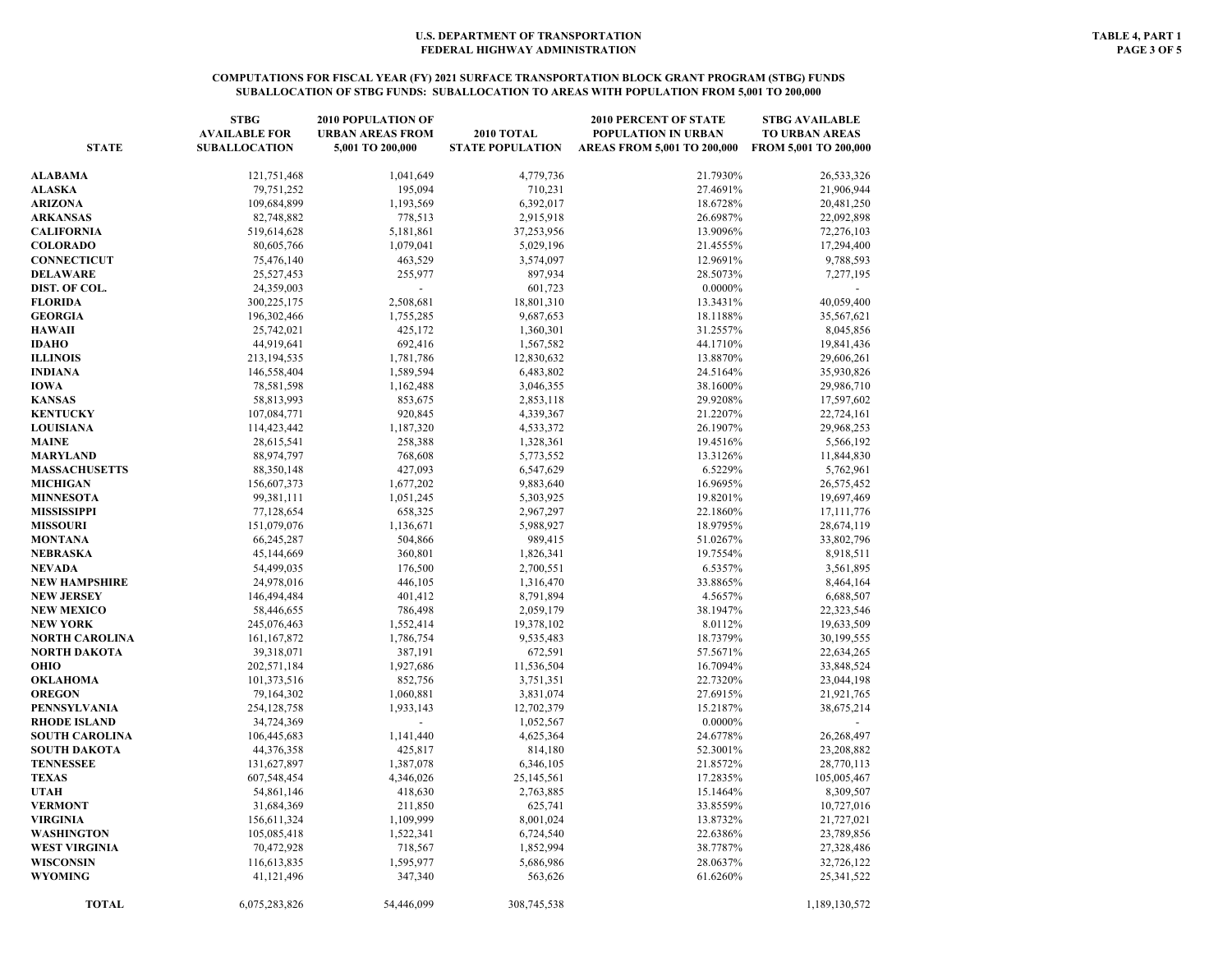#### **COMPUTATIONS FOR FISCAL YEAR (FY) 2021 SURFACE TRANSPORTATION BLOCK GRANT PROGRAM (STBG) FUNDS SUBALLOCATION OF STBG FUNDS: SUBALLOCATION TO AREAS WITH POPULATION FROM 5,000 OR LESS**

| <b>STATE</b>          | <b>STBG</b><br><b>AVAILABLE FOR</b><br><b>SUBALLOCATION</b> | 2010 POPULATION<br>OF AREAS OF<br>5,000 OR LESS | <b>2010 TOTAL</b><br><b>STATE POPULATION</b> | <b>2010 PERCENT OF STATE</b><br>POPULATION IN AREAS<br><b>OF 5,000 OR LESS</b> | <b>STBG AVAILABLE</b><br><b>TO AREAS</b><br><b>OF 5,000 OR LESS</b> | <b>15% LIMITING AMOUNT</b><br><b>FOR RURAL MINOR</b><br><b>COLLECTORS PURSUANT</b><br>TO 23 U.S.C. 133(g)(1) |
|-----------------------|-------------------------------------------------------------|-------------------------------------------------|----------------------------------------------|--------------------------------------------------------------------------------|---------------------------------------------------------------------|--------------------------------------------------------------------------------------------------------------|
| ALABAMA               | 121,751,468                                                 | 2,044,280                                       | 4,779,736                                    | 42.7697%                                                                       | 52,072,770                                                          | 7,810,916                                                                                                    |
| <b>ALASKA</b>         | 79.751.252                                                  | 263,894                                         | 710.231                                      | 37.1561%                                                                       | 29.632.439                                                          | 4,444,866                                                                                                    |
| <b>ARIZONA</b>        | 109,684,899                                                 | 726,166                                         | 6,392,017                                    | 11.3605%                                                                       | 12,460,768                                                          | 1,869,115                                                                                                    |
| <b>ARKANSAS</b>       | 82,748,882                                                  | 1,370,666                                       | 2,915,918                                    | 47.0063%                                                                       | 38,897,212                                                          | 5,834,582                                                                                                    |
| <b>CALIFORNIA</b>     | 519,614,628                                                 | 2,007,468                                       | 37,253,956                                   | 5.3886%                                                                        | 27,999,973                                                          | 4,199,996                                                                                                    |
| <b>COLORADO</b>       | 80,605,766                                                  | 752,078                                         | 5,029,196                                    | 14.9542%                                                                       | 12,053,979                                                          | 1,808,097                                                                                                    |
| CONNECTICUT           | 75,476,140                                                  | 434,446                                         | 3,574,097                                    | 12.1554%                                                                       | 9,174,431                                                           | 1,376,165                                                                                                    |
| DELAWARE              | 25,527,453                                                  | 160,332                                         | 897,934                                      | 17.8557%                                                                       | 4,558,094                                                           | 683,714                                                                                                      |
| DIST. OF COL.         | 24,359,003                                                  |                                                 | 601,723                                      | $0.0000\%$                                                                     |                                                                     |                                                                                                              |
| FLORIDA               | 300,225,175                                                 | 1,759,015                                       | 18,801,310                                   | 9.3558%                                                                        | 28,088,499                                                          | 4,213,275                                                                                                    |
| <b>GEORGIA</b>        | 196,302,466                                                 | 2,602,287                                       | 9,687,653                                    | 26.8619%                                                                       | 52,730,559                                                          | 7,909,584                                                                                                    |
| HAWAII                | 25,742,021                                                  | 132,670                                         | 1,360,301                                    | 9.7530%                                                                        | 2,510,617                                                           | 376,593                                                                                                      |
| <b>IDAHO</b>          | 44,919,641                                                  | 525,482                                         | 1,567,582                                    | 33.5218%                                                                       | 15,057,881                                                          | 2,258,682                                                                                                    |
| <b>ILLINOIS</b>       | 213,194,535                                                 | 1,696,490                                       | 12,830,632                                   | 13.2222%                                                                       | 28,188,977                                                          | 4,228,347                                                                                                    |
| INDIANA               | 146,558,404                                                 | 1,910,698                                       | 6,483,802                                    | 29.4688%                                                                       | 43,188,988                                                          | 6,478,348                                                                                                    |
| IOWA                  | 78,581,598                                                  | 1,222,350                                       | 3,046,355                                    | 40.1250%                                                                       | 31,530,868                                                          | 4,729,630                                                                                                    |
| <b>KANSAS</b>         | 58,813,993                                                  | 863,065                                         | 2,853,118                                    | 30.2499%                                                                       | 17,791,167                                                          | 2,668,675                                                                                                    |
| <b>KENTUCKY</b>       | 107,084,771                                                 | 1,882,656                                       | 4,339,367                                    | 43.3855%                                                                       | 46,459,262                                                          | 6,968,889                                                                                                    |
| <b>LOUISIANA</b>      | 114,423,442                                                 | 1,301,003                                       | 4,533,372                                    | 28.6984%                                                                       | 32,837,641                                                          | 4,925,646                                                                                                    |
| MAINE                 | 28,615,541                                                  | 866,059                                         | 1,328,361                                    | 65.1976%                                                                       | 18,656,635                                                          | 2,798,495                                                                                                    |
| MARYLAND              | 88,974,797                                                  | 789,677                                         | 5,773,552                                    | 13.6775%                                                                       | 12,169,519                                                          | 1,825,428                                                                                                    |
| <b>MASSACHUSETTS</b>  | 88,350,148                                                  | 533,363                                         | 6,547,629                                    | 8.1459%                                                                        | 7,196,910                                                           | 1,079,537                                                                                                    |
| MICHIGAN              | 156,607,373                                                 | 2,652,182                                       | 9,883,640                                    | 26.8341%                                                                       | 42,024,118                                                          | 6,303,618                                                                                                    |
| <b>MINNESOTA</b>      | 99,381,111                                                  | 1,602,066                                       | 5,303,925                                    | 30.2053%                                                                       | 30,018,354                                                          | 4,502,753                                                                                                    |
| MISSISSIPPI           | 77,128,654                                                  | 1,620,236                                       | 2,967,297                                    | 54.6031%                                                                       | 42,114,632                                                          | 6,317,195                                                                                                    |
| <b>MISSOURI</b>       | 151,079,076                                                 | 1,944,810                                       | 5,988,927                                    | 32.4734%                                                                       | 49,060,557                                                          | 7,359,084                                                                                                    |
| MONTANA               | 66,245,287                                                  | 484,549                                         | 989,415                                      | 48.9733%                                                                       | 32,442,491                                                          | 4,866,374                                                                                                    |
| NEBRASKA              | 45,144,669                                                  | 550,359                                         | 1,826,341                                    | 30.1345%                                                                       | 13,604,127                                                          | 2,040,619                                                                                                    |
| NEVADA                | 54,499,035                                                  | 180,908                                         | 2,700,551                                    | 6.6989%                                                                        | 3.650.852                                                           | 547,628                                                                                                      |
| NEW HAMPSHIRE         | 24,978,016                                                  | 558,245                                         | 1,316,470                                    | 42.4047%                                                                       | 10,591,850                                                          | 1,588,778                                                                                                    |
| <b>NEW JERSEY</b>     | 146,494,484                                                 | 491,410                                         | 8,791,894                                    | 5.5894%                                                                        | 8,188,094                                                           | 1,228,214                                                                                                    |
| <b>NEW MEXICO</b>     | 58,446,655                                                  | 500,651                                         | 2,059,179                                    | 24.3131%                                                                       | 14,210,215                                                          | 2,131,532                                                                                                    |
| NEW YORK              | 245,076,463                                                 | 2,512,197                                       | 19,378,102                                   | 12.9641%                                                                       | 31,771,963                                                          | 4,765,794                                                                                                    |
| NORTH CAROLINA        | 161, 167, 872                                               | 3,374,676                                       | 9,535,483                                    | 35.3907%                                                                       | 57,038,468                                                          | 8,555,770                                                                                                    |
| NORTH DAKOTA          | 39,318,071                                                  | 285,400                                         | 672,591                                      | 42.4329%                                                                       | 16,683,806                                                          | 2,502,571                                                                                                    |
| оню                   | 202,571,184                                                 | 2,739,703                                       | 11,536,504                                   | 23.7481%                                                                       | 48,106,851                                                          | 7,216,028                                                                                                    |
| OKLAHOMA              | 101,373,516                                                 | 1,381,611                                       | 3,751,351                                    | 36.8297%                                                                       | 37,335,553                                                          | 5,600,333                                                                                                    |
| <b>OREGON</b>         | 79,164,302                                                  | 795,804                                         | 3,831,074                                    | 20.7723%                                                                       | 16,444,284                                                          | 2,466,643                                                                                                    |
| PENNSYLVANIA          | 254, 128, 758                                               | 2,877,032                                       | 12,702,379                                   | 22.6496%                                                                       | 57,559,027                                                          | 8,633,854                                                                                                    |
| RHODE ISLAND          | 34,724,369                                                  | 100,466                                         | 1,052,567                                    | 9.5449%                                                                        | 3,314,391                                                           | 497,159                                                                                                      |
| <b>SOUTH CAROLINA</b> | 106,445,683                                                 | 1,617,764                                       | 4,625,364                                    | 34.9759%                                                                       | 37,230,366                                                          | 5,584,555                                                                                                    |
| SOUTH DAKOTA          | 44,376,358                                                  | 388,363                                         | 814,180                                      | 47.6999%                                                                       | 21,167,476                                                          | 3,175,121                                                                                                    |
| <b>TENNESSEE</b>      | 131,627,897                                                 | 2,236,515                                       | 6,346,105                                    | 35.2423%                                                                       | 46,388,733                                                          | 6,958,310                                                                                                    |
| <b>TEXAS</b>          | 607,548,454                                                 | 4,277,004                                       | 25,145,561                                   | 17.0090%                                                                       | 103,337,809                                                         | 15,500,671                                                                                                   |
| UTAH                  | 54,861,146                                                  |                                                 |                                              | 10.6794%                                                                       |                                                                     |                                                                                                              |
| <b>VERMONT</b>        | 31,684,369                                                  | 295,167<br>413,891                              | 2,763,885<br>625,741                         | 66.1441%                                                                       | 5,858,854<br>20,957,353                                             | 878,828<br>3,143,603                                                                                         |
| VIRGINIA              | 156,611,324                                                 | 2,051,808                                       | 8,001,024                                    | 25.6443%                                                                       | 40,161,905                                                          | 6,024,286                                                                                                    |
| WASHINGTON            | 105,085,418                                                 | 1,184,422                                       | 6,724,540                                    | 17.6134%                                                                       | 18,509,145                                                          | 2,776,372                                                                                                    |
| WEST VIRGINIA         | 70.472.928                                                  | 1,022,159                                       | 1,852,994                                    | 55.1626%                                                                       | 38,874,674                                                          | 5,831,201                                                                                                    |
| WISCONSIN             | 116,613,835                                                 | 1,859,360                                       | 5,686,986                                    | 32.6950%                                                                       | 38,126,892                                                          | 5,719,034                                                                                                    |
| WYOMING               | 41,121,496                                                  | 216,286                                         | 563,626                                      | 38.3740%                                                                       | 15,779,974                                                          | 2,366,996                                                                                                    |
|                       |                                                             |                                                 |                                              |                                                                                |                                                                     |                                                                                                              |
| <b>TOTAL</b>          | 6,075,283,826                                               | 64,059,189                                      | 308,745,538                                  |                                                                                | 1,423,810,003                                                       | 213,571,504                                                                                                  |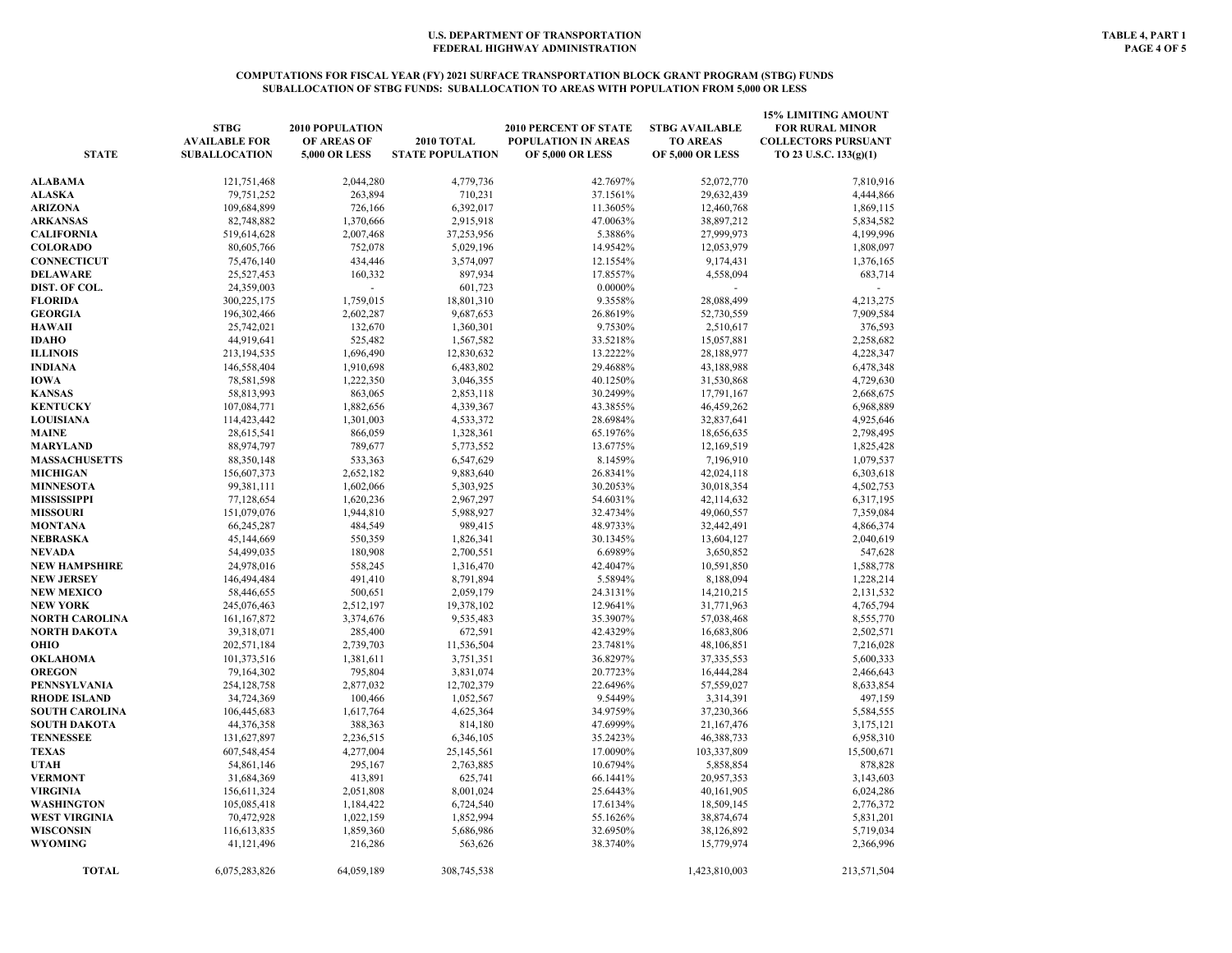#### **COMPUTATIONS FOR FISCAL YEAR (FY) 2021 SURFACE TRANSPORTATION BLOCK GRANT PROGRAM (STBG) FUNDS SUBALLOCATION OF STBG FUNDS: SUMMARY OF SUBALLOCATED AMOUNTS**

|                      | <b>STBG</b><br><b>AVAILABLE FOR</b> | SUBALLOCATION BY POPULATION |                          |                 |  |
|----------------------|-------------------------------------|-----------------------------|--------------------------|-----------------|--|
| <b>STATE</b>         |                                     | AREAS > 200K                |                          |                 |  |
|                      | <b>SUBALLOCATION</b>                |                             | $5K < AREAS \leq 200K$   | $AREAS \leq 5K$ |  |
| ALABAMA              | 121,751,468                         | 43, 145, 372                | 26,533,326               | 52,072,770      |  |
| <b>ALASKA</b>        | 79,751,252                          | 28,211,869                  | 21,906,944               | 29,632,439      |  |
| ARIZONA              | 109,684,899                         | 76,742,881                  | 20,481,250               | 12,460,768      |  |
| ARKANSAS             | 82,748,882                          | 21,758,772                  | 22,092,898               | 38,897,212      |  |
| <b>CALIFORNIA</b>    | 519,614,628                         | 419,338,552                 | 72,276,103               | 27,999,973      |  |
| <b>COLORADO</b>      | 80,605,766                          | 51,257,387                  | 17,294,400               | 12,053,979      |  |
| <b>CONNECTICUT</b>   | 75,476,140                          | 56,513,116                  | 9,788,593                | 9,174,431       |  |
| DELAWARE             | 25,527,453                          | 13,692,164                  | 7,277,195                | 4,558,094       |  |
| DIST. OF COL.        | 24,359,003                          | 24,359,003                  | $\overline{\phantom{a}}$ |                 |  |
| <b>FLORIDA</b>       | 300,225,175                         | 232,077,276                 | 40,059,400               | 28,088,499      |  |
| <b>GEORGIA</b>       | 196,302,466                         | 108,004,286                 | 35,567,621               | 52,730,559      |  |
| HAWAII               | 25,742,021                          | 15,185,548                  | 8,045,856                | 2,510,617       |  |
| IDAHO                | 44,919,641                          | 10,020,324                  | 19,841,436               | 15,057,881      |  |
| <b>ILLINOIS</b>      | 213,194,535                         | 155,399,297                 | 29,606,261               | 28,188,977      |  |
|                      |                                     |                             |                          |                 |  |
| INDIANA<br>IOWA      | 146,558,404                         | 67,438,590                  | 35,930,826               | 43,188,988      |  |
|                      | 78,581,598                          | 17,064,020                  | 29,986,710               | 31,530,868      |  |
| KANSAS               | 58,813,993                          | 23,425,224                  | 17,597,602               | 17,791,167      |  |
| <b>KENTUCKY</b>      | 107,084,771                         | 37,901,348                  | 22,724,161               | 46,459,262      |  |
| <b>LOUISIANA</b>     | 114,423,442                         | 51,617,548                  | 29,968,253               | 32,837,641      |  |
| MAINE                | 28,615,541                          | 4,392,714                   | 5,566,192                | 18,656,635      |  |
| MARYLAND             | 88,974,797                          | 64,960,448                  | 11,844,830               | 12,169,519      |  |
| <b>MASSACHUSETTS</b> | 88,350,148                          | 75,390,277                  | 5,762,961                | 7,196,910       |  |
| MICHIGAN             | 156,607,373                         | 88,007,803                  | 26,575,452               | 42,024,118      |  |
| <b>MINNESOTA</b>     | 99,381,111                          | 49,665,288                  | 19,697,469               | 30,018,354      |  |
| MISSISSIPPI          | 77,128,654                          | 17,902,246                  | 17, 111, 776             | 42,114,632      |  |
| <b>MISSOURI</b>      | 151,079,076                         | 73,344,400                  | 28,674,119               | 49,060,557      |  |
| MONTANA              | 66,245,287                          |                             | 33,802,796               | 32,442,491      |  |
| NEBRASKA             | 45,144,669                          | 22,622,031                  | 8,918,511                | 13,604,127      |  |
| NEVADA               | 54,499,035                          | 47,286,288                  | 3,561,895                | 3,650,852       |  |
| NEW HAMPSHIRE        | 24,978,016                          | 5,922,002                   | 8,464,164                | 10,591,850      |  |
| NEW JERSEY           | 146,494,484                         | 131,617,883                 | 6,688,507                | 8,188,094       |  |
| <b>NEW MEXICO</b>    | 58,446,655                          | 21,912,894                  | 22,323,546               | 14,210,215      |  |
| NEW YORK             | 245,076,463                         | 193,670,991                 | 19,633,509               | 31,771,963      |  |
| NORTH CAROLINA       | 161, 167, 872                       | 73,929,849                  | 30,199,555               | 57,038,468      |  |
| NORTH DAKOTA         | 39,318,071                          |                             | 22,634,265               | 16,683,806      |  |
| OHIO                 | 202,571,184                         | 120,615,809                 | 33,848,524               | 48,106,851      |  |
| OKLAHOMA             | 101,373,516                         | 40,993,765                  | 23,044,198               | 37, 335, 553    |  |
| <b>OREGON</b>        | 79,164,302                          | 40,798,253                  | 21,921,765               | 16,444,284      |  |
| PENNSYLVANIA         | 254,128,758                         | 157,894,517                 | 38,675,214               | 57,559,027      |  |
| <b>RHODE ISLAND</b>  | 34,724,369                          | 31,409,978                  |                          | 3,314,391       |  |
| SOUTH CAROLINA       | 106,445,683                         | 42,946,820                  | 26,268,497               | 37,230,366      |  |
| SOUTH DAKOTA         | 44,376,358                          |                             | 23,208,882               | 21,167,476      |  |
| TENNESSEE            | 131,627,897                         | 56,469,051                  | 28,770,113               | 46,388,733      |  |
| TEXAS                | 607,548,454                         | 399,205,178                 | 105,005,467              | 103,337,809     |  |
| UTAH                 | 54,861,146                          | 40,692,785                  | 8,309,507                | 5,858,854       |  |
| <b>VERMONT</b>       | 31,684,369                          |                             | 10,727,016               | 20,957,353      |  |
| VIRGINIA             | 156,611,324                         | 94,722,398                  | 21,727,021               | 40,161,905      |  |
| WASHINGTON           | 105,085,418                         | 62,786,417                  | 23,789,856               | 18,509,145      |  |
| WEST VIRGINIA        | 70,472,928                          | 4,269,768                   | 27,328,486               | 38,874,674      |  |
| WISCONSIN            | 116,613,835                         | 45,760,821                  | 32,726,122               | 38,126,892      |  |
| WYOMING              | 41,121,496                          |                             | 25,341,522               | 15,779,974      |  |
| <b>TOTAL</b>         | 6,075,283,826                       | 3,462,343,251               | 1,189,130,572            | 1,423,810,003   |  |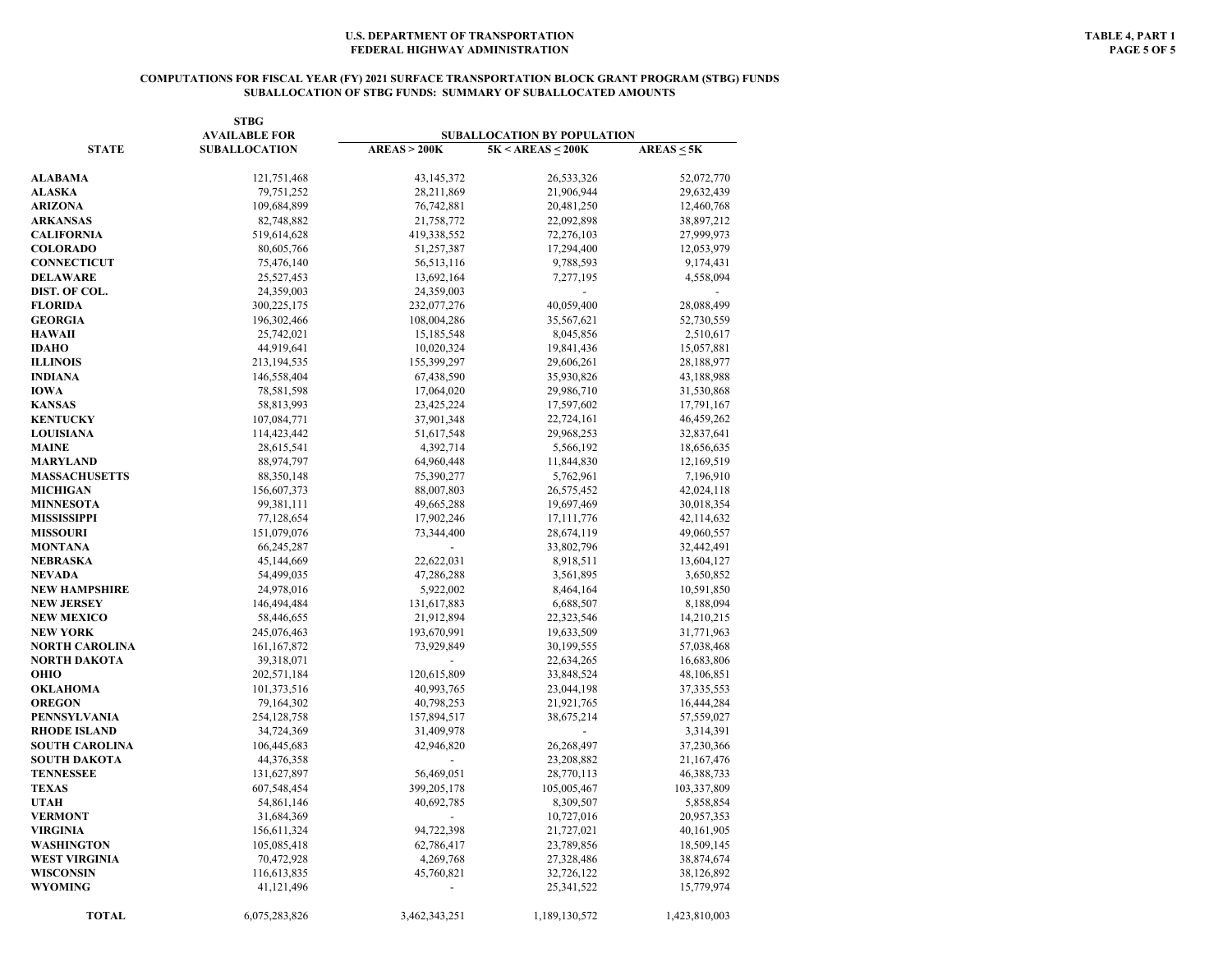|                             |                                                     |              | <b>POPULATION</b>      |                |                          |
|-----------------------------|-----------------------------------------------------|--------------|------------------------|----------------|--------------------------|
|                             |                                                     |              | <b>URBANIZED AREAS</b> |                | <b>STBG</b>              |
| <b>STATE</b>                | <b>URBANIZED AREA</b>                               |              | <b>IN 2010</b>         | <b>PERCENT</b> | <b>SUBALLOCATION</b>     |
|                             |                                                     |              |                        |                |                          |
| Alabama                     |                                                     |              |                        |                |                          |
|                             | Birmingham                                          |              | 749,495                | 44.25%         | 19,091,455               |
|                             | Columbus                                            |              | 61,264                 | 3.62%          | 1,560,543                |
|                             | Huntsville                                          |              | 286,692                | 16.93%         | 7,302,741                |
|                             | Mobile                                              |              | 326,183                | 19.26%         | 8,308,672                |
|                             | Montgomery                                          |              | 263,907                | 15.58%         | 6,722,351                |
|                             | Pensacola                                           | <b>Total</b> | 6,266                  | 0.37%          | 159,610                  |
| Alaska                      |                                                     |              | 1,693,807              | 100.00%        | 43,145,372               |
|                             |                                                     |              |                        | 100.00%        | 28,211,869               |
|                             | Anchorage                                           | Total        | 251,243<br>251,243     | 100.00%        | 28,211,869               |
| Arizona                     |                                                     |              |                        |                |                          |
|                             | Phoenix--Mesa                                       |              | 3,629,114              | 81.15%         | 62,274,397               |
|                             | Tucson                                              |              | 843,168                | 18.85%         | 14,468,484               |
|                             |                                                     | <b>Total</b> | 4,472,282              | 100.00%        | 76,742,881               |
| Arkansas                    |                                                     |              |                        |                |                          |
|                             | Fayetteville--Springdale--Rogers                    |              | 295,081                | 38.49%         | 8,373,906                |
|                             | Little Rock                                         |              | 431,388                | 56.26%         | 12,242,071               |
|                             | Memphis                                             |              | 40,270                 | 5.25%          | 1,142,795                |
|                             |                                                     | Total        | 766,739                | 100.00%        | 21,758,772               |
| California                  |                                                     |              |                        |                |                          |
|                             | Antioch                                             |              | 277,634                | 0.92%          | 3,872,413                |
|                             | Bakersfield                                         |              | 523,994                | 1.74%          | 7,308,618                |
|                             | Concord                                             |              | 615,968                | 2.05%          | 8,591,463                |
|                             | Fresno                                              |              | 654,628                | 2.18%          | 9,130,689                |
|                             | Indio--Cathedral City                               |              | 345,580                | 1.15%          | 4,820,117                |
|                             | Lake Tahoe (Bi-State MPO)                           |              | 145,000                | 0.48%          | 2,022,446                |
|                             | Lancaster--Palmdale                                 |              | 341,219                | 1.13%          | 4,759,290                |
|                             | Los Angeles--Long Beach--Anaheim                    |              | 12,150,996             | 40.42%         | 169,480,934              |
|                             | Mission Viejo--Lake Forest--San Clemente<br>Modesto |              | 583,681<br>358,172     | 1.94%<br>1.19% | 8,141,127<br>4,995,749   |
|                             | Murrieta--Temecula--Menifee                         |              | 441,546                | 1.47%          | 6,158,642                |
|                             | Oxnard                                              |              | 367,260                | 1.22%          | 5,122,508                |
|                             | Reno                                                |              | 9                      | $0.00\%$       | 126                      |
|                             | Riverside-San Bernardino                            |              | 1,932,666              | 6.43%          | 26,956,641               |
|                             | Sacramento                                          |              | 1,723,634              | 5.73%          | 24,041,083               |
|                             | San Diego                                           |              | 2,956,746              | 9.83%          | 41,240,411               |
|                             | San Francisco--Oakland                              |              | 3,281,212              | 10.91%         | 45,766,032               |
|                             | San Jose                                            |              | 1,664,496              | 5.54%          | 23,216,232               |
|                             | Santa Clarita                                       |              | 258,653                | 0.86%          | 3,607,667                |
|                             | Santa Rosa                                          |              | 308,231                | 1.03%          | 4,299,177                |
|                             | Stockton                                            |              | 370,583                | 1.23%          | 5,168,856                |
|                             | <b>Thousand Oaks</b>                                |              | 214,811                | 0.71%          | 2,996,163                |
|                             | Victorville--Hesperia                               |              | 328,454                | 1.09%          | 4,581,245                |
|                             | Visalia                                             |              | 219,454                | 0.73%          | 3,060,923                |
|                             |                                                     | <b>Total</b> | 30,064,627             | 100.00%        | 419,338,552              |
| Colorado                    |                                                     |              |                        |                |                          |
|                             | Colorado Springs                                    |              | 559,409                | 17.49%         | 8,965,964                |
|                             | Denver--Aurora                                      |              | 2,374,203              | 74.24%         | 38,052,693               |
|                             | Fort Collins                                        |              | 264,465                | 8.27%          | 4,238,730                |
|                             |                                                     | Total        | 3,198,077              | 100.00%        | 51,257,387               |
| Connecticut                 |                                                     |              |                        | 32.79%         |                          |
|                             | Bridgeport--Stamford<br>Hartford                    |              | 877,630<br>924,859     | 34.56%         | 18,533,387<br>19,530,748 |
|                             | New Haven                                           |              | 562,839                | 21.03%         | 11,885,776               |
|                             | New York--Newark                                    |              | 114                    | $0.00\%$       | 2,407                    |
|                             | Norwich--New London                                 |              | 188,041                | 7.03%          | 3,970,964                |
|                             | Springfield                                         |              | 89,711                 | 3.35%          | 1,894,476                |
|                             | Worcester                                           |              | 32,928                 | 1.23%          | 695,358                  |
|                             |                                                     | <b>Total</b> | 2,676,122              | 100.00%        | 56,513,116               |
| <b>Delaware</b>             |                                                     |              |                        |                |                          |
|                             | Philadelphia                                        |              | 481,625                | 100.00%        | 13,692,164               |
|                             |                                                     | Total        | 481,625                | 100.00%        | 13,692,164               |
| <b>District of Columbia</b> |                                                     |              |                        |                |                          |
|                             | Washington, DC                                      |              | 601,723                | 100.00%        | 24,359,003               |
|                             |                                                     | <b>Total</b> | 601,723                | 100.00%        | 24,359,003               |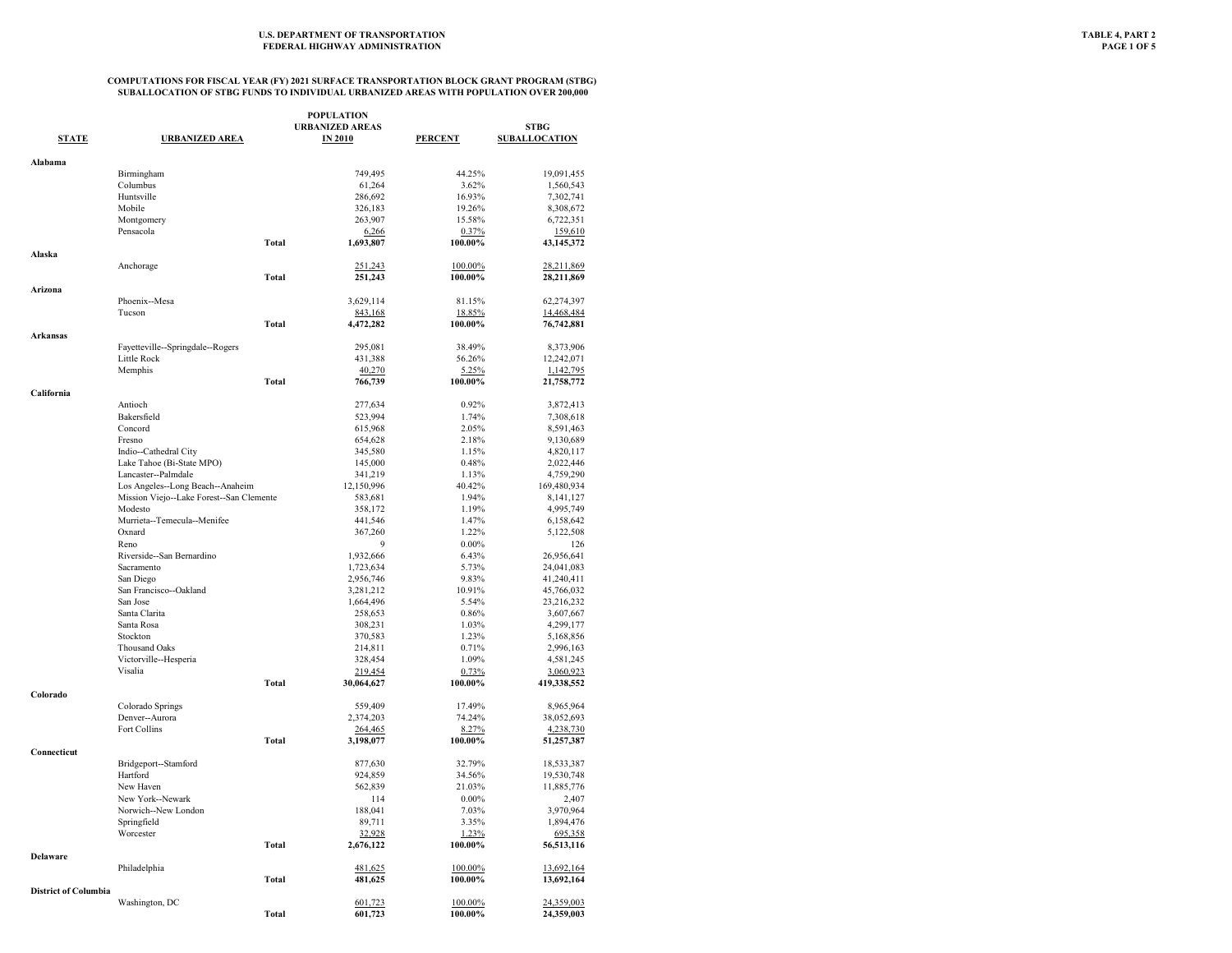|                 |                                                  | <b>POPULATION</b>                        |                  |                              |
|-----------------|--------------------------------------------------|------------------------------------------|------------------|------------------------------|
| <b>STATE</b>    | <b>URBANIZED AREA</b>                            | <b>URBANIZED AREAS</b><br><b>IN 2010</b> |                  | STBG<br><b>SUBALLOCATION</b> |
|                 |                                                  |                                          | <b>PERCENT</b>   |                              |
| Florida         |                                                  |                                          |                  |                              |
|                 | <b>Bonita Springs</b>                            | 310,298                                  | 2.14%            | 4,954,935                    |
|                 | Cape Coral                                       | 530,290                                  | 3.65%            | 8,467,836                    |
|                 | Jacksonville                                     | 1,065,219                                | 7.33%            | 17,009,749                   |
|                 | Kissimmee                                        | 314,071                                  | 2.16%            | 5,015,183                    |
|                 | Lakeland<br>Miami                                | 262,596                                  | 1.81%            | 4,193,215                    |
|                 | Orlando                                          | 5,502,379<br>1,510,516                   | 37.86%<br>10.39% | 87, 863, 702<br>24,120,390   |
|                 | Palm Bay--Melbourne                              | 452,791                                  | 3.12%            | 7,230,308                    |
|                 | Palm Coast--Daytona Beach--Port Orange           | 349,064                                  | 2.40%            | 5,573,963                    |
|                 | Pensacola                                        | 333,801                                  | 2.30%            | 5,330,238                    |
|                 | Port St. Lucie                                   | 376,047                                  | 2.59%            | 6,004,836                    |
|                 | Sarasota--Bradenton                              | 643,260                                  | 4.43%            | 10,271,776                   |
|                 | Tallahassee                                      | 240,223                                  | 1.65%            | 3,835,956                    |
|                 | Tampa--St. Petersburg                            | 2,441,770                                | 16.80%           | 38,990,944                   |
|                 | Winter Haven                                     | 201,289                                  | 1.38%            | 3,214,245                    |
|                 | <b>Total</b>                                     | 14,533,614                               | 100.00%          | 232,077,276                  |
| Georgia         | Atlanta                                          |                                          |                  |                              |
|                 | Augusta-Richmond County                          | 4,515,419<br>283,283                     | 84.72%<br>5.31%  | 91,496,659<br>5,740,209      |
|                 | Chattanooga                                      | 78,364                                   | 1.47%            | 1,587,902                    |
|                 | Columbus                                         | 192,338                                  | 3.61%            | 3,897,376                    |
|                 | Savannah                                         | 260,677                                  | 4.89%            | 5,282,140                    |
|                 | <b>Total</b>                                     | 5,330,081                                | 100.00%          | 108,004,286                  |
| Hawaii          |                                                  |                                          |                  |                              |
|                 | Honolulu                                         | 802,459                                  | 100.00%          | 15,185,548                   |
|                 | <b>Total</b>                                     | 802,459                                  | 100.00%          | 15,185,548                   |
| Idaho           |                                                  |                                          |                  |                              |
|                 | <b>Boise City</b>                                | 349,684                                  | 100.00%          | 10,020,324                   |
|                 | <b>Total</b>                                     | 349,684                                  | 100.00%          | 10,020,324                   |
| <b>Illinois</b> |                                                  |                                          |                  |                              |
|                 | Chicago                                          | 8,018,716                                | 85.74%           | 133,239,456                  |
|                 | Davenport                                        | 137,150                                  | 1.47%            | 2,278,893                    |
|                 | Peoria<br>Rockford                               | 266,921<br>296,863                       | 2.85%<br>3.17%   | 4,435,175<br>4,932,693       |
|                 | Round Lake Beach--McHenry--Grayslake             | 259,811                                  | 2.78%            | 4,317,035                    |
|                 | St. Louis                                        | 372,895                                  | 3.99%            | 6,196,045                    |
|                 | <b>Total</b>                                     | 9,352,356                                | 100.00%          | 155,399,297                  |
| Indiana         |                                                  |                                          |                  |                              |
|                 | Chicago                                          | 589,492                                  | 19.76%           | 13,324,745                   |
|                 | Cincinnati                                       | 10,225                                   | 0.34%            | 231,123                      |
|                 | Evansville                                       | 200,768                                  | 6.73%            | 4.538.115                    |
|                 | Fort Wayne                                       | 313,492                                  | 10.51%           | 7,086,103                    |
|                 | Indianapolis                                     | 1,487,483                                | 49.86%           | 33,622,732                   |
|                 | Louisville/Jefferson County                      | 140,180                                  | 4.70%            | 3,168,597                    |
|                 | South Bend                                       | 241,870                                  | 8.11%            | <u>5,467,175</u>             |
|                 | <b>Total</b>                                     | 2,983,510                                | 100.00%          | 67,438,590                   |
| Iowa            | Davenport                                        | 142,901                                  | 21.60%           | 3,686,172                    |
|                 | Des Moines                                       | 450,070                                  | 68.04%           | 11,609,684                   |
|                 | Omaha                                            | 68,546                                   | 10.36%           | 1,768,164                    |
|                 | <b>Total</b>                                     | 661,517                                  | 100.00%          | 17,064,020                   |
| Kansas          |                                                  |                                          |                  |                              |
|                 | Kansas City                                      | 663,508                                  | 58.39%           | 13,677,512                   |
|                 | Wichita                                          | 472,870                                  | 41.61%           | 9,747,712                    |
|                 | <b>Total</b>                                     | 1,136,378                                | 100.00%          | 23,425,224                   |
| Kentucky        |                                                  |                                          |                  |                              |
|                 | Cincinnati                                       | 328,060                                  | 21.36%           | 8,095,704                    |
|                 | Evansville                                       | 28,583                                   | 1.86%            | 705,357                      |
|                 | Huntington                                       | 56,594                                   | 3.68%            | 1,396,599                    |
|                 | Lexington-Fayette<br>Louisville/Jefferson County | 290,263<br>832,366                       | 18.90%<br>54.20% | 7,162,968<br>20,540,720      |
|                 | <b>Total</b>                                     | 1,535,866                                | 100.00%          | 37,901,348                   |
|                 |                                                  |                                          |                  |                              |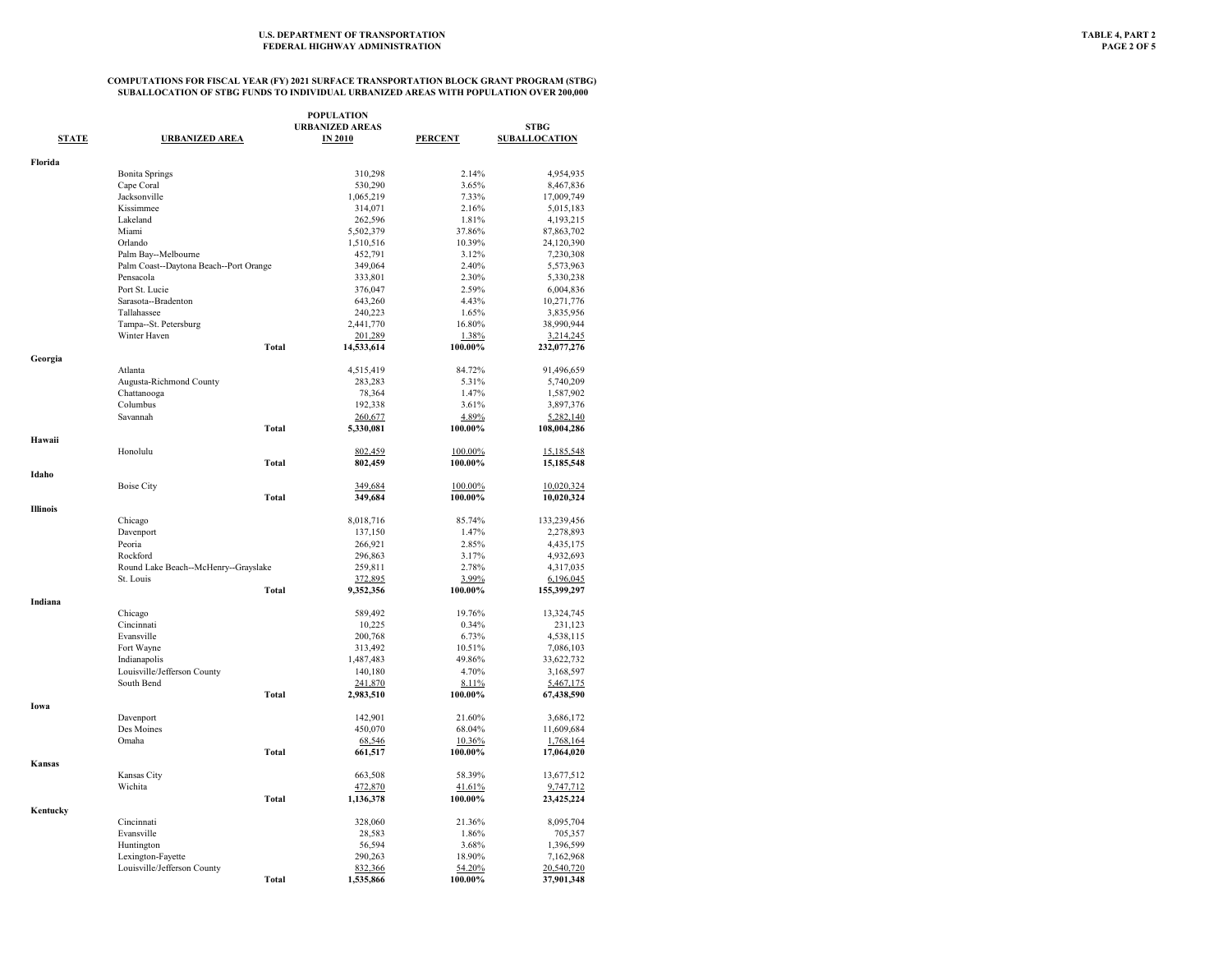| POPULATION           |                                        |              |                        |                   |                      |
|----------------------|----------------------------------------|--------------|------------------------|-------------------|----------------------|
|                      |                                        |              | <b>URBANIZED AREAS</b> |                   | <b>STBG</b>          |
| <b>STATE</b>         | <b>URBANIZED AREA</b>                  |              | <b>IN 2010</b>         | <b>PERCENT</b>    | <b>SUBALLOCATION</b> |
| Louisiana            |                                        |              |                        |                   |                      |
|                      | <b>Baton Rouge</b>                     |              | 594,309                | 29.06%            | 15,000,508           |
|                      | Lafayette                              |              | 252,720                | 12.36%            | 6,378,716            |
|                      | New Orleans                            |              | 899,703                | 43.99%            | 22,708,728           |
|                      | Shreveport                             |              | 298,317                | 14.59%            | 7,529,596            |
|                      |                                        | <b>Total</b> | 2,045,049              | 100.00%           | 51,617,548           |
| Maine                |                                        |              |                        |                   |                      |
|                      | Portland                               |              | 203,914                | 100.00%           | 4,392,714            |
|                      |                                        | Total        | 203,914                | 100.00%           | 4,392,714            |
| Maryland             |                                        |              |                        |                   |                      |
|                      | Aberdeen--Bel Air South--Bel Air North |              | 213,751                | 5.07%             | 3,294,064            |
|                      | Baltimore                              |              | 2,203,663              | 52.28%            | 33,960,111           |
|                      | Philadelphia                           |              | 48,690                 | 1.16%             | 750,350              |
|                      | Washington, DC                         |              | 1,749,163              | 41.50%            | 26,955,923           |
|                      |                                        | <b>Total</b> | 4,215,267              | 100.00%           | 64,960,448           |
| Massachusetts        |                                        |              |                        |                   |                      |
|                      | <b>Barnstable Town</b>                 |              | 246,695                | 4.42%             | 3,328,768            |
|                      | Boston                                 |              | 4,087,709              | 73.16%            | 55,157,325           |
|                      | Nashua                                 |              | 7,318                  | 0.13%             | 98,745               |
|                      | Providence                             |              | 260,276                | 4.66%             | 3,512,023            |
|                      | Springfield                            |              | 531,589                | 9.51%             | 7,172,973            |
|                      | Worcester                              |              | 453,586                | 8.12%             | 6,120,443            |
| Michigan             |                                        | <b>Total</b> | 5,587,173              | 100.00%           | 75,390,277           |
|                      | Ann Arbor                              |              | 306,022                | 5.51%             | 4,848,953            |
|                      | Detroit                                |              | 3,734,090              | 67.23%            | 59,167,071           |
|                      | Flint                                  |              | 356,218                | 6.41%             | 5,644,314            |
|                      | <b>Grand Rapids</b>                    |              | 569,935                | 10.26%            | 9,030,683            |
|                      | Kalamazoo                              |              | 209,703                | 3.78%             | 3,322,767            |
|                      | Lansing                                |              | 313,532                | 5.64%             | 4,967,949            |
|                      | South Bend                             |              | 36,295                 | 0.65%             | 575,098              |
|                      | Toledo                                 |              | 28,461                 | 0.51%             | 450,968              |
|                      |                                        | <b>Total</b> | 5,554,256              | 100.00%           | 88,007,803           |
| Minnesota            |                                        |              |                        |                   |                      |
|                      | Minneapolis-St. Paul                   |              | 2,650,614              | 100.00%           | 49,665,288           |
|                      |                                        | <b>Total</b> | 2,650,614              | 100.00%           | 49,665,288           |
| Mississippi          |                                        |              |                        |                   |                      |
|                      | Gulfport                               |              | 208,948                | 30.34%            | 5,431,164            |
|                      | Jackson                                |              | 351,478                | 51.03%            | 9,135,933            |
|                      | Memphis                                |              | 128,310                | 18.63%            | 3,335,149            |
|                      |                                        | <b>Total</b> | 688,736                | 100.00%           | 17,902,246           |
| Missouri             |                                        |              |                        |                   |                      |
|                      | Fayetteville--Springdale--Rogers       |              | $\overline{c}$         | $0.00\%$          | 50                   |
|                      | Kansas City                            |              | 855,909                | 29.44%            | 21,591,504           |
|                      | St. Louis                              |              | 1,777,811              | 61.15%            | 44,847,774           |
|                      | Springfield                            |              | 273,724                | 9.41%             | 6,905,072            |
|                      |                                        | <b>Total</b> | 2,907,446              | 100.00%           | 73,344,400           |
| Nebraska             |                                        |              |                        |                   |                      |
|                      | Lincoln                                |              | 258,719                | 28.27%            | 6,395,182            |
|                      | Omaha                                  |              | 656,462                | 71.73%            | 16,226,849           |
|                      |                                        | <b>Total</b> | 915,181                | 100.00%           | 22,622,031           |
| Nevada               |                                        |              |                        |                   |                      |
|                      | Lake Tahoe (Bi-State MPO)              |              | 65,000                 | 2.77%             | 1,311,746            |
|                      | Las Vegas--Henderson                   |              | 1,886,011              | 80.49%            | 38,061,040           |
|                      | Reno                                   |              | 392,132                | 16.74%            | 7,913,502            |
|                      |                                        | <b>Total</b> | 2,343,143              | 100.00%           | 47,286,288           |
| <b>New Hampshire</b> | Boston                                 |              | 93,038                 | 29.81%            | 1,765,254            |
|                      |                                        |              |                        |                   |                      |
|                      | Nashua                                 | <b>Total</b> | 219,082                | 70.19%<br>100.00% | 4,156,748            |
|                      |                                        |              | 312,120                |                   | 5,922,002            |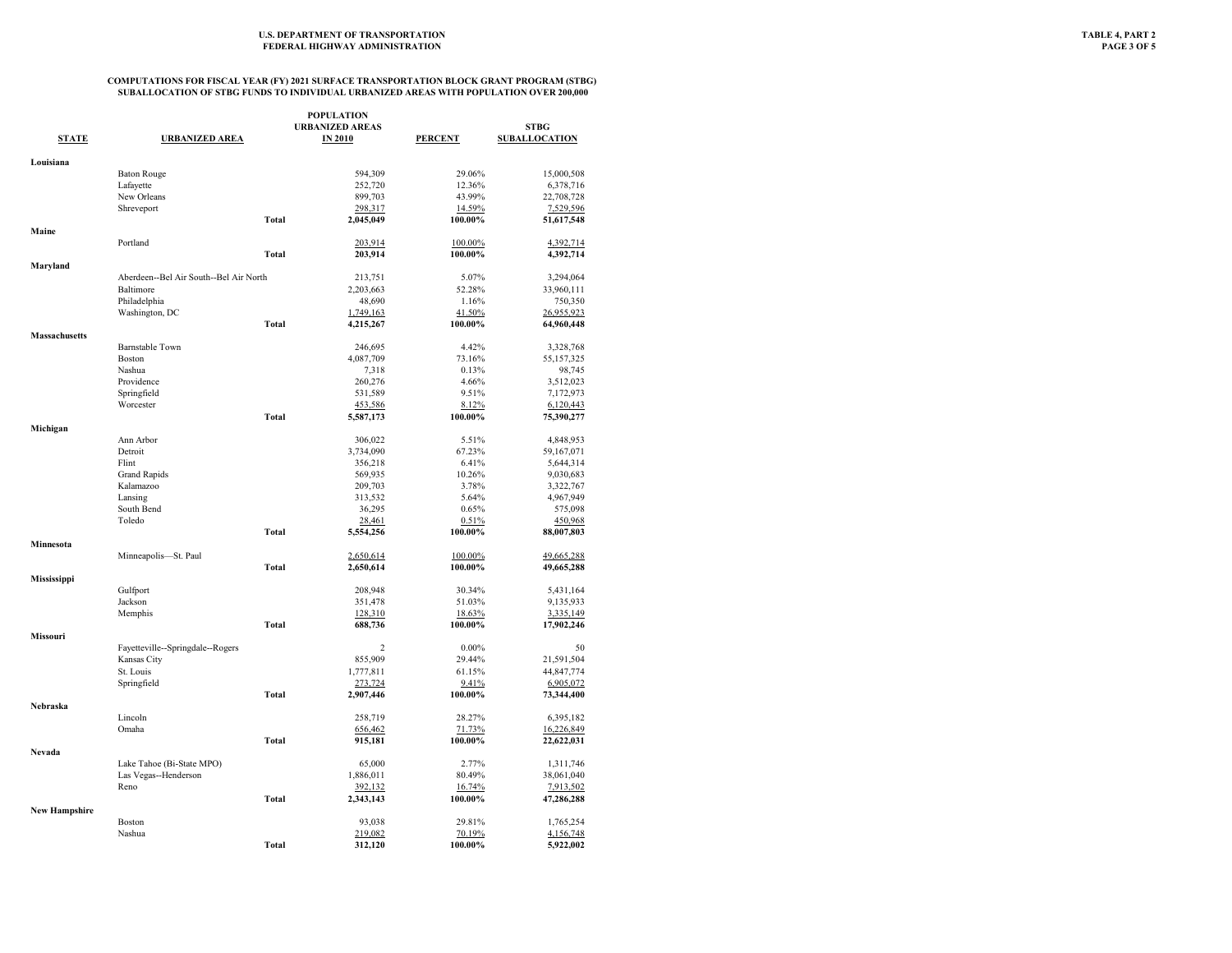| <b>STATE</b>      | <b>URBANIZED AREA</b>  |              | <b>POPULATION</b><br><b>URBANIZED AREAS</b><br><b>IN 2010</b> | <b>PERCENT</b> | <b>STBG</b><br><b>SUBALLOCATION</b> |
|-------------------|------------------------|--------------|---------------------------------------------------------------|----------------|-------------------------------------|
|                   |                        |              |                                                               |                |                                     |
| <b>New Jersey</b> | Allentown              |              | 32,443                                                        | 0.41%          | 540,580                             |
|                   | <b>Atlantic City</b>   |              | 248,402                                                       | 3.14%          | 4,138,986                           |
|                   | New York--Newark       |              | 6,159,466                                                     | 77.98%         | 102,631,787                         |
|                   | Philadelphia           |              | 1,150,865                                                     | 14.57%         | 19,176,229                          |
|                   | Poughkeepsie--Newburgh |              | 11,228                                                        | 0.14%          | 187,086                             |
|                   | Trenton                |              | 296,668                                                       | 3.76%          | 4,943,215                           |
|                   |                        | <b>Total</b> | 7,899,072                                                     | 100.00%        | 131,617,883                         |
| <b>New Mexico</b> |                        |              | 741,318                                                       | 96.02%         |                                     |
|                   | Albuquerque<br>El Paso |              | 30,712                                                        | 3.98%          | 21,041,181                          |
|                   |                        | Total        | 772,030                                                       | 100.00%        | 871,713<br>21,912,894               |
| New York          |                        |              |                                                               |                |                                     |
|                   | Albany--Schenectady    |              | 594,962                                                       | 3.89%          | 7,524,534                           |
|                   | Bridgeport--Stamford   |              | 45,681                                                        | 0.30%          | 577,731                             |
|                   | Buffalo                |              | 935,906                                                       | 6.11%          | 11,836,481                          |
|                   | New York--Newark       |              | 12,191,715                                                    | 79.61%         | 154,189,631                         |
|                   | Poughkeepsie--Newburgh |              | 412,338                                                       | 2.69%          | 5,214,873                           |
|                   | Rochester              |              | 720,572                                                       | 4.71%          | 9,113,134                           |
|                   | Syracuse               |              | 412,317                                                       | 2.69%          | 5,214,607                           |
|                   |                        | <b>Total</b> | 15,313,491                                                    | 100.00%        | 193,670,991                         |
| North Carolina    | Asheville              |              | 280,648                                                       | 6.42%          | 4,743,487                           |
|                   | Charlotte              |              | 1,180,484                                                     | 26.99%         | 19,952,434                          |
|                   | Concord                |              | 214,881                                                       | 4.91%          | 3,631,899                           |
|                   | Durham                 |              | 347,602                                                       | 7.95%          | 5,875,138                           |
|                   | Fayetteville           |              | 310,282                                                       | 7.09%          | 5,244,358                           |
|                   | Greensboro             |              | 311,810                                                       | 7.13%          | 5,270,185                           |
|                   | Hickory                |              | 212,195                                                       | 4.85%          | 3,586,501                           |
|                   | Myrtle Beach--Socastee |              | 20,279                                                        | 0.46%          | 342,754                             |
|                   | Raleigh                |              | 884,891                                                       | 20.23%         | 14,956,348                          |
|                   | Wilmington             |              | 219,957                                                       | 5.03%          | 3,717,693                           |
|                   | Winston-Salem          |              | 391,024                                                       | 8.94%          | 6,609,052                           |
|                   |                        | Total        | 4,374,053                                                     | 100.00%        | 73,929,849                          |
| Ohio              | Akron                  |              | 569,499                                                       | 8.29%          | 9,999,917                           |
|                   | Canton                 |              | 279,245                                                       | 4.07%          | 4,903,304                           |
|                   | Cincinnati             |              | 1,286,542                                                     | 18.73%         | 22,590,582                          |
|                   | Cleveland              |              | 1,780,673                                                     | 25.92%         | 31,267,101                          |
|                   | Columbus               |              | 1,368,035                                                     | 19.92%         | 24,021,530                          |
|                   | Dayton                 |              | 724,091                                                       | 10.54%         | 12,714,421                          |
|                   | Huntington             |              | 33,775                                                        | 0.49%          | 593,060                             |
|                   | Toledo                 |              | 479,182                                                       | 6.98%          | 8,414,028                           |
|                   | Youngstown             |              | 348,073                                                       | 5.07%          | 6,111,866                           |
|                   |                        | <b>Total</b> | 6,869,115                                                     | 100.00%        | 120,615,809                         |
| Oklahoma          | Oklahoma City          |              | 861,505                                                       | 56.79%         | 23,280,624                          |
|                   | Tulsa                  |              | 655,479                                                       | 43.21%         | 17,713,141                          |
|                   |                        | <b>Total</b> | 1,516,984                                                     | 100.00%        | 40,993,765                          |
| Oregon            |                        |              |                                                               |                |                                     |
|                   | Eugene                 |              | 247,421                                                       | 12.53%         | 5,112,642                           |
|                   | Portland               |              | 1,490,336                                                     | 75.48%         | 30,795,910                          |
|                   | Salem                  |              | 236,632                                                       | 11.99%         | 4,889,701                           |
| Pennsylvania      |                        | <b>Total</b> | 1,974,389                                                     | 100.00%        | 40,798,253                          |
|                   | Allentown              |              | 632,208                                                       | 8.01%          | 12,648,200                          |
|                   | Harrisburg             |              | 444,474                                                       | 5.63%          | 8,892,320                           |
|                   | Lancaster              |              | 402,004                                                       | 5.09%          | 8,042,649                           |
|                   | Philadelphia           |              | 3,760,387                                                     | 47.65%         | 75,231,772                          |
|                   | Pittsburgh             |              | 1,733,853                                                     | 21.97%         | 34,688,141                          |
|                   | Reading                |              | 266,254                                                       | 3.37%          | 5,326,782                           |
|                   | Scranton               |              | 381,502                                                       | 4.83%          | 7,632,478                           |
|                   | York                   |              | 232,045                                                       | 2.94%          | 4,642,383                           |
|                   | Youngstown             |              | 39,477                                                        | 0.50%          | 789,792                             |
|                   |                        | <b>Total</b> | 7,892,204                                                     | 100.00%        | 157,894,517                         |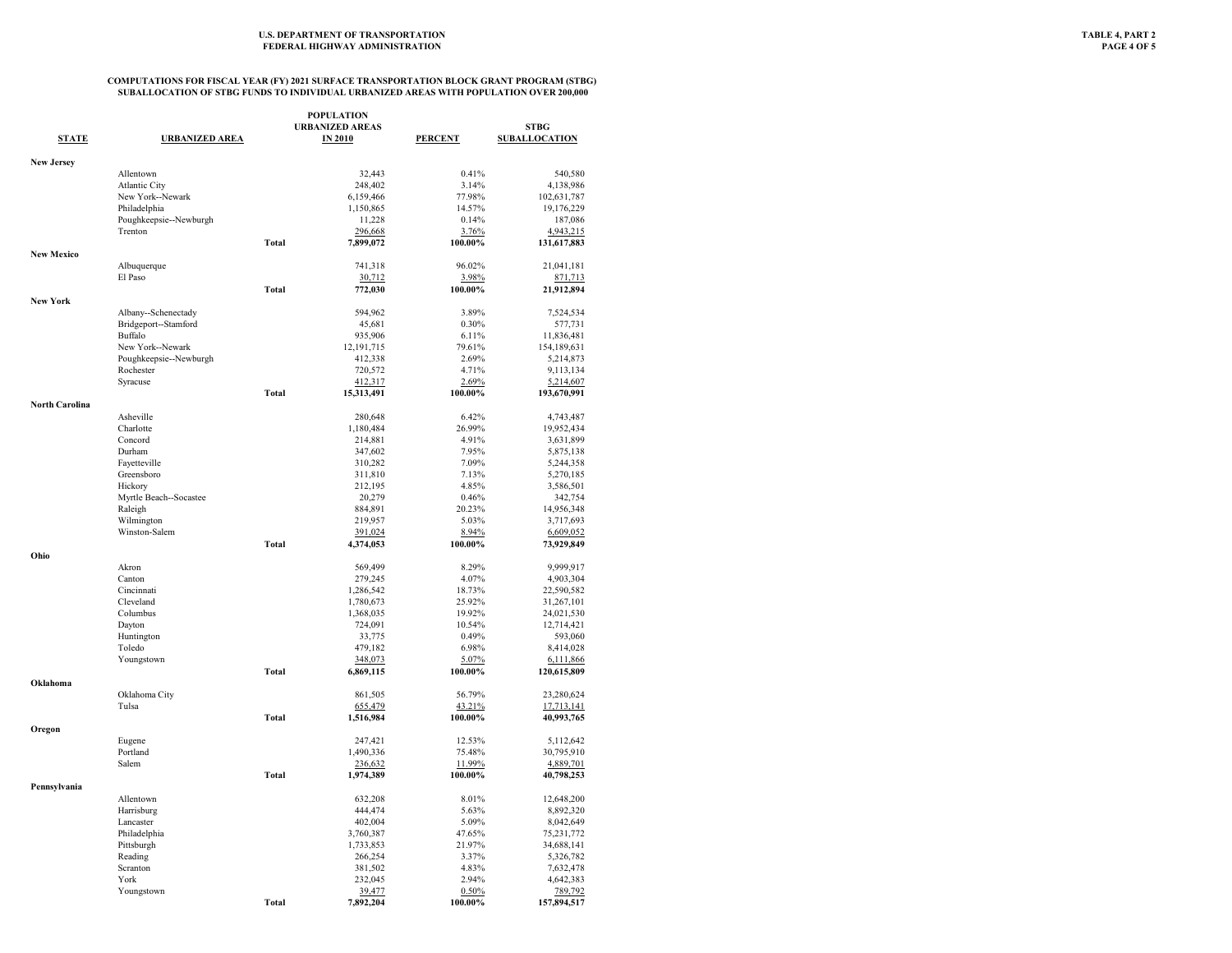| POPULATION          |                                                               |              |                        |                |                          |
|---------------------|---------------------------------------------------------------|--------------|------------------------|----------------|--------------------------|
|                     |                                                               |              | <b>URBANIZED AREAS</b> |                | <b>STBG</b>              |
| <b>STATE</b>        | <b>URBANIZED AREA</b>                                         |              | <b>IN 2010</b>         | <b>PERCENT</b> | <b>SUBALLOCATION</b>     |
| <b>Rhode Island</b> |                                                               |              |                        |                |                          |
|                     | <b>Boston</b>                                                 |              | 272                    | 0.03%          | 8,973                    |
|                     | Norwich--New London                                           |              | 21,149                 | 2.22%          | 697,709                  |
|                     | Providence                                                    |              | 930,680                | 97.75%         | 30,703,296               |
|                     |                                                               | <b>Total</b> | 952,101                | 100.00%        | 31,409,978               |
| South Carolina      |                                                               |              |                        |                |                          |
|                     | Augusta-Richmond County                                       |              | 103,504                | 5.55%          | 2,381,987                |
|                     | Charleston--North Charleston                                  |              | 548,404                | 29.39%         | 12,620,680               |
|                     | Charlotte                                                     |              | 68,958                 | 3.70%          | 1,586,963                |
|                     | Columbia                                                      |              | 549,777                | 29.46%         | 12,652,277               |
|                     | Greenville                                                    |              | 400,492                | 21.46%         | 9,216,711                |
|                     | Myrtle Beach--Socastee                                        |              | 195,025                | 10.45%         | 4,488,202                |
|                     |                                                               | <b>Total</b> | 1,866,160              | 100.00%        | 42,946,820               |
| <b>Tennessee</b>    |                                                               |              |                        |                |                          |
|                     | Chattanooga                                                   |              | 302,748                | 11.12%         | 6,279,455                |
|                     | Knoxville                                                     |              | 558,696                | 20.52%         | 11,588,207               |
|                     | Memphis                                                       |              | 891,481                | 32.74%         | 18,490,676               |
|                     | Nashville-Davidson                                            |              | 969,587                | 35.61%         | 20,110,713               |
|                     |                                                               | <b>Total</b> | 2,722,512              | 100.00%        | 56,469,051               |
| <b>Texas</b>        |                                                               |              |                        |                |                          |
|                     | Austin                                                        |              | 1,362,416              | 8.25%          | 32,917,688               |
|                     | Brownsville<br>Conroe--The Woodlands                          |              | 217,585                | 1.32%          | 5,257,128                |
|                     |                                                               |              | 239,938                | 1.45%          | 5,797,205                |
|                     | Corpus Christi                                                |              | 320,069                | 1.94%          | 7,733,271                |
|                     | Dallas--Fort Worth--Arlington                                 |              | 5,121,892              | 31.00%         | 123,751,368              |
|                     | Denton--Lewisville                                            |              | 366,174                | 2.22%          | 8,847,225                |
|                     | El Paso                                                       |              | 772,374                | 4.67%          | 18,661,529               |
|                     | Houston                                                       |              | 4,944,332              | 29.92%         | 119,461,294              |
|                     | Killeen                                                       |              | 217,630                | 1.32%          | 5,258,215                |
|                     | Laredo                                                        |              | 235,730                | 1.43%          | 5,695,534                |
|                     | Lubbock                                                       |              | 237,356                | 1.44%          | 5,734,820                |
|                     | McAllen                                                       |              | 728,825                | 4.41%          | 17,609,331               |
|                     | San Antonio                                                   |              | 1,758,210              | 10.64%         | 42,480,570               |
|                     |                                                               | <b>Total</b> | 16,522,531             | 100.00%        | 399,205,178              |
| Utah                | Ogden--Layton                                                 |              | 546,026                | 26.63%         | 10,838,227               |
|                     | Provo--Orem                                                   |              | 482,819                | 23.55%         | 9,583,613                |
|                     | Salt Lake City--West Valley City                              |              |                        | 49.81%         |                          |
|                     |                                                               | <b>Total</b> | 1,021,243<br>2,050,088 | 100.00%        | 20,270,945<br>40,692,785 |
| Virginia            |                                                               |              |                        |                |                          |
|                     | Richmond                                                      |              | 953,556                | 19.70%         | 18,664,819               |
|                     | Roanoke                                                       |              | 210,111                | 4.34%          | 4,112,694                |
|                     | Virginia Beach                                                |              | 1,439,666              | 29.75%         | 28,179,893               |
|                     | Washington, DC                                                |              | 2,235,884              | 46.20%         | 43,764,992               |
|                     |                                                               | Total        | 4,839,217              | 100.00%        | 94,722,398               |
| Washington          |                                                               |              |                        |                |                          |
|                     | Kennewick--Pasco                                              |              | 210,975                | 5.25%          | 3,296,939                |
|                     | Portland                                                      |              | 359,562                | 8.95%          | 5,618,930                |
|                     | Seattle                                                       |              | 3,059,393              | 76.15%         | 47,809,603               |
|                     | Spokane                                                       |              | 387,847                | 9.65%          | 6,060,945                |
|                     |                                                               | <b>Total</b> | 4,017,777              | 100.00%        | 62,786,417               |
| West Virginia       |                                                               |              |                        |                |                          |
|                     | Huntington                                                    |              | 112,268                | 100.00%        | 4,269,768                |
|                     |                                                               | <b>Total</b> | 112,268                | 100.00%        | 4,269,768                |
| Wisconsin           |                                                               |              | 216,154                | 9.69%          |                          |
|                     | Appleton<br>Green Bay                                         |              | 206,520                | 9.25%          | 4,432,321                |
|                     | Madison                                                       |              | 401,661                | 18.00%         | 4,234,772                |
|                     | Milwaukee                                                     |              |                        | 61.68%         | 8,236,213                |
|                     |                                                               |              | 1,376,476              |                | 28,225,170               |
|                     | Minneapolis--St. Paul<br>Round Lake Beach--McHenry--Grayslake |              | 276<br>30,562          | 0.01%<br>1.37% | 5,659<br>626,686         |
|                     |                                                               | Total        |                        | 100.00%        | 45,760,821               |
|                     |                                                               |              | 2,231,649              |                |                          |
|                     |                                                               |              |                        |                |                          |
|                     | <b>GRAND TOTAL</b>                                            |              | 190.240.250            |                | 3.462.343.251            |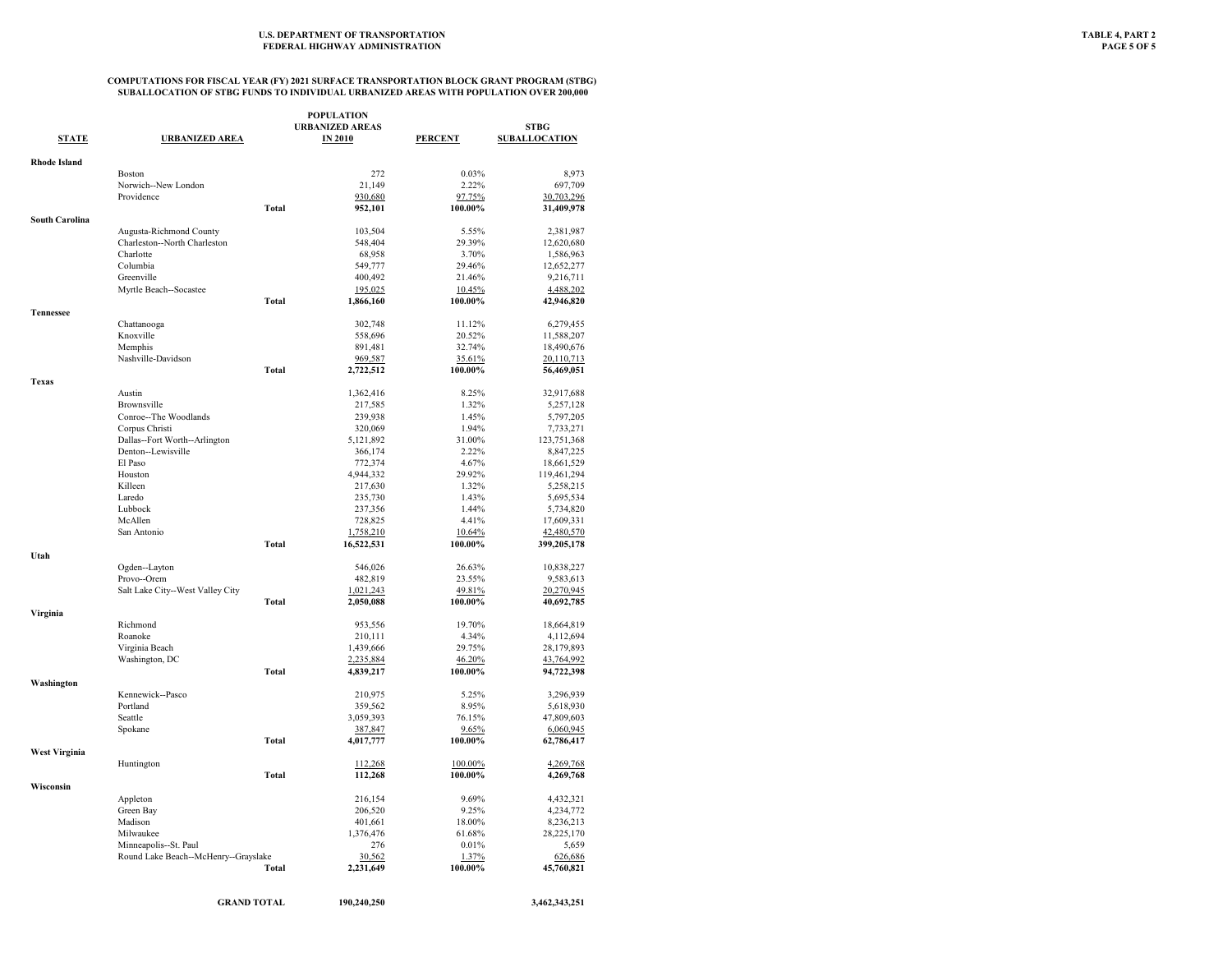#### **COMPUTATIONS FOR FISCAL YEAR (FY) 2021 SURFACE TRANSPORTATION BLOCK GRANT PROGRAM (STBG) FUNDS CALCULATION OF OFF-SYSTEM BRIDGE SET-ASIDE**

| <b>STATE</b>             | FY 2009<br><b>HIGHWAY BRIDGE</b><br><b>APPORTIONMENT</b> * | 15% SET-ASIDE<br><b>FOR OFF-SYSTEM</b><br><b>BRIDGES</b> |
|--------------------------|------------------------------------------------------------|----------------------------------------------------------|
|                          |                                                            |                                                          |
| ALABAMA                  | 78,801,998                                                 | 11,820,300                                               |
| <b>ALASKA</b>            | 27,534,437                                                 | 4,130,166                                                |
| ARIZONA                  | 27,468,718                                                 | 4,120,308                                                |
| <b>ARKANSAS</b>          | 70,225,050                                                 | 10,533,758                                               |
| CALIFORNIA               | 499,393,009                                                | 74,908,951                                               |
| <b>COLORADO</b>          | 37,516,877                                                 | 5,627,532                                                |
| CONNECTICUT              | 161, 563, 778                                              | 24,234,567                                               |
| <b>DELAWARE</b>          | 12,313,114                                                 | 1,846,967                                                |
| DIST. OF COL.            | 26,085,611                                                 | 3,912,842                                                |
| <b>FLORIDA</b>           | 140,677,284                                                | 21,101,593                                               |
| <b>GEORGIA</b>           | 83,557,821                                                 | 12,533,673                                               |
| <b>HAWAII</b>            | 29,814,336                                                 | 4,472,150                                                |
| IDAHO<br><b>ILLINOIS</b> | 25,233,366                                                 | 3,785,005                                                |
| INDIANA                  | 145,947,259                                                | 21,892,089                                               |
|                          | 86,021,820                                                 | 12,903,273                                               |
| IOWA<br>KANSAS           | 61,902,336                                                 | 9,285,350                                                |
| <b>KENTUCKY</b>          | 44,338,295                                                 | 6,650,744                                                |
| <b>LOUISIANA</b>         | 77,498,854<br>201,921,989                                  | 11,624,828<br>30,288,298                                 |
| MAINE                    | 28,411,941                                                 | 4,261,791                                                |
| MARYLAND                 | 117,228,310                                                | 17,584,247                                               |
| <b>MASSACHUSETTS</b>     | 189,712,250                                                | 28,456,838                                               |
| <b>MICHIGAN</b>          | 122,459,914                                                | 18,368,987                                               |
| <b>MINNESOTA</b>         | 39,059,064                                                 | 5,858,860                                                |
| MISSISSIPPI              | 58,940,677                                                 | 8,841,102                                                |
| <b>MISSOURI</b>          | 141,453,246                                                | 21,217,987                                               |
| MONTANA                  | 17,882,215                                                 | 2,682,332                                                |
| NEBRASKA                 | 25, 181, 715                                               | 3,777,257                                                |
| NEVADA                   | 13,792,991                                                 | 2,068,949                                                |
| NEW HAMPSHIRE            | 24,485,613                                                 | 3,672,842                                                |
| <b>NEW JERSEY</b>        | 216,647,787                                                | 32,497,168                                               |
| <b>NEW MEXICO</b>        | 15,460,981                                                 | 2,319,147                                                |
| NEW YORK                 | 478,046,834                                                | 71,707,025                                               |
| NORTH CAROLINA           | 146,292,580                                                | 21,943,887                                               |
| NORTH DAKOTA             | 11,788,940                                                 | 1,768,341                                                |
| ОНІО                     | 192,769,239                                                | 28,915,386                                               |
| OKLAHOMA                 | 81,880,601                                                 | 12,282,090                                               |
| <b>OREGON</b>            | 84,667,494                                                 | 12,700,124                                               |
| PENNSYLVANIA             | 491,977,962                                                | 73,796,694                                               |
| <b>RHODE ISLAND</b>      | 70,059,154                                                 | 10,508,873                                               |
| <b>SOUTH CAROLINA</b>    | 64,023,096                                                 | 9,603,464                                                |
| SOUTH DAKOTA             | 13,060,437                                                 | 1,959,066                                                |
| TENNESSEE                | 63,960,664                                                 | 9,594,100                                                |
| TEXAS                    | 196,538,494                                                | 29,480,774                                               |
| UTAH                     | 13,025,267                                                 | 1,953,790                                                |
| <b>VERMONT</b>           | 28,943,617                                                 | 4,341,543                                                |
| VIRGINIA                 | 125,907,828                                                | 18,886,174                                               |
| WASHINGTON               | 152,867,755                                                | 22,930,163                                               |
| <b>WEST VIRGINIA</b>     | 73,246,131                                                 | 10,986,920                                               |
| WISCONSIN                | 26,831,638                                                 | 4,024,746                                                |
| WYOMING                  | 12,400,764                                                 | 1,860,115                                                |
| <b>TOTAL</b>             | 5,176,821,151                                              | 776,523,176                                              |

\* After programmatic distribution of Equity Bonus, exclusive of State Planning and Research (SPR) funding.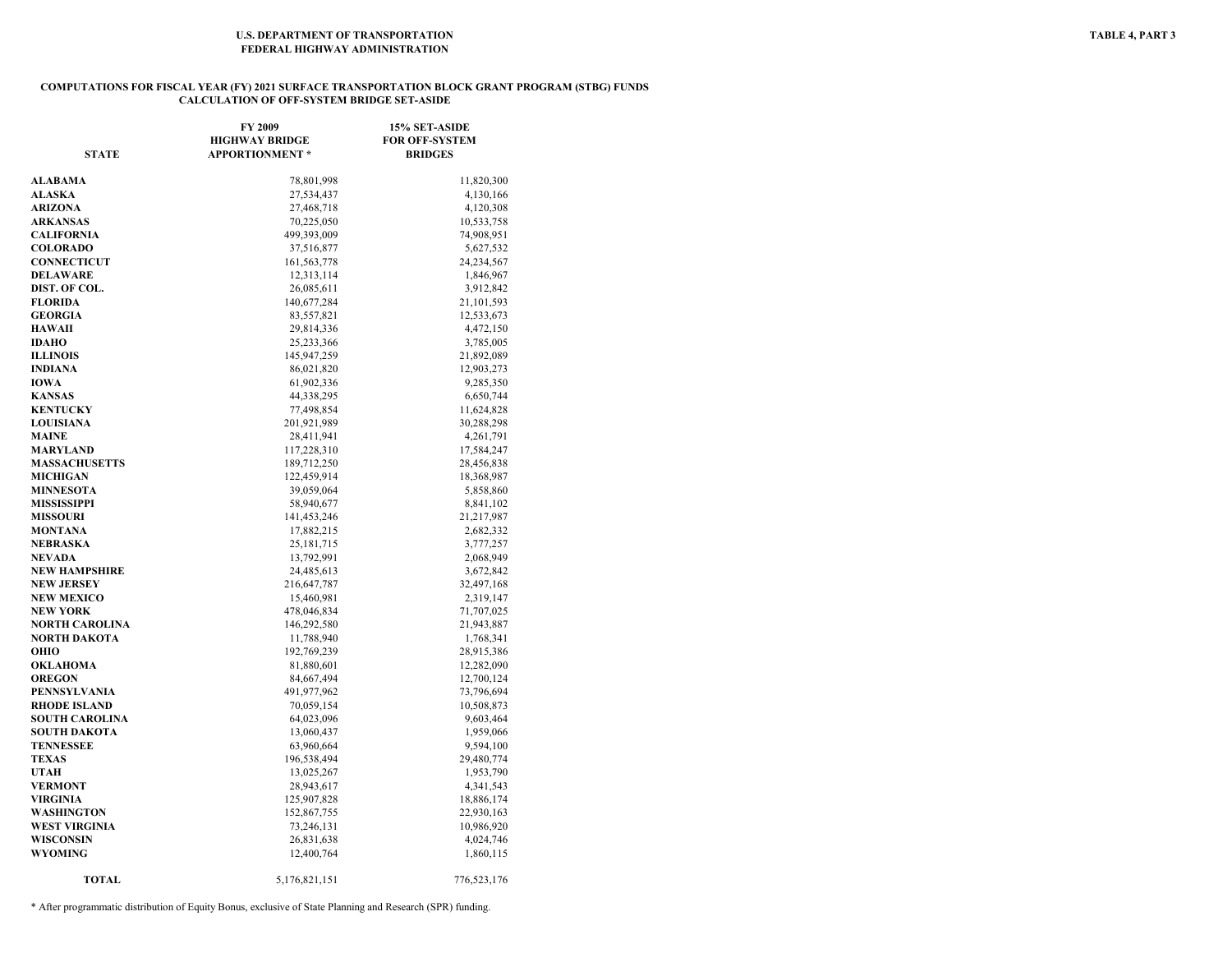# COMPUTATIONS FOR FISCAL YEAR (FY) 2021 SURFACE TRANSPORTATION BLOCK GRANT PROGRAM (STBG) FUNDS<br>DETERMINATION OF STBG FUNDS AVAILABLE FOR ANY AREA OF THE STATE AFTER PENALTIES, OFF-SYSTEM BRIDGE SET-ASIDE, AND BORDER STATE

|                                    | <b>STBG AVAILABLE</b>                                | PENALTIES AFTER PENALTY SHIFT * |                              | <b>PENALTY</b>                  | <b>PENALTY</b>                    | <b>MINIMUM CONDITION</b>               | <b>SET-ASIDE FOR</b>                | <b>SET-ASIDE FOR</b>                         | <b>STBG AVAILABLE FOR</b>                                        |
|------------------------------------|------------------------------------------------------|---------------------------------|------------------------------|---------------------------------|-----------------------------------|----------------------------------------|-------------------------------------|----------------------------------------------|------------------------------------------------------------------|
| <b>STATE</b>                       | FOR ANY AREA OF THE STATE<br><b>BEFORE PENALTIES</b> | PURSUANT TO<br>23 U.S.C. 154    | PURSUANT TO<br>23 U.S.C. 164 | PURSUANT TO<br>23 U.S.C. 159 ** | PURSUANT TO<br>49 U.S.C. 31314 ** | OF INTERSTATE<br><b>SYSTEM PENALTY</b> | <b>OFF-SYSTEM</b><br><b>BRIDGES</b> | <b>BORDER STATE</b><br><b>INFRASTRUCTURE</b> | ANY AREA OF THE STATE AFTER<br><b>PENALTIES &amp; SET-ASIDES</b> |
| ALABAMA                            | 99,614,838                                           |                                 |                              |                                 |                                   |                                        | 11,820,300                          |                                              | 87,794,538                                                       |
| <b>ALASKA</b>                      | 65,251,024                                           | 3,872,082                       | 3,872,082                    |                                 |                                   |                                        | 4,130,166                           |                                              | 53,376,694                                                       |
| <b>ARIZONA</b>                     | 89,742,190                                           |                                 |                              |                                 |                                   |                                        | 4,120,308                           | 4,487,110                                    | 81,134,772                                                       |
| <b>ARKANSAS</b>                    | 67,703,630                                           |                                 |                              |                                 |                                   |                                        | 10,533,758                          |                                              | 57,169,872                                                       |
| <b>CALIFORNIA</b>                  | 425,139,241                                          |                                 |                              |                                 |                                   |                                        | 74,908,951                          |                                              | 350,230,290                                                      |
| <b>COLORADO</b>                    | 65,950,173                                           |                                 |                              |                                 |                                   |                                        | 5,627,532                           |                                              | 60,322,641                                                       |
| <b>CONNECTICUT</b>                 | 61,753,206                                           |                                 |                              |                                 |                                   |                                        | 24,234,567                          |                                              | 37,518,639                                                       |
| DELAWARE                           | 20,886,098                                           |                                 |                              |                                 |                                   |                                        | 1,846,967                           |                                              | 19,039,131                                                       |
| DIST. OF COL.                      | 19,930,094                                           |                                 |                              |                                 |                                   | 244,340                                | 3,912,842                           |                                              | 15,772,912                                                       |
| <b>FLORIDA</b>                     | 245,638,780                                          |                                 |                              |                                 | 149,732                           |                                        | 21,101,593                          |                                              | 224,387,455                                                      |
| <b>GEORGIA</b>                     | 160,611,109                                          |                                 |                              |                                 |                                   |                                        | 12,533,673                          |                                              | 148,077,436                                                      |
| HAWAII                             | 21,061,653                                           |                                 |                              |                                 |                                   |                                        | 4,472,150                           |                                              | 16,589,503                                                       |
| IDAHO                              | 36,752,434                                           |                                 |                              |                                 |                                   |                                        | 3,785,005                           |                                              | 32,967,429                                                       |
| <b>ILLINOIS</b>                    | 174,431,893                                          |                                 |                              |                                 |                                   |                                        | 21,892,089                          |                                              | 152,539,804                                                      |
| INDIANA                            | 119,911,421                                          |                                 | 7,391,618                    |                                 |                                   |                                        | 12,903,273                          |                                              | 99,616,530                                                       |
| IOWA                               | 64,294,035                                           |                                 |                              |                                 |                                   |                                        | 9,285,350                           |                                              | 55,008,685                                                       |
| <b>KANSAS</b>                      | 48,120,540                                           |                                 |                              |                                 |                                   |                                        | 6,650,744                           |                                              | 41,469,796                                                       |
| <b>KENTUCKY</b>                    | 87,614,812                                           |                                 |                              |                                 |                                   |                                        | 11,624,828                          |                                              | 75,989,984                                                       |
| <b>LOUISIANA</b>                   | 93,619,180                                           |                                 |                              |                                 |                                   |                                        | 30,288,298                          |                                              | 63,330,882                                                       |
| MAINE                              | 23,412,715                                           |                                 |                              |                                 |                                   |                                        | 4,261,791                           |                                              | 19,150,924                                                       |
| MARYLAND                           | 72,797,562                                           |                                 |                              |                                 |                                   |                                        | 17,584,247                          |                                              | 55,213,315                                                       |
| <b>MASSACHUSETTS</b>               | 72,286,485                                           |                                 |                              |                                 |                                   |                                        | 28,456,838                          |                                              | 43,829,647                                                       |
| MICHIGAN                           | 128, 133, 306                                        |                                 |                              |                                 |                                   |                                        | 18,368,987                          |                                              | 109,764,319                                                      |
| <b>MINNESOTA</b>                   | 81,311,818                                           |                                 |                              |                                 |                                   |                                        | 5,858,860                           |                                              | 75,452,958                                                       |
| MISSISSIPPI                        | 63,105,262                                           |                                 |                              |                                 |                                   |                                        | 8,841,102                           |                                              | 54,264,160                                                       |
| <b>MISSOURI</b>                    | 123,610,153                                          |                                 |                              |                                 |                                   |                                        | 21,217,987                          |                                              | 102,392,166                                                      |
| MONTANA                            | 54,200,690                                           |                                 |                              |                                 |                                   |                                        | 2,682,332                           |                                              | 51,518,358                                                       |
| NEBRASKA                           | 36,936,548                                           |                                 |                              |                                 |                                   |                                        | 3,777,257                           |                                              | 33,159,291                                                       |
| NEVADA                             | 44,590,119                                           |                                 |                              |                                 |                                   |                                        | 2,068,949                           |                                              | 42,521,170                                                       |
| NEW HAMPSHIRE                      | 20,436,559                                           |                                 |                              |                                 |                                   |                                        | 3,672,842                           |                                              | 16,763,717                                                       |
| NEW JERSEY                         | 119,859,123                                          |                                 |                              |                                 |                                   |                                        | 32,497,168                          |                                              | 87,361,955                                                       |
| <b>NEW MEXICO</b>                  | 47,819,991                                           |                                 | 2,903,924                    |                                 |                                   |                                        | 2,319,147                           | 2,391,000                                    | 40,205,920                                                       |
| NEW YORK                           | 200,517,107                                          |                                 |                              |                                 |                                   |                                        | 71,707,025                          |                                              | 128,810,082                                                      |
| NORTH CAROLINA                     | 131,864,623                                          |                                 |                              |                                 |                                   |                                        | 21,943,887                          |                                              | 109,920,736                                                      |
| NORTH DAKOTA                       | 32,169,331                                           |                                 |                              |                                 |                                   |                                        | 1,768,341                           |                                              | 30,400,990                                                       |
| OHIO                               | 165,740,059                                          |                                 |                              |                                 |                                   |                                        | 28,915,386                          |                                              | 136,824,673                                                      |
| OKLAHOMA                           | 82,941,967                                           |                                 |                              |                                 |                                   |                                        | 12,282,090                          |                                              | 70,659,877                                                       |
| <b>OREGON</b>                      | 64,770,793                                           |                                 |                              |                                 |                                   |                                        | 12,700,124                          |                                              | 52,070,669                                                       |
| PENNSYLVANIA                       | 207,923,530                                          |                                 |                              |                                 |                                   |                                        | 73,796,694                          |                                              | 134,126,836                                                      |
| <b>RHODE ISLAND</b>                | 28,410,848                                           |                                 | 1,694,549                    |                                 |                                   |                                        | 10,508,873                          |                                              | 16,207,426                                                       |
| <b>SOUTH CAROLINA</b>              | 87,091,923                                           |                                 |                              |                                 |                                   |                                        | 9,603,464                           |                                              | 77,488,459                                                       |
| <b>SOUTH DAKOTA</b>                | 36,307,930                                           |                                 | 2,199,113                    |                                 |                                   |                                        | 1,959,066                           |                                              | 32,149,751                                                       |
|                                    |                                                      |                                 |                              |                                 |                                   |                                        |                                     |                                              |                                                                  |
| <b>TENNESSEE</b><br>TEXAS          | 107,695,553<br>497,085,099                           |                                 |                              |                                 |                                   |                                        | 9,594,100<br>29,480,774             | 24,854,255                                   | 98,101,453<br>442,750,070                                        |
| UTAH                               | 44,886,393                                           |                                 |                              |                                 |                                   |                                        |                                     |                                              |                                                                  |
| <b>VERMONT</b>                     | 25,923,575                                           |                                 |                              |                                 |                                   |                                        | 1,953,790<br>4,341,543              |                                              | 42,932,603<br>21,582,032                                         |
| VIRGINIA                           | 128,136,538                                          |                                 |                              |                                 |                                   |                                        | 18,886,174                          |                                              | 109,250,364                                                      |
|                                    |                                                      |                                 |                              |                                 |                                   |                                        |                                     |                                              |                                                                  |
| WASHINGTON<br><b>WEST VIRGINIA</b> | 85,978,979                                           |                                 |                              |                                 |                                   |                                        | 22,930,163                          |                                              | 63,048,816                                                       |
|                                    | 57,659,669                                           |                                 |                              |                                 |                                   |                                        | 10,986,920                          |                                              | 46,672,749                                                       |
| WISCONSIN                          | 95,411,320                                           |                                 |                              |                                 |                                   |                                        | 4,024,746                           |                                              | 91,386,574                                                       |
| WYOMING                            | 33,644,861                                           | 2,003,539                       | 2,003,539                    |                                 |                                   |                                        | 1,860,115                           |                                              | 27,777,668                                                       |
| <b>TOTAL</b>                       | 4,970,686,780                                        | 5,875,621                       | 20,064,825                   |                                 | 149,732                           | 244,340                                | 776,523,176                         | 31,732,365                                   | 4,136,096,721                                                    |

\* Before-shift penalty amounts are contained in the notice of apportionment. \*\* Penalty funds are withheld and lapse immediately.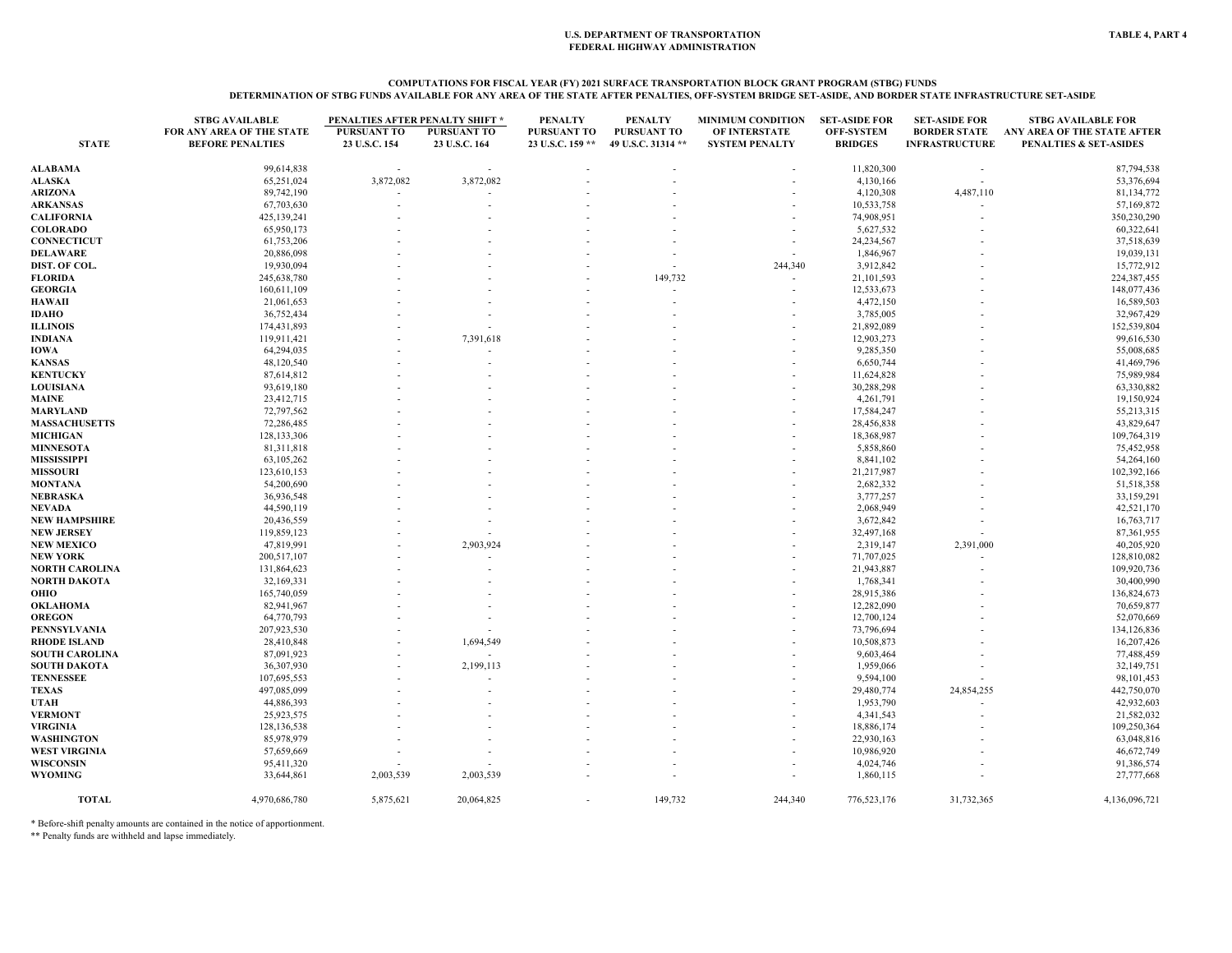#### **COMPUTATIONS FOR FISCAL YEAR (FY) 2021 SURFACE TRANSPORTATION BLOCK GRANT PROGRAM (STBG) FUNDS DETERMINATION OF STBG LIMITING AMOUNTS**

| <b>STATE</b>                             | <b>TOTAL</b><br><b>STBG</b><br><b>APPORTIONMENT BEFORE</b><br><b>SET-ASIDES AND PENALTIES</b> | 10% LIMITING AMOUNT<br>FOR 100% SHARE<br><b>FOR CERTAIN SAFETY</b><br>PROJECTS PURSUANT<br>TO 23 U.S.C. 120(c)(1) | <b>10% LIMITING AMOUNT</b><br><b>FOR INCREASED SHARE</b><br><b>FOR INNOVATIVE PROJECT</b><br><b>DELIVERY PURSUANT</b><br>TO 23 U.S.C. 120(c)(3) | 1/4% LIMITING AMOUNT FOR<br><b>HIGHWAY USE TAX EVASION</b><br>PROJECTS PURSUANT<br>TO 23 U.S.C. 143(b)(8) | 1/2% LIMITING AMOUNT<br>FOR ON-THE-JOB (SKILLS)<br><b>TRAINING PURSUANT</b><br>TO 23 U.S.C. 140(b) | <b>15% LIMITING AMOUNT FOR</b><br><b>DENALI ACCESS SYSTEM</b><br>PURSUANT TO SEC. 309(i)<br><b>DENALI COMMISSION ACT</b> |
|------------------------------------------|-----------------------------------------------------------------------------------------------|-------------------------------------------------------------------------------------------------------------------|-------------------------------------------------------------------------------------------------------------------------------------------------|-----------------------------------------------------------------------------------------------------------|----------------------------------------------------------------------------------------------------|--------------------------------------------------------------------------------------------------------------------------|
| <b>ALABAMA</b>                           | 243,898,019                                                                                   | 24,389,802                                                                                                        | 24,389,802                                                                                                                                      | 609,745                                                                                                   | 1,219,490                                                                                          |                                                                                                                          |
| <b>ALASKA</b>                            | 154,883,293                                                                                   | 15,488,329                                                                                                        | 15,488,329                                                                                                                                      | 387,208                                                                                                   | 774,416                                                                                            | 23,232,494                                                                                                               |
| <b>ARIZONA</b>                           | 221,573,735                                                                                   | 22,157,374                                                                                                        | 22,157,374                                                                                                                                      | 553,934                                                                                                   | 1,107,869                                                                                          |                                                                                                                          |
| <b>ARKANSAS</b>                          | 165, 143, 008                                                                                 | 16,514,301                                                                                                        | 16,514,301                                                                                                                                      | 412,858                                                                                                   | 825,715                                                                                            |                                                                                                                          |
| <b>CALIFORNIA</b>                        | 1,041,584,831                                                                                 | 104,158,483                                                                                                       | 104,158,483                                                                                                                                     | 2,603,962                                                                                                 | 5,207,924                                                                                          |                                                                                                                          |
| <b>COLORADO</b>                          | 162,092,745                                                                                   | 16,209,275                                                                                                        | 16,209,275                                                                                                                                      | 405,232                                                                                                   | 810,464                                                                                            |                                                                                                                          |
| <b>CONNECTICUT</b>                       | 149,227,500                                                                                   | 14,922,750                                                                                                        | 14,922,750                                                                                                                                      | 373,069                                                                                                   | 746,138                                                                                            |                                                                                                                          |
| DELAWARE                                 | 51,201,212                                                                                    | 5,120,121                                                                                                         | 5,120,121                                                                                                                                       | 128,003                                                                                                   | 256,006                                                                                            |                                                                                                                          |
| DIST. OF COL.                            | 48,547,545                                                                                    | 4,854,755                                                                                                         | 4,854,755                                                                                                                                       | 121,369                                                                                                   | 242,738                                                                                            |                                                                                                                          |
| <b>FLORIDA</b>                           | 609,793,266                                                                                   | 60,979,327                                                                                                        | 60,979,327                                                                                                                                      | 1,524,483                                                                                                 | 3,048,966                                                                                          |                                                                                                                          |
| <b>GEORGIA</b>                           | 399,167,860                                                                                   | 39,916,786                                                                                                        | 39,916,786                                                                                                                                      | 997,920                                                                                                   | 1,995,839                                                                                          |                                                                                                                          |
| <b>HAWAII</b>                            | 51,610,021                                                                                    | 5,161,002                                                                                                         | 5,161,002                                                                                                                                       | 129,025                                                                                                   | 258,050                                                                                            |                                                                                                                          |
| <b>IDAHO</b>                             | 89,151,519                                                                                    | 8,915,152                                                                                                         | 8,915,152                                                                                                                                       | 222,879                                                                                                   | 445,758                                                                                            |                                                                                                                          |
| <b>ILLINOIS</b>                          | 425,930,977                                                                                   | 42,593,098                                                                                                        | 42,593,098                                                                                                                                      | 1,064,827                                                                                                 | 2,129,655                                                                                          |                                                                                                                          |
| <b>INDIANA</b>                           | 295,664,705                                                                                   | 29,566,471                                                                                                        | 29,566,471                                                                                                                                      | 739,162                                                                                                   | 1,478,324                                                                                          |                                                                                                                          |
| <b>IOWA</b>                              | 156,775,367                                                                                   | 15,677,537                                                                                                        | 15,677,537                                                                                                                                      | 391,938                                                                                                   | 783,877                                                                                            |                                                                                                                          |
| <b>KANSAS</b>                            | 120, 161, 456                                                                                 | 12,016,146                                                                                                        | 12,016,146                                                                                                                                      | 300,404                                                                                                   | 600,807                                                                                            |                                                                                                                          |
| <b>KENTUCKY</b>                          | 212,488,377                                                                                   | 21,248,838                                                                                                        | 21,248,838                                                                                                                                      | 531,221                                                                                                   | 1,062,442                                                                                          |                                                                                                                          |
| <b>LOUISIANA</b>                         | 224,909,384                                                                                   | 22,490,938                                                                                                        | 22,490,938                                                                                                                                      | 562,273                                                                                                   | 1,124,547                                                                                          |                                                                                                                          |
| MAINE                                    | 56,662,489                                                                                    | 5,666,249                                                                                                         | 5,666,249                                                                                                                                       | 141,656                                                                                                   | 283,312                                                                                            |                                                                                                                          |
| <b>MARYLAND</b>                          | 177,878,261                                                                                   | 17,787,826                                                                                                        | 17,787,826                                                                                                                                      | 444,696                                                                                                   | 889,391                                                                                            |                                                                                                                          |
| <b>MASSACHUSETTS</b>                     | 176,317,270                                                                                   | 17,631,727                                                                                                        | 17,631,727                                                                                                                                      | 440,793                                                                                                   | 881,586                                                                                            |                                                                                                                          |
| <b>MICHIGAN</b>                          | 318,464,165                                                                                   | 31,846,417                                                                                                        | 31,846,417                                                                                                                                      | 796,160                                                                                                   | 1,592,321                                                                                          |                                                                                                                          |
| <b>MINNESOTA</b>                         | 202,042,756                                                                                   | 20,204,276                                                                                                        | 20,204,276                                                                                                                                      | 505,107                                                                                                   | 1,010,214                                                                                          |                                                                                                                          |
| <b>MISSISSIPPI</b>                       | 154,326,675                                                                                   | 15,432,668                                                                                                        | 15,432,668                                                                                                                                      | 385,817                                                                                                   | 771,633                                                                                            |                                                                                                                          |
| <b>MISSOURI</b>                          | 301,009,061                                                                                   | 30,100,906                                                                                                        | 30,100,906                                                                                                                                      | 752,523                                                                                                   | 1,505,045                                                                                          |                                                                                                                          |
| <b>MONTANA</b>                           | 129,136,967                                                                                   | 12,913,697                                                                                                        | 12,913,697                                                                                                                                      | 322,842                                                                                                   | 645,685                                                                                            |                                                                                                                          |
| <b>NEBRASKA</b>                          | 90,917,490                                                                                    | 9,091,749                                                                                                         | 9,091,749                                                                                                                                       | 227,294                                                                                                   | 454,587                                                                                            |                                                                                                                          |
| <b>NEVADA</b>                            | 107,720,182                                                                                   | 10,772,018                                                                                                        | 10,772,018                                                                                                                                      | 269,300                                                                                                   | 538,601                                                                                            |                                                                                                                          |
| <b>NEW HAMPSHIRE</b>                     | 50,383,586                                                                                    | 5,038,359                                                                                                         | 5,038,359                                                                                                                                       | 125,959                                                                                                   | 251,918                                                                                            |                                                                                                                          |
| <b>NEW JERSEY</b>                        | 290,618,492                                                                                   | 29,061,849                                                                                                        | 29,061,849                                                                                                                                      | 726,546                                                                                                   | 1,453,092                                                                                          |                                                                                                                          |
| <b>NEW MEXICO</b>                        | 116,178,504<br>484,786,450                                                                    | 11,617,850                                                                                                        | 11,617,850<br>48,478,645                                                                                                                        | 290,446<br>1,211,966                                                                                      | 580,893<br>2,423,932                                                                               |                                                                                                                          |
| <b>NEW YORK</b><br><b>NORTH CAROLINA</b> | 323,694,858                                                                                   | 48,478,645<br>32,369,486                                                                                          | 32,369,486                                                                                                                                      | 809,237                                                                                                   | 1,618,474                                                                                          |                                                                                                                          |
| NORTH DAKOTA                             | 77,488,827                                                                                    | 7,748,883                                                                                                         | 7,748,883                                                                                                                                       | 193,722                                                                                                   | 387,444                                                                                            |                                                                                                                          |
| OHIO                                     | 405,442,047                                                                                   | 40,544,205                                                                                                        | 40,544,205                                                                                                                                      | 1,013,605                                                                                                 | 2,027,210                                                                                          |                                                                                                                          |
| <b>OKLAHOMA</b>                          | 203,186,590                                                                                   | 20,318,659                                                                                                        | 20,318,659                                                                                                                                      | 507,966                                                                                                   | 1,015,933                                                                                          |                                                                                                                          |
| <b>OREGON</b>                            | 156,489,066                                                                                   | 15,648,907                                                                                                        | 15,648,907                                                                                                                                      | 391,223                                                                                                   | 782,445                                                                                            |                                                                                                                          |
| PENNSYLVANIA                             | 500,616,733                                                                                   | 50,061,673                                                                                                        | 50,061,673                                                                                                                                      | 1,251,542                                                                                                 | 2,503,084                                                                                          |                                                                                                                          |
| <b>RHODE ISLAND</b>                      | 67,781,950                                                                                    | 6,778,195                                                                                                         | 6,778,195                                                                                                                                       | 169,455                                                                                                   | 338,910                                                                                            |                                                                                                                          |
| <b>SOUTH CAROLINA</b>                    | 214,189,785                                                                                   | 21,418,979                                                                                                        | 21,418,979                                                                                                                                      | 535,474                                                                                                   | 1,070,949                                                                                          |                                                                                                                          |
| <b>SOUTH DAKOTA</b>                      | 87,964,515                                                                                    | 8,796,452                                                                                                         | 8,796,452                                                                                                                                       | 219,911                                                                                                   | 439,823                                                                                            |                                                                                                                          |
| <b>TENNESSEE</b>                         | 263,639,843                                                                                   | 26,363,984                                                                                                        | 26,363,984                                                                                                                                      | 659,100                                                                                                   | 1,318,199                                                                                          |                                                                                                                          |
| TEXAS                                    | 1,210,665,173                                                                                 | 121,066,517                                                                                                       | 121,066,517                                                                                                                                     | 3,026,663                                                                                                 | 6,053,326                                                                                          |                                                                                                                          |
| UTAH                                     | 108,670,309                                                                                   | 10,867,031                                                                                                        | 10,867,031                                                                                                                                      | 271,676                                                                                                   | 543,352                                                                                            |                                                                                                                          |
| <b>VERMONT</b>                           | 62,113,118                                                                                    | 6,211,312                                                                                                         | 6,211,312                                                                                                                                       | 155,283                                                                                                   | 310,566                                                                                            |                                                                                                                          |
| <b>VIRGINIA</b>                          | 313,727,874                                                                                   | 31,372,787                                                                                                        | 31,372,787                                                                                                                                      | 784,320                                                                                                   | 1,568,639                                                                                          |                                                                                                                          |
| <b>WASHINGTON</b>                        | 208, 191, 234                                                                                 | 20,819,123                                                                                                        | 20,819,123                                                                                                                                      | 520,478                                                                                                   | 1,040,956                                                                                          |                                                                                                                          |
| <b>WEST VIRGINIA</b>                     | 138,090,456                                                                                   | 13,809,046                                                                                                        | 13,809,046                                                                                                                                      | 345,226                                                                                                   | 690,452                                                                                            |                                                                                                                          |
| WISCONSIN                                | 236,404,394                                                                                   | 23,640,439                                                                                                        | 23,640,439                                                                                                                                      | 591,011                                                                                                   | 1,182,022                                                                                          |                                                                                                                          |
| <b>WYOMING</b>                           | 80,141,576                                                                                    | 8,014,158                                                                                                         | 8,014,158                                                                                                                                       | 200,354                                                                                                   | 400,708                                                                                            |                                                                                                                          |
| <b>TOTAL</b>                             | 12,138,745,516                                                                                | 1,213,874,557                                                                                                     | 1,213,874,557                                                                                                                                   | 30,346,863                                                                                                | 60,693,727                                                                                         | 23.232.494                                                                                                               |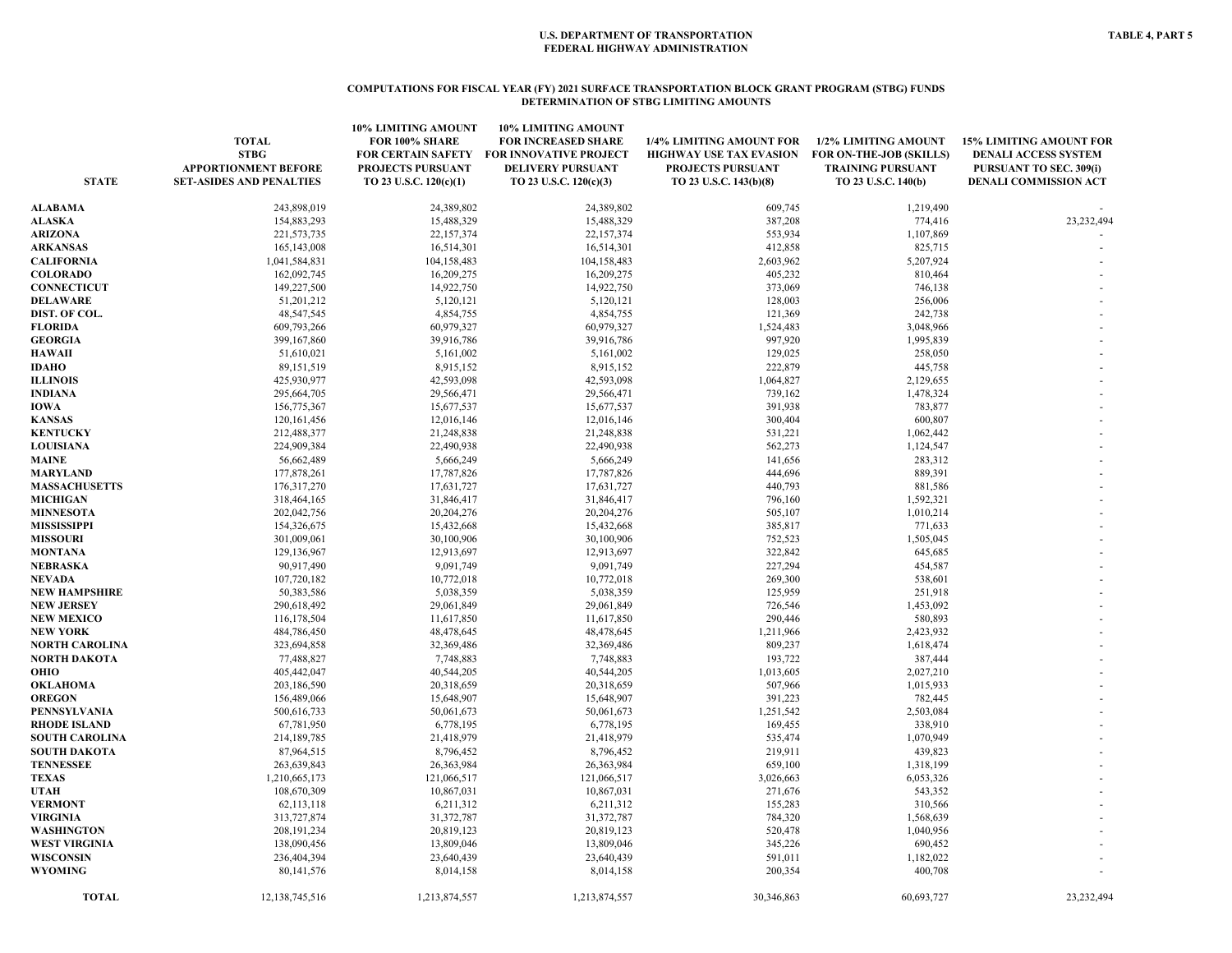#### **COMPUTATIONS FOR FISCAL YEAR (FY) 2021 HIGHWAY SAFETY IMPROVEMENT PROGRAM (HSIP) FUNDS DETERMINATION OF HSIP FUNDS AFTER SET-ASIDES AND TAKEDOWN, AND OF HSIP LIMITING AMOUNT**

| <b>STATE</b>          | <b>INITIAL</b><br><b>HSIP</b><br><b>AMOUNT</b> | RAILWAY-HIGHWAY<br><b>CROSSINGS</b><br><b>SET-ASIDE</b> | <b>CERTAIN</b><br><b>SAFETY-RELATED</b><br>PROGRAMS TAKEDOWN APPORTIONMENT | <b>TOTAL</b><br><b>HSIP</b> | <b>2% STATE PLANNING</b><br>& RESEARCH<br>(SPR) SET-ASIDE | <b>HSIP FUNDS</b><br><b>AFTER SPR</b><br><b>SET-ASIDE</b> | 10% LIMITING AMOUNT<br>FOR 100% SHARE<br><b>FOR CERTAIN SAFETY</b><br><b>PROJECTS PURSUANT</b><br>TO 23 U.S.C. 120(c)(1) |
|-----------------------|------------------------------------------------|---------------------------------------------------------|----------------------------------------------------------------------------|-----------------------------|-----------------------------------------------------------|-----------------------------------------------------------|--------------------------------------------------------------------------------------------------------------------------|
| <b>ALABAMA</b>        | 53,602,202                                     | 5,025,635                                               | 70,626                                                                     | 48,505,941                  | 970,119                                                   | 47,535,822                                                | 4,850,594                                                                                                                |
| ALASKA                | 33,918,433                                     | 1,225,000                                               | 44,691                                                                     | 32,648,742                  | 652,975                                                   | 31,995,767                                                | 3,264,874                                                                                                                |
| <b>ARIZONA</b>        | 48,434,978                                     | 2,986,674                                               | 63,818                                                                     | 45,384,486                  | 907,690                                                   | 44,476,796                                                | 4,538,449                                                                                                                |
| <b>ARKANSAS</b>       | 36,269,121                                     | 4,006,358                                               | 47,788                                                                     | 32,214,975                  | 644,300                                                   | 31,570,675                                                | 3,221,498                                                                                                                |
| <b>CALIFORNIA</b>     | 226,265,498                                    | 16,722,721                                              | 298,128                                                                    | 209,244,649                 | 4,184,893                                                 | 205,059,756                                               | 20,924,465                                                                                                               |
| <b>COLORADO</b>       | 35,398,307                                     | 3,685,549                                               | 46,641                                                                     | 31,666,117                  | 633,322                                                   | 31,032,795                                                | 3,166,612                                                                                                                |
| <b>CONNECTICUT</b>    | 32,562,021                                     | 1,383,571                                               | 42,904                                                                     | 31,135,546                  | 622,711                                                   | 30,512,835                                                | 3,113,555                                                                                                                |
| <b>DELAWARE</b>       | 11,191,812                                     | 1,225,000                                               | 14,746                                                                     | 9,952,066                   | 199,041                                                   | 9,753,025                                                 | 995,207                                                                                                                  |
| DIST. OF COL.         | 10,616,881                                     | 1,225,000                                               | 13,989                                                                     | 9,377,892                   | 187,558                                                   | 9,190,334                                                 | 937,789                                                                                                                  |
| <b>FLORIDA</b>        | 134,029,573                                    | 9,720,817                                               | 176,598                                                                    | 124, 132, 158               | 2,482,643                                                 | 121,649,515                                               | 12,413,216                                                                                                               |
| <b>GEORGIA</b>        | 87,421,653                                     | 8,819,877                                               | 115,187                                                                    | 78,486,589                  | 1,569,732                                                 | 76,916,857                                                | 7,848,659                                                                                                                |
| <b>HAWAII</b>         | 11,289,631                                     | 1,225,000                                               | 14,875                                                                     | 10,049,756                  | 200,995                                                   | 9,848,761                                                 | 1,004,976                                                                                                                |
| <b>IDAHO</b>          | 19,539,570                                     | 1,945,798                                               | 25,745                                                                     | 17,568,027                  | 351,361                                                   | 17,216,666                                                | 1,756,803                                                                                                                |
| <b>ILLINOIS</b>       | 93,012,580                                     | 11,409,653                                              | 122,554                                                                    | 81,480,373                  | 1,629,607                                                 | 79,850,766                                                | 8,148,037                                                                                                                |
| <b>INDIANA</b>        | 64,775,272                                     | 7,930,846                                               | 85,348                                                                     | 56,759,078                  | 1,135,182                                                 | 55,623,896                                                | 5,675,908                                                                                                                |
| <b>IOWA</b>           | 34,431,709                                     | 5,695,760                                               | 45,367                                                                     | 28,690,582                  | 573,812                                                   | 28,116,770                                                | 2,869,058                                                                                                                |
| <b>KANSAS</b>         | 26,382,925                                     | 6,548,773                                               | 34,762                                                                     | 19,799,390                  | 395,988                                                   | 19,403,402                                                | 1,979,939                                                                                                                |
| <b>KENTUCKY</b>       | 46,677,978                                     | 3,923,695                                               | 61,503                                                                     | 42,692,780                  | 853,856                                                   | 41,838,924                                                | 4,269,278                                                                                                                |
| <b>LOUISIANA</b>      | 49,415,245                                     | 4,436,791                                               | 65,110                                                                     | 44,913,344                  | 898,267                                                   | 44,015,077                                                | 4,491,334                                                                                                                |
| <b>MAINE</b>          | 12,401,607                                     | 1,281,686                                               | 16,340                                                                     | 11,103,581                  | 222,072                                                   | 10,881,509                                                | 1,110,358                                                                                                                |
| <b>MARYLAND</b>       | 38,799,939                                     | 2,495,470                                               | 51,123                                                                     | 36,253,346                  | 725,067                                                   | 35,528,279                                                | 3,625,335                                                                                                                |
| <b>MASSACHUSETTS</b>  | 38,387,590                                     | 2,698,862                                               | 50,580                                                                     | 35,638,148                  | 712,763                                                   | 34,925,385                                                | 3,563,815                                                                                                                |
| <b>MICHIGAN</b>       | 69,606,970                                     | 8,240,646                                               | 91,714                                                                     | 61,274,610                  | 1,225,492                                                 | 60,049,118                                                | 6,127,461                                                                                                                |
| <b>MINNESOTA</b>      | 44,258,404                                     | 6,591,431                                               | 58,315                                                                     | 37,608,658                  | 752,173                                                   | 36,856,485                                                | 3,760,866                                                                                                                |
| <b>MISSISSIPPI</b>    | 33,894,763                                     | 3,750,530                                               | 44,660                                                                     | 30,099,573                  | 601,991                                                   | 29,497,582                                                | 3,009,957                                                                                                                |
| <b>MISSOURI</b>       | 66,089,997                                     | 6,028,276                                               | 87,080                                                                     | 59,974,641                  | 1,199,493                                                 | 58,775,148                                                | 5,997,464                                                                                                                |
| <b>MONTANA</b>        | 28,327,952                                     | 2,054,997                                               | 37,325                                                                     | 26,235,630                  | 524,713                                                   | 25,710,917                                                | 2,623,563                                                                                                                |
| <b>NEBRASKA</b>       | 19,942,894                                     | 3,882,649                                               | 26,277                                                                     | 16,033,968                  | 320,679                                                   | 15,713,289                                                | 1,603,397                                                                                                                |
| <b>NEVADA</b>         | 23,501,523                                     | 1,282,767                                               | 30,966                                                                     | 22,187,790                  | 443,756                                                   | 21,744,034                                                | 2,218,779                                                                                                                |
| <b>NEW HAMPSHIRE</b>  | 11,020,681                                     | 1,225,000                                               | 14,521                                                                     | 9,781,160                   | 195,623                                                   | 9,585,537                                                 | 978,116                                                                                                                  |
| <b>NEW JERSEY</b>     | 63,289,178                                     | 4,013,247                                               | 83,390                                                                     | 59,192,541                  | 1,183,851                                                 | 58,008,690                                                | 5,919,254                                                                                                                |
| <b>NEW MEXICO</b>     | 25,496,999                                     | 1,850,379                                               | 33,595                                                                     | 23,613,025                  | 472,261                                                   | 23,140,764                                                | 2,361,303                                                                                                                |
| <b>NEW YORK</b>       | 105,493,942                                    | 6,718,958                                               | 138,999                                                                    | 98,635,985                  | 1,972,720                                                 | 96,663,265                                                | 9,863,599                                                                                                                |
| <b>NORTH CAROLINA</b> | 70,917,662                                     | 7,224,798                                               | 93,441                                                                     | 63,599,423                  | 1,271,988                                                 | 62,327,435                                                | 6,359,942                                                                                                                |
| NORTH DAKOTA          | 16,985,502                                     | 3,950,147                                               | 22,380                                                                     | 13,012,975                  | 260,260                                                   | 12,752,715                                                | 1,301,298                                                                                                                |
| OHIO                  | 88,617,872                                     | 9,463,146                                               | 116,763                                                                    | 79,037,963                  | 1,580,759                                                 | 77,457,204                                                | 7,903,796                                                                                                                |
| <b>OKLAHOMA</b>       | 44,641,583                                     | 5,749,490                                               | 58,820                                                                     | 38,833,273                  | 776,665                                                   | 38,056,608                                                | 3,883,327                                                                                                                |
| <b>OREGON</b>         | 34,311,826                                     | 3,266,010                                               | 45,209                                                                     | 31,000,607                  | 620,012                                                   | 30,380,595                                                | 3,100,061                                                                                                                |
| <b>PENNSYLVANIA</b>   | 109,508,452                                    | 7,143,499                                               | 144,288                                                                    | 102,220,665                 | 2,044,413                                                 | 100,176,252                                               | 10,222,067                                                                                                               |
| <b>RHODE ISLAND</b>   | 14,848,347                                     | 1,225,000                                               | 19,564                                                                     | 13,603,783                  | 272,076                                                   | 13,331,707                                                | 1,360,378                                                                                                                |
| <b>SOUTH CAROLINA</b> | 47,052,499                                     | 4,771,331                                               | 61,996                                                                     | 42,219,172                  | 844,383                                                   | 41,374,789                                                | 4,221,917                                                                                                                |
| <b>SOUTH DAKOTA</b>   | 19,280,653                                     | 2,602,468                                               | 25,404                                                                     | 16,652,781                  | 333,056                                                   | 16,319,725                                                | 1,665,278                                                                                                                |
| <b>TENNESSEE</b>      | 57,787,512                                     | 5,315,689                                               | 76,141                                                                     | 52,395,682                  | 1,047,914                                                 | 51,347,768                                                | 5,239,568                                                                                                                |
| <b>TEXAS</b>          | 265,241,714                                    | 20,821,416                                              | 349,483                                                                    | 244,070,815                 | 4,881,416                                                 | 239,189,399                                               | 24,407,082                                                                                                               |
| <b>UTAH</b>           | 23,826,179                                     | 1,898,379                                               | 31,393                                                                     | 21,896,407                  | 437,928                                                   | 21,458,479                                                | 2,189,641                                                                                                                |
| <b>VERMONT</b>        | 13,590,861                                     | 1,225,000                                               | 17,907                                                                     | 12,347,954                  | 246,959                                                   | 12,100,995                                                | 1,234,795                                                                                                                |
| <b>VIRGINIA</b>       | 68,692,302                                     | 4,859,316                                               | 90,509                                                                     | 63,742,477                  | 1,274,850                                                 | 62,467,627                                                | 6,374,248                                                                                                                |
| <b>WASHINGTON</b>     | 45,568,423                                     | 4,493,554                                               | 60,041                                                                     | 41,014,828                  | 820,297                                                   | 40,194,531                                                | 4,101,483                                                                                                                |
| <b>WEST VIRGINIA</b>  | 30,302,642                                     | 2,188,860                                               | 39,927                                                                     | 28,073,855                  | 561,477                                                   | 27,512,378                                                | 2,807,386                                                                                                                |
| <b>WISCONSIN</b>      | 51,850,387                                     | 6,319,481                                               | 68,318                                                                     | 45,462,588                  | 909,252                                                   | 44,553,336                                                | 4,546,259                                                                                                                |
| <b>WYOMING</b>        | 17,570,567                                     | 1,225,000                                               | 23,151                                                                     | 16,322,416                  | 326,448                                                   | 15,995,968                                                | 1,632,242                                                                                                                |
| <b>TOTAL</b>          | 2,656,342,811                                  | 245,000,000                                             | 3,500,000                                                                  | 2,407,842,811               | 48,156,859                                                | 2,359,685,952                                             | 240,784,286                                                                                                              |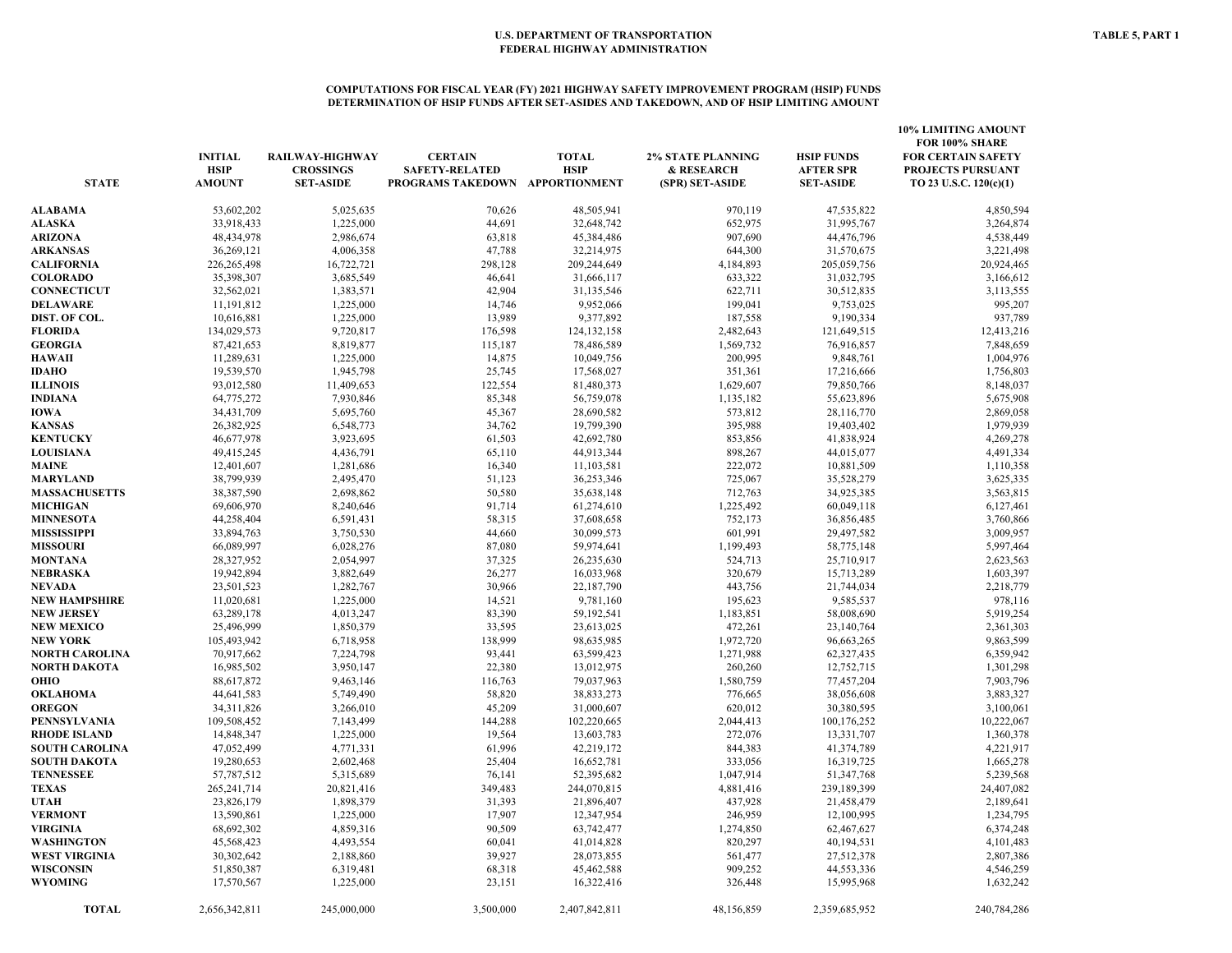#### **COMPUTATIONS FOR FISCAL YEAR (FY) 2021 HIGHWAY SAFETY IMPROVEMENT PROGRAM (HSIP) FUNDS DETERMINATION OF SET-ASIDE OF HSIP FUNDS FOR HIGH RISK RURAL ROADS (HRRR)**

|                       | <b>HSIP FUNDS</b> | FY 2009                | 200% OF FY 2009                 | <b>STATES SUBJECT TO</b>            | FY 2021                | <b>HSIP FUNDS</b>      |
|-----------------------|-------------------|------------------------|---------------------------------|-------------------------------------|------------------------|------------------------|
|                       | <b>AFTER SPR</b>  |                        | HIGH RISK RURAL HIGH RISK RURAL | THE HIGH RISK RURAL HIGH RISK RURAL |                        | <b>AFTER SPR AND</b>   |
| <b>STATE</b>          | <b>SET-ASIDE</b>  | <b>ROADS SET-ASIDE</b> | <b>ROADS SET-ASIDE</b>          | <b>ROADS SET-ASIDE</b>              | <b>ROADS SET-ASIDE</b> | <b>HRRR SET-ASIDES</b> |
|                       |                   |                        |                                 |                                     |                        |                        |
| <b>ALABAMA</b>        | 47,535,822        | 2,062,489              | 4,124,978                       |                                     |                        | 47,535,822             |
| <b>ALASKA</b>         | 31,995,767        | 450,000                | 900,000                         |                                     |                        | 31,995,767             |
| ARIZONA               | 44,476,796        | 2,046,858              | 4,093,716                       |                                     |                        | 44,476,796             |
| <b>ARKANSAS</b>       | 31,570,675        | 1,374,327              | 2,748,654                       |                                     |                        | 31,570,675             |
| <b>CALIFORNIA</b>     | 205,059,756       | 8,781,564              | 17,563,128                      |                                     |                        | 205,059,756            |
| <b>COLORADO</b>       | 31,032,795        | 1,413,042              | 2,826,084                       | X                                   | 2,826,084              | 28,206,711             |
| <b>CONNECTICUT</b>    | 30,512,835        | 751,445                | 1,502,890                       |                                     |                        | 30,512,835             |
| <b>DELAWARE</b>       | 9,753,025         | 450,000                | 900,000                         |                                     |                        | 9,753,025              |
| DIST. OF COL.         | 9,190,334         | 450,000                | 900,000                         |                                     |                        | 9,190,334              |
| <b>FLORIDA</b>        | 121,649,515       | 4,722,502              | 9,445,004                       |                                     |                        | 121,649,515            |
| <b>GEORGIA</b>        | 76,916,857        | 3,149,726              | 6,299,452                       |                                     |                        | 76,916,857             |
| <b>HAWAII</b>         | 9,848,761         | 450,000                | 900,000                         |                                     |                        | 9,848,761              |
| <b>IDAHO</b>          | 17,216,666        | 647,399                | 1,294,798                       |                                     |                        | 17,216,666             |
| <b>ILLINOIS</b>       | 79,850,766        | 3,024,273              | 6,048,546                       |                                     |                        | 79,850,766             |
| <b>INDIANA</b>        | 55,623,896        | 1,756,645              | 3,513,290                       |                                     |                        | 55,623,896             |
| <b>IOWA</b>           | 28,116,770        | 1,335,895              | 2,671,790                       |                                     |                        | 28,116,770             |
| <b>KANSAS</b>         | 19,403,402        | 1,575,055              | 3,150,110                       |                                     |                        | 19,403,402             |
| <b>KENTUCKY</b>       | 41,838,924        | 1,439,993              | 2,879,986                       |                                     |                        | 41,838,924             |
| <b>LOUISIANA</b>      | 44,015,077        | 1,542,587              | 3,085,174                       | X                                   | 3,085,174              | 40,929,903             |
| <b>MAINE</b>          | 10,881,509        | 450,000                | 900,000                         |                                     |                        | 10,881,509             |
| <b>MARYLAND</b>       | 35,528,279        | 1,331,794              | 2,663,588                       |                                     |                        | 35,528,279             |
| <b>MASSACHUSETTS</b>  | 34,925,385        | 1,136,838              | 2,273,676                       |                                     |                        | 34,925,385             |
| <b>MICHIGAN</b>       | 60,049,118        | 2,926,006              | 5,852,012                       |                                     |                        | 60,049,118             |
| <b>MINNESOTA</b>      | 36,856,485        | 1,810,055              | 3,620,110                       |                                     |                        | 36,856,485             |
| <b>MISSISSIPPI</b>    | 29,497,582        | 1,639,574              | 3,279,148                       |                                     |                        | 29,497,582             |
| <b>MISSOURI</b>       | 58,775,148        | 2,328,568              | 4,657,136                       |                                     |                        | 58,775,148             |
| <b>MONTANA</b>        | 25,710,917        | 694,880                | 1,389,760                       |                                     |                        | 25,710,917             |
| <b>NEBRASKA</b>       | 15,713,289        | 938,461                | 1,876,922                       |                                     |                        | 15,713,289             |
| <b>NEVADA</b>         | 21,744,034        | 743,907                | 1,487,814                       |                                     |                        | 21,744,034             |
| <b>NEW HAMPSHIRE</b>  | 9,585,537         | 450,000                | 900,000                         |                                     |                        | 9,585,537              |
| <b>NEW JERSEY</b>     | 58,008,690        | 1,666,605              | 3,333,210                       |                                     |                        | 58,008,690             |
| <b>NEW MEXICO</b>     | 23,140,764        | 943,712                | 1,887,424                       | $\mathbf X$                         | 1,887,424              | 21,253,340             |
| <b>NEW YORK</b>       | 96,663,265        | 3,095,686              | 6, 191, 372                     |                                     |                        | 96,663,265             |
| <b>NORTH CAROLINA</b> | 62,327,435        | 2,363,489              | 4,726,978                       | $\mathbf X$                         | 4,726,978              | 57,600,457             |
| <b>NORTH DAKOTA</b>   |                   |                        |                                 |                                     |                        |                        |
|                       | 12,752,715        | 628,833                | 1,257,666                       |                                     |                        | 12,752,715             |
| OHIO                  | 77,457,204        | 2,757,751              | 5,515,502                       |                                     |                        | 77,457,204             |
| <b>OKLAHOMA</b>       | 38,056,608        | 1,899,409              | 3,798,818                       |                                     |                        | 38,056,608             |
| <b>OREGON</b>         | 30,380,595        | 1,220,060              | 2,440,120                       |                                     |                        | 30,380,595             |
| <b>PENNSYLVANIA</b>   | 100,176,252       | 2,883,447              | 5,766,894                       |                                     |                        | 100,176,252            |
| <b>RHODE ISLAND</b>   | 13,331,707        | 450,000                | 900,000                         | $\mathbf X$                         | 900,000                | 12,431,707             |
| <b>SOUTH CAROLINA</b> | 41,374,789        | 2,008,769              | 4,017,538                       |                                     |                        | 41,374,789             |
| <b>SOUTH DAKOTA</b>   | 16,319,725        | 758,550                | 1,517,100                       |                                     |                        | 16,319,725             |
| <b>TENNESSEE</b>      | 51,347,768        | 2,118,260              | 4,236,520                       |                                     |                        | 51,347,768             |
| <b>TEXAS</b>          | 239,189,399       | 7,286,076              | 14,572,152                      |                                     |                        | 239,189,399            |
| <b>UTAH</b>           | 21,458,479        | 665,659                | 1,331,318                       | X                                   | 1,331,318              | 20,127,161             |
| <b>VERMONT</b>        | 12,100,995        | 450,000                | 900,000                         |                                     |                        | 12,100,995             |
| <b>VIRGINIA</b>       | 62,467,627        | 2,229,887              | 4,459,774                       | $\mathbf X$                         | 4,459,774              | 58,007,853             |
| WASHINGTON            | 40,194,531        | 1,572,286              | 3,144,572                       |                                     |                        | 40,194,531             |
| <b>WEST VIRGINIA</b>  | 27,512,378        | 805,658                | 1,611,316                       |                                     |                        | 27,512,378             |
| <b>WISCONSIN</b>      | 44,553,336        | 1,868,071              | 3,736,142                       |                                     |                        | 44,553,336             |
| <b>WYOMING</b>        | 15,995,968        | 453,909                | 907,818                         |                                     |                        | 15,995,968             |
| <b>TOTAL</b>          | 2,359,685,952     | 90,000,000             | 180,000,000                     |                                     | 19,216,752             | 2,340,469,200          |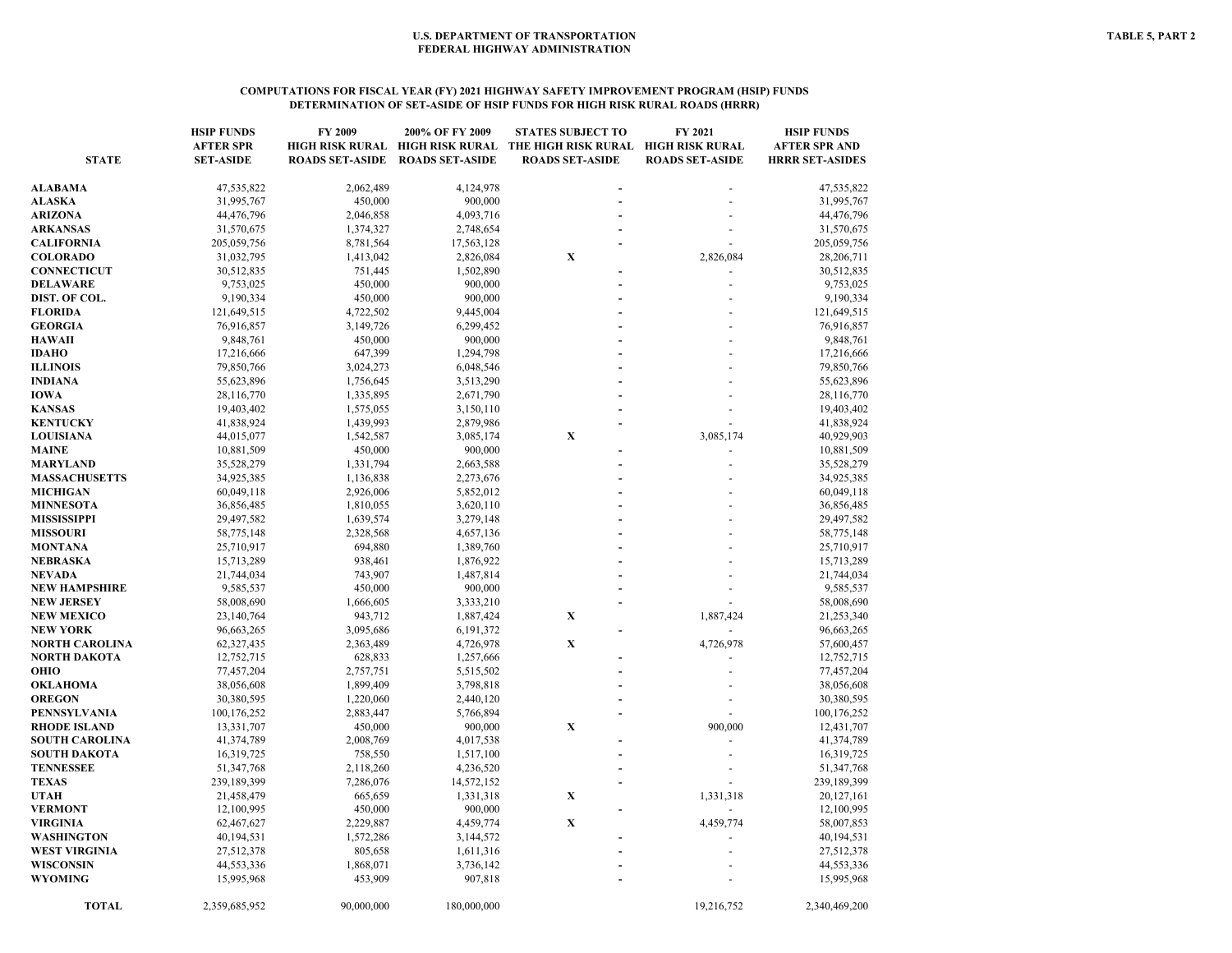#### **COMPUTATIONS FOR FISCAL YEAR (FY) 2021 RAILWAY-HIGHWAY CROSSINGS SET-ASIDE**

| <b>STATE</b>               | RAILWAY-HIGHWAY<br><b>CROSSINGS</b><br><b>SET-ASIDE</b> | 50% AVAILABLE FOR<br>PROTECTIVE DEVICES | 50% REMAINING FOR<br><b>ELIMINATION OF HAZARDS</b> | <b>2% LIMITING AMOUNT</b><br><b>FOR DATA COMPILATION</b><br>AND ANALYSIS PURSUANT<br>TO 23 U.S.C. 130(k) |
|----------------------------|---------------------------------------------------------|-----------------------------------------|----------------------------------------------------|----------------------------------------------------------------------------------------------------------|
| ALABAMA                    | 5,025,635                                               | 2,512,818                               | 2,512,817                                          | 100,513                                                                                                  |
| <b>ALASKA</b>              | 1,225,000                                               | 612,500                                 | 612,500                                            | 24,500                                                                                                   |
| ARIZONA                    | 2,986,674                                               | 1,493,337                               | 1,493,337                                          | 59,733                                                                                                   |
| <b>ARKANSAS</b>            | 4,006,358                                               | 2,003,179                               | 2,003,179                                          | 80,127                                                                                                   |
| CALIFORNIA                 | 16,722,721                                              | 8,361,361                               | 8,361,360                                          | 334,454                                                                                                  |
| <b>COLORADO</b>            | 3,685,549                                               | 1,842,775                               | 1,842,774                                          | 73,711                                                                                                   |
| <b>CONNECTICUT</b>         | 1,383,571                                               | 691,786                                 | 691,785                                            | 27,671                                                                                                   |
| <b>DELAWARE</b>            | 1,225,000                                               | 612,500                                 | 612,500                                            | 24,500                                                                                                   |
| DIST. OF COL.              | 1,225,000                                               | 612,500                                 | 612,500                                            | 24,500                                                                                                   |
| <b>FLORIDA</b>             | 9,720,817                                               | 4,860,409                               | 4,860,408                                          | 194,416                                                                                                  |
| <b>GEORGIA</b>             | 8,819,877                                               | 4,409,939                               | 4,409,938                                          | 176,398                                                                                                  |
| <b>HAWAII</b>              | 1,225,000                                               | 612,500                                 | 612,500                                            | 24,500                                                                                                   |
| IDAHO                      | 1,945,798                                               | 972,899                                 | 972,899                                            | 38,916                                                                                                   |
| <b>ILLINOIS</b>            | 11,409,653                                              | 5,704,827                               | 5,704,826                                          | 228,193                                                                                                  |
| INDIANA                    | 7,930,846                                               | 3,965,423                               | 3,965,423                                          | 158,617                                                                                                  |
| IOWA                       | 5,695,760                                               | 2,847,880                               | 2,847,880                                          | 113,915                                                                                                  |
| KANSAS                     | 6,548,773                                               | 3,274,387                               | 3,274,386                                          | 130,975                                                                                                  |
| <b>KENTUCKY</b>            | 3,923,695                                               | 1,961,848                               | 1,961,847                                          | 78,474                                                                                                   |
| <b>LOUISIANA</b>           | 4,436,791                                               | 2,218,396                               | 2,218,395                                          | 88,736                                                                                                   |
| <b>MAINE</b>               | 1,281,686                                               | 640,843                                 | 640,843                                            | 25,634                                                                                                   |
| MARYLAND                   | 2,495,470                                               | 1,247,735                               | 1,247,735                                          | 49,909                                                                                                   |
| <b>MASSACHUSETTS</b>       | 2,698,862                                               | 1,349,431                               | 1,349,431                                          | 53,977                                                                                                   |
| <b>MICHIGAN</b>            | 8,240,646                                               | 4,120,323                               | 4,120,323                                          | 164,813                                                                                                  |
| <b>MINNESOTA</b>           | 6,591,431                                               | 3,295,716                               | 3,295,715                                          | 131,829                                                                                                  |
| MISSISSIPPI                | 3,750,530                                               | 1,875,265                               | 1,875,265                                          | 75,011                                                                                                   |
| <b>MISSOURI</b>            | 6,028,276                                               | 3,014,138                               | 3,014,138                                          | 120,566                                                                                                  |
| MONTANA                    | 2,054,997                                               | 1,027,499                               | 1,027,498                                          | 41,100                                                                                                   |
| NEBRASKA                   | 3,882,649                                               | 1,941,325                               | 1,941,324                                          | 77,653                                                                                                   |
| NEVADA                     | 1,282,767                                               | 641,384                                 | 641,383                                            | 25,655                                                                                                   |
| NEW HAMPSHIRE              | 1,225,000                                               | 612,500                                 | 612,500                                            | 24,500                                                                                                   |
| <b>NEW JERSEY</b>          | 4,013,247                                               | 2,006,624                               | 2,006,623                                          | 80,265                                                                                                   |
| <b>NEW MEXICO</b>          | 1,850,379                                               | 925,190                                 | 925,189                                            | 37,008                                                                                                   |
| NEW YORK                   | 6,718,958                                               | 3,359,479                               | 3,359,479                                          | 134,379                                                                                                  |
| NORTH CAROLINA             | 7,224,798                                               | 3,612,399                               | 3,612,399                                          | 144,496                                                                                                  |
| NORTH DAKOTA               | 3,950,147                                               | 1,975,074                               | 1,975,073                                          | 79,003                                                                                                   |
| OHIO                       | 9,463,146                                               | 4,731,573                               | 4,731,573                                          | 189,263                                                                                                  |
| OKLAHOMA                   | 5,749,490                                               | 2,874,745                               | 2,874,745                                          | 114,990                                                                                                  |
| OREGON                     | 3,266,010                                               | 1,633,005                               | 1,633,005                                          | 65,320                                                                                                   |
| PENNSYLVANIA               | 7,143,499                                               | 3,571,750                               | 3,571,749                                          | 142,870                                                                                                  |
| <b>RHODE ISLAND</b>        | 1,225,000                                               | 612,500                                 | 612,500                                            | 24,500                                                                                                   |
| <b>SOUTH CAROLINA</b>      | 4,771,331                                               | 2,385,666                               | 2,385,665                                          | 95,427                                                                                                   |
| SOUTH DAKOTA               | 2,602,468                                               | 1,301,234                               | 1,301,234                                          | 52,049                                                                                                   |
| TENNESSEE                  | 5,315,689                                               | 2,657,845                               | 2,657,844                                          | 106,314                                                                                                  |
| <b>TEXAS</b>               | 20,821,416                                              | 10,410,708                              | 10,410,708                                         | 416,428                                                                                                  |
| UTAH                       | 1,898,379                                               | 949,190                                 | 949,189                                            | 37,968                                                                                                   |
| <b>VERMONT</b>             | 1,225,000                                               | 612,500                                 | 612,500                                            | 24,500                                                                                                   |
| VIRGINIA                   | 4,859,316                                               | 2,429,658                               | 2,429,658                                          | 97,186                                                                                                   |
| WASHINGTON                 | 4,493,554                                               | 2,246,777                               | 2,246,777                                          | 89,871                                                                                                   |
| WEST VIRGINIA<br>WISCONSIN | 2,188,860                                               | 1,094,430                               | 1,094,430                                          | 43,777                                                                                                   |
| WYOMING                    | 6,319,481<br>1,225,000                                  | 3,159,741<br>612,500                    | 3,159,740<br>612,500                               | 126,390<br>24,500                                                                                        |
|                            |                                                         |                                         |                                                    |                                                                                                          |
| <b>TOTAL</b>               | 245,000,000                                             | 122,500,011                             | 122,499,989                                        | 4,900,000                                                                                                |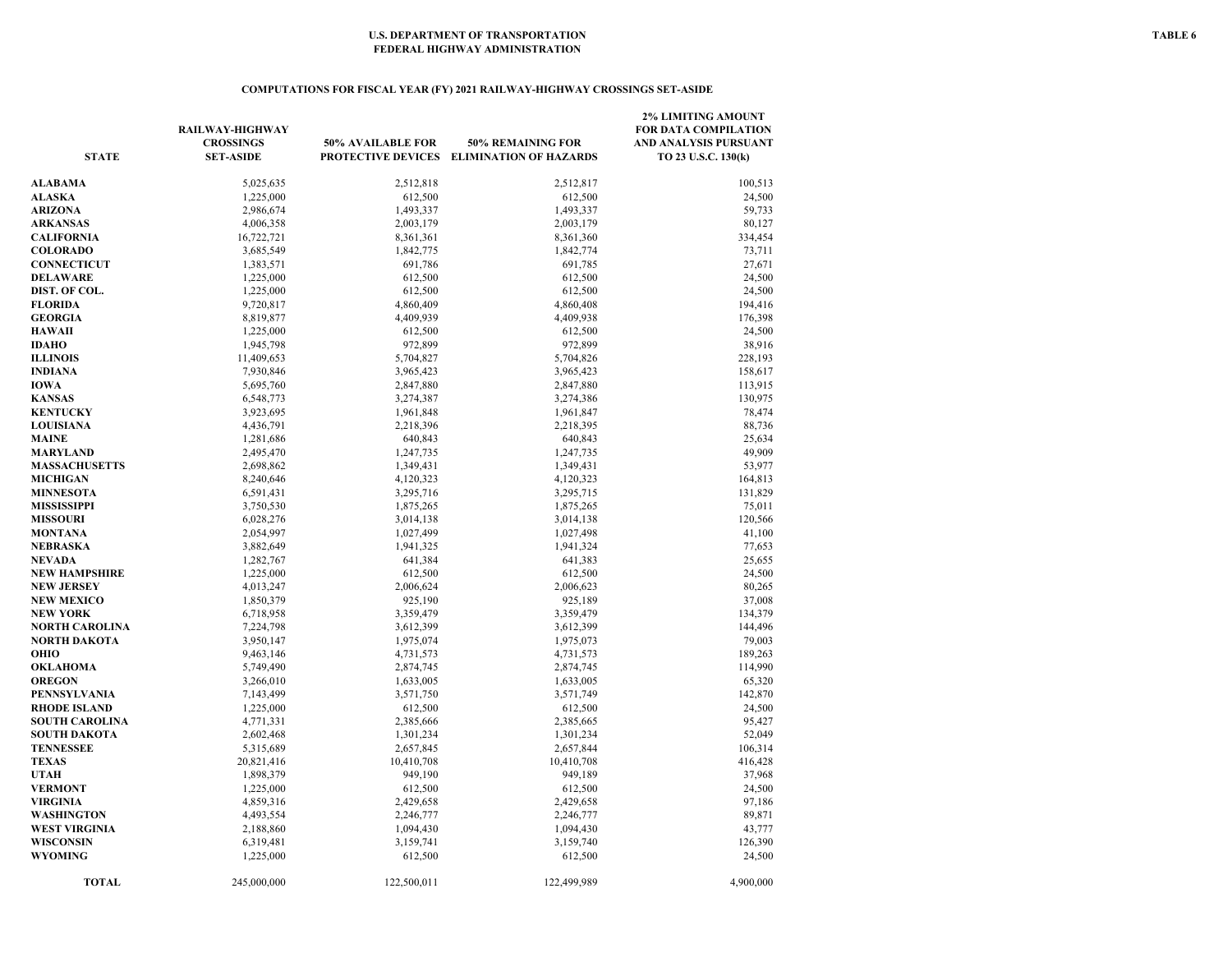#### **COMPUTATIONS FOR FISCAL YEAR (FY) 2021 CONGESTION MITIGATION AND AIR QUALITY IMPROVEMENT PROGRAM (CMAQ) FUNDS DETERMINATION OF CMAQ FUNDS AFTER SET-ASIDES AND OF CMAQ LIMITING AMOUNT**

| <b>STATE</b>          | <b>CMAQ</b><br><b>APPORTIONMENT</b> | <b>2% STATE PLANNING</b><br>& RESEARCH<br>(SPR) SET-ASIDE | <b>CMAQ FUNDS</b><br>AFTER SPR<br><b>SET-ASIDE</b> | <b>10% LIMITING AMOUNT</b><br>FOR 100% SHARE<br><b>FOR CERTAIN SAFETY</b><br><b>PROJECTS PURSUANT</b><br>TO 23 U.S.C. 120(c)(1) |
|-----------------------|-------------------------------------|-----------------------------------------------------------|----------------------------------------------------|---------------------------------------------------------------------------------------------------------------------------------|
| <b>ALABAMA</b>        | 12,157,020                          | 243,140                                                   | 11,913,880                                         | 1,215,702                                                                                                                       |
| <b>ALASKA</b>         | 29,326,116                          | 586,522                                                   | 28,739,594                                         | 2,932,612                                                                                                                       |
| ARIZONA               | 55,283,905                          | 1,105,678                                                 | 54,178,227                                         | 5,528,391                                                                                                                       |
| <b>ARKANSAS</b>       | 13,122,535                          | 262,451                                                   | 12,860,084                                         | 1,312,254                                                                                                                       |
| <b>CALIFORNIA</b>     | 494,547,568                         | 9,890,951                                                 | 484,656,617                                        | 49,454,757                                                                                                                      |
| <b>COLORADO</b>       | 45,588,320                          | 911,766                                                   | 44,676,554                                         | 4,558,832                                                                                                                       |
| <b>CONNECTICUT</b>    | 47,146,394                          | 942,928                                                   | 46,203,466                                         | 4,714,639                                                                                                                       |
| <b>DELAWARE</b>       | 12,427,468                          | 248,549                                                   | 12,178,919                                         | 1,242,747                                                                                                                       |
| DIST. OF COL.         | 10,765,095                          | 215,302                                                   | 10,549,793                                         | 1,076,510                                                                                                                       |
| <b>FLORIDA</b>        | 14,490,389                          | 289,808                                                   | 14,200,581                                         | 1,449,039                                                                                                                       |
| <b>GEORGIA</b>        | 72,409,836                          | 1,448,197                                                 | 70,961,639                                         | 7,240,984                                                                                                                       |
| <b>HAWAII</b>         | 11,038,866                          | 220,777                                                   | 10,818,089                                         | 1,103,887                                                                                                                       |
| IDAHO                 | 13,655,161                          | 273,103                                                   | 13,382,058                                         | 1,365,516                                                                                                                       |
| ILLINOIS              | 117,323,659                         | 2,346,473                                                 | 114,977,186                                        | 11,732,366                                                                                                                      |
| INDIANA               | 50,209,180                          | 1,004,184                                                 | 49,204,996                                         | 5,020,918                                                                                                                       |
| IOWA                  | 12,036,871                          | 240,737                                                   | 11,796,134                                         | 1,203,687                                                                                                                       |
| <b>KANSAS</b>         | 10,141,128                          | 202,823                                                   | 9,938,305                                          | 1,014,113                                                                                                                       |
| <b>KENTUCKY</b>       | 14,598,887                          | 291,978                                                   | 14,306,909                                         | 1,459,889                                                                                                                       |
| <b>LOUISIANA</b>      | 12,197,963                          | 243,959                                                   | 11,954,004                                         | 1,219,796                                                                                                                       |
| <b>MAINE</b>          | 10,973,211                          | 219,464                                                   | 10,753,747                                         | 1,097,321                                                                                                                       |
| MARYLAND              | 57,221,232                          | 1,144,425                                                 | 56,076,807                                         | 5,722,123                                                                                                                       |
| <b>MASSACHUSETTS</b>  | 67,584,622                          | 1,351,692                                                 | 66,232,930                                         | 6,758,462                                                                                                                       |
| <b>MICHIGAN</b>       | 78,864,963                          | 1,577,299                                                 | 77,287,664                                         | 7,886,496                                                                                                                       |
| <b>MINNESOTA</b>      | 34,341,908                          | 686,838                                                   | 33,655,070                                         | 3,434,191                                                                                                                       |
| MISSISSIPPI           | 11,955,729                          | 239,115                                                   | 11,716,614                                         | 1,195,573                                                                                                                       |
| <b>MISSOURI</b>       | 25,119,050                          | 502,381                                                   | 24,616,669                                         | 2,511,905                                                                                                                       |
| MONTANA               | 15,864,796                          | 317,296                                                   | 15,547,500                                         | 1,586,480                                                                                                                       |
| NEBRASKA              | 10,963,497                          | 219,270                                                   | 10,744,227                                         | 1,096,350                                                                                                                       |
| NEVADA                | 34,708,026                          | 694,161                                                   | 34,013,865                                         | 3,470,803                                                                                                                       |
| NEW HAMPSHIRE         | 11,028,724                          | 220,574                                                   | 10,808,150                                         | 1,102,872                                                                                                                       |
| NEW JERSEY            | 110,928,002                         | 2,218,560                                                 | 108,709,442                                        | 11,092,800                                                                                                                      |
| <b>NEW MEXICO</b>     | 12,162,475                          | 243,250                                                   | 11,919,225                                         | 1,216,248                                                                                                                       |
| NEW YORK              | 195,222,136                         | 3,904,443                                                 | 191,317,693                                        | 19,522,214                                                                                                                      |
| NORTH CAROLINA        | 54,617,380                          | 1,092,348                                                 | 53,525,032                                         | 5,461,738                                                                                                                       |
| NORTH DAKOTA          | 11,211,082                          | 224,222                                                   | 10,986,860                                         | 1,121,108                                                                                                                       |
| OHIO                  | 102,044,238                         | 2,040,885                                                 | 100,003,353                                        | 10,204,424                                                                                                                      |
| OKLAHOMA              | 12,527,098                          | 250,542                                                   | 12,276,556                                         | 1,252,710                                                                                                                       |
| OREGON                | 20,674,414                          | 413,488                                                   | 20,260,926                                         | 2,067,441                                                                                                                       |
| PENNSYLVANIA          | 111,362,574                         | 2,227,251                                                 | 109, 135, 323                                      | 11,136,257                                                                                                                      |
| <b>RHODE ISLAND</b>   | 11,115,219                          | 222,304                                                   | 10,892,915                                         | 1,111,522                                                                                                                       |
| <b>SOUTH CAROLINA</b> | 13,959,816                          | 279,196                                                   | 13,680,620                                         | 1,395,982                                                                                                                       |
| SOUTH DAKOTA          | 13,072,380                          | 261,448                                                   | 12,810,932                                         | 1,307,238                                                                                                                       |
| <b>TENNESSEE</b>      | 39,474,294                          | 789,486                                                   | 38,684,808                                         | 3,947,429                                                                                                                       |
| <b>TEXAS</b>          | 198,265,172                         | 3,965,303                                                 | 194,299,869                                        | 19,826,517                                                                                                                      |
| UTAH                  | 13,768,085                          | 275,362                                                   | 13,492,723                                         | 1,376,809                                                                                                                       |
| <b>VERMONT</b>        | 12,623,783                          | 252,476                                                   | 12,371,307                                         | 1,262,378                                                                                                                       |
| VIRGINIA              | 58,525,328                          | 1,170,507                                                 | 57,354,821                                         | 5,852,533                                                                                                                       |
| WASHINGTON            | 39,378,678                          | 787,574                                                   | 38,591,104                                         | 3,937,868                                                                                                                       |
| WEST VIRGINIA         | 15,263,204                          | 305,264                                                   | 14,957,940                                         | 1,526,320                                                                                                                       |
| WISCONSIN             | 29,196,508                          | 583,930                                                   | 28,612,578                                         | 2,919,651                                                                                                                       |
| WYOMING               | 11,104,548                          | 222,091                                                   | 10,882,457                                         | 1,110,455                                                                                                                       |
| <b>TOTAL</b>          | 2,493,588,533                       | 49,871,771                                                | 2,443,716,762                                      | 249,358,857                                                                                                                     |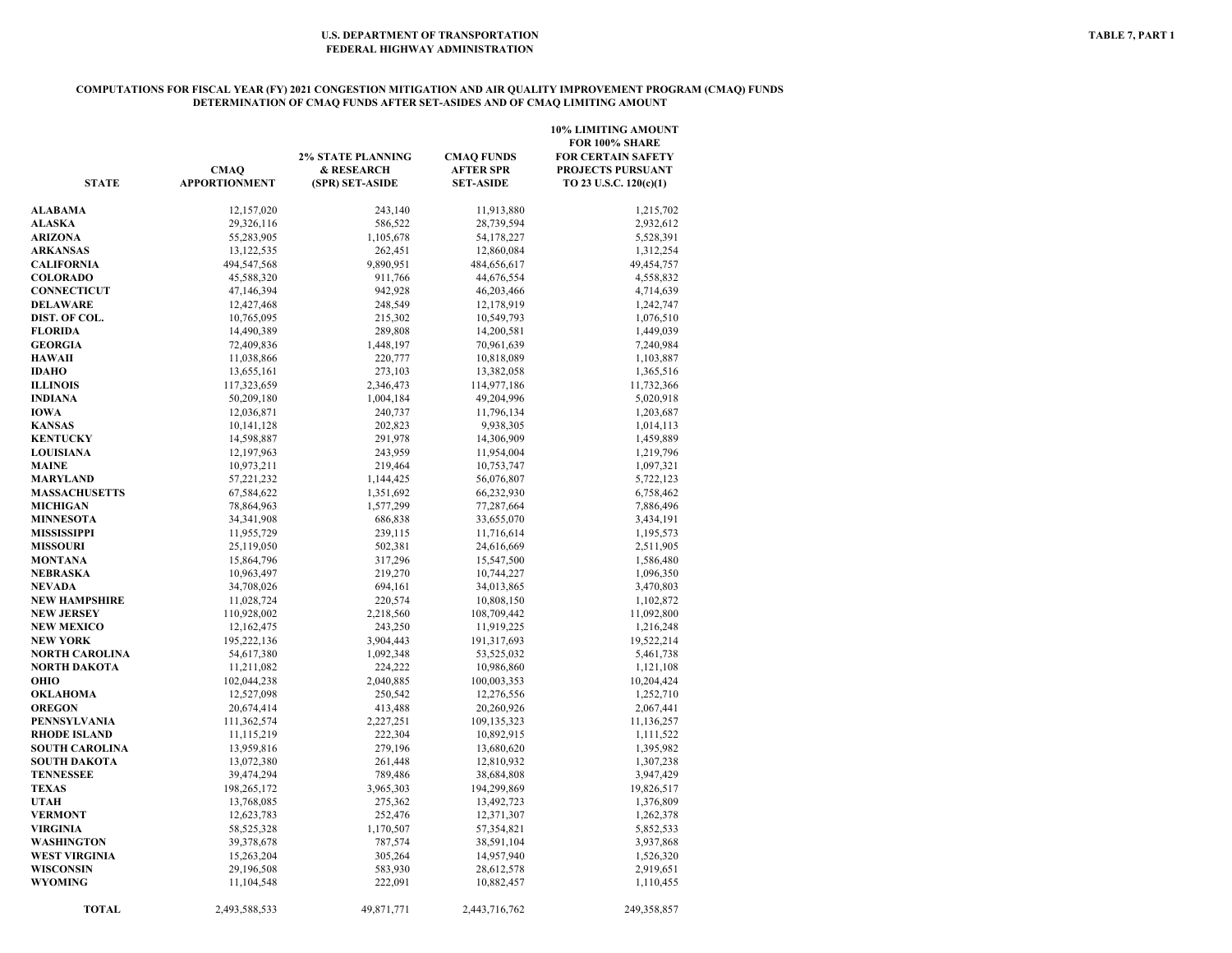### **COMPUTATIONS FOR FISCAL YEAR (FY) 2021 CONGESTION MITIGATION AND AIR QUALITY IMPROVEMENT PROGRAM (CMAQ) FUNDS DETERMINATION OF SET-ASIDE OF CMAQ FUNDS FOR PARTICULATE MATTER (PM) 2.5 PROJECTS**

| <b>STATE</b>          | <b>CMAQ FUNDS</b><br><b>AFTER SPR</b><br><b>SET-ASIDE</b> | <b>CMAQ WEIGHTED</b><br><b>POPULATION</b> | <b>PORTION OF LATEST</b><br>LATEST AVAILABLE AVAILABLE CMAQ WEIGHTED SHARE OF WEIGHTED<br><b>POPULATION BASED</b><br>ON PM 2.5 STANDARD | <b>POPULATION BASED</b> | <b>AMOUNT OF CMAQ</b><br><b>FUNDS BASED</b> | PERCENTAGE OF<br>PM 2.5 SET-ASIDE<br>ON PM 2.5 STANDARD ON PM 2.5 STANDARD (BEFORE PM 2.5 EXCEPTION) | <b>PORTION OF LATEST</b><br><b>AVAILABLE CMAQ WEIGHTED</b><br>POPULATION BASED<br>ON PM 2.5 STANDARD | <b>PORTION OF LATEST</b><br><b>AVAILABLE CMAQ PM 2.5</b><br>WEIGHTED POPULATION BASED<br>ON PM 2.5 EXCEPTION | <b>SHARE OF PM 2.5 WEIGHTED</b><br><b>POPULATION BASED</b><br>ON PM 2.5 EXCEPTION | PERCENTAGE OF PM 2.5<br><b>SET-ASIDE REDUCED BASED</b><br><b>ON PM 2.5 EXCEPTION</b> | <b>SET-ASIDE FROM</b><br><b>CMAQ FUNDS BASED ON</b><br><b>PM 2.5 STANDARD</b><br>FOR PM 2.5 PROJECTS | <b>CMAQ FUNDS</b><br><b>AFTER SPR &amp;</b><br>PM 2.5 SET-ASIDES |
|-----------------------|-----------------------------------------------------------|-------------------------------------------|-----------------------------------------------------------------------------------------------------------------------------------------|-------------------------|---------------------------------------------|------------------------------------------------------------------------------------------------------|------------------------------------------------------------------------------------------------------|--------------------------------------------------------------------------------------------------------------|-----------------------------------------------------------------------------------|--------------------------------------------------------------------------------------|------------------------------------------------------------------------------------------------------|------------------------------------------------------------------|
| <b>ALABAMA</b>        | 11,913,880                                                | 939,796                                   | 939,796                                                                                                                                 | 100.0000%               | 11.913.880                                  | 25.0000%                                                                                             | 939,796                                                                                              |                                                                                                              |                                                                                   | 25.0000%                                                                             | 2,978,470                                                                                            | 8.935,410                                                        |
| <b>ALASKA</b>         | 28,739,594                                                | 404,219                                   | 116,219                                                                                                                                 | 28.7515%                | 8,263,052                                   | 25.0000%                                                                                             | 116,219                                                                                              |                                                                                                              |                                                                                   | 25.0000%                                                                             | 2,065,763                                                                                            | 26,673,831                                                       |
| <b>ARIZONA</b>        | 54,178,227                                                | 6,855,231                                 | 611,144                                                                                                                                 | 8.9150%                 | 4,829,994                                   | 25.0000%                                                                                             | 611,144                                                                                              |                                                                                                              |                                                                                   | 25.0000%                                                                             | 1,207,498                                                                                            | 52,970,729                                                       |
| <b>ARKANSAS</b>       | 12,860,084                                                | 47,955                                    |                                                                                                                                         | $\sim$                  |                                             |                                                                                                      |                                                                                                      |                                                                                                              |                                                                                   | $\sim$                                                                               | $\sim$                                                                                               | 12,860,084                                                       |
| <b>CALIFORNIA</b>     | 484,656,617                                               | 62,653,687                                | 39,316,601                                                                                                                              | 62.7523%                | 304,132,951                                 | 25.0000%                                                                                             | 39,316,601                                                                                           |                                                                                                              |                                                                                   | 25.0000%                                                                             | 76,033,238                                                                                           | 408.623.379                                                      |
| <b>COLORADO</b>       | 44,676,554                                                | 5,557,287                                 |                                                                                                                                         |                         | $\sim$                                      |                                                                                                      | $\sim$                                                                                               |                                                                                                              |                                                                                   |                                                                                      |                                                                                                      | 44,676,554                                                       |
| <b>CONNECTICUT</b>    | 46,203,466                                                | 4,278,344                                 | 1,798,089                                                                                                                               | 42.0277%                | 19,418,246                                  | 25.0000%                                                                                             | 1,798,089                                                                                            |                                                                                                              |                                                                                   | 25.0000%                                                                             | 4,854,561                                                                                            | 41,348,905                                                       |
| <b>DELAWARE</b>       | 12,178,919                                                | 792,978                                   | 558,753                                                                                                                                 | 70.4626%                | 8,581,584                                   | 25.0000%                                                                                             | 558,753                                                                                              |                                                                                                              |                                                                                   | 25.0000%                                                                             | 2,145,396                                                                                            | 10,033,523                                                       |
| DIST. OF COL.         | 10,549,793                                                | 705,749                                   | $\sim$                                                                                                                                  |                         |                                             |                                                                                                      |                                                                                                      |                                                                                                              |                                                                                   | . –                                                                                  |                                                                                                      | 10,549,793                                                       |
| <b>FLORIDA</b>        | 14,200,581                                                | $\sim$                                    | ٠                                                                                                                                       |                         | - 1                                         |                                                                                                      |                                                                                                      |                                                                                                              |                                                                                   |                                                                                      | $\sim$                                                                                               | 14,200,581                                                       |
| <b>GEORGIA</b>        | 70,961,639                                                | 5,413,287                                 | $\sim$                                                                                                                                  |                         |                                             |                                                                                                      |                                                                                                      |                                                                                                              |                                                                                   |                                                                                      | $\sim$                                                                                               | 70,961,639                                                       |
| <b>HAWAII</b>         | 10,818,089                                                | $\sim$                                    |                                                                                                                                         |                         |                                             |                                                                                                      |                                                                                                      |                                                                                                              |                                                                                   |                                                                                      |                                                                                                      | 10,818,089                                                       |
| <b>IDAHO</b>          | 13,382,058                                                | 32,110                                    | 32,110                                                                                                                                  | 100.0000%               | 13,382,058                                  | 25.0000%                                                                                             | 32,110                                                                                               |                                                                                                              |                                                                                   | 25.0000%                                                                             | 3,345,515                                                                                            | 10,036,543                                                       |
| <b>ILLINOIS</b>       | 114,977,186                                               | 10,734,073                                |                                                                                                                                         |                         |                                             |                                                                                                      |                                                                                                      |                                                                                                              |                                                                                   |                                                                                      |                                                                                                      | 114,977,186                                                      |
| <b>INDIANA</b>        | 49,204,996                                                | 1,033,340                                 |                                                                                                                                         |                         |                                             |                                                                                                      |                                                                                                      |                                                                                                              |                                                                                   |                                                                                      |                                                                                                      | 49,204,996                                                       |
| <b>IOWA</b>           | 11,796,134                                                | - 4                                       |                                                                                                                                         |                         |                                             |                                                                                                      |                                                                                                      |                                                                                                              |                                                                                   |                                                                                      |                                                                                                      | 11,796,134                                                       |
| <b>KANSAS</b>         | 9,938,305                                                 | $\sim$                                    |                                                                                                                                         |                         |                                             |                                                                                                      |                                                                                                      |                                                                                                              |                                                                                   |                                                                                      |                                                                                                      | 9,938,305                                                        |
| <b>KENTUCKY</b>       | 14,306,909                                                | 1,309,395                                 |                                                                                                                                         |                         |                                             |                                                                                                      |                                                                                                      |                                                                                                              |                                                                                   |                                                                                      |                                                                                                      | 14,306,909                                                       |
| <b>LOUISIANA</b>      | 11,954,004                                                | 766,428                                   |                                                                                                                                         |                         |                                             |                                                                                                      |                                                                                                      |                                                                                                              |                                                                                   |                                                                                      |                                                                                                      | 11,954,004                                                       |
| MAINE                 | 10,753,747                                                | - 20                                      |                                                                                                                                         |                         |                                             |                                                                                                      |                                                                                                      |                                                                                                              |                                                                                   |                                                                                      |                                                                                                      | 10,753,747                                                       |
| <b>MARYLAND</b>       | 56,076,807                                                | 5,602,838                                 |                                                                                                                                         |                         |                                             |                                                                                                      |                                                                                                      |                                                                                                              |                                                                                   |                                                                                      |                                                                                                      | 56,076,807                                                       |
| <b>MASSACHUSETTS</b>  | 66,232,930                                                | 17,332                                    |                                                                                                                                         |                         |                                             |                                                                                                      |                                                                                                      |                                                                                                              |                                                                                   |                                                                                      |                                                                                                      | 66,232,930                                                       |
| <b>MICHIGAN</b>       | 77,287,664                                                | 6,575,171                                 | 4,750,123                                                                                                                               | 72.2433%                | 55,835,188                                  | 25.0000%                                                                                             | 4,750,123                                                                                            |                                                                                                              |                                                                                   | 25.0000%                                                                             | 13,958,797                                                                                           | 63,328,867                                                       |
| <b>MINNESOTA</b>      | 33,655,070                                                | $\sim 10^{-1}$                            | $\sim$                                                                                                                                  |                         | $\sim$                                      |                                                                                                      |                                                                                                      |                                                                                                              |                                                                                   |                                                                                      |                                                                                                      | 33,655,070                                                       |
| MISSISSIPPI           | 11,716,614                                                | 184,945                                   | $\sim$                                                                                                                                  | $\sim$                  | $\sim$                                      | $\sim$                                                                                               |                                                                                                      |                                                                                                              |                                                                                   |                                                                                      |                                                                                                      | 11,716,614                                                       |
| <b>MISSOURI</b>       | 24,616,669                                                | 2,025,851                                 | <b>.</b>                                                                                                                                | $\sim$                  |                                             |                                                                                                      | $\sim$                                                                                               |                                                                                                              |                                                                                   |                                                                                      |                                                                                                      | 24,616,669                                                       |
| <b>MONTANA</b>        | 15,547,500                                                | 143,576                                   | 23,976                                                                                                                                  | 16.6992%                | 2,596,303                                   | 25.0000%                                                                                             | 23,976                                                                                               | 23,976                                                                                                       | 100,0000%                                                                         |                                                                                      |                                                                                                      | 15,547,500                                                       |
| <b>NEBRASKA</b>       | 10,744,227                                                | $\sim$                                    | - 20                                                                                                                                    | $\sim$                  | - 20                                        |                                                                                                      |                                                                                                      |                                                                                                              |                                                                                   |                                                                                      |                                                                                                      | 10,744,227                                                       |
| NEVADA                | 34,013,865                                                | 3,191,577                                 | $\sim$                                                                                                                                  | $\sim$                  | - 1                                         | $\sim$                                                                                               |                                                                                                      |                                                                                                              |                                                                                   |                                                                                      | $\sim$                                                                                               | 34,013,865                                                       |
| <b>NEW HAMPSHIRE</b>  | 10,808,150                                                | $\sim$                                    |                                                                                                                                         |                         |                                             |                                                                                                      |                                                                                                      |                                                                                                              |                                                                                   |                                                                                      |                                                                                                      | 10,808,150                                                       |
| <b>NEW JERSEY</b>     | 108,709,442                                               | 10.932.306                                | 7,337,257                                                                                                                               | 67.1154%                | 72,960,739                                  | 25.0000%                                                                                             | 7,337,257                                                                                            |                                                                                                              |                                                                                   | 25.0000%                                                                             | 18,240,185                                                                                           | 90,469,257                                                       |
| <b>NEW MEXICO</b>     | 11,919,225                                                | 218,195                                   | - 20                                                                                                                                    | $\sim$                  | $\sim$                                      | $\sim$                                                                                               |                                                                                                      |                                                                                                              |                                                                                   | . –                                                                                  | $\sim$                                                                                               | 11,919,225                                                       |
| <b>NEW YORK</b>       | 191,317,693                                               | 18,026,907                                | 12,848,577                                                                                                                              | 71.2744%                | 136,360,617                                 | 25.0000%                                                                                             | 12,848,577                                                                                           |                                                                                                              |                                                                                   | 25.0000%                                                                             | 34,090,154                                                                                           | 157,227,539                                                      |
| <b>NORTH CAROLINA</b> | 53,525,032                                                | 2,201,202                                 | $\sim$                                                                                                                                  | $\sim$                  | $\sim$                                      | $\sim$                                                                                               | - 1                                                                                                  |                                                                                                              |                                                                                   | $\sim$                                                                               | $\sim$                                                                                               | 53,525,032                                                       |
| <b>NORTH DAKOTA</b>   | 10,986,860                                                | $\sim$                                    | $\sim$                                                                                                                                  | $\sim$                  | $\sim$                                      |                                                                                                      | $\sim$                                                                                               |                                                                                                              |                                                                                   | $\sim$                                                                               | $\sim$                                                                                               | 10,986,860                                                       |
| ОНЮ                   | 100,003,353                                               | 6,936,127                                 | 3,094,210                                                                                                                               | 44.6101%                | 44,611,550                                  | 25.0000%                                                                                             | 3,094,210                                                                                            |                                                                                                              |                                                                                   | 25.0000%                                                                             | 11,152,887                                                                                           | 88,850,466                                                       |
| OKLAHOMA              | 12,276,556                                                | $\sim$                                    | - 20                                                                                                                                    | $\sim$                  |                                             |                                                                                                      | $\sim$                                                                                               |                                                                                                              |                                                                                   | $\sim$                                                                               | - 20                                                                                                 | 12,276,556                                                       |
| <b>OREGON</b>         | 20,260,926                                                | 848,797                                   | 540,366                                                                                                                                 | 63.6626%                | 12,898,627                                  | 25.0000%                                                                                             | 540,366                                                                                              |                                                                                                              |                                                                                   | 25.0000%                                                                             | 3.224.657                                                                                            | 17,036,269                                                       |
| PENNSYLVANIA          | 109,135,323                                               | 9,859,997                                 | 9,245,377                                                                                                                               | 93.7665%                | 102,332,405                                 | 25.0000%                                                                                             | 9,245,377                                                                                            |                                                                                                              |                                                                                   | 25.0000%                                                                             | 25,583,101                                                                                           | 83,552,222                                                       |
| <b>RHODE ISLAND</b>   | 10,892,915                                                | $\sim$                                    |                                                                                                                                         |                         |                                             |                                                                                                      |                                                                                                      |                                                                                                              |                                                                                   | $\sim$                                                                               |                                                                                                      | 10,892,915                                                       |
| <b>SOUTH CAROLINA</b> | 13,680,620                                                | 280,979                                   | $\sim$                                                                                                                                  | $\sim$                  | $\sim$                                      | $\sim$                                                                                               | - 4                                                                                                  |                                                                                                              |                                                                                   | <b>COL</b>                                                                           | $\sim$                                                                                               | 13,680,620                                                       |
| <b>SOUTH DAKOTA</b>   | 12,810,932                                                |                                           |                                                                                                                                         |                         |                                             |                                                                                                      |                                                                                                      |                                                                                                              |                                                                                   |                                                                                      |                                                                                                      | 12,810,932                                                       |
| <b>TENNESSEE</b>      | 38,684,808                                                | 1,724,995                                 | 787,829                                                                                                                                 | 45.6714%                | 17,667,885                                  | 25.0000%                                                                                             | 787,829                                                                                              |                                                                                                              |                                                                                   | 25.0000%                                                                             | 4,416,971                                                                                            | 34,267,837                                                       |
| <b>TEXAS</b>          | 194,299,869                                               | 20,255,573                                |                                                                                                                                         | $\sim$                  |                                             |                                                                                                      |                                                                                                      |                                                                                                              |                                                                                   |                                                                                      | $\sim$                                                                                               | 194,299,869                                                      |
| UTAH                  | 13,492,723                                                | 3,473,572                                 | 3,202,752                                                                                                                               | 92.2034%                | 12,440,753                                  | 25,0000%                                                                                             | 3,202,752                                                                                            |                                                                                                              |                                                                                   | 25.0000%                                                                             | 3,110,188                                                                                            | 10.382.535                                                       |
| <b>VERMONT</b>        | 12,371,307                                                | $\sim$ 100 $\mu$                          | $\sim$                                                                                                                                  | $\sim$                  | $\sim$                                      | $\sim$                                                                                               | $\sim$                                                                                               |                                                                                                              |                                                                                   | <b>COL</b>                                                                           | $\sim$                                                                                               | 12,371,307                                                       |
| <b>VIRGINIA</b>       | 57,354,821                                                | 2,524,874                                 | $\sim$                                                                                                                                  | $\sim$                  |                                             |                                                                                                      |                                                                                                      |                                                                                                              |                                                                                   | $\sim$                                                                               | $\sim$                                                                                               | 57,354,821                                                       |
| <b>WASHINGTON</b>     | 38,591,104                                                | 1,427,778                                 | 904,980                                                                                                                                 | 63.3838%                | 24,460,509                                  | 25.0000%                                                                                             | 904,980                                                                                              |                                                                                                              |                                                                                   | 25.0000%                                                                             | 6,115,127                                                                                            | 32,475,977                                                       |
| <b>WEST VIRGINIA</b>  | 14,957,940                                                | 285,323                                   | 285,323                                                                                                                                 | 100.0000%               | 14,957,940                                  | 25.0000%                                                                                             | 285,323                                                                                              |                                                                                                              |                                                                                   | 25.0000%                                                                             | 3,739,485                                                                                            | 11,218,455                                                       |
| <b>WISCONSIN</b>      | 28,612,578                                                | 2,072,452                                 | 1,546,235                                                                                                                               | 74.6090%                | 21,347,546                                  | 25.0000%                                                                                             | 1,546,235                                                                                            |                                                                                                              |                                                                                   | 25.0000%                                                                             | 5,336,887                                                                                            | 23,275,691                                                       |
| <b>WYOMING</b>        | 10,882,457                                                | 72,004                                    | $\sim$                                                                                                                                  |                         |                                             |                                                                                                      |                                                                                                      |                                                                                                              |                                                                                   | $\sim$                                                                               | $\sim$ 10 $\mu$                                                                                      | 10,882,457                                                       |
| <b>TOTAL</b>          | 2,443,716,762                                             | 200,406,249                               | 87,939,716                                                                                                                              |                         | 888,991,828                                 |                                                                                                      | 87,939,716                                                                                           | 23,976                                                                                                       |                                                                                   |                                                                                      | 221,598,880                                                                                          | 2,222,117,882                                                    |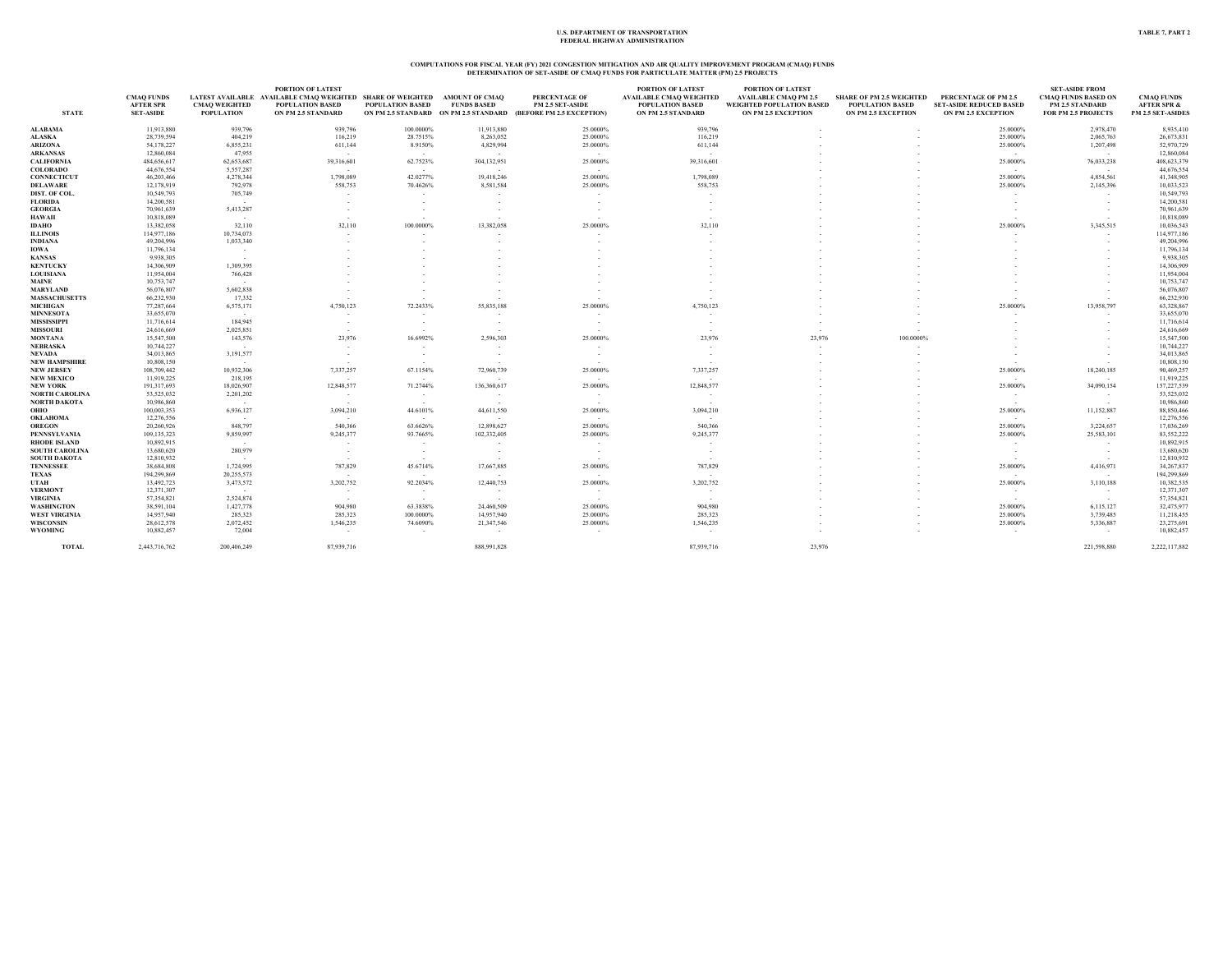### COMPUTATIONS FOR FISCAL YEAR (FY) 2021 CONGESTION MITIGATION AND AIR QUALITY IMPROVEMENT PROGRAM (CMAQ) FUNDS<br>DETERMINATION OF STATE LIMITING AMOUNTS FOR FLEXIBLE USE OF CMAQ FUNDS FOR STBG-ELIGIBLE PROJECTS UNDER 23 U.S.C

| <b>STATE</b>                           | <b>CMAQ FUNDS</b><br><b>AFTER SPR &amp;</b><br>PM 2.5 SET-ASIDES | FY 2009<br><b>FLEXIBLE CMAQ</b> | FY 2009<br><b>TOTAL CMAQ</b><br>FUNDING AMOUNT FUNDING AMOUNT <sup>1</sup> | <b>CMAQ</b><br>PERCENTAGE             | FY 2021<br>FY 2009 FLEXIBLE INITIAL FLEXIBLE<br><b>CMAQ</b><br><b>LIMITING AMOUNT</b> | FY 2009<br><b>CMAQ WEIGHTED</b> | FY 2009 CMAQ WEIGHTED<br>POPULATION DATA<br><b>ADJUSTED FOR</b><br>POPULATION DATA CHANGES IN DESIGNATION | FY 2009 INITIAL CMAQ<br><b>APPORTIONED SHARE</b><br>ADJUSTED FOR CHANGES ADJUSTED FOR CHANGES<br>IN DESIGNATION <sup>2</sup> | <b>FLEXIBLE CMAQ</b><br><b>PERCENTAGE</b><br>IN DESIGNATION <sup>3</sup> | <b>FLEXIBLE CMAQ</b><br><b>LIMITING</b><br>AMOUNT ADJUSTED FOR<br><b>CHANGES IN DESIGNATION</b> | <b>FINAL FLEXIBLE</b><br><b>CMAQ</b><br><b>LIMITING AMOUNT<sup>4</sup></b> |
|----------------------------------------|------------------------------------------------------------------|---------------------------------|----------------------------------------------------------------------------|---------------------------------------|---------------------------------------------------------------------------------------|---------------------------------|-----------------------------------------------------------------------------------------------------------|------------------------------------------------------------------------------------------------------------------------------|--------------------------------------------------------------------------|-------------------------------------------------------------------------------------------------|----------------------------------------------------------------------------|
| ALABAMA                                | 8,935,410                                                        | 2,255,723                       | 11,208,248                                                                 | 20.1256%                              | 1,798,302                                                                             | 840,892                         | $\sim$                                                                                                    | $\sim$                                                                                                                       | 100.0000%                                                                | 8,935,410                                                                                       | 8,935,410                                                                  |
| <b>ALASKA</b>                          | 26,673,831                                                       | 12,201,883                      | 19,013,484                                                                 | 64.1749%                              | 17,117,902                                                                            | 377,155                         | 377,155                                                                                                   | N/A                                                                                                                          | N/A                                                                      | $\Omega$                                                                                        | 17,117,902                                                                 |
| ARIZONA                                | 52,970,729                                                       | $\sim$                          | 53,918,622                                                                 | $\sim$ 10 $\pm$                       | $\sim$                                                                                | 4,955,463                       | 5,712,045                                                                                                 | 2.7032%                                                                                                                      | $\sim$                                                                   | $\Omega$                                                                                        |                                                                            |
| <b>ARKANSAS</b>                        | 12,860,084                                                       | 10,616,942                      | 11,228,220                                                                 | 94.5559%                              | 12,159,965                                                                            | 57,314                          | 52,103                                                                                                    | 0.0247%                                                                                                                      | 95.0507%                                                                 | 12,223,604                                                                                      | 12,223,604                                                                 |
| <b>CALIFORNIA</b>                      | 408,623,379                                                      |                                 | 433,313,062                                                                | $\overline{\phantom{a}}$              | $\sim$                                                                                | 48.269.061                      | 49,300,241                                                                                                | 23.3005%                                                                                                                     |                                                                          | $\Omega$                                                                                        |                                                                            |
| <b>COLORADO</b>                        | 44,676,554                                                       |                                 | 39,986,607                                                                 | $\overline{\phantom{a}}$              | $\sim$                                                                                | 4,488,313                       | 4,596,561                                                                                                 | 2.1820%                                                                                                                      |                                                                          | $\Omega$                                                                                        |                                                                            |
| <b>CONNECTICUT</b>                     | 41,348,905                                                       | $\sim$                          | 42,493,893                                                                 | $\sim$                                | $\sim$                                                                                | 4,352,468                       | 4,202,771                                                                                                 | 1.9975%                                                                                                                      |                                                                          | $\Omega$                                                                                        |                                                                            |
| <b>DELAWARE</b>                        | 10.033.523                                                       | 988,763                         | 10,252,769                                                                 | 9.6439%                               | 967,619                                                                               | 951,240                         | 712,509                                                                                                   | 0.3388%                                                                                                                      | 32.2436%                                                                 | 3.235.165                                                                                       | 3,235,165                                                                  |
| DIST. OF COL.                          | 10,549,793                                                       | 2,339,486                       | 8,916,491                                                                  | 26.2377%                              | 2,768,028                                                                             | 776,545                         | 588,292                                                                                                   | 0.2797%                                                                                                                      | 44.0695%                                                                 | 4,649,237                                                                                       | 4,649,237                                                                  |
| <b>FLORIDA</b>                         | 14,200,581                                                       | 13,766,472                      | 13,766,472                                                                 | 100.0000%                             | 14,200,581                                                                            | <b>Contract</b>                 | $\sim$                                                                                                    | N/A                                                                                                                          | N/A                                                                      | $\Omega$                                                                                        | 14.200.581                                                                 |
| <b>GEORGIA</b>                         | 70,961,639                                                       | $\sim$ 100 $\mu$                | 68,186,260                                                                 | $\sim$ $-$                            | <b>Contract</b>                                                                       | 6,020,455                       | 4,767,432                                                                                                 | 2.2778%                                                                                                                      |                                                                          | $\Omega$                                                                                        |                                                                            |
| <b>HAWAII</b>                          | 10,818,089                                                       | 9,279,275                       |                                                                            | 100,0000%                             | 10,818,089                                                                            | $\sim$                          | $\sim$                                                                                                    |                                                                                                                              |                                                                          | -0                                                                                              | 10,818,089                                                                 |
|                                        |                                                                  |                                 | 9,279,275                                                                  |                                       |                                                                                       |                                 | . —                                                                                                       | N/A<br>N/A                                                                                                                   | N/A                                                                      | $\Omega$                                                                                        | 10,036,543                                                                 |
| <b>IDAHO</b><br><b>ILLINOIS</b>        | 10,036,543<br>114,977,186                                        | 12,398,641<br>$\sim$            | 12,398,641                                                                 | 100.0000%<br>$\sim$                   | 10,036,543<br>$\sim$ 100 $\mu$                                                        | 10,056,796                      | 10,831,897                                                                                                | 5.1256%                                                                                                                      | N/A                                                                      | $\Omega$                                                                                        |                                                                            |
|                                        |                                                                  |                                 | 97,772,604                                                                 |                                       |                                                                                       |                                 |                                                                                                           |                                                                                                                              |                                                                          | 1,228,685                                                                                       |                                                                            |
| <b>INDIANA</b>                         | 49,204,996<br>11,796,134                                         | $\sim$ 100 $\pm$<br>9,878,886   | 47,781,602<br>9,878,886                                                    | $\sim$                                | $\sim$ 100 $\pm$<br>11,796,134                                                        | 4,170,503                       | 1,011,076                                                                                                 | 0.4875%<br>N/A                                                                                                               | 2.4971%<br>N/A                                                           |                                                                                                 | 1,228,685<br>11,796,134                                                    |
| <b>IOWA</b><br><b>KANSAS</b>           | 9,938,305                                                        | 9,183,043                       | 9,183,043                                                                  | 100.0000%<br>100.0000%                | 9,938,305                                                                             | $\sim$                          | $\sim$<br>$\sim$                                                                                          | N/A                                                                                                                          | N/A                                                                      | $\theta$<br>$\Omega$                                                                            | 9,938,305                                                                  |
| <b>KENTUCKY</b>                        | 14,306,909                                                       | $\sim$ 100 $\mu$                | 13,185,175                                                                 | $\sim$ $-$                            | $\sim$ 100 $\mu$                                                                      | 1,324,471                       | 1,195,122                                                                                                 | 0.5680%                                                                                                                      |                                                                          | $\Omega$                                                                                        | $\sim$                                                                     |
|                                        |                                                                  |                                 |                                                                            | 26.7467%                              |                                                                                       | 771,187                         | 701,079                                                                                                   | 0.3331%                                                                                                                      | 33.3839%                                                                 |                                                                                                 | 3,990,714                                                                  |
| <b>LOUISIANA</b><br>MAINE              | 11,954,004<br>10,753,747                                         | 2,809,905<br>2,208,292          | 10,505,618                                                                 | 25.2174%                              | 3,197,300                                                                             | 787,287                         | $\sim$                                                                                                    | $\sim 10^{-1}$                                                                                                               | 100.0000%                                                                | 3,990,714<br>10,753,747                                                                         | 10,753,747                                                                 |
|                                        |                                                                  |                                 | 8,757,021                                                                  |                                       | 2,711,814                                                                             |                                 | 5,196,284                                                                                                 | 2.4776%                                                                                                                      |                                                                          | $\Omega$                                                                                        |                                                                            |
| MARYLAND                               | 56,076,807<br>66,232,930                                         |                                 | 51,816,107                                                                 |                                       |                                                                                       | 6,021,455                       | 15,485                                                                                                    |                                                                                                                              | $\sim$<br>98.4732%                                                       |                                                                                                 | 65,221,718                                                                 |
| <b>MASSACHUSETTS</b>                   | 63,328,867                                                       | $\sim$                          | 61,870,134                                                                 | $\sim$                                | $\sim$                                                                                | 7,719,833<br>7,863,853          | 5,325,927                                                                                                 | 0.0076%<br>2.5604%                                                                                                           | $\sim$                                                                   | 65,221,718<br>$\Omega$                                                                          |                                                                            |
| <b>MICHIGAN</b>                        |                                                                  |                                 | 73,162,579                                                                 |                                       |                                                                                       |                                 | $\sim$                                                                                                    | $0.0000\%$                                                                                                                   | 100.0000%                                                                | 33,655,070                                                                                      | 33,655,070                                                                 |
| <b>MINNESOTA</b><br><b>MISSISSIPPI</b> | 33,655,070<br>11,716,614                                         | $\sim$<br>10,335,807            | 29,742,588<br>10,335,807                                                   | $\overline{\phantom{a}}$<br>100.0000% | <b>CONTRACTOR</b><br>11,716,614                                                       | 3,108,862<br>$\sim$ 100 $\mu$   | 149,393                                                                                                   | 0.0709%                                                                                                                      | 85.8196%                                                                 | 10,055,146                                                                                      | 10,055,146                                                                 |
| <b>MISSOURI</b>                        | 24,616,669                                                       | <b>1979</b>                     | 21,810,895                                                                 | $\sim$                                | $\sim$                                                                                | 2,206,545                       | 2,005,950                                                                                                 | 0.9536%                                                                                                                      | $\sim$                                                                   | $\Omega$                                                                                        | $\sim$                                                                     |
|                                        | 15,547,500                                                       | 11,670,921                      |                                                                            | 89.9645%                              | 13,987,237                                                                            |                                 |                                                                                                           |                                                                                                                              |                                                                          | $\Omega$                                                                                        | 13,987,237                                                                 |
| <b>MONTANA</b><br><b>NEBRASKA</b>      |                                                                  | 9,724,445                       | 12,972,801                                                                 | 100.0000%                             | 10,744,227                                                                            | 105,650<br>$\sim 100$           | 105,650<br>$\sim$                                                                                         | N/A<br>N/A                                                                                                                   | N/A                                                                      | $\Omega$                                                                                        | 10,744,227                                                                 |
| <b>NEVADA</b>                          | 10,744,227<br>34,013,865                                         | $\sim$                          | 9,724,445<br>25,881,891                                                    | $\sim$                                | $\sim$                                                                                | 2,609,679                       | 2,609,679                                                                                                 | 1.2394%                                                                                                                      | N/A                                                                      | $\Omega$                                                                                        |                                                                            |
| <b>NEW HAMPSHIRE</b>                   | 10,808,150                                                       |                                 | 10,256,024                                                                 | $\overline{\phantom{a}}$              |                                                                                       | 1,065,570                       | $\sim$                                                                                                    | $\sim 10^{-1}$                                                                                                               | 100.0000%                                                                | 10,808,150                                                                                      | 10,808,150                                                                 |
| <b>NEW JERSEY</b>                      | 90,469,257                                                       | $\sim$<br>$\sim$                | 100,893,092                                                                |                                       | $\sim$<br>$\sim$                                                                      | 10,390,629                      | 10,658,746                                                                                                | 5.0558%                                                                                                                      | $\sim$                                                                   | $\Omega$                                                                                        |                                                                            |
| <b>NEW MEXICO</b>                      | 11,919,225                                                       | 4,468,397                       | 11,108,512                                                                 | 40.2250%                              | 4,794,506                                                                             | 629,292                         | 198,791                                                                                                   | 0.0946%                                                                                                                      | 81.0786%                                                                 | 9,663,941                                                                                       | 9,663,941                                                                  |
| <b>NEW YORK</b>                        | 157,227,539                                                      | $\sim$                          | 176,995,468                                                                | $\sim$                                | $\sim$                                                                                | 20,596,870                      | 17,400,234                                                                                                | 8.3914%                                                                                                                      |                                                                          | $\Omega$                                                                                        |                                                                            |
| <b>NORTH CAROLINA</b>                  | 53,525,032                                                       | $\sim$                          | 51,567,873                                                                 | $\sim$                                | $\sim$                                                                                | 5,042,787                       | 1,779,473                                                                                                 | 0.8584%                                                                                                                      |                                                                          |                                                                                                 |                                                                            |
| <b>NORTH DAKOTA</b>                    | 10,986,860                                                       | 9,816,305                       | 9,816,305                                                                  | 100.0000%                             | 10,986,860                                                                            | $\sim$ 100 $\mu$                | $\sim$                                                                                                    | N/A                                                                                                                          | N/A                                                                      |                                                                                                 | 10,986,860                                                                 |
| ОНЮ                                    | 88,850,466                                                       |                                 | 94,050,620                                                                 | $\sim$                                |                                                                                       | 9.537.007                       | 6,215,911                                                                                                 | 2.9995%                                                                                                                      |                                                                          |                                                                                                 |                                                                            |
| <b>OKLAHOMA</b>                        | 12,276,556                                                       | 10,496,776                      | 10,496,776                                                                 | 100.0000%                             | 12,276,556                                                                            | $\sim$                          | $\sim$                                                                                                    | N/A                                                                                                                          | N/A                                                                      | $\Omega$                                                                                        | 12,276,556                                                                 |
| <b>OREGON</b>                          | 17,036,269                                                       | $\sim$                          | 16,481,621                                                                 | $\sim$                                | $\sim$                                                                                | 1,947,614                       | 346,863                                                                                                   | 0.1660%                                                                                                                      | 66.7999%                                                                 | 11,380,204                                                                                      | 11,380,204                                                                 |
| <b>PENNSYLVANIA</b>                    | 83,552,222                                                       | $\sim$                          | 102,945,194                                                                | $\overline{\phantom{a}}$              | $\sim$                                                                                | 11,640,455                      | 7,838,673                                                                                                 | 3.7913%                                                                                                                      | $\sim$                                                                   | $\Omega$                                                                                        | $\sim$                                                                     |
| <b>RHODE ISLAND</b>                    | 10,892,915                                                       |                                 | 8,799,193                                                                  |                                       | . —                                                                                   | 1,163,615                       | $\sim$                                                                                                    | $\sim$ $\sim$                                                                                                                | 100.0000%                                                                | 10,892,915                                                                                      | 10,892,915                                                                 |
| <b>SOUTH CAROLINA</b>                  | 13,680,620                                                       | 9,481,096                       | 12,127,209                                                                 | 78.1804%                              | 10,695,558                                                                            | 229,710                         | 208,827                                                                                                   | 0.0992%                                                                                                                      | 80.1620%                                                                 | 10,966,662                                                                                      | 10,966,662                                                                 |
| <b>SOUTH DAKOTA</b>                    | 12,810,932                                                       | 10,875,044                      | 10,875,044                                                                 | 100.0000%                             | 12,810,932                                                                            | $\sim$                          | $\sim$                                                                                                    | N/A                                                                                                                          | N/A                                                                      | $\Omega$                                                                                        | 12,810,932                                                                 |
| <b>TENNESSEE</b>                       | 34,267,837                                                       | $\sim$ 100 $\mu$                | 35,550,869                                                                 | $\sim$                                | $\sim$ 100 $\mu$                                                                      | 3,473,818                       | 1,527,300                                                                                                 | 0.7321%                                                                                                                      |                                                                          | $\Omega$                                                                                        | $\sim$                                                                     |
| <b>TEXAS</b>                           | 194,299,869                                                      | $\sim$                          | 154,874,775                                                                | $\sim$                                | $\sim$                                                                                | 13,881,915                      | 16,289,206                                                                                                | 7.6489%                                                                                                                      |                                                                          |                                                                                                 |                                                                            |
| UTAH                                   | 10,382,535                                                       | 3,577,104                       | 10,845,758                                                                 | 32.9816%                              | 3,424,326                                                                             | 705,548                         | 2,266,954                                                                                                 | 1.0687%                                                                                                                      |                                                                          |                                                                                                 |                                                                            |
| <b>VERMONT</b>                         | 12,371,307                                                       | 8,852,679                       | 8,852,679                                                                  | 100.0000%                             | 12,371,307                                                                            | $\sim$ 100 $\mu$                | $\sim$                                                                                                    | N/A                                                                                                                          | N/A                                                                      |                                                                                                 | 12,371,307                                                                 |
| <b>VIRGINIA</b>                        | 57,354,821                                                       | $\sim$ 100 $\pm$                | 53,281,511                                                                 | $\sim$ $\sim$                         | $\sim 100$                                                                            | 5,282,697                       | 2,075,176                                                                                                 | 1.0008%                                                                                                                      |                                                                          | $\Omega$                                                                                        |                                                                            |
| <b>WASHINGTON</b>                      | 32,475,977                                                       | $\sim$                          | 33,799,735                                                                 | $\sim$                                | $\sim$ 100 $\mu$                                                                      | 4,183,592                       | 456,175                                                                                                   | 0.2206%                                                                                                                      | 55.8881%                                                                 | 18,150,192                                                                                      | 18,150,192                                                                 |
| <b>WEST VIRGINIA</b>                   | 11,218,455                                                       | 5,675,904                       | 13,181,710                                                                 | 43.0589%                              | 4,830,547                                                                             | 599,457                         | $\sim$                                                                                                    | $\sim$ $\sim$                                                                                                                | 100.0000%                                                                | 11,218,455                                                                                      | 11,218,455                                                                 |
| WISCONSIN                              | 23,275,691                                                       | $\sim$                          | 26,507,711                                                                 | $\sim$ $-$                            | $\sim$ 100 $\mu$                                                                      | 2,347,886                       | 1,467,053                                                                                                 | 0.6997%                                                                                                                      | $\sim$                                                                   | $\Omega$                                                                                        |                                                                            |
| <b>WYOMING</b>                         | 10,882,457                                                       | 10,325,753                      | 10,325,753                                                                 | 100.0000%                             | 10,882,457                                                                            | $\sim$                          | 63,336                                                                                                    | 0.0301%                                                                                                                      | 93.9857%                                                                 | 10,227,950                                                                                      | 10,227,950                                                                 |
| <b>TOTAL</b>                           | 2,222,117,882                                                    | 193,227,542                     | 2,191,976,672                                                              |                                       | 217,031,709                                                                           | 210,553,489                     | 168,249,367                                                                                               |                                                                                                                              |                                                                          |                                                                                                 | 394,341,638                                                                |

 $^{\rm 1}$  After programmatic distribution of Equity Bonus, inclusive of State Planning and Research (SPR) funding.

 $^2$  N/A = no changes in designation; each State's adjusted FY 2009 CMAQ share was calculated in isolation (i.e., unadjusted weighted population data was used for other States);

States in gray are below the 1/2% minimum share and, therefore, a portion of their CMAQ funding is flexible.

<sup>3</sup> Flexible share  $= 1$ -(initial share/0.005).

<sup>4</sup> Initial flexible CMAQ amount unless superceded by flexible CMAQ amount based on change in nonattainment/maintenance area designation.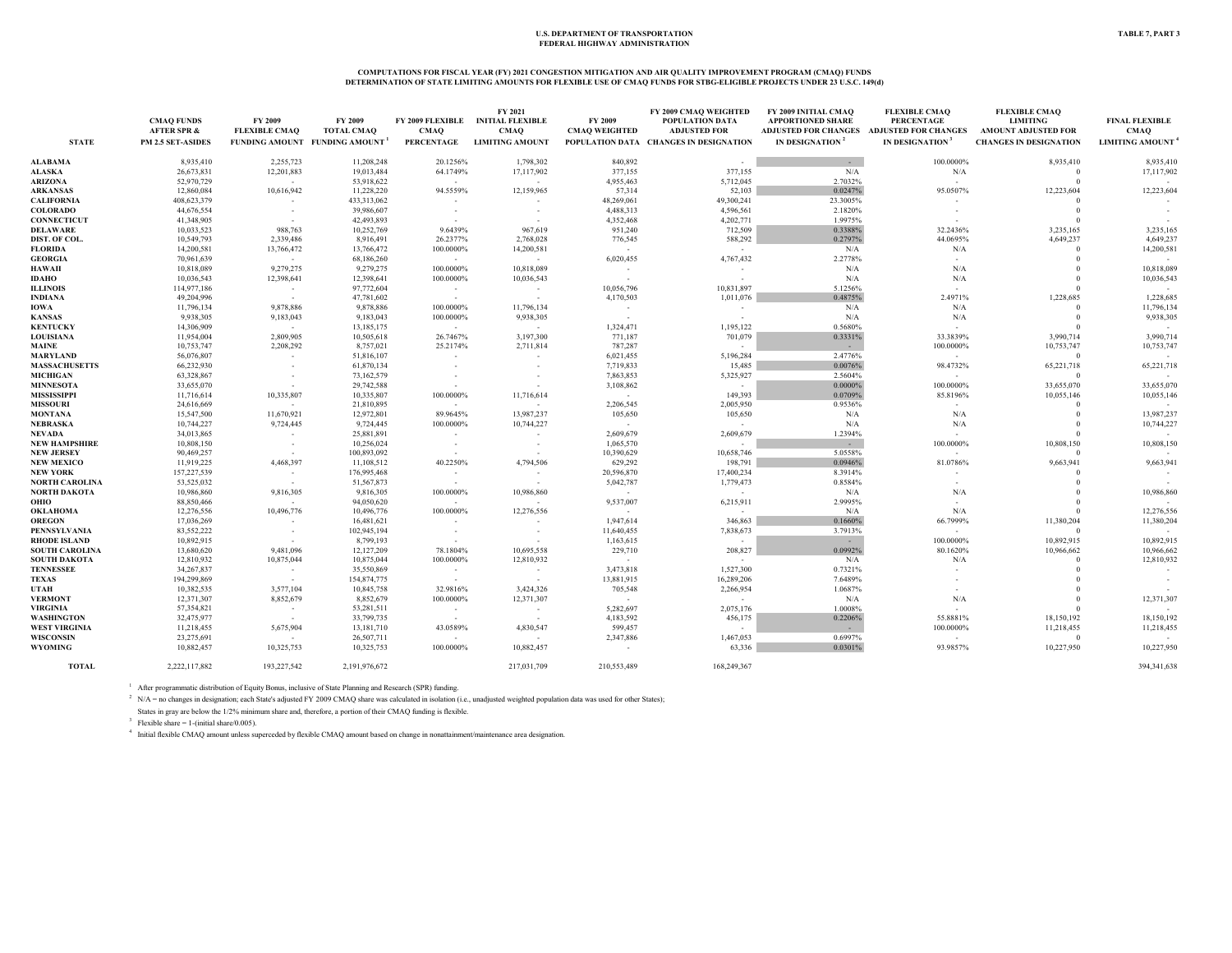### **COMPUTATIONS FOR FISCAL YEAR (FY) 2021 METROPOLITAN PLANNING PROGRAM (MPP) FUNDS**

|                      | <b>TOTAL</b><br><b>MPP</b> | 10% LIMITING AMOUNT<br>FOR 100% SHARE<br><b>FOR CERTAIN SAFETY</b><br>PROJECTS PURSUANT | 10% LIMITING AMOUNT<br><b>FOR INCREASED SHARE</b><br><b>FOR INNOVATIVE PROJECT</b><br><b>DELIVERY PURSUANT</b> |
|----------------------|----------------------------|-----------------------------------------------------------------------------------------|----------------------------------------------------------------------------------------------------------------|
| <b>STATE</b>         | <b>APPORTIONMENT</b>       | TO 23 U.S.C. 120(c)(1)                                                                  | TO 23 U.S.C. 120(c)(3)                                                                                         |
| <b>ALABAMA</b>       | 3,295,649                  | 329,565                                                                                 | 329,565                                                                                                        |
| <b>ALASKA</b>        | 2,430,379                  | 243,038                                                                                 | 243,038                                                                                                        |
| ARIZONA              | 6,272,087                  | 627,209                                                                                 | 627,209                                                                                                        |
| ARKANSAS             | 1,841,569                  | 184,157                                                                                 | 184,157                                                                                                        |
| CALIFORNIA           | 53,627,977                 | 5,362,798                                                                               | 5,362,798                                                                                                      |
| <b>COLORADO</b>      | 5,733,580                  | 573,358                                                                                 | 573,358                                                                                                        |
| CONNECTICUT          | 4,946,718                  | 494,672                                                                                 | 494,672                                                                                                        |
| DELAWARE             | 1,909,952                  | 190,995                                                                                 | 190,995                                                                                                        |
| DIST. OF COL.        | 1,902,414                  | 190,241                                                                                 | 190,241                                                                                                        |
| <b>FLORIDA</b>       | 22,192,585                 | 2,219,259                                                                               | 2,219,259                                                                                                      |
| <b>GEORGIA</b>       | 8,327,758                  | 832,776                                                                                 | 832,776                                                                                                        |
| HAWAII               | 1,874,527                  | 187,453                                                                                 | 187,453                                                                                                        |
| <b>IDAHO</b>         | 1,735,417                  | 173,542                                                                                 | 173,542                                                                                                        |
| <b>ILLINOIS</b>      | 18,289,180                 | 1,828,918                                                                               | 1,828,918                                                                                                      |
| INDIANA              | 5,610,157                  | 561,016                                                                                 | 561,016                                                                                                        |
| IOWA                 | 2,126,073                  | 212,607                                                                                 | 212,607                                                                                                        |
| <b>KANSAS</b>        | 2,087,785                  | 208,779                                                                                 | 208,779                                                                                                        |
| <b>KENTUCKY</b>      | 2,715,287                  | 271,529                                                                                 | 271,529                                                                                                        |
| <b>LOUISIANA</b>     | 4,608,168                  | 460,817                                                                                 | 460,817                                                                                                        |
| <b>MAINE</b>         | 1,974,506                  | 197,451                                                                                 | 197,451                                                                                                        |
| MARYLAND             | 7,432,775                  | 743,278                                                                                 | 743,278                                                                                                        |
| <b>MASSACHUSETTS</b> | 9,634,967                  | 963,497                                                                                 | 963,497                                                                                                        |
| <b>MICHIGAN</b>      | 11,099,582                 | 1,109,958                                                                               | 1,109,958                                                                                                      |
| <b>MINNESOTA</b>     | 4,900,889                  | 490,089                                                                                 | 490,089                                                                                                        |
| MISSISSIPPI          | 1,822,690                  | 182,269                                                                                 | 182,269                                                                                                        |
| <b>MISSOURI</b>      | 5,571,322                  | 557,132                                                                                 | 557,132                                                                                                        |
| MONTANA              | 1,927,001                  | 192,700                                                                                 | 192,700                                                                                                        |
| NEBRASKA             | 1,776,501                  | 177,650                                                                                 | 177,650                                                                                                        |
| NEVADA               | 3,518,581                  | 351,858                                                                                 | 351,858                                                                                                        |
| NEW HAMPSHIRE        | 1,694,445                  | 169,445                                                                                 | 169,445                                                                                                        |
| <b>NEW JERSEY</b>    | 13,343,614                 | 1,334,361                                                                               | 1,334,361                                                                                                      |
| <b>NEW MEXICO</b>    | 1,725,231                  | 172,523                                                                                 | 172,523                                                                                                        |
| NEW YORK             | 26,767,484                 | 2,676,748                                                                               | 2,676,748                                                                                                      |
| NORTH CAROLINA       | 6,234,758                  | 623,476                                                                                 | 623,476                                                                                                        |
| NORTH DAKOTA         | 1,799,620                  | 179,962                                                                                 | 179,962                                                                                                        |
| оню                  | 12,416,538                 | 1,241,654                                                                               | 1,241,654                                                                                                      |
| OKLAHOMA             | 2,771,419                  | 277,142                                                                                 | 277,142                                                                                                        |
| <b>OREGON</b>        | 3,879,958                  | 387,996                                                                                 | 387,996                                                                                                        |
| PENNSYLVANIA         | 13,902,983                 | 1,390,298                                                                               | 1,390,298                                                                                                      |
| RHODE ISLAND         | 1,990,474                  | 199,047                                                                                 | 199,047                                                                                                        |
| SOUTH CAROLINA       | 3,376,187                  | 337,619                                                                                 | 337,619                                                                                                        |
| SOUTH DAKOTA         | 1,894,108                  | 189,411                                                                                 | 189,411                                                                                                        |
| <b>TENNESSEE</b>     | 5,152,615                  | 515,262                                                                                 | 515,262                                                                                                        |
| <b>TEXAS</b>         | 29,647,329                 | 2,964,733                                                                               | 2,964,733                                                                                                      |
| UTAH                 | 3,473,397                  | 347,340                                                                                 | 347,340                                                                                                        |
| <b>VERMONT</b>       | 2,246,963                  | 224,696                                                                                 | 224,696                                                                                                        |
| VIRGINIA             | 8,103,490                  | 810,349                                                                                 | 810,349                                                                                                        |
| WASHINGTON           | 7,848,375                  | 784,838                                                                                 | 784,838                                                                                                        |
| WEST VIRGINIA        | 1,824,547                  | 182,455                                                                                 | 182,455                                                                                                        |
| WISCONSIN            | 4,900,471                  | 490,047                                                                                 | 490,047                                                                                                        |
| WYOMING              | 1,694,573                  | 169,457                                                                                 | 169,457                                                                                                        |
|                      |                            |                                                                                         |                                                                                                                |
| <b>TOTAL</b>         | 357,874,655                | 35,787,470                                                                              | 35,787,470                                                                                                     |
|                      |                            |                                                                                         |                                                                                                                |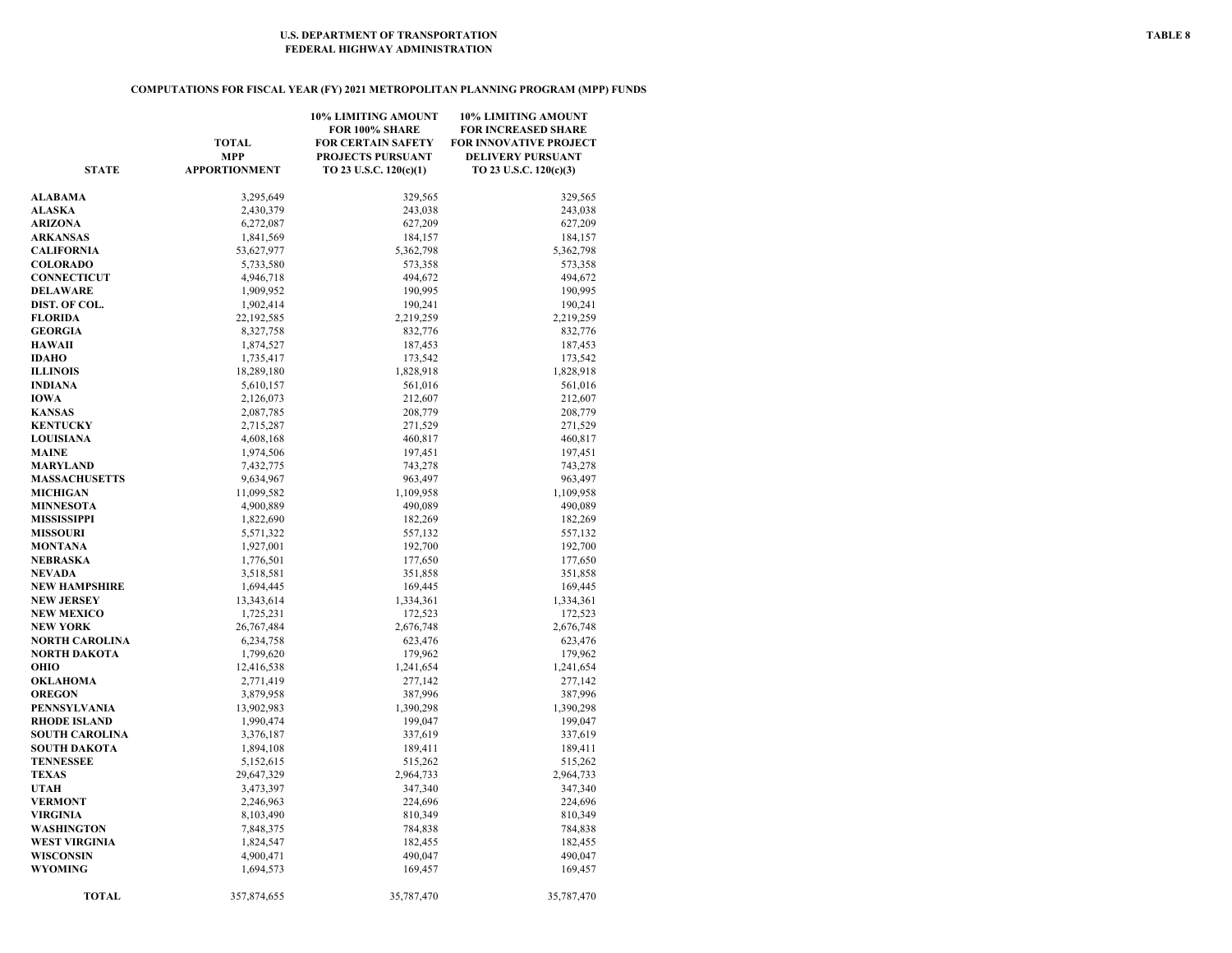### **COMPUTATIONS FOR FISCAL YEAR (FY) 2021 NATIONAL HIGHWAY FREIGHT PROGRAM (NHFP) FUNDS**

| <b>STATE</b>          | <b>TOTAL</b><br><b>NHFP</b><br><b>APPORTIONMENT</b> | <b>2% STATE PLANNING</b><br>& RESEARCH<br>(SPR) SET-ASIDE | <b>NHFP FUNDS</b><br><b>AFTER SPR</b><br><b>SET-ASIDE</b> | <b>10% LIMITING AMOUNT</b><br>FOR FREIGHT INTERMODAL<br>AND FREIGHT RAIL PROJECTS | <b>10% LIMITING AMOUNT</b><br>FOR 100% SHARE<br><b>FOR CERTAIN SAFETY</b><br>PROJECTS PURSUANT<br>TO 23 U.S.C. 120(c)(1) |
|-----------------------|-----------------------------------------------------|-----------------------------------------------------------|-----------------------------------------------------------|-----------------------------------------------------------------------------------|--------------------------------------------------------------------------------------------------------------------------|
| <b>ALABAMA</b>        | 28,608,817                                          | 572,176                                                   | 28,036,641                                                | 2,860,882                                                                         | 2,860,882                                                                                                                |
| <b>ALASKA</b>         | 18,898,712                                          | 377,974                                                   | 18,520,738                                                | 1,889,871                                                                         | 1,889,871                                                                                                                |
| <b>ARIZONA</b>        | 27,480,113                                          | 549,602                                                   | 26,930,511                                                | 2,748,011                                                                         | 2,748,011                                                                                                                |
| <b>ARKANSAS</b>       | 19,537,808                                          | 390,756                                                   | 19,147,052                                                | 1,953,781                                                                         | 1,953,781                                                                                                                |
| <b>CALIFORNIA</b>     | 137,064,092                                         | 2,741,282                                                 | 134,322,810                                               | 13,706,409                                                                        | 13,706,409                                                                                                               |
| <b>COLORADO</b>       | 20,274,286                                          | 405,486                                                   | 19,868,800                                                | 2,027,429                                                                         | 2,027,429                                                                                                                |
| <b>CONNECTICUT</b>    | 18,841,449                                          | 376,829                                                   | 18,464,620                                                | 1,884,145                                                                         | 1,884,145                                                                                                                |
| <b>DELAWARE</b>       | 6,337,038                                           | 126,741                                                   | 6,210,297                                                 | 633,704                                                                           | 633,704                                                                                                                  |
| DIST. OF COL.         | 5,973,842                                           | 119,477                                                   | 5,854,365                                                 | 597,384                                                                           | 597,384                                                                                                                  |
| <b>FLORIDA</b>        | 70,949,854                                          | 1,418,997                                                 | 69,530,857                                                | 7,094,985                                                                         | 7,094,985                                                                                                                |
| <b>GEORGIA</b>        | 48,592,911                                          | 971,858                                                   | 47,621,053                                                | 4,859,291                                                                         | 4,859,291                                                                                                                |
| <b>HAWAII</b>         | 6,337,362                                           | 126,747                                                   | 6,210,615                                                 | 633,736                                                                           | 633,736                                                                                                                  |
| <b>IDAHO</b>          | 10,767,964                                          | 215,359                                                   | 10,552,605                                                | 1,076,796                                                                         | 1,076,796                                                                                                                |
| <b>ILLINOIS</b>       | 53,182,082                                          | 1,063,642                                                 | 52,118,440                                                | 5,318,208                                                                         | 5,318,208                                                                                                                |
| INDIANA               | 35,878,403                                          | 717,568                                                   | 35,160,835                                                | 3,587,840                                                                         | 3,587,840                                                                                                                |
| <b>IOWA</b>           | 18,532,534                                          | 370,651                                                   | 18, 161, 883                                              | 1,853,253                                                                         | 1,853,253                                                                                                                |
| <b>KANSAS</b>         | 14,234,115                                          | 284,682                                                   | 13,949,433                                                | 1,423,412                                                                         | 1,423,412                                                                                                                |
| <b>KENTUCKY</b>       | 25,060,747                                          | 501,215                                                   | 24,559,532                                                | 2,506,075                                                                         | 2,506,075                                                                                                                |
| <b>LOUISIANA</b>      | 26,410,564                                          | 528,211                                                   | 25,882,353                                                | 2,641,056                                                                         | 2,641,056                                                                                                                |
| <b>MAINE</b>          | 6,919,162                                           | 138,383                                                   | 6,780,779                                                 | 691,916                                                                           | 691,916                                                                                                                  |
| <b>MARYLAND</b>       | 22,489,269                                          | 449,785                                                   | 22,039,484                                                | 2,248,927                                                                         | 2,248,927                                                                                                                |
| <b>MASSACHUSETTS</b>  | 22,653,762                                          | 453,075                                                   | 22,200,687                                                | 2,265,376                                                                         | 2,265,376                                                                                                                |
| <b>MICHIGAN</b>       | 39,470,767                                          | 789,415                                                   | 38,681,352                                                | 3,947,077                                                                         | 3,947,077                                                                                                                |
| <b>MINNESOTA</b>      | 24,515,628                                          | 490,313                                                   | 24,025,315                                                | 2,451,563                                                                         | 2,451,563                                                                                                                |
| <b>MISSISSIPPI</b>    | 18,247,448                                          | 364,949                                                   | 17,882,499                                                | 1,824,745                                                                         | 1,824,745                                                                                                                |
| <b>MISSOURI</b>       | 35,646,402                                          | 712,928                                                   | 34,933,474                                                | 3,564,640                                                                         | 3,564,640                                                                                                                |
| MONTANA               | 15,466,500                                          | 309,330                                                   | 15, 157, 170                                              | 1,546,650                                                                         | 1,546,650                                                                                                                |
| NEBRASKA              | 10,880,872                                          | 217,617                                                   | 10,663,255                                                | 1,088,087                                                                         | 1,088,087                                                                                                                |
| <b>NEVADA</b>         | 13,623,767                                          | 272,475                                                   | 13,351,292                                                | 1,362,377                                                                         | 1,362,377                                                                                                                |
| <b>NEW HAMPSHIRE</b>  | 6,195,687                                           | 123,914                                                   | 6,071,773                                                 | 619,569                                                                           | 619,569                                                                                                                  |
| <b>NEW JERSEY</b>     | 37,330,681                                          | 746,614                                                   | 36,584,067                                                | 3,733,068                                                                         | 3,733,068                                                                                                                |
| <b>NEW MEXICO</b>     | 13,843,003                                          | 276,860                                                   | 13,566,143                                                | 1,384,300                                                                         | 1,384,300                                                                                                                |
| <b>NEW YORK</b>       | 62,604,446                                          | 1,252,089                                                 | 61,352,357                                                | 6,260,445                                                                         | 6,260,445                                                                                                                |
| NORTH CAROLINA        | 39,267,634                                          | 785,353                                                   | 38,482,281                                                | 3,926,763                                                                         | 3,926,763                                                                                                                |
| NORTH DAKOTA          | 9,336,213                                           | 186,724                                                   | 9,149,489                                                 | 933,621                                                                           | 933,621                                                                                                                  |
| OHIO                  | 50,311,245                                          | 1,006,225                                                 | 49,305,020                                                | 5,031,125                                                                         | 5,031,125                                                                                                                |
| <b>OKLAHOMA</b>       | 23,914,664                                          | 478,293                                                   | 23,436,371                                                | 2,391,466                                                                         | 2,391,466                                                                                                                |
| <b>OREGON</b>         | 18,787,211                                          | 375,744                                                   | 18,411,467                                                | 1,878,721                                                                         | 1,878,721                                                                                                                |
| PENNSYLVANIA          | 61,629,513                                          | 1,232,590                                                 | 60,396,923                                                | 6,162,951                                                                         | 6,162,951                                                                                                                |
| <b>RHODE ISLAND</b>   | 8,209,861                                           | 164,197                                                   | 8,045,664                                                 | 820,986                                                                           | 820,986                                                                                                                  |
| <b>SOUTH CAROLINA</b> | 25,234,011                                          | 504,680                                                   | 24,729,331                                                | 2,523,401                                                                         | 2,523,401                                                                                                                |
| <b>SOUTH DAKOTA</b>   | 10,610,501                                          | 212,210                                                   | 10,398,291                                                | 1,061,050                                                                         | 1,061,050                                                                                                                |
| <b>TENNESSEE</b>      | 31,812,353                                          | 636,247                                                   | 31,176,106                                                | 3,181,235                                                                         | 3,181,235                                                                                                                |
| <b>TEXAS</b><br>UTAH  | 146,645,223<br>13,024,232                           | 2,932,904<br>260,485                                      | 143,712,319<br>12,763,747                                 | 14,664,522                                                                        | 14,664,522<br>1,302,423                                                                                                  |
| <b>VERMONT</b>        | 7,604,679                                           | 152,094                                                   | 7,452,585                                                 | 1,302,423<br>760,468                                                              | 760,468                                                                                                                  |
| <b>VIRGINIA</b>       | 38,242,188                                          | 764,844                                                   | 37,477,344                                                | 3,824,219                                                                         | 3,824,219                                                                                                                |
| <b>WASHINGTON</b>     | 25,389,127                                          | 507,783                                                   | 24,881,344                                                | 2,538,913                                                                         | 2,538,913                                                                                                                |
| <b>WEST VIRGINIA</b>  | 16,481,844                                          | 329,637                                                   | 16,152,207                                                | 1,648,184                                                                         | 1,648,184                                                                                                                |
| <b>WISCONSIN</b>      | 28,315,100                                          | 566,302                                                   | 27,748,798                                                | 2,831,510                                                                         | 2,831,510                                                                                                                |
| <b>WYOMING</b>        | 9,639,679                                           | 192,794                                                   | 9,446,885                                                 | 963,968                                                                           | 963,968                                                                                                                  |
|                       |                                                     |                                                           |                                                           |                                                                                   |                                                                                                                          |
| <b>TOTAL</b>          | 1,487,305,365                                       | 29,746,106                                                | 1,457,559,259                                             | 148,730,534                                                                       | 148,730,534                                                                                                              |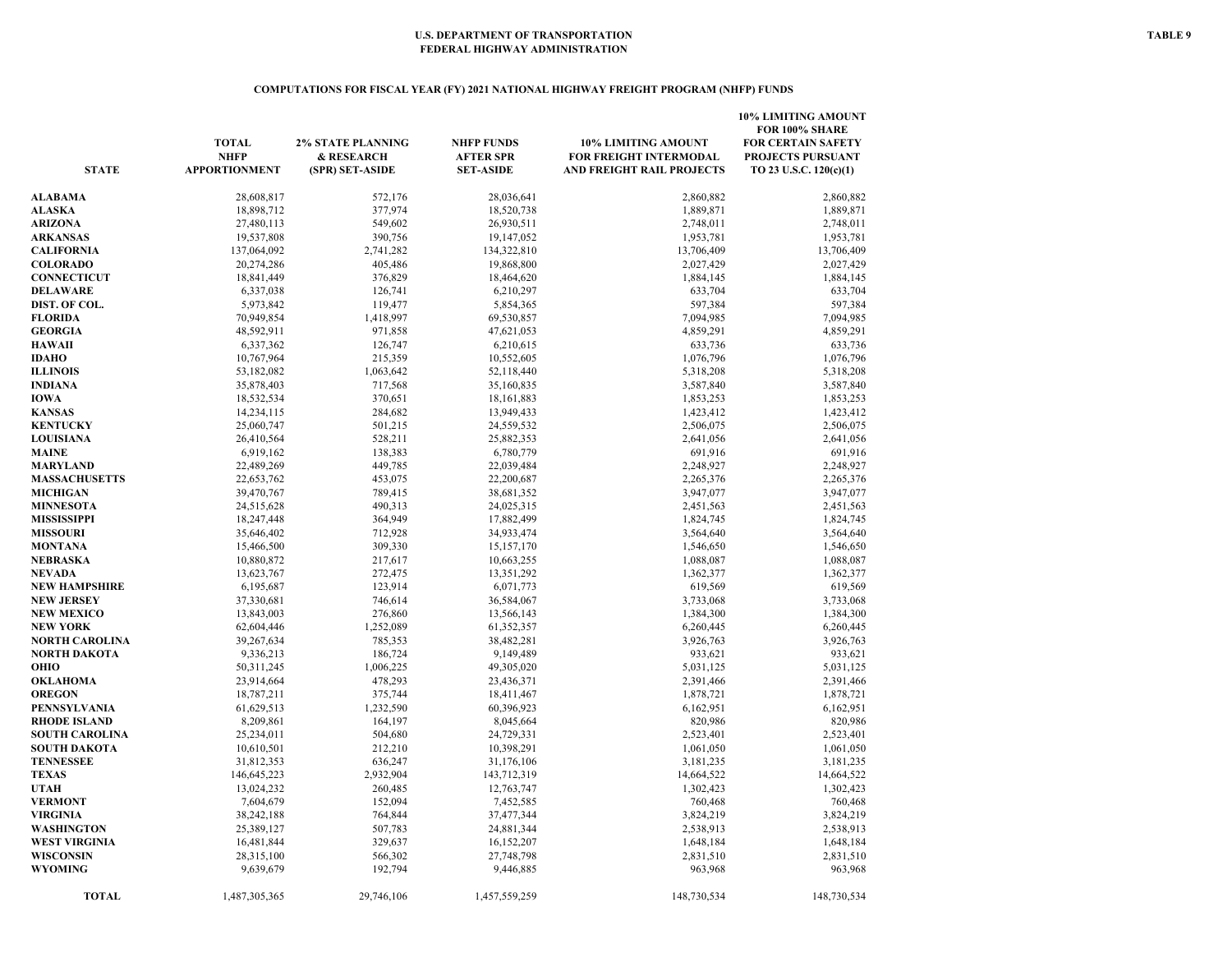#### **COMPUTATIONS FOR FISCAL YEAR (FY) 2021 SECTION 154 PENALTY AMOUNTS SPLIT BETWEEN USE ON ELIGIBLE HIGHWAY SAFETY IMPROVEMENT PROGRAM (HSIP) ACTIVITIES AND TRANSFER TO THE NATIONAL HIGHWAY TRAFFIC SAFETY ADMINISTRATION'S (NHTSA'S) 402 SAFETY PROGRAM**

| <b>STATE</b>                                 | <b>SEC 154</b><br><b>PENALTY</b><br><b>AMOUNT</b> | PERCENT REQUESTED<br><b>FOR TRANSFER TO</b> | <b>PERCENT REQUESTED</b><br><b>FOR USE ON</b><br>NHTSA'S 402 PROGRAM HSIP-ELIGIBLE ACTIVITIES | <b>AMOUNT TO BE</b><br><b>TRANSFERED TO</b> | <b>AMOUNT TO BE</b><br><b>USED ON</b><br>NHTSA'S 402 PROGRAM HSIP-ELIGIBLE ACTIVITIES |
|----------------------------------------------|---------------------------------------------------|---------------------------------------------|-----------------------------------------------------------------------------------------------|---------------------------------------------|---------------------------------------------------------------------------------------|
| ALABAMA                                      | $\boldsymbol{0}$                                  | $0.00\%$                                    | $0.00\%$                                                                                      | $\boldsymbol{0}$                            | $\Omega$                                                                              |
| ALASKA                                       | 11,609,636                                        | $0.00\%$                                    | 100.00%                                                                                       | $\mathbf{0}$                                | 11,609,636                                                                            |
| ARIZONA                                      | $\theta$                                          | $0.00\%$                                    | $0.00\%$                                                                                      | $\Omega$                                    |                                                                                       |
| <b>ARKANSAS</b>                              | $\theta$                                          | $0.00\%$                                    | $0.00\%$                                                                                      | O                                           | $\mathbf{0}$                                                                          |
| <b>CALIFORNIA</b>                            | $\Omega$                                          | $0.00\%$                                    | $0.00\%$                                                                                      | $\Omega$                                    | $\Omega$                                                                              |
| <b>COLORADO</b>                              | $\theta$                                          | $0.00\%$                                    | $0.00\%$                                                                                      | $\Omega$                                    |                                                                                       |
| <b>CONNECTICUT</b>                           | 11,159,694                                        | 40.00%                                      | 60.00%                                                                                        | 4,463,878                                   | 6,695,816                                                                             |
| <b>DELAWARE</b>                              | 3,833,289                                         | 35.00%                                      | 65.00%                                                                                        | 1,341,651                                   | 2,491,638                                                                             |
| DIST. OF COL.                                | $\boldsymbol{0}$                                  | $0.00\%$                                    | $0.00\%$                                                                                      | $\boldsymbol{0}$                            | $\boldsymbol{0}$                                                                      |
| <b>FLORIDA</b>                               | $\theta$                                          | $0.00\%$                                    | $0.00\%$                                                                                      | $\mathbf{0}$                                | $\theta$                                                                              |
| <b>GEORGIA</b>                               | $\theta$                                          | $0.00\%$                                    | $0.00\%$                                                                                      | $\theta$                                    | $\mathbf{0}$                                                                          |
| <b>HAWAII</b>                                | 3,865,763                                         | 31.00%                                      | 69.00%                                                                                        | 1,198,387                                   | 2,667,376                                                                             |
| <b>IDAHO</b>                                 | $\theta$                                          | $0.00\%$                                    | $0.00\%$                                                                                      | $\mathbf{0}$                                | $\theta$                                                                              |
| <b>ILLINOIS</b>                              | $\theta$                                          | $0.00\%$                                    | $0.00\%$                                                                                      | $\theta$                                    | $\mathbf{0}$                                                                          |
| <b>INDIANA</b>                               | $\Omega$                                          | $0.00\%$                                    | $0.00\%$                                                                                      | 0                                           | $\theta$                                                                              |
| IOWA                                         | $\Omega$                                          | $0.00\%$                                    | $0.00\%$                                                                                      | $\Omega$                                    | $\Omega$                                                                              |
| <b>KANSAS</b>                                | $\Omega$                                          | $0.00\%$                                    | $0.00\%$                                                                                      | $\Omega$                                    |                                                                                       |
| <b>KENTUCKY</b>                              | $\Omega$                                          | $0.00\%$                                    | $0.00\%$                                                                                      | $\Omega$                                    |                                                                                       |
| <b>LOUISIANA</b>                             | 16,894,253                                        | 6.00%                                       | 94.00%                                                                                        | 1,013,655                                   | 15,880,598                                                                            |
| MAINE                                        | 4,245,699                                         | $0.00\%$                                    | 100.00%                                                                                       | $\boldsymbol{0}$                            | 4,245,699                                                                             |
| <b>MARYLAND</b>                              | $\theta$                                          | $0.00\%$                                    | $0.00\%$                                                                                      | $\mathbf{0}$                                | $\Omega$                                                                              |
| <b>MASSACHUSETTS</b>                         | $\theta$                                          | $0.00\%$                                    | $0.00\%$                                                                                      | $\mathbf{0}$                                | $\Omega$                                                                              |
| <b>MICHIGAN</b>                              | $\theta$                                          | $0.00\%$                                    | $0.00\%$                                                                                      | $\theta$                                    |                                                                                       |
| <b>MINNESOTA</b>                             | $\Omega$                                          | $0.00\%$                                    | $0.00\%$                                                                                      | $\Omega$                                    |                                                                                       |
| <b>MISSISSIPPI</b>                           | 11,589,588                                        | 50.00%                                      | 50.00%                                                                                        | 5,794,794                                   | 5,794,794                                                                             |
| <b>MISSOURI</b>                              | 22,600,559                                        | 25.00%                                      | 75.00%                                                                                        | 5,650,140                                   | 16,950,419                                                                            |
| <b>MONTANA</b>                               | $\overline{0}$                                    | $0.00\%$                                    | $0.00\%$                                                                                      | $\boldsymbol{0}$                            | $\boldsymbol{0}$                                                                      |
| NEBRASKA                                     | $\Omega$                                          | $0.00\%$                                    | $0.00\%$                                                                                      | $\mathbf{0}$                                | $\mathbf{0}$                                                                          |
| NEVADA                                       | $\Omega$                                          | $0.00\%$                                    | $0.00\%$                                                                                      | $\Omega$                                    | $\theta$                                                                              |
| <b>NEW HAMPSHIRE</b>                         | $\Omega$                                          | $0.00\%$                                    | $0.00\%$                                                                                      | $\Omega$                                    | $\mathbf{0}$                                                                          |
| <b>NEW JERSEY</b>                            | $\Omega$                                          | $0.00\%$                                    | $0.00\%$                                                                                      | $\Omega$                                    | $\mathbf{0}$                                                                          |
| <b>NEW MEXICO</b>                            | $\Omega$                                          | $0.00\%$                                    | $0.00\%$                                                                                      | $\Omega$                                    | $\boldsymbol{0}$                                                                      |
| <b>NEW YORK</b>                              | $\Omega$                                          | $0.00\%$                                    | $0.00\%$                                                                                      | $\Omega$                                    | $\mathbf{0}$                                                                          |
| <b>NORTH CAROLINA</b>                        | $\Omega$                                          | $0.00\%$                                    | $0.00\%$                                                                                      | Ò                                           | $\theta$                                                                              |
| <b>NORTH DAKOTA</b>                          | $\Omega$                                          | $0.00\%$                                    | $0.00\%$                                                                                      | $\Omega$                                    | $\mathbf{0}$                                                                          |
| OHIO                                         | $\Omega$                                          | $0.00\%$                                    | $0.00\%$                                                                                      | $\Omega$                                    | $\theta$                                                                              |
| OKLAHOMA                                     | $\Omega$                                          | $0.00\%$                                    | $0.00\%$                                                                                      |                                             | $\theta$                                                                              |
| <b>OREGON</b>                                | $\Omega$<br>$\Omega$                              | $0.00\%$                                    | $0.00\%$                                                                                      | $\Omega$                                    | $\mathbf{0}$<br>$\Omega$                                                              |
| <b>PENNSYLVANIA</b>                          |                                                   | $0.00\%$                                    | 0.00%                                                                                         | $\mathbf{0}$                                | $\theta$                                                                              |
| <b>RHODE ISLAND</b><br><b>SOUTH CAROLINA</b> | $\boldsymbol{0}$<br>$\mathbf{0}$                  | $0.00\%$<br>$0.00\%$                        | 0.00%<br>$0.00\%$                                                                             | $\Omega$                                    | $\Omega$                                                                              |
| <b>SOUTH DAKOTA</b>                          | $\mathbf{0}$                                      | $0.00\%$                                    | $0.00\%$                                                                                      | $\mathbf{0}$                                |                                                                                       |
|                                              |                                                   |                                             |                                                                                               |                                             |                                                                                       |
| <b>TENNESSEE</b><br><b>TEXAS</b>             | 19,773,233<br>$\theta$                            | 66.00%<br>$0.00\%$                          | 34.00%<br>$0.00\%$                                                                            | 13,050,334<br>$\mathbf{0}$                  | 6,722,899<br>$\Omega$                                                                 |
| <b>UTAH</b>                                  | $\theta$                                          | $0.00\%$                                    | $0.00\%$                                                                                      | $\mathbf{0}$                                | $\Omega$                                                                              |
| <b>VERMONT</b>                               | $\theta$                                          | $0.00\%$                                    | $0.00\%$                                                                                      | $\mathbf{0}$                                |                                                                                       |
| <b>VIRGINIA</b>                              | 23,513,539                                        | 44.00%                                      | 56.00%                                                                                        | 10,345,957                                  | 13,167,582                                                                            |
| <b>WASHINGTON</b>                            | $\overline{0}$                                    | $0.00\%$                                    | $0.00\%$                                                                                      | $\mathbf{0}$                                | $\mathbf{0}$                                                                          |
| <b>WEST VIRGINIA</b>                         | $\theta$                                          | $0.00\%$                                    | $0.00\%$                                                                                      | $\mathbf{0}$                                | $\theta$                                                                              |
| <b>WISCONSIN</b>                             | $\Omega$                                          | 0.00%                                       | $0.00\%$                                                                                      | $\theta$                                    |                                                                                       |
| <b>WYOMING</b>                               | 6,011,629                                         | 0.00%                                       | 100.00%                                                                                       | $\Omega$                                    | 6,011,629                                                                             |
| <b>TOTAL</b>                                 | 135,096,882                                       |                                             |                                                                                               | 42,858,796                                  | 92,238,086                                                                            |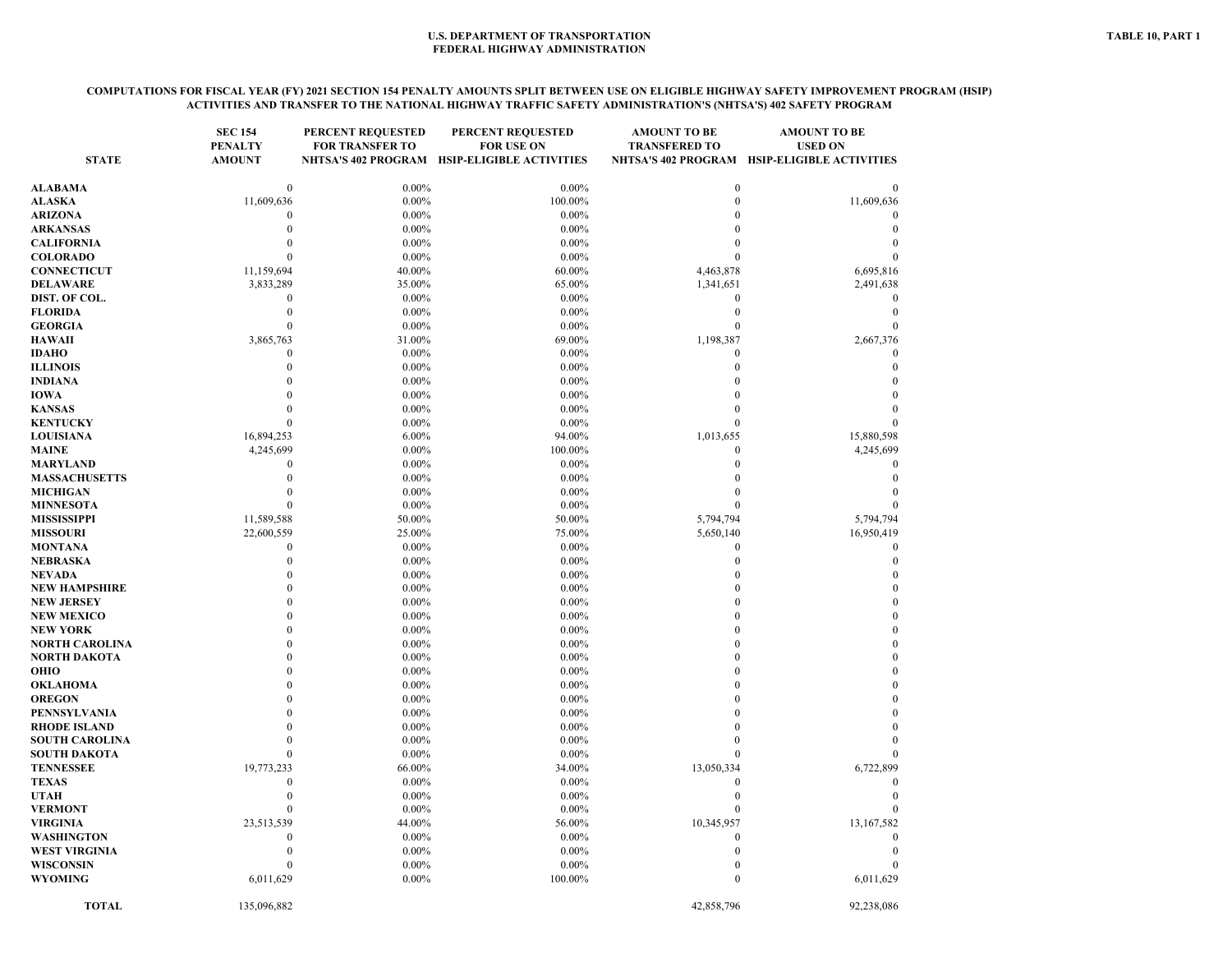#### **COMPUTATIONS FOR FISCAL YEAR (FY) 2021 SECTION 164 PENALTY AMOUNTS SPLIT BETWEEN USE ON ELIGIBLE HIGHWAY SAFETY IMPROVEMENT PROGRAM (HSIP) ACTIVITIES AND TRANSFER TO THE NATIONAL HIGHWAY TRAFFIC SAFETY ADMINISTRATION'S (NHTSA'S) 402 SAFETY PROGRAM**

| <b>STATE</b>                                 | <b>SEC 164</b><br><b>PENALTY</b><br><b>AMOUNT</b> | <b>PERCENT REQUESTED</b><br><b>FOR TRANSFER TO</b> | PERCENT REQUESTED<br><b>FOR USE ON</b><br>NHTSA'S 402 PROGRAM HSIP-ELIGIBLE ACTIVITIES | <b>AMOUNT TO BE</b><br><b>TRANSFERED TO</b> | <b>AMOUNT TO BE</b><br><b>USED ON</b><br>NHTSA'S 402 PROGRAM HSIP-ELIGIBLE ACTIVITIES |
|----------------------------------------------|---------------------------------------------------|----------------------------------------------------|----------------------------------------------------------------------------------------|---------------------------------------------|---------------------------------------------------------------------------------------|
| ALABAMA                                      | $\Omega$                                          | $0.00\%$                                           | $0.00\%$                                                                               | $\Omega$                                    |                                                                                       |
| <b>ALASKA</b>                                | 11,609,636                                        | $0.00\%$                                           | 100.00%                                                                                | $\Omega$                                    | 11,609,636                                                                            |
| <b>ARIZONA</b>                               | $\boldsymbol{0}$                                  | $0.00\%$                                           | $0.00\%$                                                                               |                                             |                                                                                       |
| <b>ARKANSAS</b>                              | $\mathbf{0}$                                      | $0.00\%$                                           | $0.00\%$                                                                               | $\Omega$                                    |                                                                                       |
| <b>CALIFORNIA</b>                            | 77,669,547                                        | 50.00%                                             | 50.00%                                                                                 | 38,834,774                                  | 38,834,773                                                                            |
| <b>COLORADO</b>                              | 12,128,204                                        | 8.25%                                              | 91.75%                                                                                 | 1,000,577                                   | 11,127,627                                                                            |
| <b>CONNECTICUT</b>                           | $\theta$                                          | $0.00\%$                                           | $0.00\%$                                                                               | $\Omega$                                    | $\Omega$                                                                              |
| <b>DELAWARE</b>                              | $\boldsymbol{0}$                                  | $0.00\%$                                           | $0.00\%$                                                                               | $\Omega$                                    | $\theta$                                                                              |
| DIST. OF COL.                                | $\Omega$                                          | $0.00\%$                                           | $0.00\%$                                                                               |                                             |                                                                                       |
| <b>FLORIDA</b>                               | $\mathbf{0}$                                      | $0.00\%$                                           | $0.00\%$                                                                               |                                             |                                                                                       |
| <b>GEORGIA</b>                               | $\Omega$                                          | $0.00\%$                                           | $0.00\%$                                                                               |                                             |                                                                                       |
| HAWAII                                       | 3,865,763                                         | 31.00%                                             | 69.00%                                                                                 | 1,198,387                                   | 2,667,376                                                                             |
| IDAHO                                        | $\boldsymbol{0}$                                  | $0.00\%$                                           | $0.00\%$                                                                               | $\theta$                                    | $\Omega$                                                                              |
| <b>ILLINOIS</b>                              | $\mathbf{0}$                                      | $0.00\%$                                           | $0.00\%$                                                                               | $\mathbf{0}$                                | $\Omega$                                                                              |
| INDIANA                                      | 22,168,109                                        | 12.50%                                             | 87.50%                                                                                 | 2,771,014                                   | 19,397,095                                                                            |
| IOWA                                         | $\mathbf{0}$                                      | $0.00\%$                                           | $0.00\%$                                                                               | $\theta$                                    |                                                                                       |
| <b>KANSAS</b>                                | $\theta$                                          | $0.00\%$                                           | $0.00\%$                                                                               | $\Omega$                                    | $\Omega$                                                                              |
| <b>KENTUCKY</b>                              | $\theta$                                          | $0.00\%$                                           | $0.00\%$                                                                               |                                             |                                                                                       |
| <b>LOUISIANA</b>                             | 16,894,253                                        | 6.00%                                              | 94.00%                                                                                 | 1,013,655                                   | 15,880,598                                                                            |
| MAINE                                        | $\theta$                                          | $0.00\%$                                           | $0.00\%$                                                                               | $\theta$                                    |                                                                                       |
| MARYLAND                                     | $\mathbf{0}$                                      | $0.00\%$                                           | $0.00\%$                                                                               | $\Omega$                                    | $\Omega$                                                                              |
| <b>MASSACHUSETTS</b>                         | $\theta$                                          | $0.00\%$                                           | $0.00\%$                                                                               | $\Omega$                                    |                                                                                       |
| <b>MICHIGAN</b>                              | $\mathbf{0}$                                      | $0.00\%$                                           | $0.00\%$                                                                               | $\Omega$                                    |                                                                                       |
| <b>MINNESOTA</b>                             | 15,147,310                                        | 50.00%                                             | 50.00%                                                                                 | 7,573,655                                   | 7,573,655                                                                             |
| <b>MISSISSIPPI</b>                           | $\mathbf{0}$                                      | $0.00\%$                                           | $0.00\%$                                                                               | $\theta$                                    | $\theta$                                                                              |
| <b>MISSOURI</b>                              | $\boldsymbol{0}$                                  | $0.00\%$                                           | $0.00\%$                                                                               | $\mathbf{0}$                                | $\mathbf{0}$                                                                          |
| MONTANA                                      | 9,690,307                                         | 5.50%                                              | 94.50%                                                                                 | 532,967                                     | 9,157,340                                                                             |
| NEBRASKA                                     | $\theta$                                          | $0.00\%$                                           | $0.00\%$                                                                               |                                             |                                                                                       |
| NEVADA                                       | 8,054,889                                         | 25.00%                                             | 75.00%                                                                                 | 2,013,722                                   | 6,041,167                                                                             |
| <b>NEW HAMPSHIRE</b>                         | $\theta$                                          | 0.00%                                              | $0.00\%$                                                                               | $\Omega$                                    | $\Omega$                                                                              |
| <b>NEW JERSEY</b>                            | $\mathbf{0}$                                      | 0.00%                                              | $0.00\%$                                                                               | $\theta$                                    | $\Omega$                                                                              |
| <b>NEW MEXICO</b>                            | 8,720,491                                         | 100.00%                                            | $0.00\%$                                                                               | 8,720,491                                   |                                                                                       |
| NEW YORK                                     | $\mathbf{0}$                                      | $0.00\%$                                           | $0.00\%$                                                                               | $\theta$                                    |                                                                                       |
| NORTH CAROLINA                               | $\Omega$                                          | $0.00\%$                                           | $0.00\%$                                                                               | $\Omega$                                    |                                                                                       |
| <b>NORTH DAKOTA</b>                          | 5,811,875                                         | 15.00%                                             | 85.00%                                                                                 | 871,781                                     | 4,940,094                                                                             |
| OHIO                                         | 30,353,051                                        | 5.00%                                              | 95.00%                                                                                 | 1,517,653                                   | 28,835,398                                                                            |
| <b>OKLAHOMA</b>                              | 0                                                 | 0.00%                                              | $0.00\%$                                                                               | $\overline{0}$                              | $\Omega$                                                                              |
| <b>OREGON</b>                                | 11,739,211                                        | 8.00%                                              | 92.00%                                                                                 | 939,137                                     | 10,800,074                                                                            |
| PENNSYLVANIA                                 | 0<br>5,081,755                                    | $0.00\%$<br>50.00%                                 | $0.00\%$<br>50.00%                                                                     | $\theta$<br>2,540,878                       | 2,540,877                                                                             |
| <b>RHODE ISLAND</b><br><b>SOUTH CAROLINA</b> |                                                   | $0.00\%$                                           | 100.00%                                                                                | $\Omega$                                    |                                                                                       |
| <b>SOUTH DAKOTA</b>                          | 16,087,381<br>6,597,335                           | 25.00%                                             | 75.00%                                                                                 | 1,649,334                                   | 16,087,381<br>4,948,001                                                               |
| <b>TENNESSEE</b>                             | $\mathbf{0}$                                      | $0.00\%$                                           | $0.00\%$                                                                               | $\theta$                                    |                                                                                       |
| TEXAS                                        | $\mathbf{0}$                                      | $0.00\%$                                           | $0.00\%$                                                                               | $\Omega$                                    | $\Omega$                                                                              |
| UTAH                                         | 0                                                 | $0.00\%$                                           | $0.00\%$                                                                               | $\Omega$                                    |                                                                                       |
| <b>VERMONT</b>                               | 4,653,294                                         | 19.30%                                             | 80.70%                                                                                 | 898,086                                     | 3,755,208                                                                             |
| VIRGINIA                                     | $\Omega$                                          | 0.00%                                              | $0.00\%$                                                                               | $\Omega$                                    |                                                                                       |
| WASHINGTON                                   | 15,600,139                                        | 8.98%                                              | 91.03%                                                                                 | 1,400,112                                   | 14,200,027                                                                            |
| <b>WEST VIRGINIA</b>                         | $\boldsymbol{0}$                                  | $0.00\%$                                           | $0.00\%$                                                                               | $\theta$                                    |                                                                                       |
| <b>WISCONSIN</b>                             | $\Omega$                                          | 0.00%                                              | $0.00\%$                                                                               | $\Omega$                                    |                                                                                       |
| <b>WYOMING</b>                               | 6,011,629                                         | $0.00\%$                                           | 100.00%                                                                                | $\Omega$                                    | 6,011,629                                                                             |
| <b>TOTAL</b>                                 | 287,884,179                                       |                                                    |                                                                                        | 73,476,223                                  | 214,407,956                                                                           |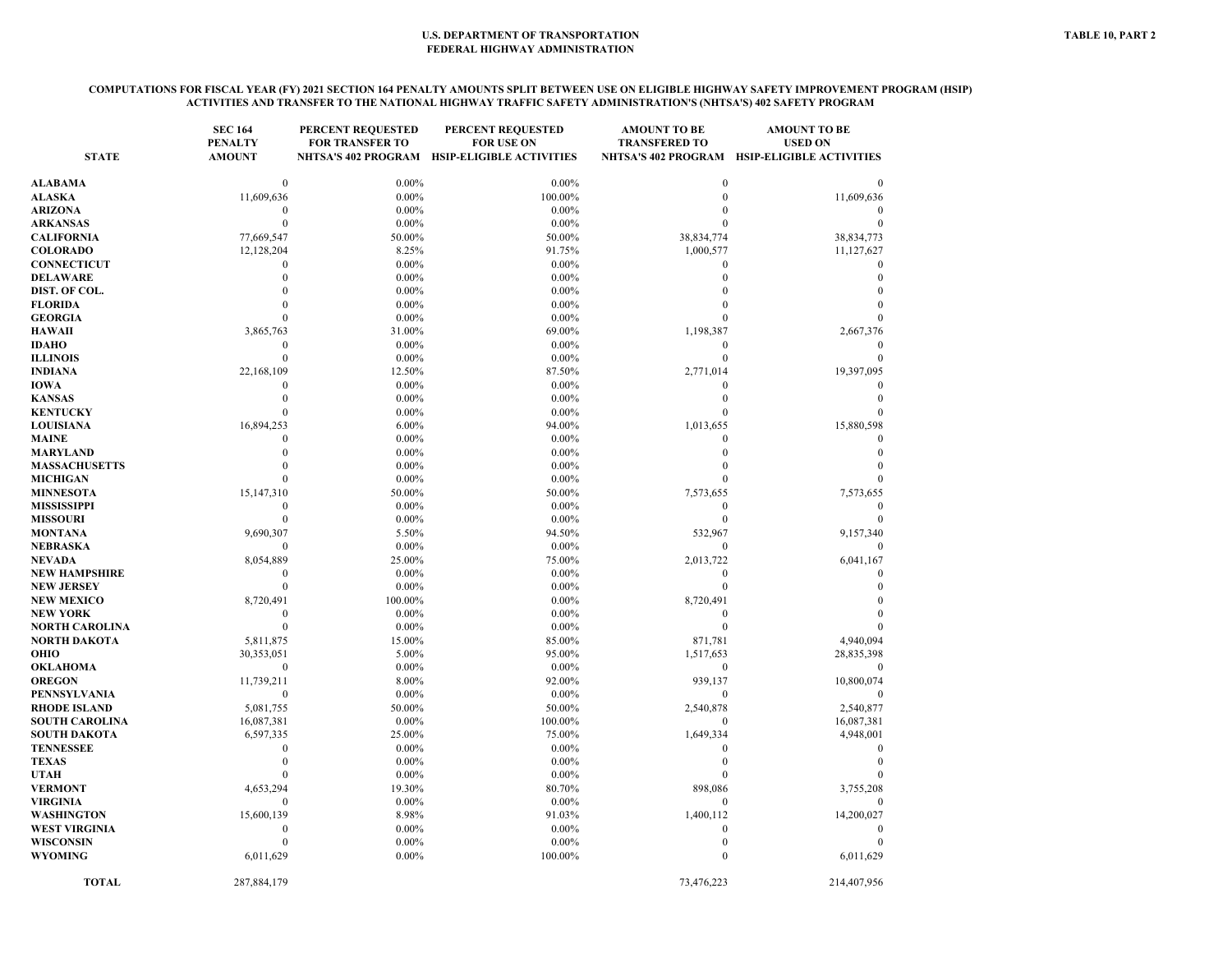#### **SUMMARY OF APPORTIONMENTS AUTHORIZED FOR FISCAL YEAR (FY) 2021 FEDERAL-AID HIGHWAY PROGRAM APPORTIONMENTS UNDER THE CONTINUING APPROPRIATIONS ACT, 2021 AND OTHER EXTENSIONS ACT BEFORE SEQUESTRATION; BEFORE PENALTIES; BEFORE POST-APPORTIONMENT SET-ASIDES**

| <b>STATE</b>          | <b>NATIONAL</b><br><b>HIGHWAY</b><br><b>PERFORMANCE</b><br><b>PROGRAM</b> | <b>SURFACE</b><br><b>TRANSPORTATION</b><br><b>BLOCK GRANT</b><br><b>PROGRAM</b> | <b>HIGHWAY</b><br><b>SAFETY</b><br><b>IMPROVEMENT</b><br><b>PROGRAM*</b> | RAILWAY-HIGHWAY<br><b>CROSSINGS</b><br><b>PROGRAM</b> | <b>CONGESTION</b><br><b>MITIGATION</b><br>& AIR QUALITY<br><b>IMPROVEMENT</b><br><b>PROGRAM</b> | <b>METROPOLITAN</b><br><b>PLANNING</b><br><b>PROGRAM</b> | <b>NATIONAL</b><br><b>HIGHWAY FREIGHT</b><br><b>PROGRAM</b> | <b>TOTAL</b>   |
|-----------------------|---------------------------------------------------------------------------|---------------------------------------------------------------------------------|--------------------------------------------------------------------------|-------------------------------------------------------|-------------------------------------------------------------------------------------------------|----------------------------------------------------------|-------------------------------------------------------------|----------------|
| ALABAMA               | 489,057,720                                                               | 243,898,019                                                                     | 48,505,941                                                               | 5,025,635                                             | 12,157,020                                                                                      | 3,295,649                                                | 28,608,817                                                  | 830,548,801    |
| <b>ALASKA</b>         | 309,502,162                                                               | 154,883,293                                                                     | 32,648,742                                                               | 1,225,000                                             | 29,326,116                                                                                      | 2,430,379                                                | 18,898,712                                                  | 548,914,404    |
| <b>ARIZONA</b>        | 441,990,474                                                               | 221,573,735                                                                     | 45,384,486                                                               | 2,986,674                                             | 55,283,905                                                                                      | 6,272,087                                                | 27,480,113                                                  | 800,971,474    |
| <b>ARKANSAS</b>       | 330,920,921                                                               | 165,143,008                                                                     | 32,214,975                                                               | 4,006,358                                             | 13,122,535                                                                                      | 1,841,569                                                | 19,537,808                                                  | 566,787,174    |
| <b>CALIFORNIA</b>     | 2,065,197,056                                                             | 1,041,584,831                                                                   | 209,244,649                                                              | 16,722,721                                            | 494,547,568                                                                                     | 53,627,977                                               | 137,064,092                                                 | 4,017,988,894  |
| <b>COLORADO</b>       | 323,035,412                                                               | 162,092,745                                                                     | 31,666,117                                                               | 3,685,549                                             | 45,588,320                                                                                      | 5,733,580                                                | 20,274,286                                                  | 592,076,009    |
| <b>CONNECTICUT</b>    | 297,160,237                                                               | 149,227,500                                                                     | 31,135,546                                                               | 1,383,571                                             | 47,146,394                                                                                      | 4,946,718                                                | 18,841,449                                                  | 549,841,415    |
| <b>DELAWARE</b>       | 102,130,367                                                               | 51,201,212                                                                      | 9,952,066                                                                | 1,225,000                                             | 12,427,468                                                                                      | 1,909,952                                                | 6,337,038                                                   | 185, 183, 103  |
| DIST. OF COL.         | 96,882,324                                                                | 48,547,545                                                                      | 9,377,892                                                                | 1,225,000                                             | 10,765,095                                                                                      | 1,902,414                                                | 5,973,842                                                   | 174,674,112    |
| <b>FLORIDA</b>        | 1,222,859,875                                                             | 609,793,266                                                                     | 124, 132, 158                                                            | 9,720,817                                             | 14,490,389                                                                                      | 22,192,585                                               | 70,949,854                                                  | 2,074,138,944  |
| <b>GEORGIA</b>        | 797,711,524                                                               | 399,167,860                                                                     | 78,486,589                                                               | 8,819,877                                             | 72,409,836                                                                                      | 8,327,758                                                | 48,592,911                                                  | 1,413,516,355  |
| HAWAII                | 103,020,480                                                               | 51,610,021                                                                      | 10,049,756                                                               | 1,225,000                                             | 11,038,866                                                                                      | 1,874,527                                                | 6,337,362                                                   | 185,156,012    |
| IDAHO                 | 178,291,768                                                               | 89,151,519                                                                      | 17,568,027                                                               | 1,945,798                                             | 13,655,161                                                                                      | 1,735,417                                                | 10,767,964                                                  | 313,115,654    |
| <b>ILLINOIS</b>       | 848,808,799                                                               | 425,930,977                                                                     | 81,480,373                                                               | 11,409,653                                            | 117,323,659                                                                                     | 18,289,180                                               | 53,182,082                                                  | 1,556,424,723  |
| <b>INDIANA</b>        | 591,059,647                                                               | 295,664,705                                                                     | 56,759,078                                                               | 7,930,846                                             | 50,209,180                                                                                      | 5,610,157                                                | 35,878,403                                                  | 1,043,112,016  |
| <b>IOWA</b>           | 314,156,208                                                               | 156,775,367                                                                     | 28,690,582                                                               | 5,695,760                                             | 12,036,871                                                                                      | 2,126,073                                                | 18,532,534                                                  | 538,013,395    |
| <b>KANSAS</b>         | 240,721,028                                                               | 120, 161, 456                                                                   | 19,799,390                                                               | 6,548,773                                             | 10,141,128                                                                                      | 2,087,785                                                | 14,234,115                                                  | 413,693,675    |
| <b>KENTUCKY</b>       | 425,888,545                                                               | 212,488,377                                                                     | 42,692,780                                                               | 3,923,695                                             | 14,598,887                                                                                      | 2,715,287                                                | 25,060,747                                                  | 727,368,318    |
| <b>LOUISIANA</b>      | 450,860,707                                                               | 224,909,384                                                                     | 44,913,344                                                               | 4,436,791                                             | 12,197,963                                                                                      | 4,608,168                                                | 26,410,564                                                  | 768,336,921    |
| <b>MAINE</b>          | 113,165,493                                                               | 56,662,489                                                                      | 11,103,581                                                               | 1,281,686                                             | 10,973,211                                                                                      | 1,974,506                                                | 6,919,162                                                   | 202,080,128    |
| <b>MARYLAND</b>       | 354,091,463                                                               | 177,878,261                                                                     | 36,253,346                                                               | 2,495,470                                             | 57,221,232                                                                                      | 7,432,775                                                | 22,489,269                                                  | 657,861,816    |
| <b>MASSACHUSETTS</b>  | 350,349,881                                                               | 176,317,270                                                                     | 35,638,148                                                               | 2,698,862                                             | 67,584,622                                                                                      | 9,634,967                                                | 22,653,762                                                  | 664,877,512    |
| <b>MICHIGAN</b>       | 635,196,541                                                               | 318,464,165                                                                     | 61,274,610                                                               | 8,240,646                                             | 78,864,963                                                                                      | 11,099,582                                               | 39,470,767                                                  | 1,152,611,274  |
| <b>MINNESOTA</b>      | 403,849,630                                                               | 202,042,756                                                                     | 37,608,658                                                               | 6,591,431                                             | 34,341,908                                                                                      | 4,900,889                                                | 24,515,628                                                  | 713,850,900    |
| <b>MISSISSIPPI</b>    | 309,256,838                                                               | 154,326,675                                                                     | 30,099,573                                                               | 3,750,530                                             | 11,955,729                                                                                      | 1,822,690                                                | 18,247,448                                                  | 529,459,483    |
| <b>MISSOURI</b>       | 603,013,262                                                               | 301,009,061                                                                     | 59,974,641                                                               | 6,028,276                                             | 25,119,050                                                                                      | 5,571,322                                                | 35,646,402                                                  | 1,036,362,014  |
| <b>MONTANA</b>        | 258,475,329                                                               | 129,136,967                                                                     | 26,235,630                                                               | 2,054,997                                             | 15,864,796                                                                                      | 1,927,001                                                | 15,466,500                                                  | 449, 161, 220  |
| NEBRASKA              | 181,967,101                                                               | 90,917,490                                                                      | 16,033,968                                                               | 3,882,649                                             | 10,963,497                                                                                      | 1,776,501                                                | 10,880,872                                                  | 316,422,078    |
| NEVADA                | 214,475,371                                                               | 107,720,182                                                                     | 22,187,790                                                               | 1,282,767                                             | 34,708,026                                                                                      | 3,518,581                                                | 13,623,767                                                  | 397,516,484    |
| <b>NEW HAMPSHIRE</b>  | 100,566,451                                                               | 50,383,586                                                                      | 9,781,160                                                                | 1,225,000                                             | 11,028,724                                                                                      | 1,694,445                                                | 6,195,687                                                   | 180,875,053    |
| <b>NEW JERSEY</b>     | 577,612,989                                                               | 290,618,492                                                                     | 59,192,541                                                               | 4,013,247                                             | 110,928,002                                                                                     | 13,343,614                                               | 37,330,681                                                  | 1,093,039,566  |
| <b>NEW MEXICO</b>     | 232,641,129                                                               | 116,178,504                                                                     | 23,613,025                                                               | 1,850,379                                             | 12,162,475                                                                                      | 1,725,231                                                | 13,843,003                                                  | 402,013,746    |
| <b>NEW YORK</b>       | 962,821,656                                                               | 484,786,450                                                                     | 98,635,985                                                               | 6,718,958                                             | 195,222,136                                                                                     | 26,767,484                                               | 62,604,446                                                  | 1,837,557,115  |
| NORTH CAROLINA        | 647, 107, 127                                                             | 323,694,858                                                                     | 63,599,423                                                               | 7,224,798                                             | 54,617,380                                                                                      | 6,234,758                                                | 39,267,634                                                  | 1,141,745,978  |
| NORTH DAKOTA          | 154,986,170                                                               | 77,488,827                                                                      | 13,012,975                                                               | 3,950,147                                             | 11,211,082                                                                                      | 1,799,620                                                | 9,336,213                                                   | 271,785,034    |
| OHIO                  | 808,679,992                                                               | 405,442,047                                                                     | 79,037,963                                                               | 9,463,146                                             | 102,044,238                                                                                     | 12,416,538                                               | 50,311,245                                                  | 1,467,395,169  |
| <b>OKLAHOMA</b>       | 407,306,470                                                               | 203,186,590                                                                     | 38,833,273                                                               | 5,749,490                                             | 12,527,098                                                                                      | 2,771,419                                                | 23,914,664                                                  | 694,289,004    |
| <b>OREGON</b>         | 313,079,363                                                               | 156,489,066                                                                     | 31,000,607                                                               | 3,266,010                                             | 20,674,414                                                                                      | 3,879,958                                                | 18,787,211                                                  | 547,176,629    |
| PENNSYLVANIA          | 999,290,044                                                               | 500,616,733                                                                     | 102,220,665                                                              | 7,143,499                                             | 111,362,574                                                                                     | 13,902,983                                               | 61,629,513                                                  | 1,796,166,011  |
| RHODE ISLAND          | 135,488,258                                                               | 67,781,950                                                                      | 13,603,783                                                               | 1,225,000                                             | 11,115,219                                                                                      | 1,990,474                                                | 8,209,861                                                   | 239,414,545    |
| <b>SOUTH CAROLINA</b> | 429,305,439                                                               | 214,189,785                                                                     | 42,219,172                                                               | 4,771,331                                             | 13,959,816                                                                                      | 3,376,187                                                | 25,234,011                                                  | 733,055,741    |
| <b>SOUTH DAKOTA</b>   | 175,928,872                                                               | 87,964,515                                                                      | 16,652,781                                                               | 2,602,468                                             | 13,072,380                                                                                      | 1,894,108                                                | 10,610,501                                                  | 308,725,625    |
| <b>TENNESSEE</b>      | 527,289,460                                                               | 263,639,843                                                                     | 52,395,682                                                               | 5,315,689                                             | 39,474,294                                                                                      | 5,152,615                                                | 31,812,353                                                  | 925,079,936    |
| <b>TEXAS</b>          | 2,420,268,939                                                             | 1,210,665,173                                                                   | 244,070,815                                                              | 20,821,416                                            | 198,265,172                                                                                     | 29,647,329                                               | 146, 645, 223                                               | 4,270,384,067  |
| UTAH                  | 217,403,014                                                               | 108,670,309                                                                     | 21,896,407                                                               | 1,898,379                                             | 13,768,085                                                                                      | 3,473,397                                                | 13,024,232                                                  | 380,133,823    |
| <b>VERMONT</b>        | 124,018,629                                                               | 62,113,118                                                                      | 12,347,954                                                               | 1,225,000                                             | 12,623,783                                                                                      | 2,246,963                                                | 7,604,679                                                   | 222,180,126    |
| <b>VIRGINIA</b>       | 626,813,687                                                               | 313,727,874                                                                     | 63,742,477                                                               | 4,859,316                                             | 58,525,328                                                                                      | 8,103,490                                                | 38,242,188                                                  | 1,114,014,360  |
| WASHINGTON            | 415,814,307                                                               | 208, 191, 234                                                                   | 41,014,828                                                               | 4,493,554                                             | 39,378,678                                                                                      | 7,848,375                                                | 25,389,127                                                  | 742,130,103    |
| <b>WEST VIRGINIA</b>  | 276,490,010                                                               | 138,090,456                                                                     | 28,073,855                                                               | 2,188,860                                             | 15,263,204                                                                                      | 1,824,547                                                | 16,481,844                                                  | 478,412,776    |
| WISCONSIN             | 473,105,668                                                               | 236,404,394                                                                     | 45,462,588                                                               | 6,319,481                                             | 29,196,508                                                                                      | 4,900,471                                                | 28,315,100                                                  | 823,704,210    |
| <b>WYOMING</b>        | 160,323,594                                                               | 80,141,576                                                                      | 16,322,416                                                               | 1,225,000                                             | 11,104,548                                                                                      | 1,694,573                                                | 9,639,679                                                   | 280,451,386    |
| <b>TOTAL</b>          | 24,239,437,431                                                            | 12, 138, 745, 516                                                               | 2,407,842,811                                                            | 245,000,000                                           | 2,493,588,533                                                                                   | 357,874,655                                              | 1,487,305,365                                               | 43,369,794,311 |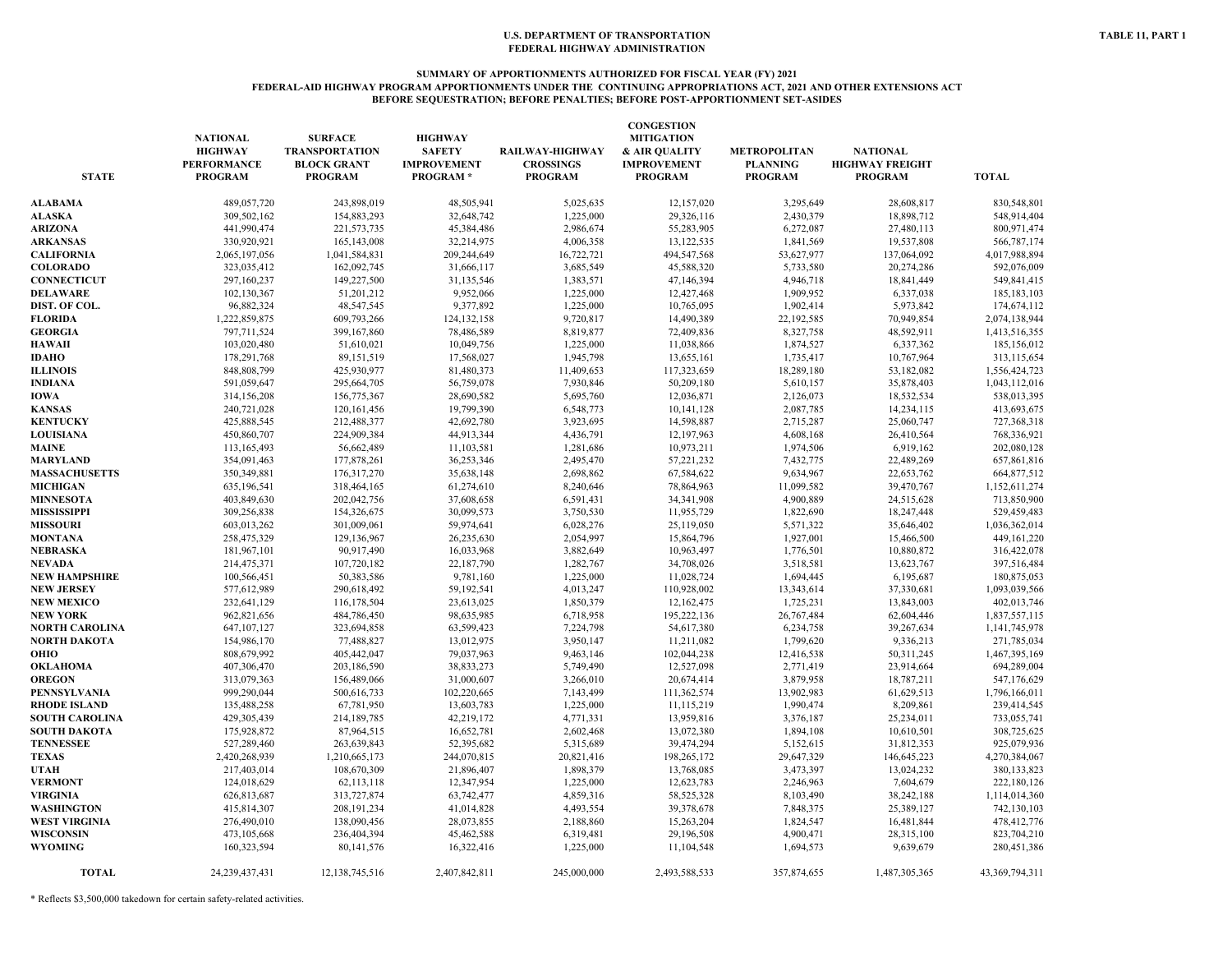#### **FEDERAL-AID HIGHWAY PROGRAM APPORTIONMENTS UNDER THE CONTINUING APPROPRIATIONS ACT, 2021 AND OTHER EXTENSIONS ACT AFTER PENALTIES EXCLUDING PENALTY SHIFT; BEFORE SEQUESTRATION; BEFORE POST-APPORTIONMENT SET-ASIDES**

| <b>STATE</b>          | <b>NATIONAL</b><br><b>HIGHWAY</b><br><b>PERFORMANCE</b><br><b>PROGRAM</b> | <b>SURFACE</b><br><b>TRANSPORTATION</b><br><b>BLOCK GRANT</b><br><b>PROGRAM</b> | <b>HIGHWAY</b><br><b>SAFETY</b><br><b>IMPROVEMENT</b><br><b>PROGRAM*</b> | RAILWAY-HIGHWAY<br><b>CROSSINGS</b><br><b>PROGRAM</b> | <b>CONGESTION</b><br><b>MITIGATION</b><br>& AIR QUALITY<br><b>IMPROVEMENT</b><br><b>PROGRAM</b> | <b>METROPOLITAN</b><br><b>PLANNING</b><br><b>PROGRAM</b> | <b>NATIONAL</b><br><b>PROGRAM</b> | <b>SECTION</b><br>HIGHWAY FREIGHT 154, 159, 164, AND 31314<br><b>PENALTIES</b> | <b>TOTAL</b>   |
|-----------------------|---------------------------------------------------------------------------|---------------------------------------------------------------------------------|--------------------------------------------------------------------------|-------------------------------------------------------|-------------------------------------------------------------------------------------------------|----------------------------------------------------------|-----------------------------------|--------------------------------------------------------------------------------|----------------|
| <b>ALABAMA</b>        | 489,057,720                                                               | 243,898,019                                                                     | 48,505,941                                                               | 5,025,635                                             | 12,157,020                                                                                      | 3,295,649                                                | 28,608,817                        | $\overline{0}$                                                                 | 830,548,801    |
| <b>ALASKA</b>         | 294,027,054                                                               | 147,139,129                                                                     | 32,648,742                                                               | 1,225,000                                             | 29,326,116                                                                                      | 2,430,379                                                | 18,898,712                        | 23,219,272                                                                     | 548,914,404    |
| <b>ARIZONA</b>        | 441,990,474                                                               | 221,573,735                                                                     | 45,384,486                                                               | 2,986,674                                             | 55,283,905                                                                                      | 6,272,087                                                | 27,480,113                        | $\Omega$                                                                       | 800,971,474    |
| <b>ARKANSAS</b>       | 330,920,921                                                               | 165, 143, 008                                                                   | 32,214,975                                                               | 4,006,358                                             | 13,122,535                                                                                      | 1,841,569                                                | 19,537,808                        | $\overline{0}$                                                                 | 566,787,174    |
| <b>CALIFORNIA</b>     | 2,013,567,130                                                             | 1,015,545,210                                                                   | 209,244,649                                                              | 16,722,721                                            | 494,547,568                                                                                     | 53,627,977                                               | 137,064,092                       | 77,669,547                                                                     | 4,017,988,894  |
| <b>COLORADO</b>       | 314,959,527                                                               | 158,040,426                                                                     | 31,666,117                                                               | 3,685,549                                             | 45,588,320                                                                                      | 5,733,580                                                | 20,274,286                        | 12,128,204                                                                     | 592,076,009    |
| <b>CONNECTICUT</b>    | 289,731,231                                                               | 145,496,812                                                                     | 31,135,546                                                               | 1,383,571                                             | 47,146,394                                                                                      | 4,946,718                                                | 18,841,449                        | 11,159,694                                                                     | 549,841,415    |
| <b>DELAWARE</b>       | 99,577,108                                                                | 49,921,182                                                                      | 9,952,066                                                                | 1,225,000                                             | 12,427,468                                                                                      | 1,909,952                                                | 6,337,038                         | 3,833,289                                                                      | 185, 183, 103  |
| DIST. OF COL.         | 96,882,324                                                                | 48,547,545                                                                      | 9,377,892                                                                | 1,225,000                                             | 10,765,095                                                                                      | 1,902,414                                                | 5,973,842                         | $\overline{0}$                                                                 | 174,674,112    |
| <b>FLORIDA</b>        | 1,222,559,607                                                             | 609,643,534                                                                     | 124, 132, 158                                                            | 9,720,817                                             | 14,490,389                                                                                      | 22,192,585                                               | 70,949,854                        | 450,000                                                                        | 2,074,138,944  |
| <b>GEORGIA</b>        | 797,711,524                                                               | 399,167,860                                                                     | 78,486,589                                                               | 8,819,877                                             | 72,409,836                                                                                      | 8,327,758                                                | 48,592,911                        | $\Omega$                                                                       | 1,413,516,355  |
| <b>HAWAII</b>         | 97,869,456                                                                | 49,029,519                                                                      | 10,049,756                                                               | 1,225,000                                             | 11,038,866                                                                                      | 1,874,527                                                | 6,337,362                         | 7,731,526                                                                      | 185,156,012    |
| <b>IDAHO</b>          | 178,291,768                                                               | 89,151,519                                                                      | 17,568,027                                                               | 1,945,798                                             | 13,655,161                                                                                      | 1,735,417                                                | 10,767,964                        | $\Omega$                                                                       | 313,115,654    |
| <b>ILLINOIS</b>       | 848,808,799                                                               | 425,930,977                                                                     | 81,480,373                                                               | 11,409,653                                            | 117,323,659                                                                                     | 18,289,180                                               | 53,182,082                        | $\Omega$                                                                       | 1,556,424,723  |
| <b>INDIANA</b>        | 576,283,156                                                               | 288,273,087                                                                     | 56,759,078                                                               | 7,930,846                                             | 50,209,180                                                                                      | 5,610,157                                                | 35,878,403                        | 22,168,109                                                                     | 1,043,112,016  |
| <b>IOWA</b>           | 314,156,208                                                               | 156,775,367                                                                     | 28,690,582                                                               | 5,695,760                                             | 12,036,871                                                                                      | 2,126,073                                                | 18,532,534                        | $\Omega$                                                                       | 538,013,395    |
| <b>KANSAS</b>         | 240,721,028                                                               | 120, 161, 456                                                                   | 19,799,390                                                               | 6,548,773                                             | 10,141,128                                                                                      | 2,087,785                                                | 14,234,115                        | $\overline{0}$                                                                 | 413,693,675    |
| <b>KENTUCKY</b>       | 425,888,545                                                               | 212,488,377                                                                     | 42,692,780                                                               | 3,923,695                                             | 14,598,887                                                                                      | 2,715,287                                                | 25,060,747                        | $\theta$                                                                       | 727,368,318    |
| <b>LOUISIANA</b>      | 428,317,671                                                               | 213,663,914                                                                     | 44,913,344                                                               | 4,436,791                                             | 12,197,963                                                                                      | 4,608,168                                                | 26,410,564                        | 33,788,506                                                                     | 768,336,921    |
| MAINE                 | 110,336,356                                                               | 55,245,927                                                                      | 11,103,581                                                               | 1,281,686                                             | 10,973,211                                                                                      | 1,974,506                                                | 6,919,162                         | 4,245,699                                                                      | 202,080,128    |
| MARYLAND              | 354,091,463                                                               | 177,878,261                                                                     | 36,253,346                                                               | 2,495,470                                             | 57,221,232                                                                                      | 7,432,775                                                | 22,489,269                        | $\Omega$                                                                       | 657,861,816    |
| <b>MASSACHUSETTS</b>  | 350,349,881                                                               | 176, 317, 270                                                                   | 35,638,148                                                               | 2,698,862                                             | 67,584,622                                                                                      | 9,634,967                                                | 22,653,762                        | $\Omega$                                                                       | 664,877,512    |
| <b>MICHIGAN</b>       | 635,196,541                                                               | 318,464,165                                                                     | 61,274,610                                                               | 8,240,646                                             | 78,864,963                                                                                      | 11,099,582                                               | 39,470,767                        | $\Omega$                                                                       | 1,152,611,274  |
| <b>MINNESOTA</b>      | 393,753,389                                                               | 196,991,687                                                                     | 37,608,658                                                               | 6,591,431                                             | 34, 341, 908                                                                                    | 4,900,889                                                | 24,515,628                        | 15,147,310                                                                     | 713,850,900    |
| <b>MISSISSIPPI</b>    | 301,525,417                                                               | 150,468,508                                                                     | 30,099,573                                                               | 3,750,530                                             | 11,955,729                                                                                      | 1,822,690                                                | 18,247,448                        | 11,589,588                                                                     | 529,459,483    |
| <b>MISSOURI</b>       | 587,937,930                                                               | 293,483,834                                                                     | 59,974,641                                                               | 6,028,276                                             | 25,119,050                                                                                      | 5,571,322                                                | 35,646,402                        | 22,600,559                                                                     | 1,036,362,014  |
| <b>MONTANA</b>        | 252,013,446                                                               | 125,908,543                                                                     | 26,235,630                                                               | 2,054,997                                             | 15,864,796                                                                                      | 1,927,001                                                | 15,466,500                        | 9,690,307                                                                      | 449,161,220    |
| NEBRASKA              | 181,967,101                                                               | 90,917,490                                                                      | 16,033,968                                                               | 3,882,649                                             | 10,963,497                                                                                      | 1,776,501                                                | 10,880,872                        | $\mathbf{0}$                                                                   | 316,422,078    |
| <b>NEVADA</b>         | 209,113,487                                                               | 105,027,177                                                                     | 22,187,790                                                               | 1,282,767                                             | 34,708,026                                                                                      | 3,518,581                                                | 13,623,767                        | 8,054,889                                                                      | 397,516,484    |
| <b>NEW HAMPSHIRE</b>  | 100,566,451                                                               | 50,383,586                                                                      | 9,781,160                                                                | 1,225,000                                             | 11,028,724                                                                                      | 1,694,445                                                | 6,195,687                         | $\Omega$                                                                       | 180,875,053    |
| <b>NEW JERSEY</b>     | 577,612,989                                                               | 290,618,492                                                                     | 59,192,541                                                               | 4,013,247                                             | 110,928,002                                                                                     | 13,343,614                                               | 37,330,681                        | $\theta$                                                                       | 1,093,039,566  |
| <b>NEW MEXICO</b>     | 226,825,101                                                               | 113,274,041                                                                     | 23,613,025                                                               | 1,850,379                                             | 12,162,475                                                                                      | 1,725,231                                                | 13,843,003                        | 8,720,491                                                                      | 402,013,746    |
| <b>NEW YORK</b>       | 962,821,656                                                               | 484,786,450                                                                     | 98,635,985                                                               | 6,718,958                                             | 195,222,136                                                                                     | 26,767,484                                               | 62,604,446                        | $\Omega$                                                                       | 1,837,557,115  |
| <b>NORTH CAROLINA</b> | 647, 107, 127                                                             | 323,694,858                                                                     | 63,599,423                                                               | 7,224,798                                             | 54,617,380                                                                                      | 6,234,758                                                | 39,267,634                        | $\theta$                                                                       | 1,141,745,978  |
| <b>NORTH DAKOTA</b>   | 151,111,516                                                               | 75,551,606                                                                      | 13,012,975                                                               | 3,950,147                                             | 11,211,082                                                                                      | 1,799,620                                                | 9,336,213                         | 5,811,875                                                                      | 271,785,034    |
| OHIO                  | 788,462,992                                                               | 395,305,996                                                                     | 79,037,963                                                               | 9,463,146                                             | 102,044,238                                                                                     | 12,416,538                                               | 50,311,245                        | 30,353,051                                                                     | 1,467,395,169  |
| <b>OKLAHOMA</b>       | 407,306,470                                                               | 203,186,590                                                                     | 38,833,273                                                               | 5,749,490                                             | 12,527,098                                                                                      | 2,771,419                                                | 23,914,664                        | $\overline{0}$                                                                 | 694,289,004    |
| <b>OREGON</b>         | 305,252,379                                                               | 152,576,839                                                                     | 31,000,607                                                               | 3,266,010                                             | 20,674,414                                                                                      | 3,879,958                                                | 18,787,211                        | 11,739,211                                                                     | 547,176,629    |
| PENNSYLVANIA          | 999,290,044                                                               | 500,616,733                                                                     | 102,220,665                                                              | 7,143,499                                             | 111,362,574                                                                                     | 13,902,983                                               | 61,629,513                        | $\overline{0}$                                                                 | 1,796,166,011  |
| <b>RHODE ISLAND</b>   | 132,101,052                                                               | 66,087,401                                                                      | 13,603,783                                                               | 1,225,000                                             | 11,115,219                                                                                      | 1,990,474                                                | 8,209,861                         | 5,081,755                                                                      | 239,414,545    |
| <b>SOUTH CAROLINA</b> | 418,572,803                                                               | 208,835,040                                                                     | 42,219,172                                                               | 4,771,331                                             | 13,959,816                                                                                      | 3,376,187                                                | 25,234,011                        | 16,087,381                                                                     | 733,055,741    |
| <b>SOUTH DAKOTA</b>   | 171,530,650                                                               | 85,765,402                                                                      | 16,652,781                                                               | 2,602,468                                             | 13,072,380                                                                                      | 1,894,108                                                | 10,610,501                        | 6,597,335                                                                      | 308,725,625    |
| <b>TENNESSEE</b>      | 514, 107, 223                                                             | 257,048,847                                                                     | 52,395,682                                                               | 5,315,689                                             | 39,474,294                                                                                      | 5,152,615                                                | 31,812,353                        | 19,773,233                                                                     | 925,079,936    |
| <b>TEXAS</b>          | 2,420,268,939                                                             | 1,210,665,173                                                                   | 244,070,815                                                              | 20,821,416                                            | 198,265,172                                                                                     | 29,647,329                                               | 146, 645, 223                     | $\Omega$                                                                       | 4,270,384,067  |
| UTAH                  | 217,403,014                                                               | 108,670,309                                                                     | 21,896,407                                                               | 1,898,379                                             | 13,768,085                                                                                      | 3,473,397                                                | 13,024,232                        | $\Omega$                                                                       | 380,133,823    |
| <b>VERMONT</b>        | 120,918,163                                                               | 60,560,290                                                                      | 12,347,954                                                               | 1,225,000                                             | 12,623,783                                                                                      | 2,246,963                                                | 7,604,679                         | 4,653,294                                                                      | 222,180,126    |
| <b>VIRGINIA</b>       | 611,143,345                                                               | 305,884,677                                                                     | 63,742,477                                                               | 4,859,316                                             | 58,525,328                                                                                      | 8,103,490                                                | 38,242,188                        | 23,513,539                                                                     | 1,114,014,360  |
| <b>WASHINGTON</b>     | 405,418,949                                                               | 202,986,453                                                                     | 41,014,828                                                               | 4,493,554                                             | 39,378,678                                                                                      | 7,848,375                                                | 25,389,127                        | 15,600,139                                                                     | 742,130,103    |
| WEST VIRGINIA         | 276,490,010                                                               | 138,090,456                                                                     | 28,073,855                                                               | 2,188,860                                             | 15,263,204                                                                                      | 1,824,547                                                | 16,481,844                        | $\mathbf{0}$                                                                   | 478,412,776    |
| <b>WISCONSIN</b>      | 473,105,668                                                               | 236,404,394                                                                     | 45,462,588                                                               | 6,319,481                                             | 29,196,508                                                                                      | 4,900,471                                                | 28,315,100                        | $\Omega$                                                                       | 823,704,210    |
| <b>WYOMING</b>        | 152,307,414                                                               | 76,134,498                                                                      | 16,322,416                                                               | 1,225,000                                             | 11,104,548                                                                                      | 1,694,573                                                | 9,639,679                         | 12,023,258                                                                     | 280,451,386    |
| <b>TOTAL</b>          | 23,957,330,217                                                            | 11,997,421,669                                                                  | 2,407,842,811                                                            | 245,000,000                                           | 2,493,588,533                                                                                   | 357,874,655                                              | 1,487,305,365                     | 423,431,061                                                                    | 43,369,794,311 |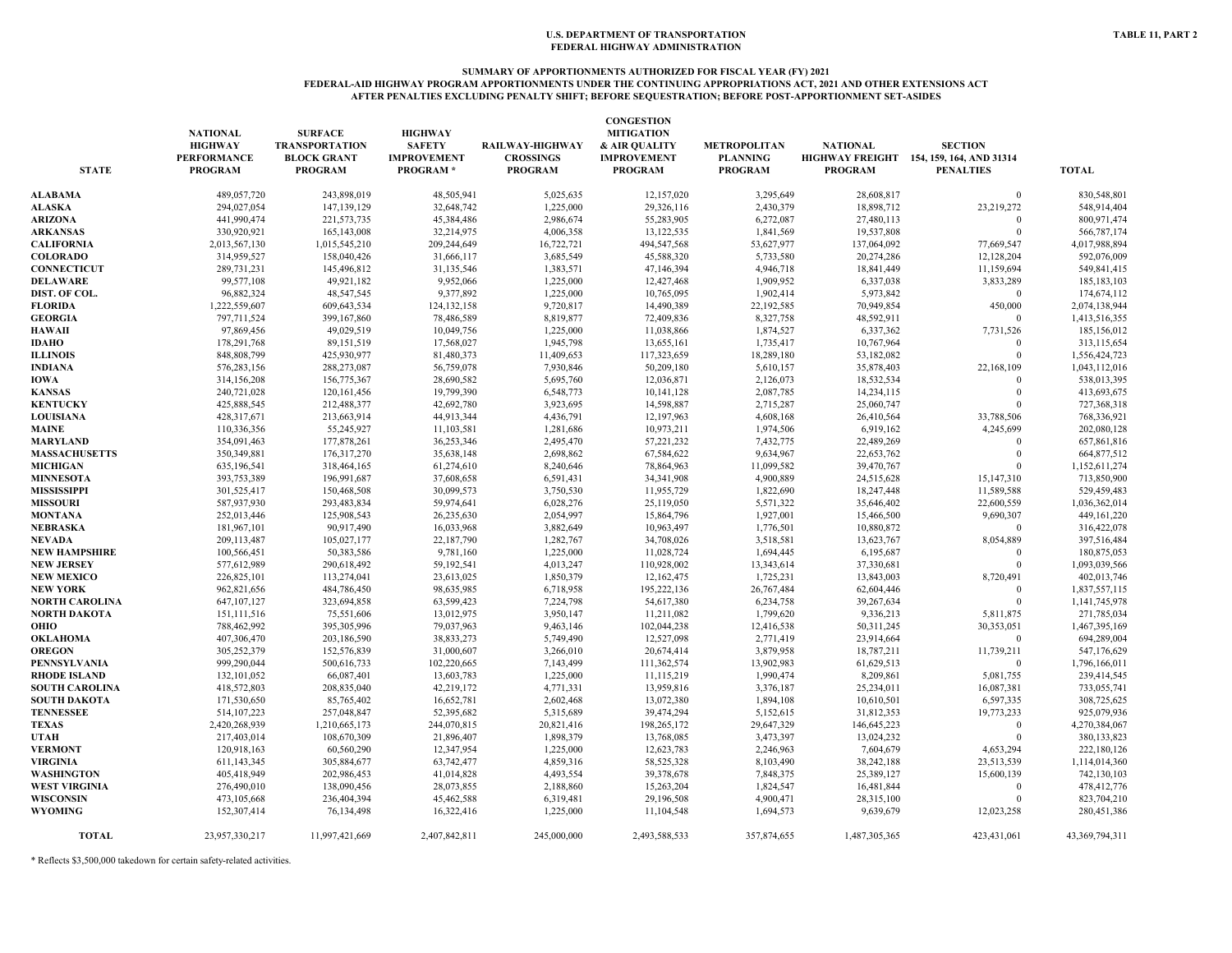### **SUMMARY OF APPORTIONMENTS AUTHORIZED FOR FISCAL YEAR (FY) 2021 FEDERAL-AID HIGHWAY PROGRAM APPORTIONMENTS UNDER THE CONTINUING APPROPRIATIONS ACT, 2021 AND OTHER EXTENSIONS ACT AFTER PENALTIES INCLUDING PENALTY SHIFT; BEFORE SEQUESTRATION; BEFORE POST-APPORTIONMENT SET-ASIDES**

| <b>STATE</b>          | <b>NATIONAL</b><br><b>HIGHWAY</b><br><b>PERFORMANCE</b><br><b>PROGRAM</b> | <b>SURFACE</b><br><b>TRANSPORTATION</b><br><b>BLOCK GRANT</b><br><b>PROGRAM</b> | <b>HIGHWAY</b><br><b>SAFETY</b><br><b>IMPROVEMENT</b><br><b>PROGRAM*</b> | RAILWAY-HIGHWAY<br><b>CROSSINGS</b><br><b>PROGRAM</b> | <b>CONGESTION</b><br><b>MITIGATION</b><br>& AIR QUALITY<br><b>IMPROVEMENT</b><br><b>PROGRAM</b> | <b>METROPOLITAN</b><br><b>PLANNING</b><br><b>PROGRAM</b> | <b>NATIONAL</b><br><b>PROGRAM</b> | <b>SECTION</b><br>HIGHWAY FREIGHT 154, 159, 164, AND 31314<br><b>PENALTIES</b> | <b>TOTAL</b>   |
|-----------------------|---------------------------------------------------------------------------|---------------------------------------------------------------------------------|--------------------------------------------------------------------------|-------------------------------------------------------|-------------------------------------------------------------------------------------------------|----------------------------------------------------------|-----------------------------------|--------------------------------------------------------------------------------|----------------|
| ALABAMA               | 489,057,720                                                               | 243,898,019                                                                     | 48,505,941                                                               | 5,025,635                                             | 12,157,020                                                                                      | 3,295,649                                                | 28,608,817                        | $\mathbf{0}$                                                                   | 830,548,801    |
| <b>ALASKA</b>         | 294,027,054                                                               | 147,139,129                                                                     | 32,648,742                                                               | 1,225,000                                             | 29,326,116                                                                                      | 2,430,379                                                | 18,898,712                        | 23,219,272                                                                     | 548,914,404    |
| ARIZONA               | 441,990,474                                                               | 221,573,735                                                                     | 45,384,486                                                               | 2,986,674                                             | 55,283,905                                                                                      | 6,272,087                                                | 27,480,113                        | $\Omega$                                                                       | 800,971,474    |
| <b>ARKANSAS</b>       | 330,920,921                                                               | 165, 143, 008                                                                   | 32,214,975                                                               | 4,006,358                                             | 13,122,535                                                                                      | 1,841,569                                                | 19,537,808                        | $\Omega$                                                                       | 566,787,174    |
| <b>CALIFORNIA</b>     | 1,987,527,509                                                             | 1,041,584,831                                                                   | 209,244,649                                                              | 16,722,721                                            | 494,547,568                                                                                     | 53,627,977                                               | 137,064,092                       | 77,669,547                                                                     | 4,017,988,894  |
| <b>COLORADO</b>       | 310,907,208                                                               | 162,092,745                                                                     | 31,666,117                                                               | 3,685,549                                             | 45,588,320                                                                                      | 5,733,580                                                | 20,274,286                        | 12,128,204                                                                     | 592,076,009    |
| <b>CONNECTICUT</b>    | 286,000,543                                                               | 149,227,500                                                                     | 31,135,546                                                               | 1,383,571                                             | 47,146,394                                                                                      | 4,946,718                                                | 18,841,449                        | 11,159,694                                                                     | 549,841,415    |
| <b>DELAWARE</b>       | 98,297,078                                                                | 51,201,212                                                                      | 9,952,066                                                                | 1,225,000                                             | 12,427,468                                                                                      | 1,909,952                                                | 6,337,038                         | 3,833,289                                                                      | 185, 183, 103  |
| DIST. OF COL.         | 96,882,324                                                                | 48,547,545                                                                      | 9,377,892                                                                | 1,225,000                                             | 10,765,095                                                                                      | 1,902,414                                                | 5,973,842                         | $\mathbf{0}$                                                                   | 174,674,112    |
| <b>FLORIDA</b>        | 1,222,559,607                                                             | 609,643,534                                                                     | 124, 132, 158                                                            | 9,720,817                                             | 14,490,389                                                                                      | 22,192,585                                               | 70,949,854                        | 450,000                                                                        | 2,074,138,944  |
| <b>GEORGIA</b>        | 797,711,524                                                               | 399,167,860                                                                     | 78,486,589                                                               | 8,819,877                                             | 72,409,836                                                                                      | 8,327,758                                                | 48,592,911                        | $\Omega$                                                                       | 1,413,516,355  |
| <b>HAWAII</b>         | 95,288,954                                                                | 51,610,021                                                                      | 10,049,756                                                               | 1,225,000                                             | 11,038,866                                                                                      | 1,874,527                                                | 6,337,362                         | 7,731,526                                                                      | 185,156,012    |
| <b>IDAHO</b>          | 178,291,768                                                               | 89,151,519                                                                      | 17,568,027                                                               | 1,945,798                                             | 13,655,161                                                                                      | 1,735,417                                                | 10,767,964                        | $\Omega$                                                                       | 313,115,654    |
| <b>ILLINOIS</b>       | 848,808,799                                                               | 425,930,977                                                                     | 81,480,373                                                               | 11,409,653                                            | 117,323,659                                                                                     | 18,289,180                                               | 53,182,082                        | $\Omega$                                                                       | 1,556,424,723  |
| <b>INDIANA</b>        | 576,283,156                                                               | 288,273,087                                                                     | 56,759,078                                                               | 7,930,846                                             | 50,209,180                                                                                      | 5,610,157                                                | 35,878,403                        | 22,168,109                                                                     | 1,043,112,016  |
| <b>IOWA</b>           | 314,156,208                                                               | 156,775,367                                                                     | 28,690,582                                                               | 5,695,760                                             | 12,036,871                                                                                      | 2,126,073                                                | 18,532,534                        | $\Omega$                                                                       | 538,013,395    |
| <b>KANSAS</b>         | 240,721,028                                                               | 120, 161, 456                                                                   | 19,799,390                                                               | 6,548,773                                             | 10,141,128                                                                                      | 2,087,785                                                | 14,234,115                        | $\Omega$                                                                       | 413,693,675    |
| <b>KENTUCKY</b>       | 425,888,545                                                               | 212,488,377                                                                     | 42,692,780                                                               | 3,923,695                                             | 14,598,887                                                                                      | 2,715,287                                                | 25,060,747                        | $\theta$                                                                       | 727,368,318    |
| <b>LOUISIANA</b>      | 417,072,201                                                               | 224,909,384                                                                     | 44,913,344                                                               | 4,436,791                                             | 12,197,963                                                                                      | 4,608,168                                                | 26,410,564                        | 33,788,506                                                                     | 768,336,921    |
| <b>MAINE</b>          | 108,919,794                                                               | 56,662,489                                                                      | 11,103,581                                                               | 1,281,686                                             | 10,973,211                                                                                      | 1,974,506                                                | 6,919,162                         | 4,245,699                                                                      | 202,080,128    |
| <b>MARYLAND</b>       | 354,091,463                                                               | 177,878,261                                                                     | 36,253,346                                                               | 2,495,470                                             | 57,221,232                                                                                      | 7,432,775                                                | 22,489,269                        | $\Omega$                                                                       | 657,861,816    |
| <b>MASSACHUSETTS</b>  | 350,349,881                                                               | 176, 317, 270                                                                   | 35,638,148                                                               | 2,698,862                                             | 67,584,622                                                                                      | 9,634,967                                                | 22,653,762                        | $\theta$                                                                       | 664,877,512    |
| <b>MICHIGAN</b>       | 635,196,541                                                               | 318,464,165                                                                     | 61,274,610                                                               | 8,240,646                                             | 78,864,963                                                                                      | 11,099,582                                               | 39,470,767                        | $\theta$                                                                       | 1,152,611,274  |
| <b>MINNESOTA</b>      | 388,702,320                                                               | 202,042,756                                                                     | 37,608,658                                                               | 6,591,431                                             | 34,341,908                                                                                      | 4,900,889                                                | 24,515,628                        | 15,147,310                                                                     | 713,850,900    |
| <b>MISSISSIPPI</b>    | 297,667,250                                                               | 154,326,675                                                                     | 30,099,573                                                               | 3,750,530                                             | 11,955,729                                                                                      | 1,822,690                                                | 18,247,448                        | 11,589,588                                                                     | 529,459,483    |
| <b>MISSOURI</b>       | 580,412,703                                                               | 301,009,061                                                                     | 59,974,641                                                               | 6,028,276                                             | 25,119,050                                                                                      | 5,571,322                                                | 35,646,402                        | 22,600,559                                                                     | 1,036,362,014  |
| MONTANA               | 248,785,022                                                               | 129,136,967                                                                     | 26,235,630                                                               | 2,054,997                                             | 15,864,796                                                                                      | 1,927,001                                                | 15,466,500                        | 9,690,307                                                                      | 449, 161, 220  |
| <b>NEBRASKA</b>       | 181,967,101                                                               | 90,917,490                                                                      | 16,033,968                                                               | 3,882,649                                             | 10,963,497                                                                                      | 1,776,501                                                | 10,880,872                        | $\Omega$                                                                       | 316,422,078    |
| <b>NEVADA</b>         | 206,420,482                                                               | 107,720,182                                                                     | 22,187,790                                                               | 1,282,767                                             | 34,708,026                                                                                      | 3,518,581                                                | 13,623,767                        | 8,054,889                                                                      | 397,516,484    |
| <b>NEW HAMPSHIRE</b>  | 100,566,451                                                               | 50,383,586                                                                      | 9,781,160                                                                | 1,225,000                                             | 11,028,724                                                                                      | 1,694,445                                                | 6,195,687                         | $\theta$                                                                       | 180,875,053    |
| <b>NEW JERSEY</b>     | 577,612,989                                                               | 290,618,492                                                                     | 59,192,541                                                               | 4,013,247                                             | 110,928,002                                                                                     | 13,343,614                                               | 37,330,681                        | $\Omega$                                                                       | 1,093,039,566  |
| <b>NEW MEXICO</b>     | 226,824,562                                                               | 113,274,580                                                                     | 23,613,025                                                               | 1,850,379                                             | 12,162,475                                                                                      | 1,725,231                                                | 13,843,003                        | 8,720,491                                                                      | 402,013,746    |
| <b>NEW YORK</b>       | 962,821,656                                                               | 484,786,450                                                                     | 98,635,985                                                               | 6,718,958                                             | 195,222,136                                                                                     | 26,767,484                                               | 62,604,446                        | $\theta$                                                                       | 1,837,557,115  |
| <b>NORTH CAROLINA</b> | 647,107,127                                                               | 323,694,858                                                                     | 63,599,423                                                               | 7,224,798                                             | 54,617,380                                                                                      | 6,234,758                                                | 39,267,634                        | $\mathbf{0}$                                                                   | 1,141,745,978  |
| <b>NORTH DAKOTA</b>   | 149,174,295                                                               | 77,488,827                                                                      | 13,012,975                                                               | 3,950,147                                             | 11,211,082                                                                                      | 1,799,620                                                | 9,336,213                         | 5,811,875                                                                      | 271,785,034    |
| OHIO                  | 778,326,941                                                               | 405,442,047                                                                     | 79,037,963                                                               | 9,463,146                                             | 102,044,238                                                                                     | 12,416,538                                               | 50,311,245                        | 30,353,051                                                                     | 1,467,395,169  |
| <b>OKLAHOMA</b>       | 407,306,470                                                               | 203,186,590                                                                     | 38,833,273                                                               | 5,749,490                                             | 12,527,098                                                                                      | 2,771,419                                                | 23,914,664                        | $\mathbf{0}$                                                                   | 694,289,004    |
| <b>OREGON</b>         | 301,340,152                                                               | 156,489,066                                                                     | 31,000,607                                                               | 3,266,010                                             | 20,674,414                                                                                      | 3,879,958                                                | 18,787,211                        | 11,739,211                                                                     | 547,176,629    |
| <b>PENNSYLVANIA</b>   | 999,290,044                                                               | 500,616,733                                                                     | 102,220,665                                                              | 7,143,499                                             | 111,362,574                                                                                     | 13,902,983                                               | 61,629,513                        | $\theta$                                                                       | 1,796,166,011  |
| RHODE ISLAND          | 132,101,052                                                               | 66,087,401                                                                      | 13,603,783                                                               | 1,225,000                                             | 11,115,219                                                                                      | 1,990,474                                                | 8,209,861                         | 5,081,755                                                                      | 239,414,545    |
| <b>SOUTH CAROLINA</b> | 413,218,058                                                               | 214,189,785                                                                     | 42,219,172                                                               | 4,771,331                                             | 13,959,816                                                                                      | 3,376,187                                                | 25,234,011                        | 16,087,381                                                                     | 733,055,741    |
| <b>SOUTH DAKOTA</b>   | 171,530,650                                                               | 85,765,402                                                                      | 16,652,781                                                               | 2,602,468                                             | 13,072,380                                                                                      | 1,894,108                                                | 10,610,501                        | 6,597,335                                                                      | 308,725,625    |
| <b>TENNESSEE</b>      | 507,516,227                                                               | 263,639,843                                                                     | 52,395,682                                                               | 5,315,689                                             | 39,474,294                                                                                      | 5,152,615                                                | 31,812,353                        | 19,773,233                                                                     | 925,079,936    |
| <b>TEXAS</b>          | 2,420,268,939                                                             | 1,210,665,173                                                                   | 244,070,815                                                              | 20,821,416                                            | 198,265,172                                                                                     | 29,647,329                                               | 146, 645, 223                     | $\mathbf{0}$                                                                   | 4,270,384,067  |
| UTAH                  | 217,403,014                                                               | 108,670,309                                                                     | 21,896,407                                                               | 1,898,379                                             | 13,768,085                                                                                      | 3,473,397                                                | 13,024,232                        | $\mathbf{0}$                                                                   | 380,133,823    |
| <b>VERMONT</b>        | 119,365,335                                                               | 62,113,118                                                                      | 12,347,954                                                               | 1,225,000                                             | 12,623,783                                                                                      | 2,246,963                                                | 7,604,679                         | 4,653,294                                                                      | 222,180,126    |
| <b>VIRGINIA</b>       | 603,300,148                                                               | 313,727,874                                                                     | 63,742,477                                                               | 4,859,316                                             | 58,525,328                                                                                      | 8,103,490                                                | 38,242,188                        | 23,513,539                                                                     | 1,114,014,360  |
| <b>WASHINGTON</b>     | 400,214,168                                                               | 208, 191, 234                                                                   | 41,014,828                                                               | 4,493,554                                             | 39,378,678                                                                                      | 7,848,375                                                | 25,389,127                        | 15,600,139                                                                     | 742,130,103    |
| <b>WEST VIRGINIA</b>  | 276,490,010                                                               | 138,090,456                                                                     | 28,073,855                                                               | 2,188,860                                             | 15,263,204                                                                                      | 1,824,547                                                | 16,481,844                        | $\mathbf{0}$                                                                   | 478,412,776    |
| <b>WISCONSIN</b>      | 473,105,668                                                               | 236,404,394                                                                     | 45,462,588                                                               | 6,319,481                                             | 29,196,508                                                                                      | 4,900,471                                                | 28,315,100                        | $\Omega$                                                                       | 823,704,210    |
| <b>WYOMING</b>        | 152,307,414                                                               | 76,134,498                                                                      | 16,322,416                                                               | 1,225,000                                             | 11,104,548                                                                                      | 1,694,573                                                | 9,639,679                         | 12,023,258                                                                     | 280,451,386    |
| <b>TOTAL</b>          | 23,842,096,548                                                            | 12,112,655,338                                                                  | 2,407,842,811                                                            | 245,000,000                                           | 2,493,588,533                                                                                   | 357,874,655                                              | 1,487,305,365                     | 423,431,061                                                                    | 43,369,794,311 |